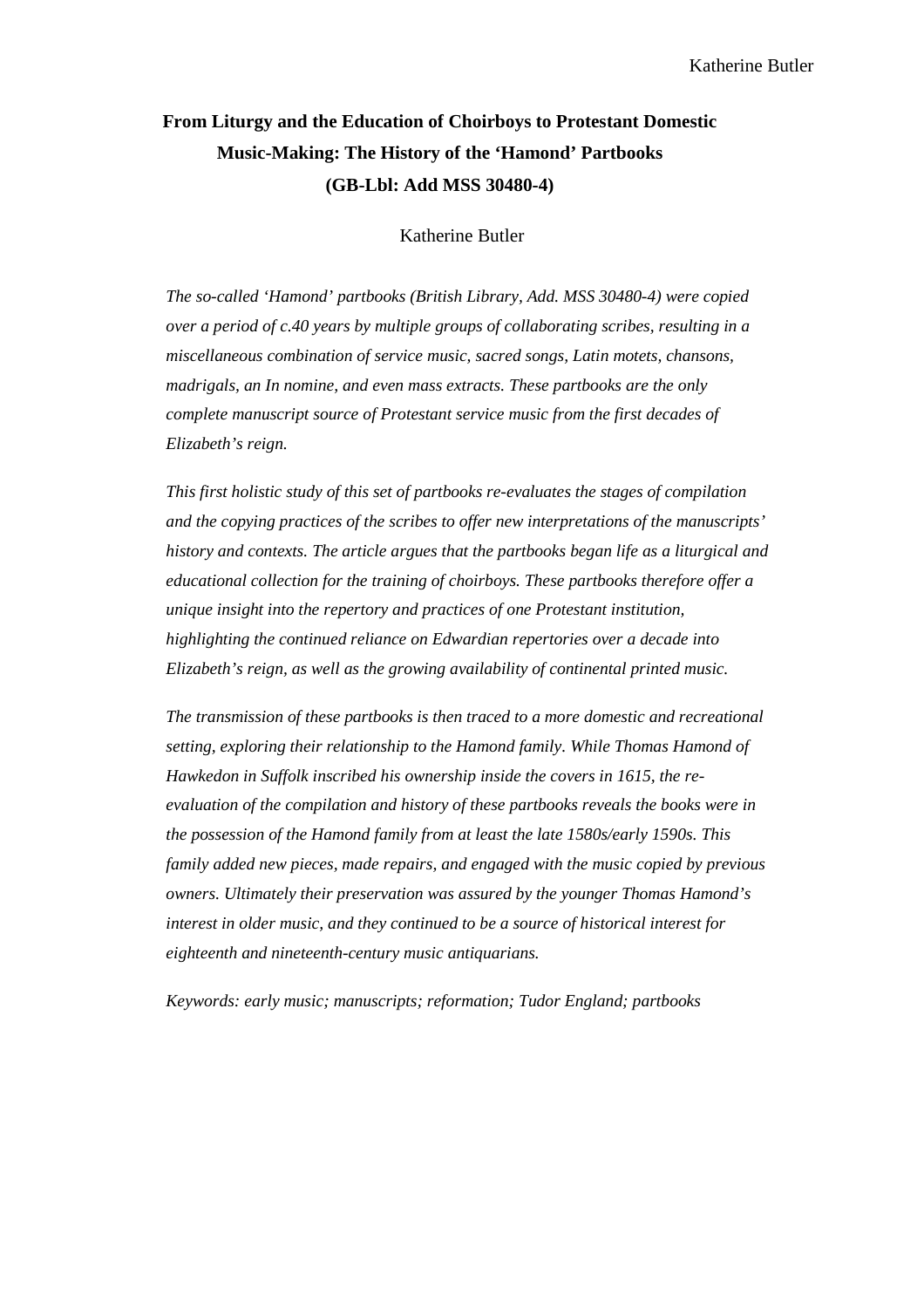GB-Lbl: Add MSS 30480-4 is the least known of the handful of extant sets of complete partbooks from the Elizabethan period.<sup>[1](#page-1-0)</sup> Although they are often casually known as the 'Hamond' partbooks after their first known owner—Thomas Hamond of Hawkedon in Suffolk—who inscribed his ownership inside the covers in 1615, by this time the partbooks were already around 45 years old. Unlike the better-known sets of Robert Dow and John Sadler or the near complete set of John Baldwin, these partbooks are neither elegantly copied nor adorned with inscriptions or illustrations.<sup>[2](#page-1-1)</sup> They are a work-a-day set, well worn and full of corrections and with several missing pages. They are also far more miscellaneous in their contents: beginning with canticles for Morning and Evening Prayer, they also include anthems and other sacred vernacular songs, consort songs and a large section of textless music including Latin motets by continental and English composers, chansons, madrigals, an In nomine, a metrical psalm, and even extracts from a Mass (see Appendix 1). These partbooks are further complicated by the exceptionally numerous text and notation hands many belonging to inexperienced copyists judging by their awkwardly formed noteshapes and a copying span of nearly 50 years.

The origins and early life of these partbooks are obscure, but they are the only major manuscript source of Protestant service music from the first decades of Elizabeth's reign. Moreover just over a third of their contents are unique, and they preserve two of only a

 $\overline{a}$ 

<span id="page-1-0"></span>Research for this article was funded by the Arts and Humanities Research Council Grant No. AH/L006952/1. Thanks are also due to Magnus Williamson and Roger Bowers for comments and assistance. Sixteenth-century spelling and grammar have been modernised throughout.

<sup>1</sup> Images of these partbooks manuscripts are available on the Digital Image Archive of Medieval Music (DIAMM): <www.diamm.ac.uk/sources/1885/#/>; <www.diamm.ac.uk/sources/2982/#/>; <www.diamm.ac.uk/sources/2983/#/>; <www.diamm.ac.uk/sources/2984/#/>; <www.diamm.ac.uk/sources/2985/#/>Accessed 20/07/2018.

<span id="page-1-1"></span><sup>2</sup> GB-Och: Mus. 984-8; GB-Ob: MS Mus. e. 1-5; GB-Och: Mus. 979-83.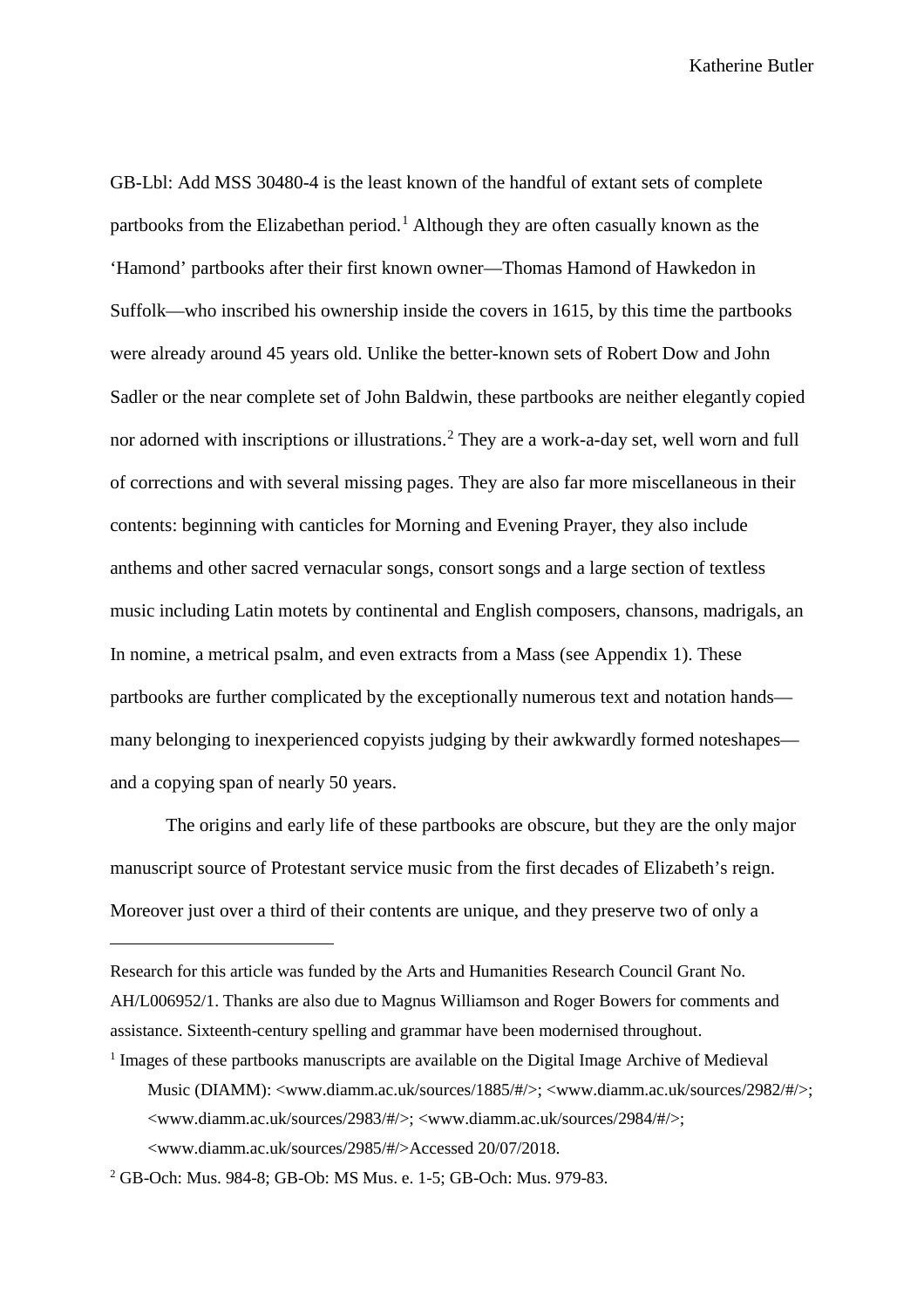handful of surviving songs from Queen Elizabeth I's royal progresses.<sup>[3](#page-2-0)</sup> It is remarkable therefore that, although they have been frequently consulted by editors, there has been no detailed study since the theses of May Hofman and Warwick Edwards in the 1970s.<sup>[4](#page-2-1)</sup> Yet even these two scholars were interested primarily in the final section of textless music, focussing on the Latin motets and the instrumental music respectively as part of much larger studies. The particular focus of these studies has led to misconceptions about the compilation of these books with consequences for our understanding of the contexts in which they were copied and used.

In undertaking the first holistic study of this set of partbooks it has been possible to reevaluate the stages of compilation and the copying practices of its scribes to construct a new history of these partbooks. Firstly I argue that the partbooks began life as a liturgical and educational collection for the training of choirboys; secondly, I trace their transmission to a more domestic context and explore their relationship to the Hamond family who can now be shown to have been possessed the partbooks from at least the late 1580s/early 1590s. In contrast to the emphasis on Catholic musical survival in Elizabethan England in much recent scholarship, a reassessment of this manuscript sheds new light on music-making in Protestant institutions and households during Elizabeth's reign. Moreover this analysis demonstrates the importance of evaluating such musical miscellanies as totalities. When better understood, such miscellanies offer different perspectives on Tudor musical culture to the better-known, more homogeneous partbooks that have received the most scholarly attention.

<span id="page-2-0"></span> <sup>3</sup> Ernest Brennecke, 'The Entertainment at Elvetham, 1591', *Music in English Renaissance Drama*, ed. John H. Long (Lexington, KY, 1968), 32-56 (52-5); Philip Brett, ed., *Consort Songs*, Musica Britannica 22 (London, 1974), 58-9, 182; Katherine Butler, *Music in Elizabethan Court Politics* (Woodbridge, 2015), 150-4.

<span id="page-2-1"></span><sup>4</sup> May Hofman, 'The Survival of Latin Sacred Music by English Composers 1485-1610' (DPhil dissertation, University of Oxford, 1977) ii, 70-85, 250-60; Warwick Edwards, 'The Sources of Elizabethan Consort Music' (DPhil dissertation, University of Cambridge, 1974), i, 121-6.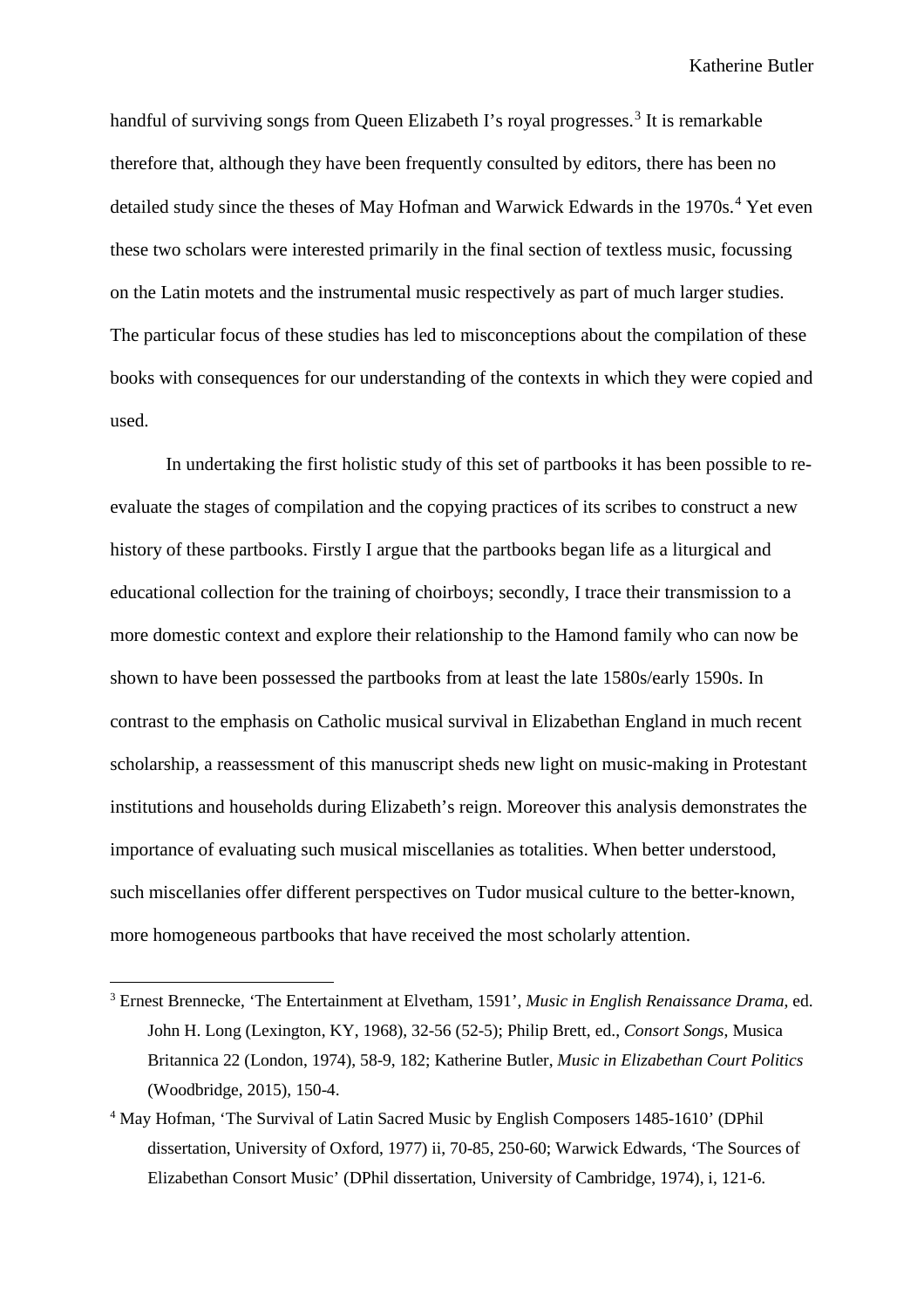## *Physical Description*

The partbooks began life as a set of four oblong volumes (Add. MSS 30480-3). Although rebound in modern covers of red leather and cloth on boards in 1959, parts of the original parchment covers were retained within the new bindings. While very worn, there are signs that part designations were originally written on the covers (Table 1), and that these titles may have been rewritten by another hand as the first became worn away.

| <b>Modern Call No.</b> | <b>Modern Title</b> | <b>Original Title</b>                          |
|------------------------|---------------------|------------------------------------------------|
| 30480                  | Cantus              | '[Tr]iplex' top left, and 'C[antus]' in centre |
| 30481                  | Contratenor         | <b>Counter Tenor</b>                           |
| 30482                  | Tenor               | All but erased                                 |
| 30483                  | <b>Bassus</b>       | <b>Bassus</b>                                  |

**Table 1:** Part Designations on the Covers of GB-Lbl: Add. MSS 30480-4

The inside covers of the initial four books are also inscribed with the name of the first readily identifiable owner, Thomas Hamond.<sup>[5](#page-3-0)</sup> The form is very similar in each book and that in 30481 reads:

octavo die octobris. 1615.

m[emoran]d[um] that Thomas Hamond of Hawkedon is the true owner of these books. In witness whereof I have put to my hand the day and year first above written p[er] me Thomas Hamond

<span id="page-3-1"></span>His ownership of the books was also witnessed by other members of the Hamond family,

George, Philip and two Roberts, as inscribed in the front of the tenor partbook (30482):

Thomas Hamond ow[ns] these books witness Geo[rge]: Ham[ond]: Rob[er]t Hamond; Phillip Hamond Rob[er]t Hamond Jun[io]r.<sup>[6](#page-3-1)</sup>

<span id="page-3-0"></span><sup>&</sup>lt;sup>5</sup> GB-Lbl: Add. MS 30480, fol. 89<sup>v</sup> (inside back cover); 30481, fol. 1<sup>\*v</sup> (front fly leaf); 30482, fol. 1<sup>v</sup> (inside front cover); 30483, fol. 91r (inside back cover). A shorter and undated statement of ownership occurs on fol. 94v of 30841 in his italic hand. This italic is the predominant script in which he later copied his own music manuscripts: GB-Ob: Mus. f. 1-6 and 11-28.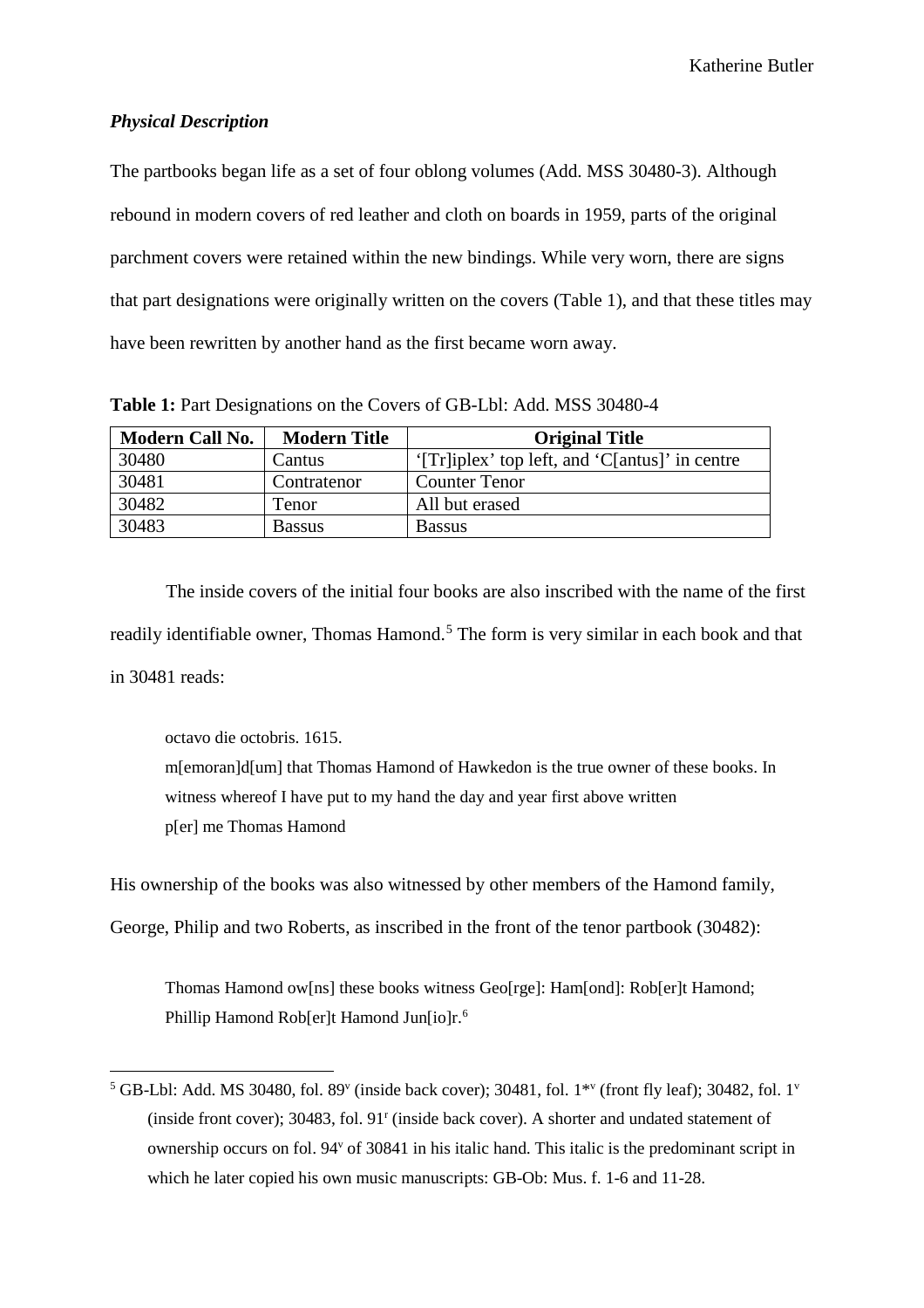Several of these names also appear in pen trials on the flyleaves. The relationship of this family to the partbooks will be explored in the latter half of this article; however, Thomas Hamond was not the original owner of these partbooks. These music books had been created and the majority of their contents were copied at a significantly earlier date.

The approximate age of the partbooks can be ascertained from the distinctive paper used to create the first four books. This was paper with printed music staves and a decorative border created from a combination of two fleurons or printers' flowers. Iain Fenlon and John Milsom were previously able to date this music paper to the mid-1560s. A firmer *terminus post quem* for the start of copying is now possible, as I have recently linked this music paper to the printing partnership of Thomas East and Henry Middleton, which operated from 1567- 72.[7](#page-4-0) The first known appearance of this particular fleuron design is in 1568; however, the paper used in 30480-3 may date from later within this period as it shows greater wear on the fleurons and more significant bending of the stave rules that other extant examples.<sup>[8](#page-4-1)</sup> A creation date of c.1570 therefore seems plausible, though it is possible that the paper sat on the shelves of either the seller or the purchaser for some time after the paper's production.

The paper for the initial four books was bought in a single batch and was either bought as bound books or bound shortly after purchase (and before the fifth partbook was begun,

 $6$  30482, fol. 1<sup>v</sup> (inside back cover). Whereas the majority of the claims to ownership were written in his secretary hand, Thomas Hamond's preamble to these signatures is in his italic hand. A partial rough draft of this witness statement appears on  $30484$ , fol.  $20^{\circ}$  (upside down) in his secretary hand.

<span id="page-4-0"></span><sup>7</sup> Iain Fenlon and John Milsom, '"Ruled Paper Imprinted": Music Paper and Patents in Sixteenth-Century England', *Journal of the American Musicological Society,* 37 (1984), 139-63 (at 145-7); Katherine Butler, 'Printed Borders for Sixteenth-Century Music or Music Paper and the Early Career of Music Printer Thomas East', *The Library*, 19 (2018), 174-202.

<span id="page-4-1"></span> $8$  See for example the final fleuron on the left-hand border of 30480, fol. 5 $\degree$ , of which a significant amount of the top half of the design is missing. This printing flaw recurs throughout all the books.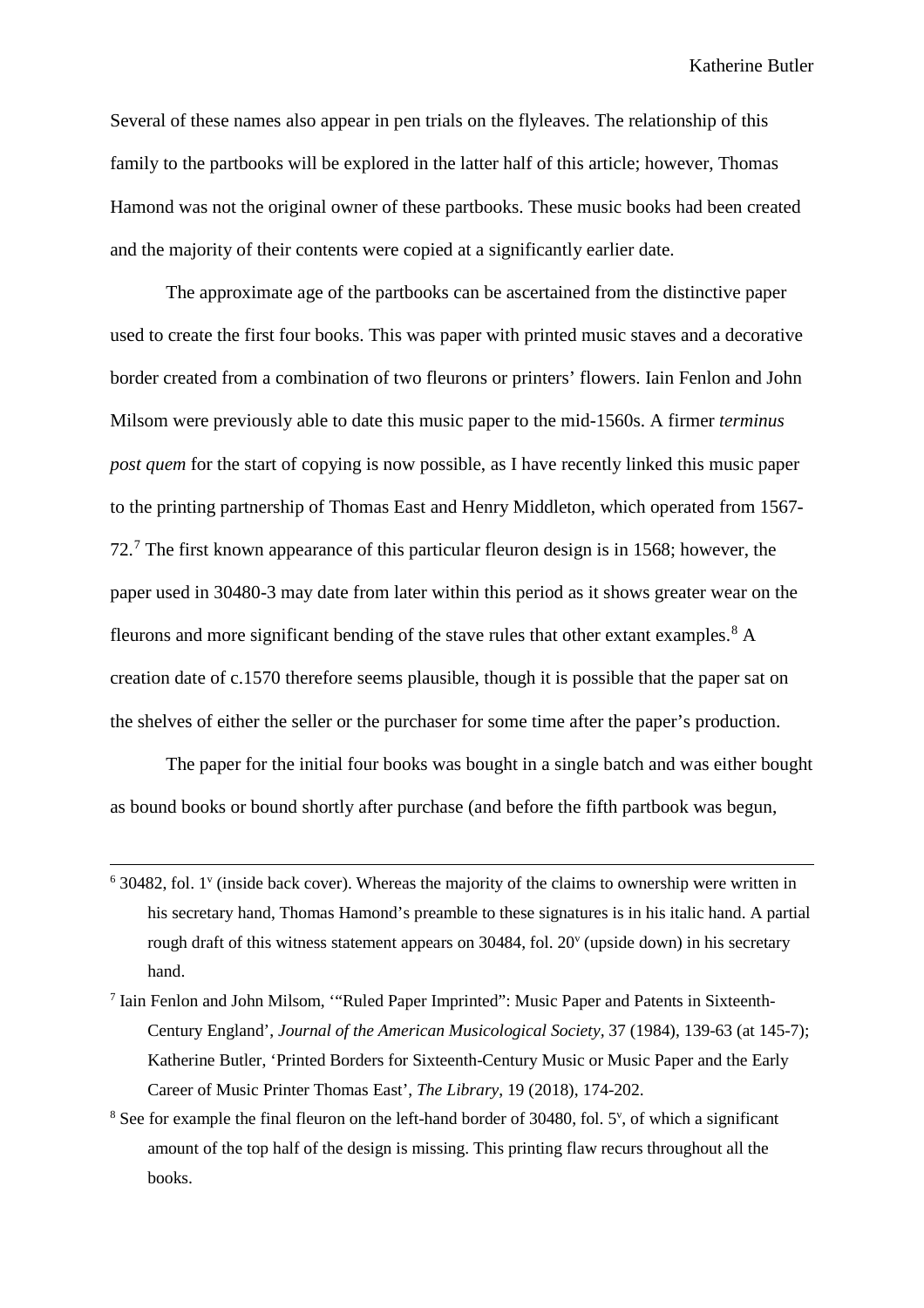which has a different cover). The original paper sheets were folded into oblong quartos, which were then nested to make gatherings of eight folios.<sup>[9](#page-5-0)</sup> In their current state the partbooks each have between 84 and 93 folios of printed music paper, but all show signs of having lost pages.[10](#page-5-1) The most likely scenario is that each partbook originally comprised of 12 gatherings or 96 folios (though it is possible that the bassus book always had one less gathering).

The paper used was originally all from the same printing batch with identical wear and flaws in the printed border (see Table 2); however, two gatherings in 30480 were printed onto different paper with a variant pot watermark and narrower chain lines. As there are no indications of disturbance to suggest that this was a later insertion, these were probably just sheets from another batch of paper included in the bundle of music paper that was bought from the printer. $^{11}$  $^{11}$  $^{11}$ 

Two other types of paper without printed staves were used to make repairs or additions. Damage occurred to folios 66-7 of the tenor partbook (30482) that caused them to be recopied by a later hand on plain paper with hand drawn staves. Other exempla of this watermark date from the late sixteenth and early seventeenth centuries, which is consistent with the latest phase of copying in c.1591-1615. The final paper-type occurs at the end of the bassus partbook, 30483, where another two folios of plain paper were added at the end.

<span id="page-5-0"></span><sup>&</sup>lt;sup>9</sup> Although the modern rebinding is too tight to allow the collation to be seen, using a combination of the watermarks and the page forms for the printed staves I have been able to determine the likely original collation of the four initial volumes including where pages were excised during copying or have since been lost or disturbed. Diagrams are available at: https://doi.org/10.5287/bodleian:kZ8PpRey2.

<span id="page-5-1"></span> $10$  Especially at the beginning where only 30481 has the two opening pieces complete. Today the partbooks have the following numbers of folios: 30480, 88 folios; 30481, 93 folios; 30482, 84 folios; 30483, 87 folios.

<span id="page-5-2"></span> $11$  Although no pieces are copied across the beginning or end of the gathering comprising fols 16-23, music is copied across the end of the gathering of fols 75-82, and across ether side of bifolium 83/88.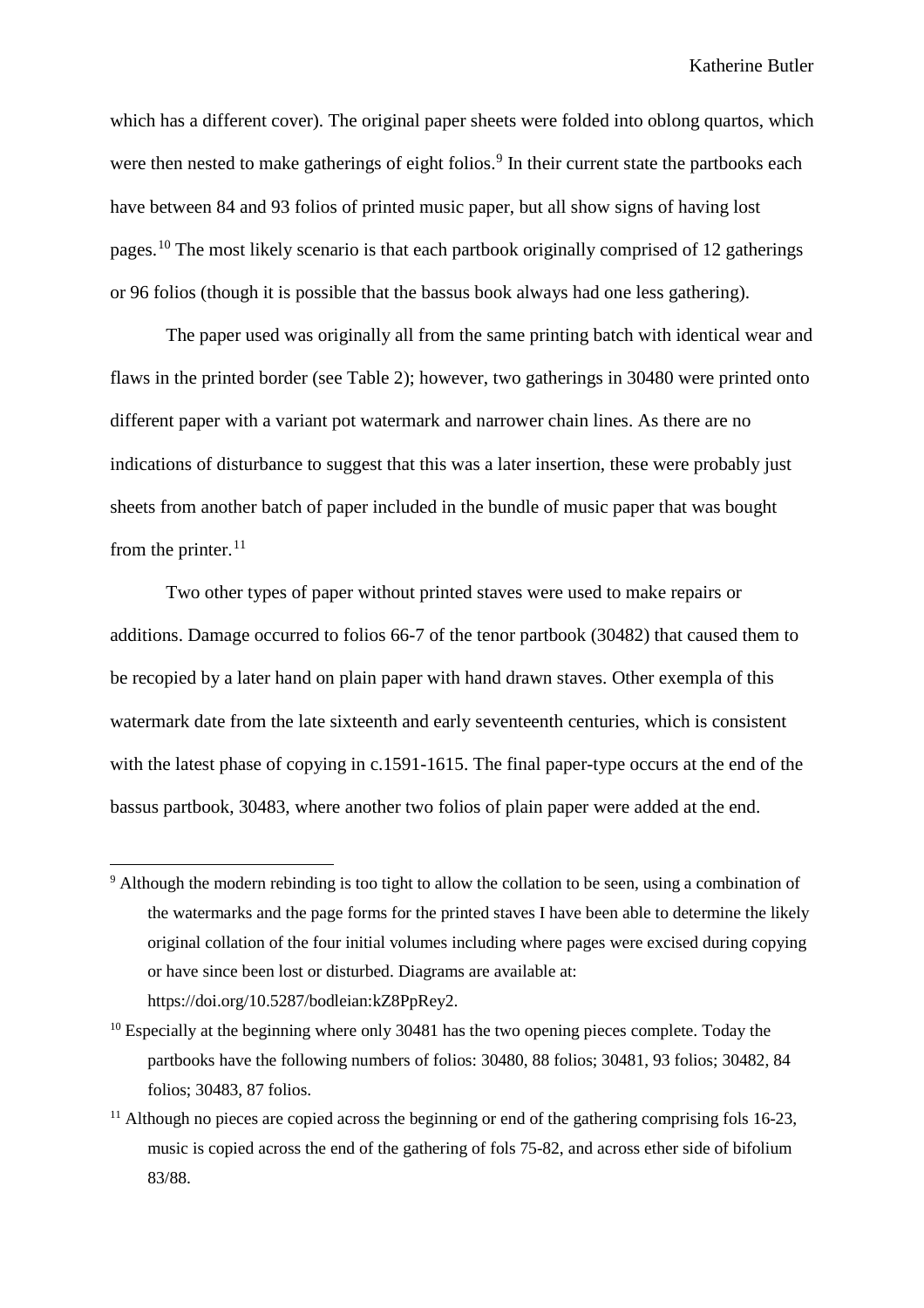| Paper                  | <b>Watermark</b>               | <b>Identification</b>                             |
|------------------------|--------------------------------|---------------------------------------------------|
| Main paper for         | Single-handled pot with a      | Not in Briquet or Gravell <sup>a</sup> , but pots |
| printed staves in      | crown with a trefoil at the    | with initials were typical of paper               |
| 30480-3                | pinnacle and the initials 'TH' | mills from Northern France of the                 |
|                        | or 'HT' in the body. Chain     | mid to late sixteenth century                     |
|                        | lines 28-30mm apart.           |                                                   |
| Secondary paper for    | Single-handled pot with a      |                                                   |
| printed staves in      | crown with a trefoil at the    |                                                   |
| 30481 (fols.16-23, 75- | pinnacle and the initials 'HH' |                                                   |
| 82, 83/88)             | in the body. Chain lines 18-   |                                                   |
|                        | 20mm apart.                    |                                                   |
| Paper for 30484        | Single-handled pot with a      | Similar to Gravell no. FOL 1026                   |
|                        | crown with a quatrefoil at the | (1577)                                            |
|                        | pinnacle and the initials 'DM' |                                                   |
|                        | in the body.                   |                                                   |
| Replacement pages of   | Single-handled pot with a      | Similar to Briquet no. 12794 (1591-               |
| plain paper in 30482   | crown with the initials 'P'    | 2) and Gravell nos. FOL 0244                      |
| $(fols.66-7)$          | over 'DB' (no top visible).    | $(1603/4)$ ; FOL 1270 $(1604)$ ; FOL              |
|                        |                                | 1292 (1604); FOL 0639 (1610);                     |
|                        |                                | FOL 0935 (1614); FOL 0638                         |
|                        |                                | $(1615)$ ; FOL 0529 $(1624)$ ; FOL                |
|                        |                                | 0943 (c.1630)                                     |
| Pages of plain paper   | Three loops $-$ fingers of a   | Unidentifiable                                    |
| added at the end of    | hand?                          |                                                   |
| 30483 (fols.89-90)     |                                |                                                   |

**Table 2:** Paper Types Used in Gb-Lbl: Add. MSS 30480-4

a C.M. Briquet, *Les filigranes: dictionnaire historique des marques du papier dès leur apparition vers 1282 jusqu'en 1600* (Paris, 1907), iv, 635-9 and nos. 12691-12816; Briquet Online 'Pot | à une anse | pot d' étain': <www.ksbm.oeaw.ac.at/\_scripts/php/loadWmIcons.php?rep=briquet&IDsubtypes=1039&lang=fr>; The Thomas L. Gravell Watermark Archive <www.gravell.org> Accessed 20/8/2017

Judging by the first piece copied on these hand-ruled pages, they were inserted towards the end of the original layer of copying (see 'Phase IV', below).

The fifth partbook—Add. MS 30484—was a later addition. The book is bound in parchment taken from an old Sarum breviary (though only fragments of the back cover now remain).[12](#page-6-0) The pages of plain paper were ruled as needed with staves of various sizes, five or six to a page. While the partbook looks like a motley collection with its diversity of rulings,

<span id="page-6-0"></span><sup>&</sup>lt;sup>12</sup> The front cover consists of lections from Matins on the Feast of St Sylvester (21 December) while the back cover contains fragments of St Maximus of Turin's 'Homila X. De nativitate Domini V'.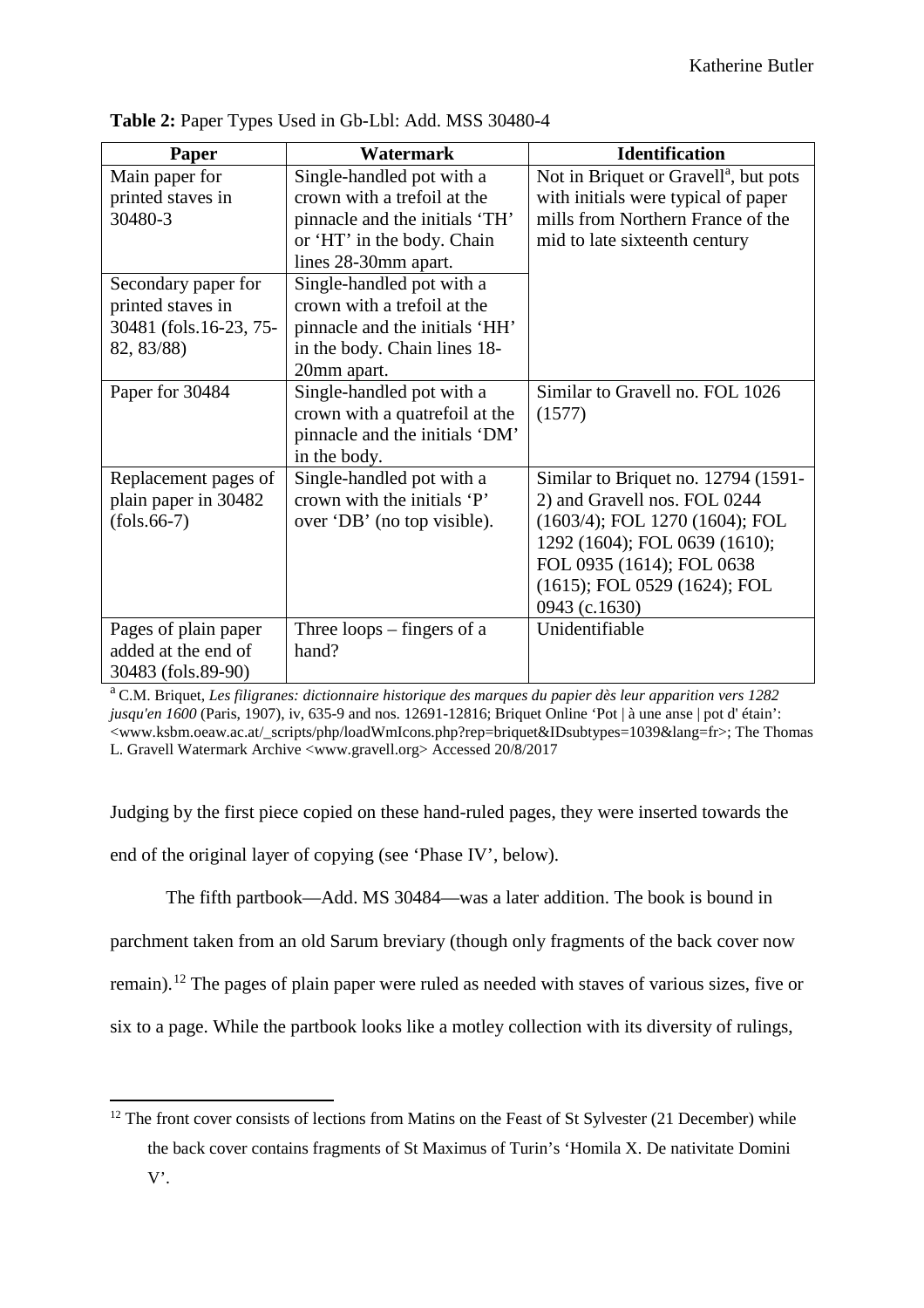the manuscript comprised of just one type of paper (see Table 2).<sup>[13](#page-7-0)</sup> Such consistency means that even if the anthems and textless music were originally begun as separate booklets, they must have been compiled into a book at an early stage.<sup>[14](#page-7-1)</sup> Nineteen folios are extant, but a conjectural reconstruction based on the watermarks suggests that there could have been at least 22 folios originally.<sup>[15](#page-7-2)</sup> The irregular appearance of watermarks indicates a degree of disturbance at the beginning; at the end, the half folio (fol. 20) has been reversed, and another folio containing the fifth part of Tallis's *When Jesus Went* has been lost.

#### *Contents and Structure*

Despite the heterogeneity of the contents shown in Table 3, 30480-4 clearly open with service music, while the back section of the partbooks comprises predominantly textless music in a variety of genres. The mid-section appears more confused with sacred songs, consort songs and textless pieces. Beyond this broad outline, however, the scribal and organisational complexities of 30480-4 have led to strikingly different conclusions about the structure and chronology of the compilation of these partbooks. The differences are manifold, but in broad terms May Hofman saw the copying as largely progressing from front to back though successive copyists (with some later infill) such that the textless repertory towards the end was seen as copied at a significantly later date than the service music.<sup>[16](#page-7-3)</sup> Meanwhile Warwick Edwards believed the textless music at the end of the manuscript to have been begun by the

<span id="page-7-0"></span><sup>&</sup>lt;sup>13</sup> The watermark is another single-handled pot with a crown and quatrefoil, and a central band with the initials 'DM'. This is similar to FOL 1026 from the Gravell Watermark Archive, which was used in 1577. Though watermarks can only provide a broad indication of date, this is consistent with other evidence suggesting the manuscripts' Elizabethan origins.

<span id="page-7-1"></span> $14$  The textless music originally began at fol. 12<sup>r</sup>. The blank gathering (fols 8-11) was inserted in the middle to mirror the structure of the existing partbooks.

<span id="page-7-2"></span><sup>&</sup>lt;sup>15</sup> For a conjectural gathering diagram based on the evidence of the watermarks see: https://doi.org/10.5287/bodleian:kZ8PpRey2.

<span id="page-7-3"></span><sup>&</sup>lt;sup>16</sup> Hofman, 'The Survival of Latin Sacred Music', ii, 250-60.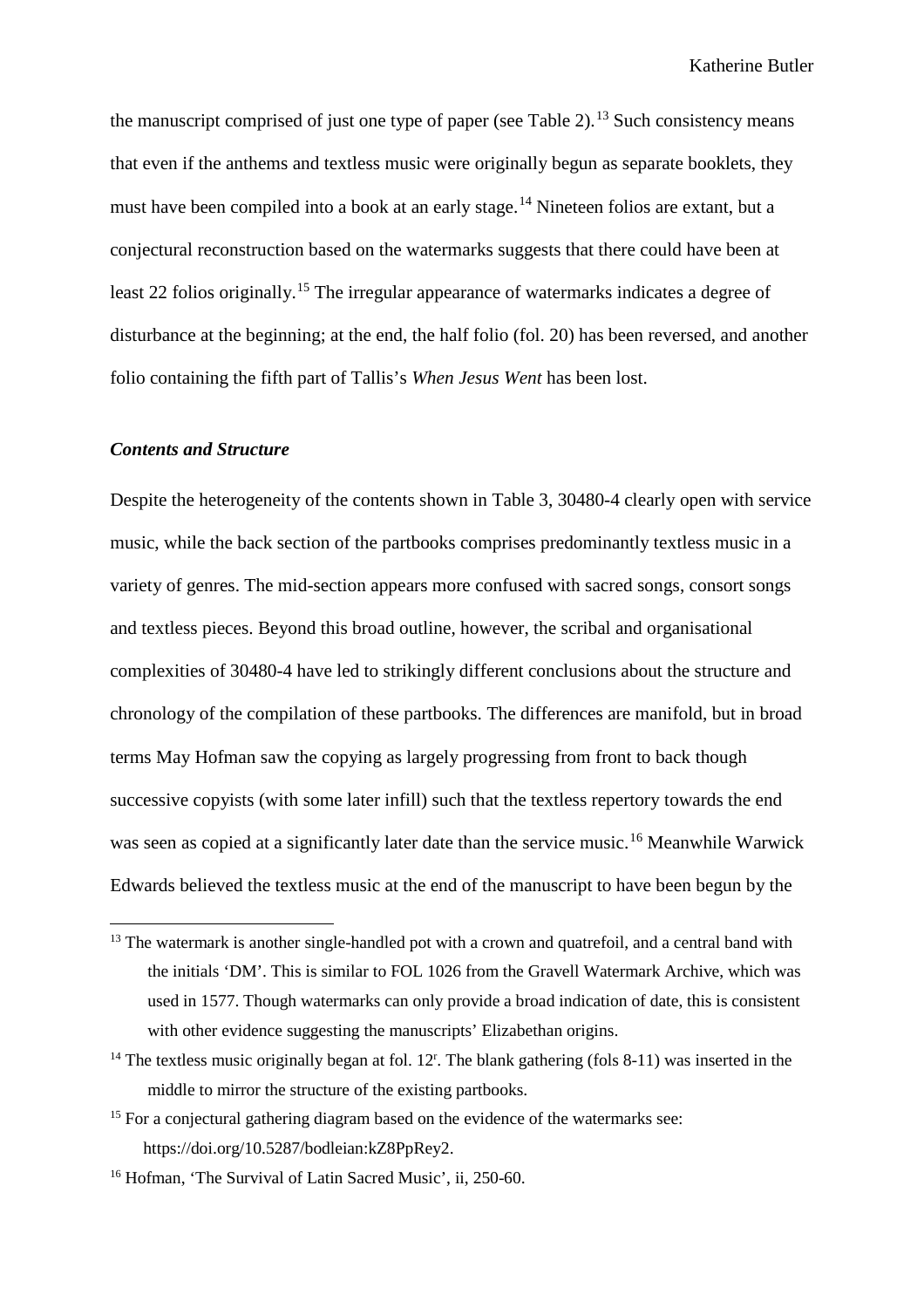**Table 3:** Summary of Contents of GB-Lbl: Add. MSS 30480-4.

Black shading for blank staves; grey shading for later infill (see Appendix 1 for further details and folios)

| <b>Phase</b> | No.                | <b>Composer</b>     | <b>Title</b>                     | Parts                    | <b>Texted?</b> |
|--------------|--------------------|---------------------|----------------------------------|--------------------------|----------------|
| I            | 1                  | R. Partyne          | Magnificat [inc.]                | $\overline{4}$           | Yes            |
| I            | $\overline{2}$     | R. Partyne          | Nunc Dimittis [inc.]             | $\overline{4}$           | Yes            |
| $I-II$       | 3                  | [Osbert] Parsley    | Te Deum                          | $\overline{4}$           | Yes            |
|              |                    |                     | [Blank staves in 30480-1 and     |                          |                |
|              |                    |                     | 30483]                           |                          |                |
| $\rm II$     | $\overline{4}$     | <b>Robert Adams</b> | Venite                           | 3                        | Yes            |
| $\rm II$     | 4a                 | Anon                | Venite [30481 only]              | $\overline{?}$           | Yes            |
| $\rm II$     | 5                  | Anon                | <b>Benedictus</b>                | $\overline{4}$           | Yes            |
| $\rm II$     | 6                  | [Osbert] Parsley    | <b>Benedictus</b>                | $\overline{4}$           | Yes            |
| $\mathbf{I}$ | $\overline{7}$     | [William] Mundy     | Te Deum                          | $\overline{4}$           | Yes            |
| $II-$        | 8                  | [Christopher] Tye   | O God be Merciful Unto Us        | $\overline{4}$           | Yes            |
| IIIa         |                    |                     | [Deus Misereatur]                |                          |                |
| $\mathbf{I}$ | 9                  | Anon                | Jubilate                         | $\overline{4}$           | Yes            |
| IIIa         | 10                 | <b>Robert Adams</b> | <b>Nunc Dimittis</b>             | $\overline{4}$           | Yes            |
| IIIa         | 11                 | [Christopher] Tye   | <b>Nunc Dimittis</b>             | $\overline{4}$           | Yes            |
| IIIa         | 12                 | [William]           | Magnificat                       | $\overline{4}$           | Yes            |
|              |                    | Whitbroke           |                                  |                          |                |
| <b>IIIb</b>  | 13                 | [Christopher Tye]   | Give Alms of thy Goods           | $\overline{4}$           | Yes            |
| IIIb         | 14                 | [Robert] White      | O Praise God in His Holiness     | $\overline{4}$           | Yes            |
| IIIb         | 15                 | [Christopher] Tye   | Praise ye the Lord ye Children   | $\overline{4}$           | Yes            |
| IIIb         | 16                 | [John] Sheppard     | Christ Rising Again from the     | $\overline{4}$           | Yes            |
|              |                    |                     | Dead                             |                          |                |
| <b>IIIb</b>  | 17                 | Feryng              | O Merciful Father, We Beseech    | $\overline{4}$           | Yes            |
|              |                    |                     | <b>Thee</b>                      |                          |                |
| <b>IIIb</b>  | 18                 | John Franclynge     | O God for thy Name's Sake Save   | $\overline{4}$           | Yes            |
|              |                    |                     | Me                               |                          |                |
| <b>IIIb</b>  | 19                 | [John] Sheppard     | I Give You a New                 | $\overline{4}$           | Yes            |
|              |                    |                     | Commandment                      |                          |                |
| IIIb         | 20                 | Anon                | In Judgment Lord                 | $\overline{4}$           | Yes            |
| IIIb         | 21                 | Anon                | Our Father [30483 only]          | $\overline{\mathcal{L}}$ | Yes            |
| ${\rm IV}$   | $\overline{2}$ 2-5 | Thomas Causton      | Service for Children: Venite, Te | $\overline{4}$           | Yes            |
|              |                    |                     | Deum, Benedictus, Gloria         |                          |                |
| (>IV)        | 26                 | Anon                | O Death Rock Me Asleep           | 5                        | 30481          |
|              |                    |                     |                                  |                          | only           |
| (>IV)        | 27                 | [Robert] Johnson    | <b>Come Pale-Faced Death</b>     | $\overline{4}$           | 30480          |
|              |                    |                     |                                  |                          | only           |
|              |                    |                     | [Blank staves in 30483]          |                          |                |
| VI           | 28                 | [William Mundy]     | Prepare You Time Weareth         |                          | Yes            |
|              |                    |                     | Away                             |                          |                |
| VI           | 29                 | [Thomas] Tallis     | When Jesus Went [lost from       | [5]                      | Yes            |
|              |                    |                     | 30484]                           |                          |                |
| VI           | 30                 | [Christopher Tye]   | Save Me O God                    |                          | Yes            |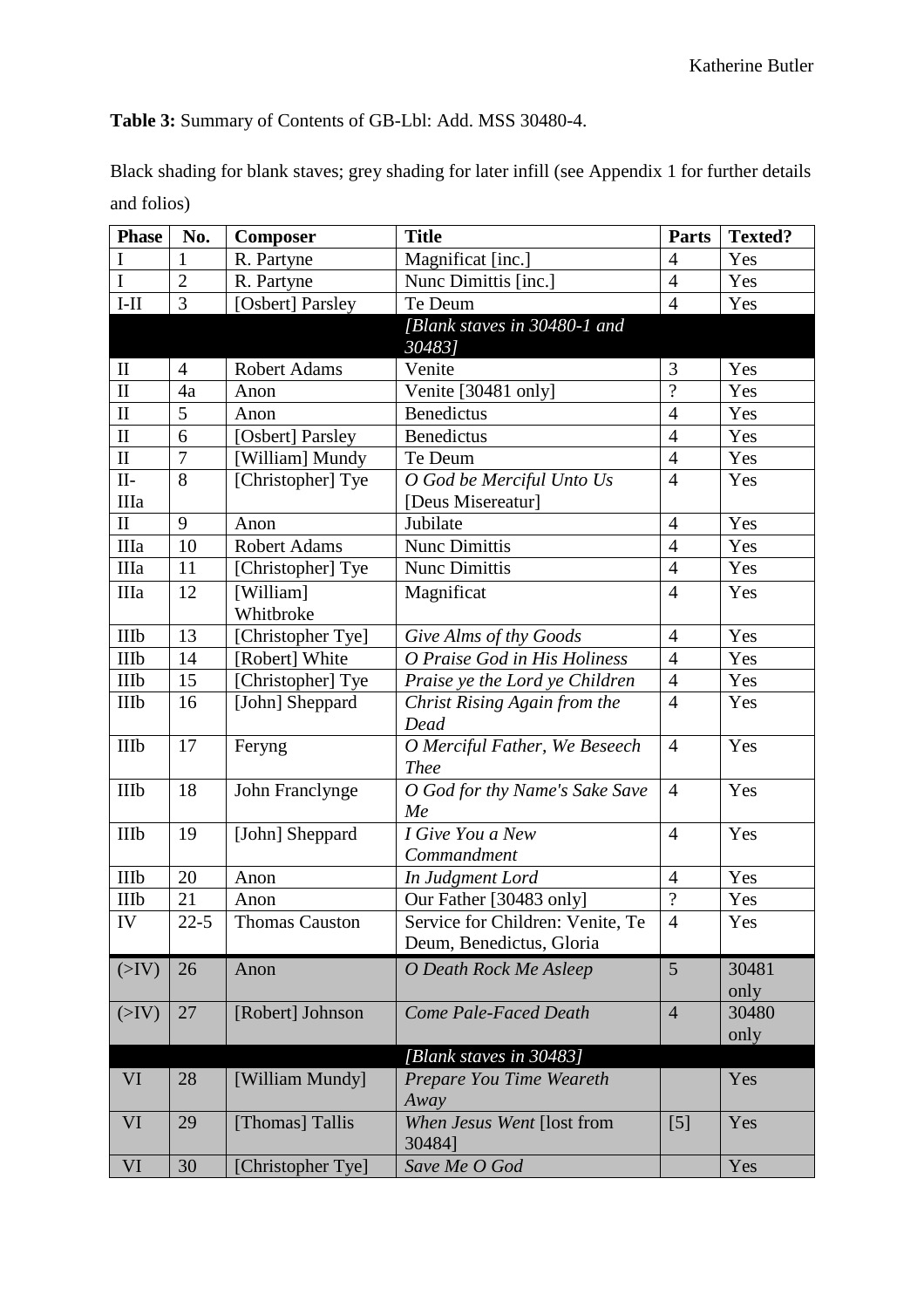| <b>Phase</b> | No. | <b>Composer</b>   | <b>Title</b>                                 | Parts               | <b>Texted?</b> |
|--------------|-----|-------------------|----------------------------------------------|---------------------|----------------|
|              |     |                   | [Blank staves in $30481-2$ ]                 |                     |                |
| $I-II$       | 31  | [Christopher] Tye | From the Depth I Call                        | $\overline{4}$      | Yes            |
| IIIa         | 32  | [Thomas Tallis]   | Wipe Away My Sins                            | 5                   | Yes            |
| IIIa         | 33  | Philip van Wilder | <b>Blessed Art Thou that Fearest</b>         | 5                   | Yes            |
|              |     |                   | God                                          |                     |                |
|              |     |                   | [Blank staves in 30480]                      |                     |                |
| IIIb         | 34  | [Christopher] Tye | $My$ Trust $O$ Lord in Thee is               | 5                   | Yes            |
|              |     |                   | Grounded                                     |                     |                |
| IIIb         | 35  | [Thomas Tallis]   | With All Our Hearts and mouth                | 5                   | Yes            |
|              |     |                   | [Blank staves in 30481]                      |                     |                |
| $\mathbf{I}$ | 36  | [Thomas] Tallis   | When Shall My Sorrowful                      | $\overline{4}$      | Yes            |
|              |     |                   | <b>Sighing Slake</b>                         |                     |                |
| $\mathbf{I}$ | 37  | [Thomas] Tallis   | Purge Me O Lord From All My                  | $\overline{4}$      | Yes            |
|              |     |                   | Sin                                          |                     |                |
| $\mathbf{I}$ | 38  | Anon              | [Deliver Us Lord] Both Night                 | $\overline{4}$      | Yes            |
|              |     |                   | and Day                                      |                     |                |
| $\rm II$     | 39  | [John Sheppard]   | I Will Give Thanks unto the Lord             | $\overline{4}$      | Yes            |
| $\mathbf{I}$ | 40  | [Robert] Johnson  | Defiled is My Name                           | $\overline{4}$      | Yes            |
| $\rm II$     | 41  | [Christopher] Tye | Deliver Us Good Lord                         | $\overline{4}$      | Yes            |
| $\mathbf{I}$ | 42  | Baruch/Barick     | <b>Lord Thou Hast Commanded</b>              | $\overline{4}$      | Yes            |
|              |     | <b>Bulman</b>     |                                              |                     |                |
| <b>IIIa</b>  | 43  | [John] Taverner   | O Give Thanks unto the Lord                  | $\overline{4}$      | Yes            |
| <b>IIIa</b>  | 44  | [Christopher] Tye | <b>I Have Loved</b>                          | $\overline{4}$      | Yes            |
|              |     |                   | [Blank staves in 30483]                      |                     |                |
| IIIa         | 45  | [Christopher Tye] | O Lord Rebuke Me Not [30480-1                | $\overline{4}$      | Yes            |
|              |     |                   | inc.]                                        |                     |                |
| VI           | 46  | [Robert] Parsons  | Ut re mi fa                                  | $\overline{4}$      | N <sub>o</sub> |
| VI           | 47  | [William Byrd]    | Jesum Nazarenum                              | $\overline{3}$      | Yes            |
|              |     |                   | [Blank staves in 30480-1]                    |                     |                |
| $\mathbf V$  | 48  | [William] Byrd    | Triumph with Pleasant Melody                 | 5                   | 30480          |
|              |     |                   |                                              |                     | only           |
| V            | 49  | [Alfonso]         | Susanna Fair [30480 only]                    | [5]                 | Yes            |
|              |     | Ferrabosco (I)]   |                                              |                     |                |
| V            | 50  | Anon              | As One in Care I do Lament                   | $\overline{?}$      | Yes            |
|              |     |                   | $[30484 \text{ only}]$                       |                     |                |
| VI           | 51  | [Thomas] Weelkes  | Lachrimae                                    | 5<br>$\overline{5}$ | N <sub>o</sub> |
| $\mathbf{V}$ | 52  | E[dward] Johnson  | Elisa is the Fairest Queen                   |                     | 30480          |
|              | 53  |                   |                                              | 5                   | only           |
| V            |     | [Edward] Johnson  | Come Again Sweet Nature's<br><b>Treasure</b> |                     | 30480-1        |
|              |     |                   |                                              |                     | only           |
| VI           | 54  | [Thomas Tallis]   | Facti sunt nazarei eius candidi              | 5                   | Yes            |
|              |     |                   | [Blank staves in $30480-2$ ]                 |                     |                |
| $\mathbf V$  | 55  | [Thomas Tallis]   | (Sermone blando) Illae dum                   | 5                   | N <sub>o</sub> |
|              |     |                   | pergunt                                      |                     |                |
| V            | 56  | [Thomas Tallis]   | In manus tuas Domine                         | 5                   | N <sub>o</sub> |
| $\mathbf V$  | 57  | [Thomas Tallis]   | O sacrum convivium                           | 5                   | N <sub>o</sub> |
| $\mathbf{V}$ | 58  | [William Byrd]    | <b>Emendemus in melius</b>                   | 5                   | N <sub>o</sub> |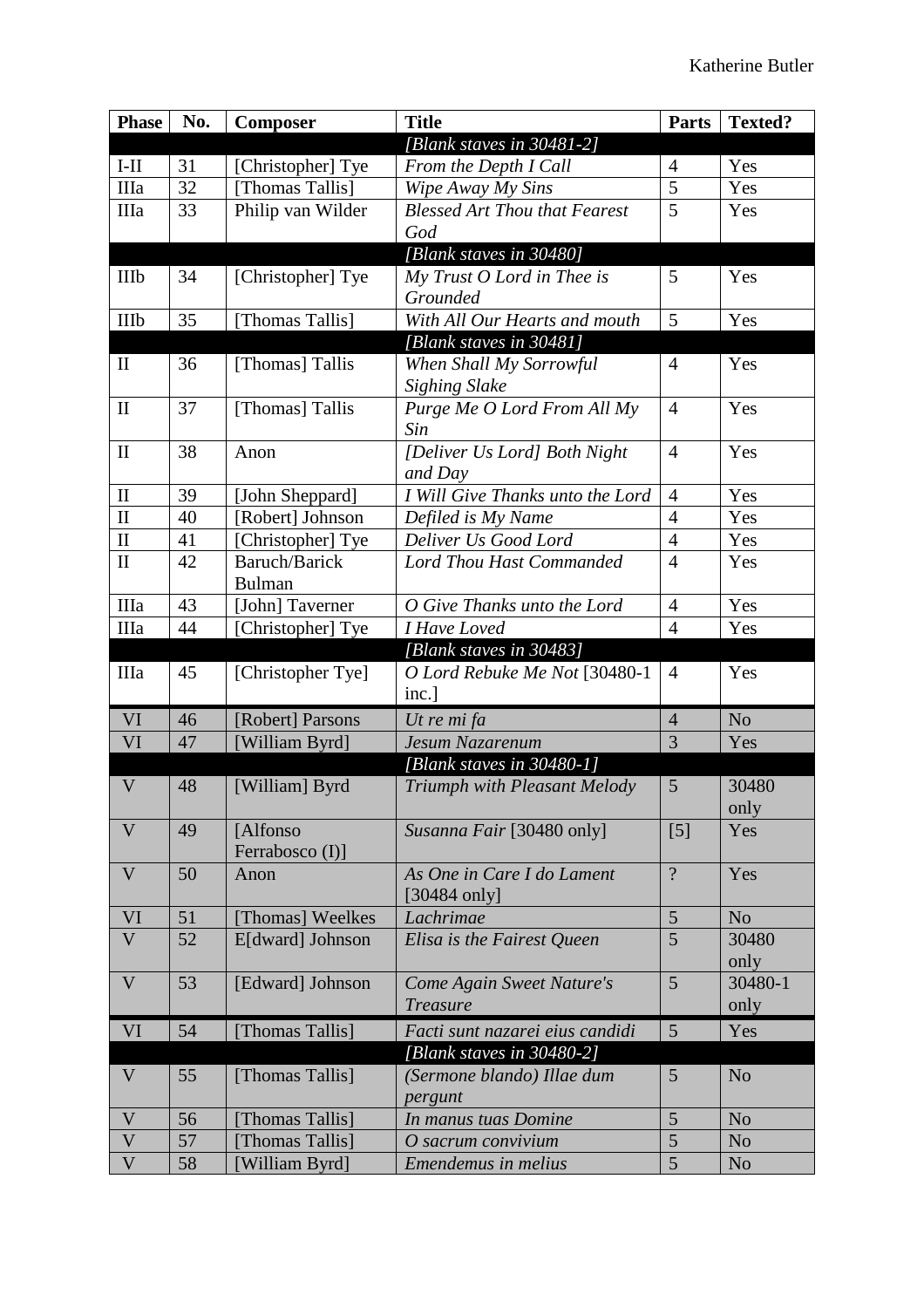| <b>Phase</b>              | No. | <b>Composer</b>                    | <b>Title</b>                    | <b>Parts</b>   | <b>Texted?</b> |
|---------------------------|-----|------------------------------------|---------------------------------|----------------|----------------|
| $\mathbf V$               | 59  | [Robert White]                     | Precamur sancte Domine (II)     | 5              | N <sub>o</sub> |
| $\boldsymbol{\mathrm{V}}$ | 60  | [John] Sheppard                    | Kyrie (Paschali)                | 6              | N <sub>o</sub> |
| $\overline{\mathsf{V}}$   | 61  | [John Sheppard]                    | [(Haec) dies quam fecit         | 6              | N <sub>o</sub> |
|                           |     |                                    | Dominus]                        |                |                |
| $\mathbf V$               | 62  | [Robert] Parsons                   | De la court                     | 5              | N <sub>o</sub> |
| $\mathbf V$               | 63  | [William] Byrd                     | Ne irascaris Domine             | $\overline{5}$ | No             |
| IIIb                      | 64  | [William] Byrd                     | Precamur sancte Domine (II)     | $\overline{4}$ | N <sub>o</sub> |
| $\mathbf V$               | 65  | Anon                               | Galliard                        | 5              | N <sub>o</sub> |
| IIIb                      | 66  | [Osbert] Parsley                   | Parsley's Clock                 | 5              | No             |
| $\mathop{\rm II}$         | 67  | Robert Johnson                     | Deus misereatur nostri          | $\overline{4}$ | No             |
| $\mathbf{I}$              | 68  | William More                       | 'Levavy Occilose' [Levavi       | $\overline{4}$ | No             |
|                           |     |                                    | <i>oculos]</i>                  |                |                |
| $\mathbf{I}$              | 69  | Anon                               | In nomine                       | $\overline{4}$ | No             |
| <b>IIIa</b>               | 70  | Anon                               | [Untitled]                      | 5              | No             |
| IIIa                      | 71  | Anon                               | 'Non neamo' [Non ne amo?]       | 5              | N <sub>o</sub> |
| IIIa                      | 72  | [Thomas] Tallis                    | O salutaris hostia              | $\overline{5}$ | 30483          |
|                           |     |                                    |                                 |                | only           |
| <b>IIIa</b>               | 73  | Anon                               | Without Redress I Waste My      | $\overline{4}$ | 30480          |
|                           |     |                                    | Mind                            |                | only           |
| <b>IIIa</b>               | 74  | [Thomas]                           | Cor mundum crea                 | $\overline{4}$ | 30483          |
|                           |     | Crecquillon]                       |                                 |                | only           |
| <b>IIIa</b>               | 75  | Anon                               | Deus in nomine tuo              | 5              | 30483          |
|                           |     |                                    |                                 |                | only           |
| <b>IIIa</b>               | 76  | [Robert] Johnson                   | Domine in virtute tua $(B)$     | 5              | 30483          |
|                           |     |                                    |                                 |                | only           |
| IIIa                      | 77  | Anon                               | Ami tu te plains                | 5              | No             |
| IIIa                      | 78  | W.P.                               | Vostre jamais par heritage      | 5              | N <sub>0</sub> |
| IIIa                      | 79  | Anon                               | D'ung nouveau dart je suis      | 5              | 30483          |
|                           |     |                                    | frappé                          |                | only           |
| IIIa                      | 80  | [Philip van Wilder]                | D'ung nouveau dart je suis      | 5              | 30483          |
|                           |     |                                    | frappé                          |                | only           |
| IIIa                      | 81  | [Jacobus Clemens                   | Venit vox de caelo              | 5              | 30483          |
| IIIa                      | 82  | non Papa]                          | Dum transisset sabbatum         | 5              | only<br>30483  |
|                           |     | [Christian/Sebastian<br>Hollander] |                                 |                | only           |
| IIIa                      | 83  | [Jacobus Clemens                   | Caecilia virgo                  | $\overline{4}$ | N <sub>o</sub> |
|                           |     | non Papa]                          |                                 |                |                |
| IIIa                      | 84  | [Robert] Johnson                   | Domine in virtute tua $(A)$     | 5              | Yes            |
| IIIa                      | 85  | [Cipriano de Rore]                 | Quel foco che tanti anni        | $\overline{4}$ | No             |
| IIIb                      | 86  | [Jacobus Clemens                   | Or il ne m'est possible         | 5              | No             |
|                           |     | non Papa]                          |                                 |                |                |
| IIIb                      | 87  | Anon                               | 'Cy je me playns' [Si je me     | 5              | N <sub>o</sub> |
|                           |     |                                    | plains]                         |                |                |
| IIIb                      | 88  | Anon                               | A che cerchar                   | 5              | N <sub>o</sub> |
| IV                        | 89  | Anon                               | O Lord Turn Not Away Your       | $\overline{4}$ | No             |
|                           |     |                                    | Face                            |                |                |
| $(>\!\! V\rangle)$        | 90  | Anon                               | Mistrust Oft Times Amiss [30484 | 5              | 30480          |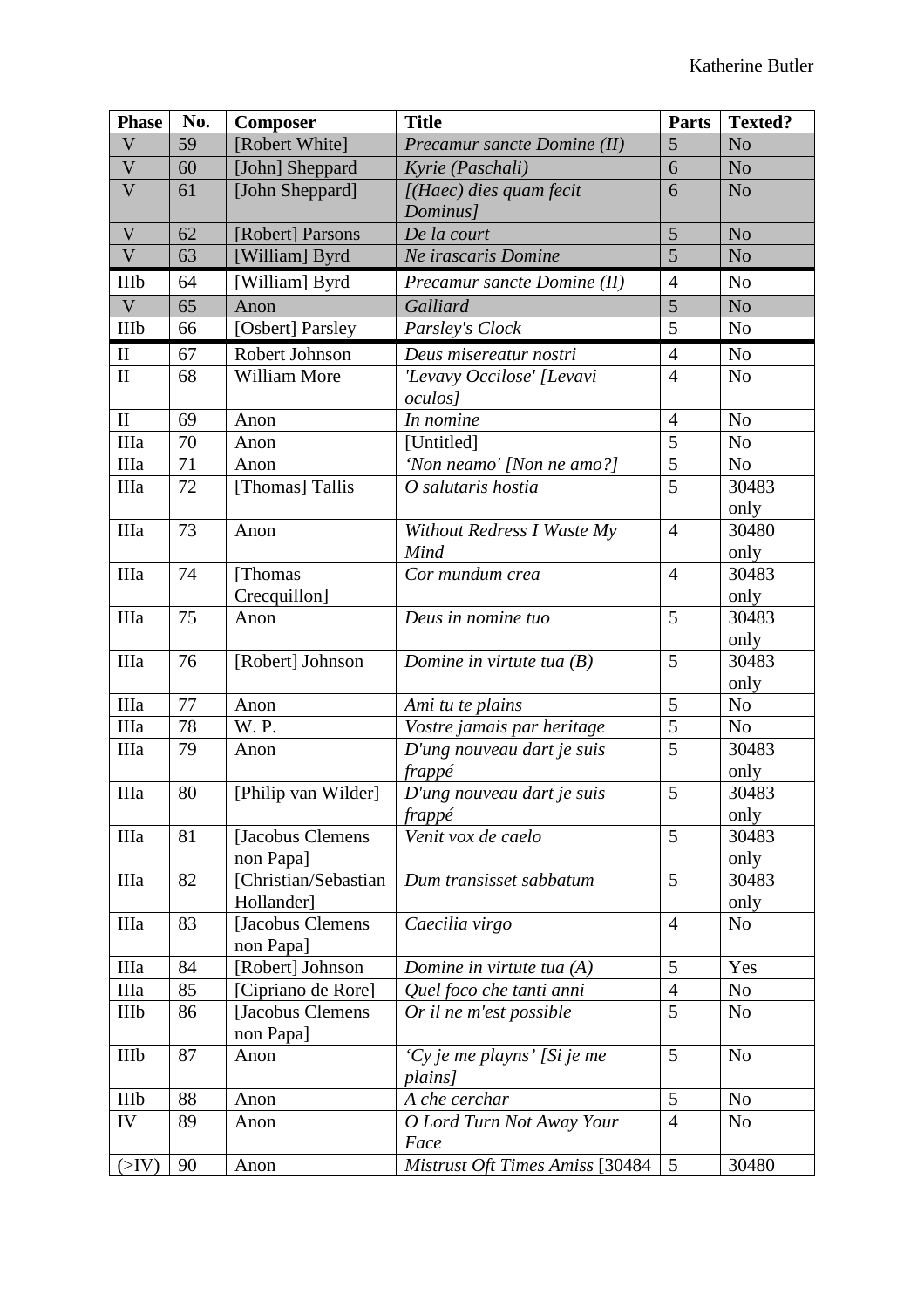| <b>Phase</b>   | No.      | <b>Composer</b> | <b>Title</b>                                     | <b>Parts</b> | <b>Texted?</b> |
|----------------|----------|-----------------|--------------------------------------------------|--------------|----------------|
|                |          |                 | inc.                                             |              | only           |
| $(SIV)$   91a- | C        | Anon            | Mass Extracts                                    | 4            | N <sub>o</sub> |
| (SIV)          | $92 - 4$ | Anon            | [Untitled pieces/ fragments,<br>30481 and 30483] |              | N <sub>0</sub> |

same hand as contributed the service music and most of the anthems 'during or perhaps after' the original layer. Indeed Edwards identified instances of his first hand recurring even in his last phase of copying.<sup>[17](#page-11-0)</sup> Such different analyses clearly had contrasting implications for both the chronology of compilation, the assumed contexts, and patterns of ownership and transmission.

The limitation of both analyses, however, was that the scholars were primarily interested in the latter part of the books that is predominantly textless and so based their analysis on the notation hands alone. My own assessment has benefitted from the availability of digital images and is the first to consider the text hands as well as those copying the musical notation, and to have given equal focus to the service music and anthem sections. The picture that emerges from my analysis agrees with Edwards in drawing connections between the textless repertory and the service music with anthems, but is closer to Hofman's in identifying a series of successive phases of ownership rather than the continuing recurrence of the first scribe.

I have also identified a significantly larger number of hands copying both notation and/or text, identifying evidence of collaborative copying practices and several short passages by novice scribes.[18](#page-11-1) Indeed the number of hands identified has proved so large that they are best dealt with as families of related hands rather than individually. As many of the distinctions between hands often rely on small differences between scribes using the same

<span id="page-11-0"></span> <sup>17</sup> Edwards, 'The Sources of Elizabethan Consort Music', i, 121-5.

<span id="page-11-1"></span> $18$  For a suggested analysis of the numerous individual text and notation hands in 30480-4 see: https://doi.org/10.5287/bodleian:kZ8PpRey2.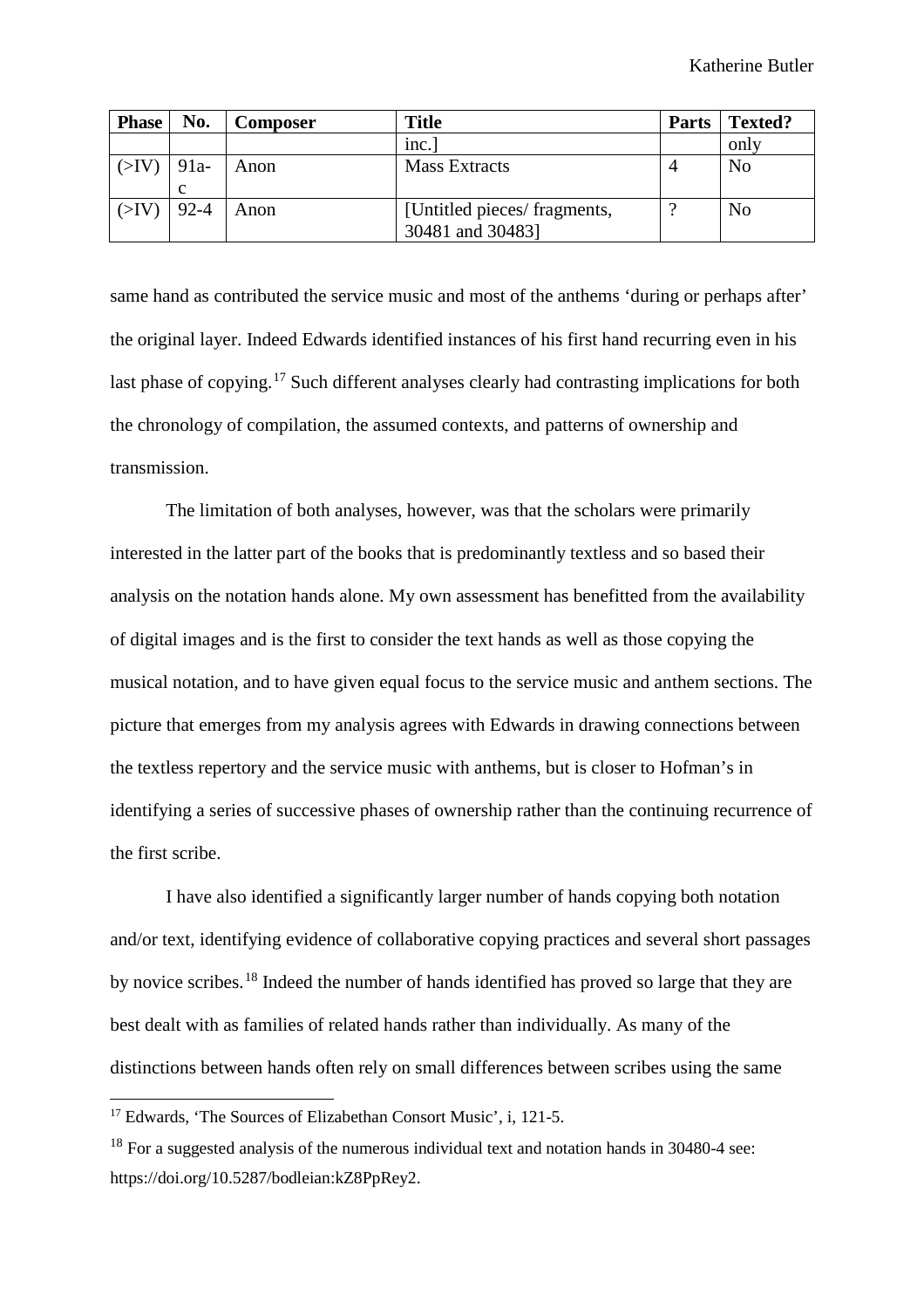model script, the hands can be grouped into successive phases in which the majority of copyists tended to share similar noteshapes, text styles, or other features. Indeed the precise number of scribes cannot be determined with any certainty as it is hard to distinguish between two copyists employing the same model hand with minor variations and small changes in the hand of a single scribe over time, especially when dealing with immature hands that are likely to still be developing. Connecting text and notation hands to a single scribe can be equally tricky in a manuscript where collaboration is frequent. Moreover a single scribe might employ more than one script (round and diamond notation, or secretary and italic text).

Yet if the precise number of people involved in the copying of these books remains obscure, a series of copying phases nevertheless emerges clearly. My analysis reveals that during the original layer three sections were copied concurrently (see Figure 1, black sections):

- 1. mostly service music with some intervening anthems towards the end
- 2. anthems or sacred songs with some secular laments

 $\overline{a}$ 

3. predominantly textless music (though the texts are often preserved in the bassus partbook) in a variety of genres including Latin motets, an In nomine, chansons, madrigals, and a metrical psalm

Nevertheless, the resulting manuscripts are more confused than this trifold division would suggest as neither the contents of the sacred song section nor the textless music were copied sequentially. The distinctions between these sections have also been blurred as later copying during the 1580s and 1590-1600s filled the gaps in-between (patterned sections in Figure 1, and shaded sections in Table 3).[19](#page-12-0) Further complexity has resulted from the recopying of some parts by these later scribes, presumably as pages came loose or sustained damage

<span id="page-12-0"></span> $19$  Pages of blank staves often remain in one or more partbooks as a clue to the original divisions.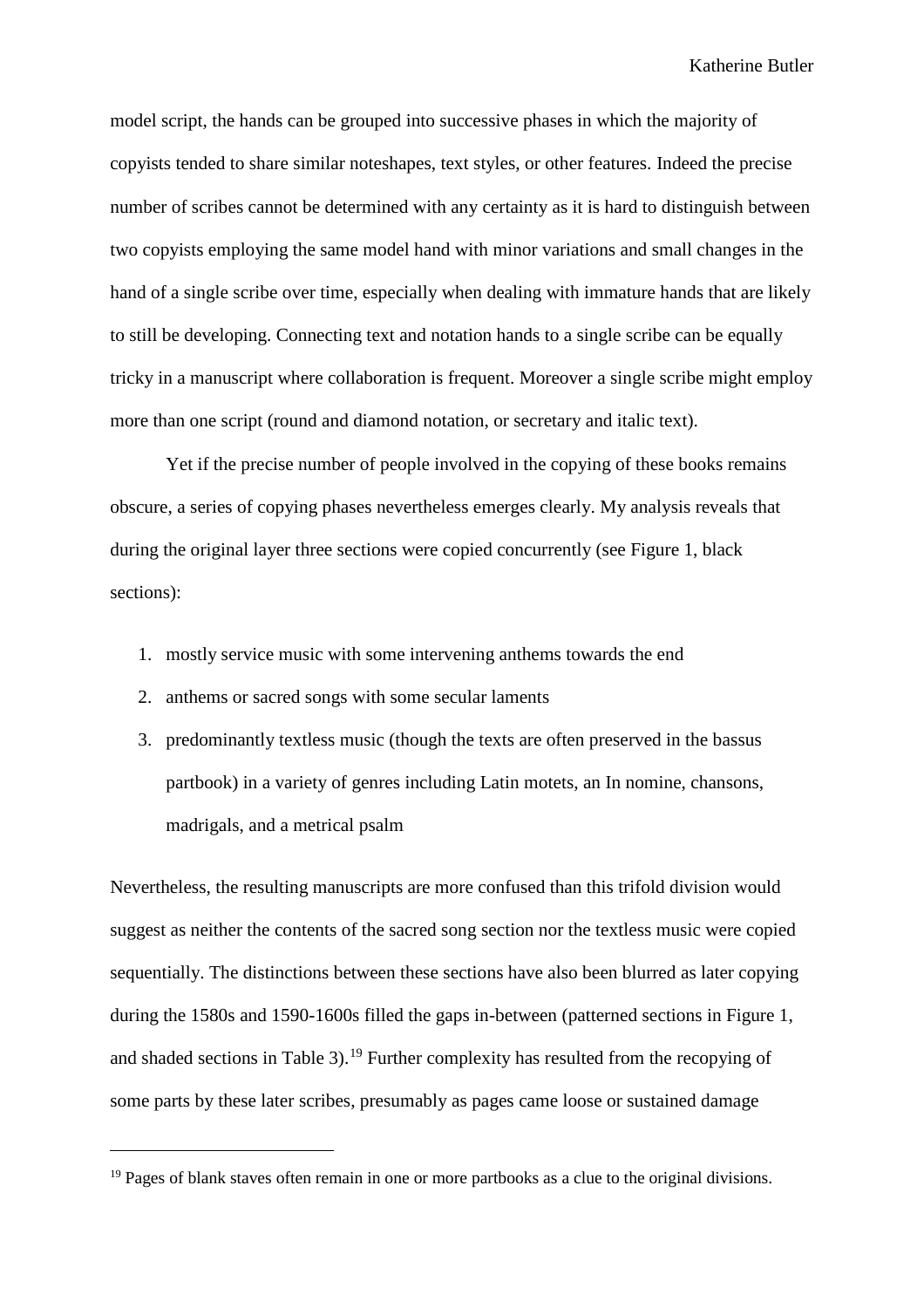#### (indicated

## **Figure 1:** Basic structure of GB-Lbl: Add. MSS 30480-4

Black arrows indicate the original copying layer. Patterned sections indicate layer infill.



by bold type in Appendix 1). Some of these recopied parts are clear as they involved replacement pages recopied onto blank paper with hand-ruled staves (fols 66-67 in 30482). Other parts recopied onto blank printed staves in the already complex middle sections are less immediately apparent.<sup>[20](#page-13-0)</sup>

This revised view of the original compilation has significant implications for the functions and context of this manuscript. Hofman and Peter Le Huray regarded the partbooks as a domestic, non-liturgical collection, while most recently Milsom suggested that it 'almost certainly started life under a church roof' before later being owned by a Protestant family.<sup>[21](#page-13-1)</sup> As my analysis suggests that the sections were being copied concurrently not consecutively, I argue that the original collection not only had liturgical connections, but was also particularly associated with choirboys and their training. Moreover identifying parallels between the later

<span id="page-13-0"></span> <sup>20</sup> For example Sheppard's *I Will Give Thanks* and the start of Johnson's *Defiled is My Name* in 30480; Tye's *Deliver Us Good Lord* and More's *Levavi oculos* in 30482.

<span id="page-13-1"></span><sup>21</sup> Peter Le Huray, *Music and the Reformation in England 1549-1660* (Cambridge, 1978), 98; Hofman, 'The Survival of Latin Sacred Music', ii, 70; John Milsom, 'Sacred Songs in the Chamber', *English Choral Practice, 1400-1650,* ed. John Morehen (Cambridge, 1995), 161-91 (at 169).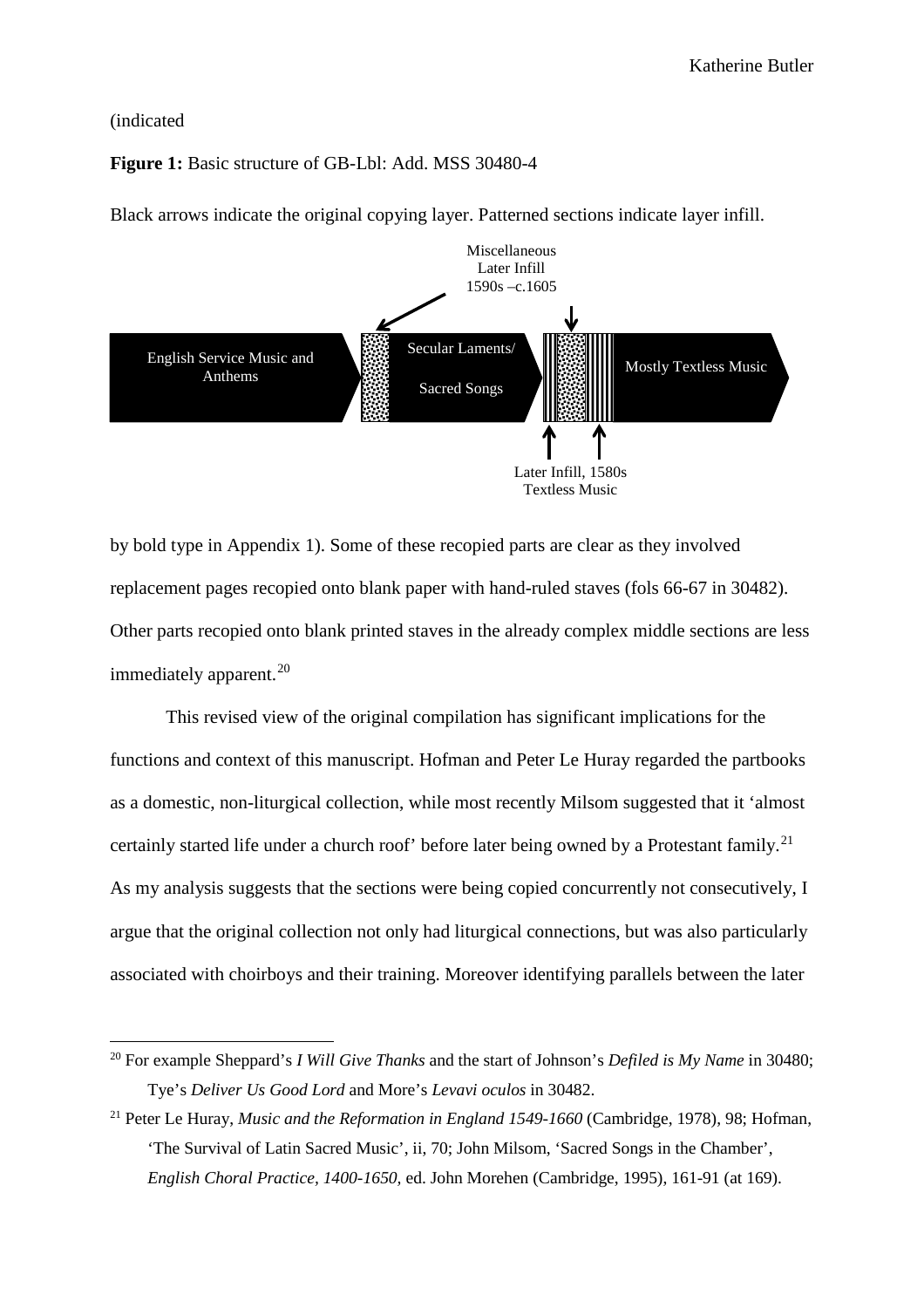hands and another manuscript owned by Thomas Hamond of Hawkedon (GB-Ob: Mus. f. 7- 10) has enabled a better understanding of the later domestic stages of copying and use.

This first part of the article sets out the primary phases of copying in the original layer, before exploring the repertory collected across these phases and the implications for our understanding of the context in which these partbooks were used and created. My principal argument is that the combination of liturgical, devotional, and textless music points to an association with the training of choirboys, whose presence is further hinted at in the range of the ensemble required for some of the liturgical music, in the presence of novice copyists, and in the inclusion of a setting of a prayer specifically aimed at young men. While the manuscripts cannot yet be firmly connected to a specific institution, the partbooks nevertheless offer a rare insight into the musical culture of the early reign of Elizabeth I. A picture emerges of a backward-looking and conservative liturgical culture, even in an institution with access to courtly sources and a variety of continental music.

The latter part re-examines the books' connections with the Hamond family, suggesting that the father of the 1615 owner (also named Thomas) is the most likely candidate for transferring the manuscripts to their new domestic context. Close decorative and reportorial links to another extant partbook, British Library Add. MS 47844, date this transference to c.1581. Scribal concordances in other partbooks owned by the 1615 Thomas Hamond (Bodleian Library, Mus. f. 7-10) show that numerous members of the Hamond family interacted with these manuscripts during the 1590s and early 1600s – a rare example of communal family ownership of a set of partbooks. This phase of the partbooks' history offers a window into the music-making of a Protestant family c.1600, revealing their musical tastes as they added new pieces, made repairs, and engaged with both the sacred and secular music copied by previous owners.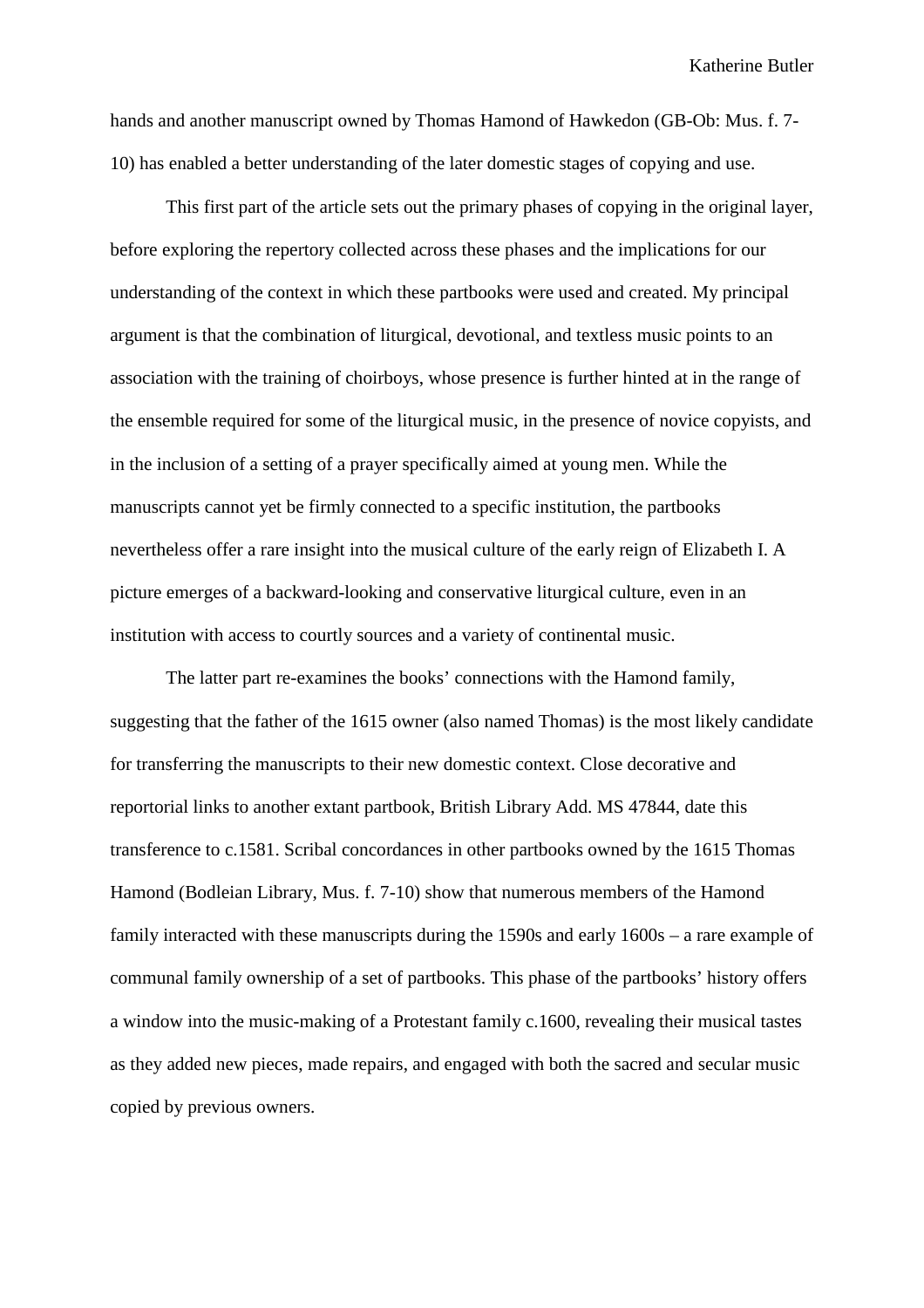## *The Copying of the Original Layer*

The original layer of copying is itself the result of four distinct but overlapping phases of labour. Despite the changes in scribes, the manuscripts' context is unlikely to have changed significantly as successive groups were typically able to complete the unfinished work of their predecessors. Indeed there were sometimes periods of collaborative copying between the outgoing and the incoming scribes. These scribes clearly maintained access to the same materials and are likely to have been working in the same institution over a period of up to a decade.

*Phase I: The Initiators*

**Figure 2:** The first phase of copying in GB-Lbl: Add. MSS 30480-3





No.s 1-3 Partyn(e)'s Evening Service and Parsley's Te Deum (unfinished)

No.31 Tye's *From the Depth* (unfinished)

The first phase of copying was a short one (Figure 2). It began with the copying of a Magnificat and Nunc Dimittis by R. Partyn(e), most of which has been lost due to missing pages. The principal music copyist used a flame-shaped notehead, but the bassus part was copied in a round script (See Image 1).<sup>[22](#page-15-0)</sup> The two associated text hands are variations on a similar secretary script characterized by the use of thick, dark strokes for the ascending stroke

<span id="page-15-0"></span><sup>&</sup>lt;sup>22</sup> The flame-shaped notes that creep in at the top of 30483 fol. 4<sup>r</sup> and vice versa (30481, fol. 47<sup>v</sup>) may suggest that these represent two hands of the same scribe; however, the slant on the upward stems of the round hand compared to the straight flame-shaped hand and the use of two different styles of clef may be used to argue for two scribes.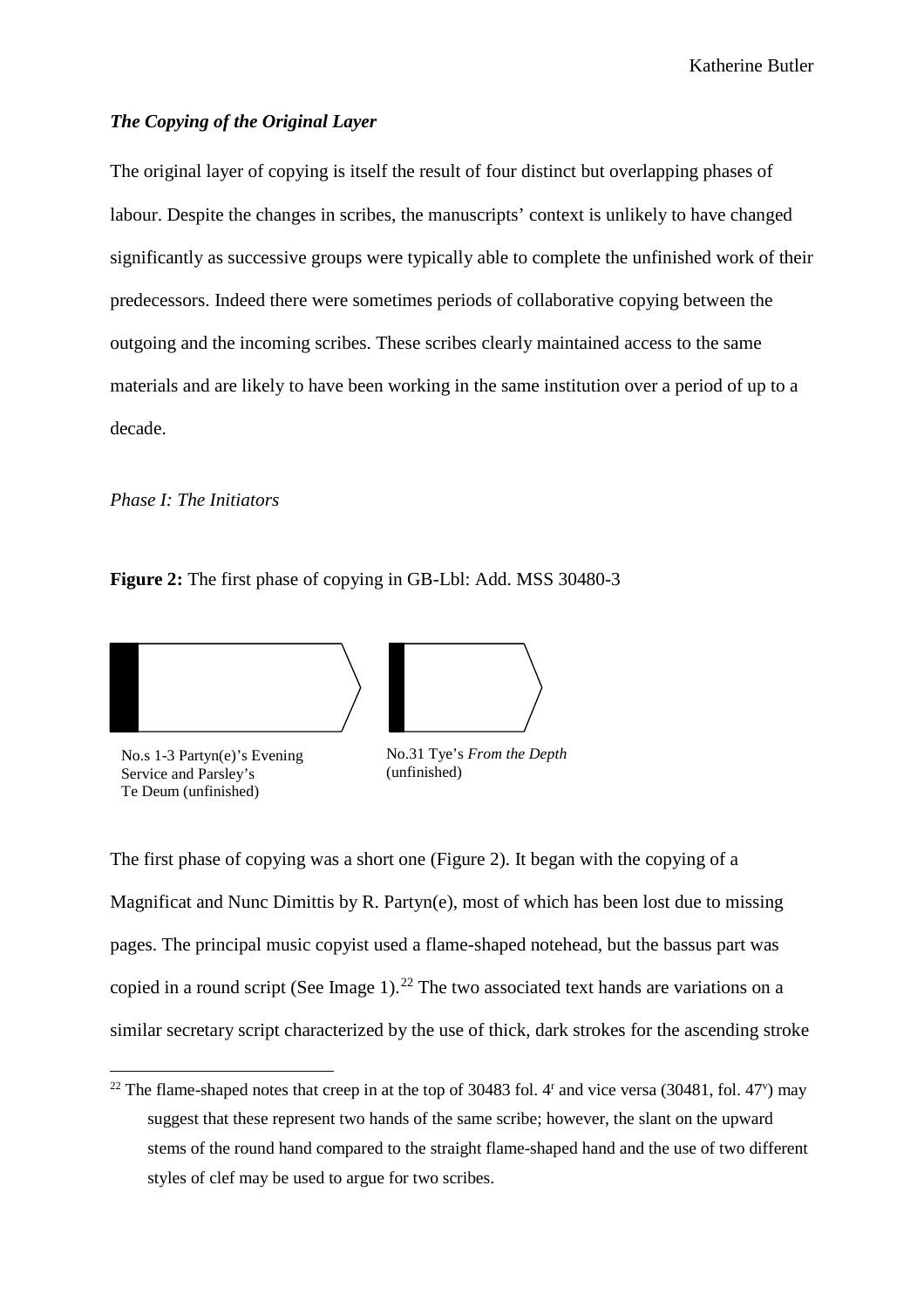of the 'd' and for descending strokes at the end of words for letters such as 'n', 's', and 'h'. The attribution (found only in the cantus and contratenor books) is in a significantly larger, more deliberate script. As this is the only point in the book where the attribution receives such treatment, one wonders whether one of the copyists was Partyne himself.

**Image 1:** Text and notation hands in Phase I

a) GB-Lbl: Add. MS 30481, fol.3<sup>v</sup> with flame-shaped noteheads; b) GB-Lbl: Add. MS 30483, fol.4<sup>r</sup> with round noteheads; both copying Partyn(e)'s Magnificat. <Images available at [www.diamm.ac.uk/sources/2982/#/](http://www.diamm.ac.uk/sources/2982/#/) and [www.diamm.ac.uk/sources/2984/#/>](http://www.diamm.ac.uk/sources/2984/#/)

The partial copying of Osbert Parsley's Te Deum in the flame-shaped hand reveals that the scribe worked by copying sections of music and text in tandem across all the partbooks simultaneously.[23](#page-16-0) Three partbooks contain both music and text up to a point in the phrase 'To thee Cherubim, and Seraphim continually do cry' (the end of a full page in the bassus and tenor), while the cantus part was much closer to completion with the text hand having proceeded further than the notation by a line.

The mid-section of the book was also started in this phase: in the contratenor book the scribe with the round hand counted off c.40 folios and began copying Christopher Tye's *From the Depth* (though the flame-shaped hand soon took over). Like Parsley's Te Deum, this piece was finished by the Phase II scribes.

<span id="page-16-0"></span><sup>&</sup>lt;sup>23</sup> The little loops added to the stems on 30482, fol.  $2<sup>r</sup>$  are later doodling.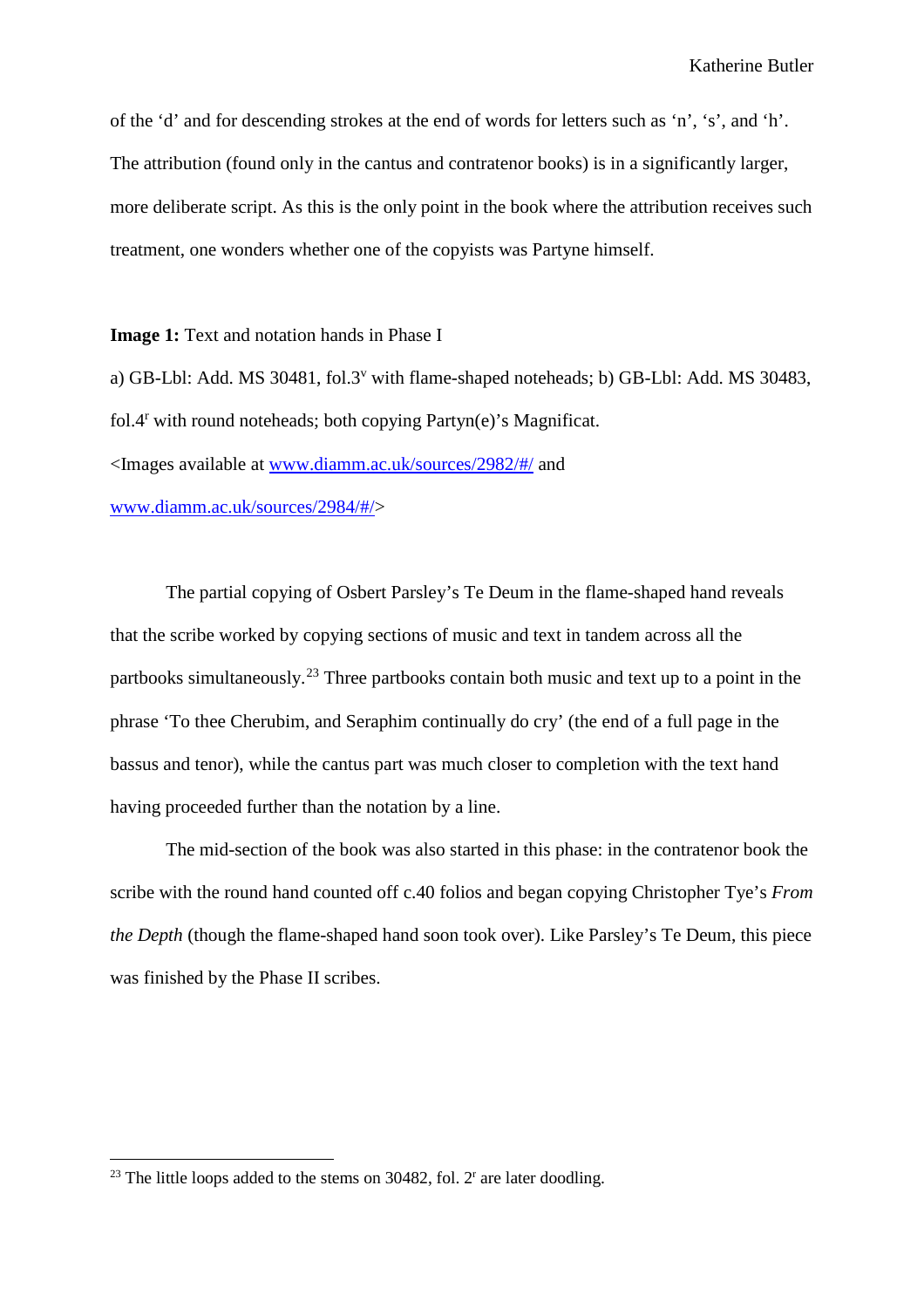## *Phase II: Less Assured Copyists*

## **Figure 3:** The second phase of copying in GB-Lbl: Add. MSS 30480-3

Phase II in dark grey (Phase I in black).



English service music Phase II: nos. 3-9

Sacred songs and secular laments Phase II: nos. 31, 36-42



(Mainly) Textless Music Phase II: nos. 67-69

In the second phase (Figure 3––grey sections) the fluency of the opening music scribes is replaced by diamond hands whose awkwardness and inconsistency of shape suggest much less accomplished notators. Nearly all the Phase II scribes share the same basic angular diamond noteshape, with a narrow, upright diamond for notes with downwards stems, and a more elongated notehead for those with upward stems (see Image 2). The notes are formed of strokes of even thickness (with one exception). The upward stems tend to be longer than the downward ones as the latter tend to stay within the span of the stave, and wobbliness in the stems is fairly common. Similarly the text scribes share the same model secretary script, the most obvious difference from the earlier phase being the lack of thickened strokes. The immaturity of the hands makes it difficult to determine how many copyists were at work as it is a matter of judgment how much variation to allow before one categorizes a hand as new. Cases where different hands are identified copying separate parts of the same piece (e.g. the end of Parsley's Te Deum) or where a piece is copied in a distinctive hand from those on either side (e.g. the Venite) indicate that there was clearly more than one copyist involved. The number could be as high as six.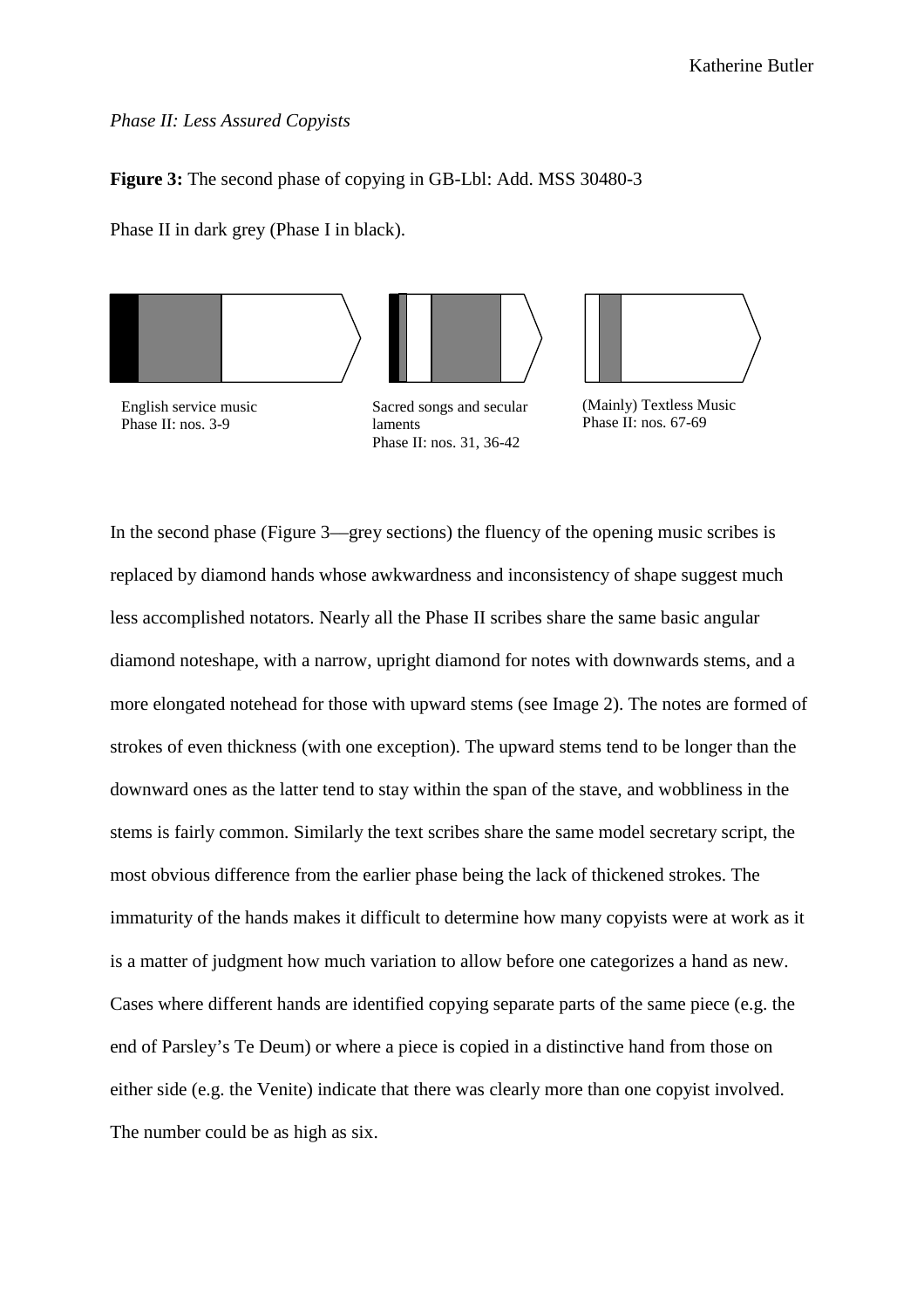**Image 2:** A selection of the Phase II hands

a) GB-Lbl: Add. MS 30482, fol.2<sup>v</sup>, Osbert Parsley's Te Deum; b) 30482, fol.6<sup>r</sup>, Robert Adams's Venite; c) GB-Lbl: Add. MS 30482, fol.7<sup>v</sup>, Anon., Benedictus. <Images available at: [https://www.diamm.ac.uk/sources/2983/#/>](https://www.diamm.ac.uk/sources/2983/#/)

Having completed Parsley's Te Deum and Tye's *From the Depth*, these scribes separated their own additions from the previous work. Leaving a blank folio in all books, these scribes copied the additional canticles required for Morning Prayer (nos. 4-7 and 9). They also started a new middle section—skipping approximately five folios after Tye's *From the Depth* to copy a mix of secular partsongs and contrafacta (nos.  $36-42)^{24}$  $36-42)^{24}$  $36-42)^{24}$ —and started a third section of textless music towards the back with two Latin motets by British composers (nos. 67-8).

As well as the less assured notation hands, a further indication of a lack of competence among these scribes is that they failed to realize that Adam's Venite was a three-part piece and copied a part from an unrelated anonymous Venite into 30481.<sup>[25](#page-18-1)</sup> Either the scribe was copying from a collection of loose sheets into which the extraneous contratenor part had mistakenly been mixed in, or else he was copying from another set of partbooks containing multiple Venite's in which he mistakenly assumed that turning to the first example in each book would provide the correct parts. There are also a few short passages of copying that seem to be the work of even less experienced scribes in an ill-formed, wobbly round hand (see 'Educational Use' below).

<span id="page-18-0"></span><sup>&</sup>lt;sup>24</sup> The number of folios is now greater in 30480, but there are signs of disturbance at this point in the manuscript.

<span id="page-18-1"></span><sup>&</sup>lt;sup>25</sup> With thanks to Roger Bowers for this identification. Adams's Venite was treated as a single fourpart piece in Ralph T. Daniel and Peter Le Huray, *The Sources of English Church Music, 1549- 1660* (London, 1972), ii, 74.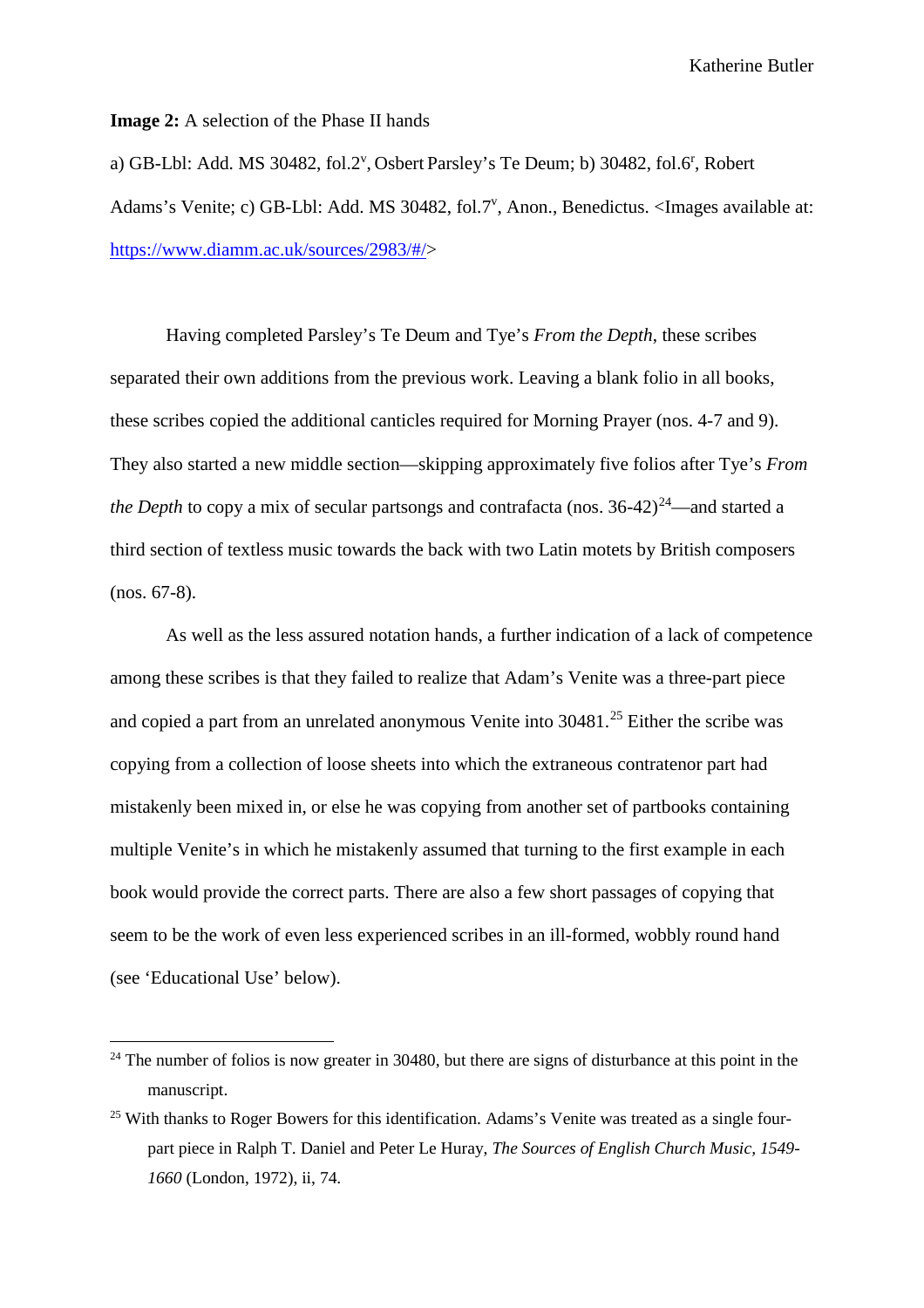## *Phase III and the Addition of the Fifth Book*

The transition from Phases II to Phase III (Figure 4––pale grey sections) is seen in Tye's *O*  God be Merciful, where in 30482 the first of the Phase III scribes takes over on fol. 16<sup>v</sup>. Soon

**Figure 4:** The third phase of copying in GB-Lbl: Add. MSS 30480-4

Phase III in pale grey (Phase I in black; Phase II in dark grey).





English service music: nos. 8, 10-12 Anthems: nos. 13-21

Sacred songs 5 parts: nos. 32-5, 43-5 4 parts: nos. 43-5



(Mainly) Textless Music (No.s 70-88; 64, 66)

after the transition there is a marked change of ink to a distinctly paler brown.<sup>[26](#page-19-0)</sup> The Phase III hands (see Image 3) are generally characterized by oblong diamond noteheads, longer stems (with some subtle and intermittent clubbing on the downward stems in some cases), and a neater and more consistent appearance. There are similarities with the upward-stemmed notes of the Phase II hands, but the more elongated and angled heads on the downward-stemmed notes are distinctive. Nevertheless the later Phase II hands were moving closer to the Phase III shape, and a distinctive thick, black barline with a white snake through the middle is shared

<span id="page-19-0"></span> <sup>26</sup> The transition is seen in Taverner's *I Give Thanks* in 30480 where the notation is finished in the lighter ink and Tye's *I Have Loved* in 30483 where the darker ink is used for the start of the text and the lighter for the remainder of the text and the notation. The first service music in the lighter ink is Adams's Nunc Dimittis.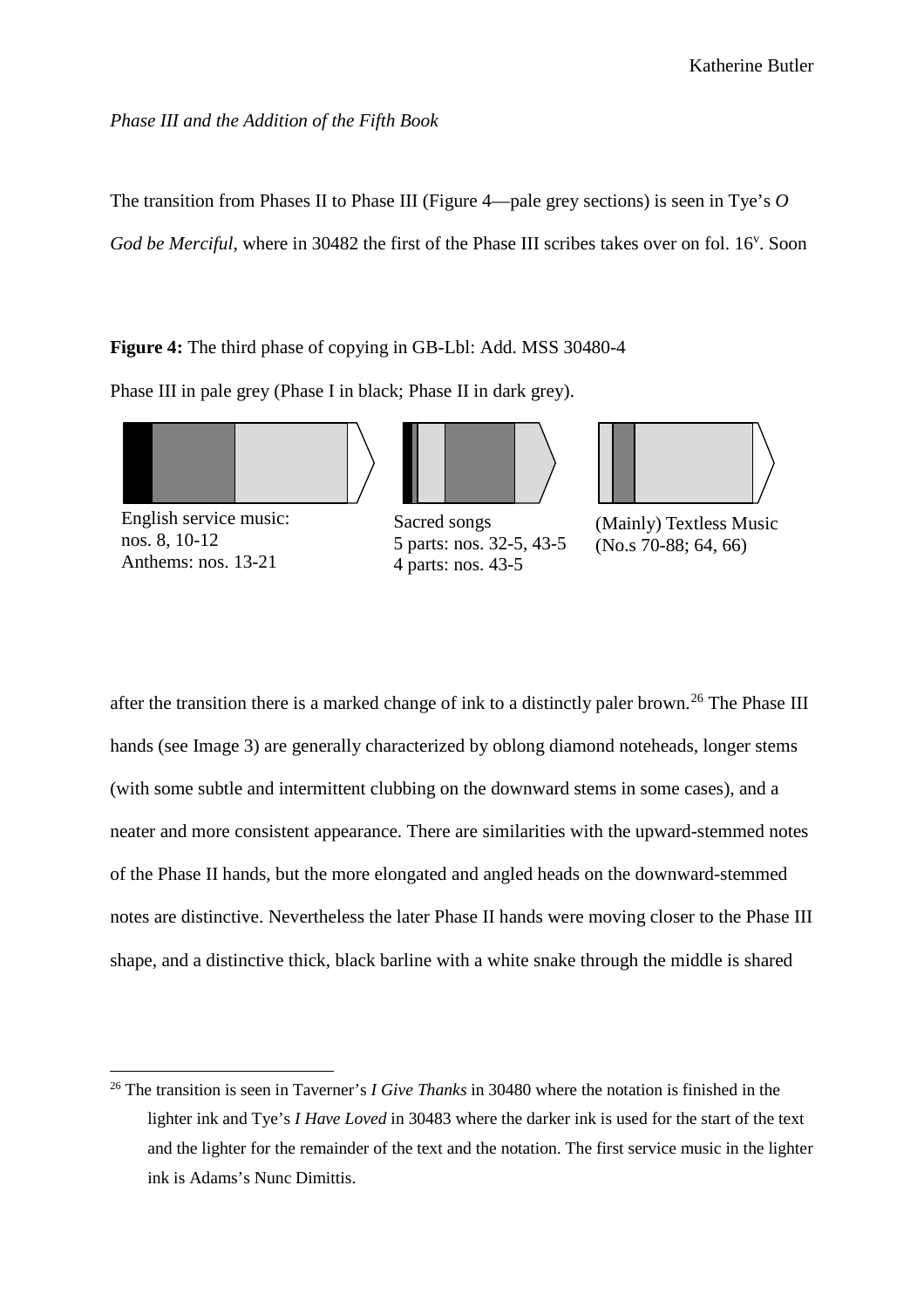between both phases.<sup>[27](#page-20-0)</sup> It is possible that these hands represent the more mature style of scribes from Phase II. A similar secretary script continues to be the model text hand, but like the notation hands, these now tend to be neater, with less extravagant descenders and more care to avoid collisions with the notation and stave than most of the Phase I and II scribes.

**Image 3:** A selection of the Phase III hands

Phase IIIa: a) GB-Lbl: Add. MS 30481, fol.20<sup>v</sup>, Robert Adams, Nunc Dimittis; b) GB-Lbl: Add. MS 30481, fol.62<sup>v</sup>, Christopher Tye, *O Lord Rebuke Me Not* and fol. 79<sup>r</sup>, anon., *'Non neamo' <*Images available at: [https://www.diamm.ac.uk/sources/2982/#/>](https://www.diamm.ac.uk/sources/2982/#/) Phase IIIb: c) GB-Lbl: Add. MS 30481, fol.75<sup>v</sup>, Osbert Parsley's *Clock*; d) GB-Lbl: Add. MS 30481, fol.90<sup>v</sup>, Jacobus Clemens non Papa, Or il ne m'est possible. *<*Images available at: [https://www.diamm.ac.uk/sources/2982/#/>](https://www.diamm.ac.uk/sources/2982/#/)

Around the transitional point between Phases II and III there are also a few isolated hands using square-diamond noteheads that contribute to the copying of the anonymous In nomine (no. 69) and Tallis's *Wipe Away*. Later in the phase further square-diamond hands contribute to Tye's *My Trust* (30480) and Tye's *I Have Loved* (30481). These scribes were perhaps external to the usual copying community, and were responsible for bringing these particular pieces to the 30480-4 repertory.

As well as continuing to add to both the opening service music and the middle section of sacred songs, this phase saw the creation of the fifth partbook. This addition primarily facilitated the development of the textless section, although a handful of five-part anthems were also included. A series of seven items, beginning with an anonymous and untitled piece

<span id="page-20-0"></span><sup>&</sup>lt;sup>27</sup> See for example 30480, fols 19<sup>v</sup>, 44<sup>r-v</sup>, 73<sup>r</sup>-74<sup>v</sup>, 75<sup>v</sup>; 30481, fols 21<sup>v</sup>, 58<sup>v</sup>, 77<sup>r</sup>, 79<sup>v</sup>, 87<sup>v</sup>; 30482, fol. 18<sup>r</sup>; 30483, fols 21<sup>r</sup>, 74<sup>v</sup> and 75<sup>r</sup>; 30484, fol. 15<sup>v</sup>.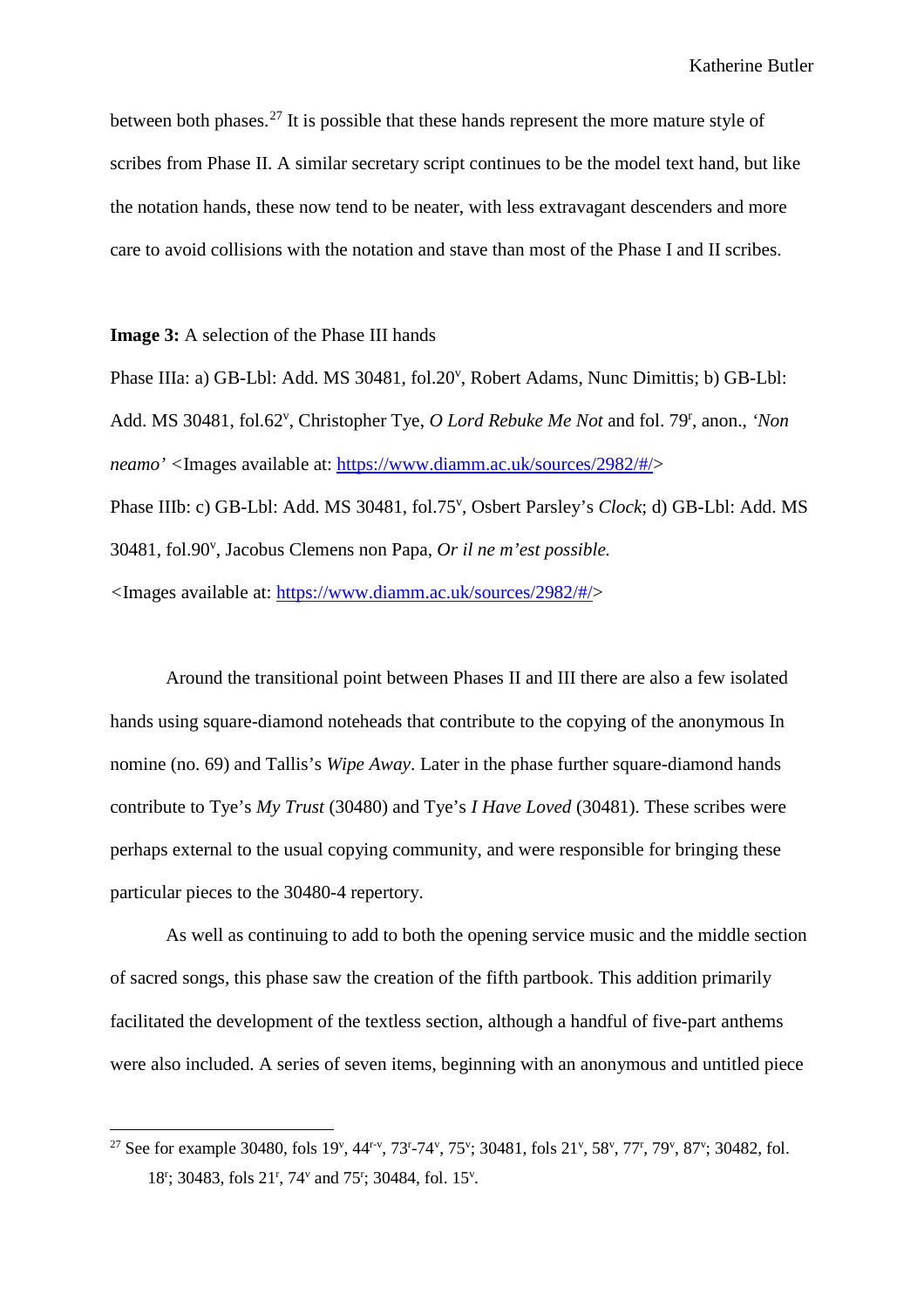(no.70), were copied predominantly by a single hand with a consistency that suggests they were copied over a short period. Yet although this copying stint seems to have been the initiating factor for creating a fifth book, these pieces may not have been the first five-part music to be copied.

William More's *Levavi* has several unusual features that may suggest that it is missing a fifth part. There are numerous instances of thin textures with bare octaves, unisons or fifths (particularly at cadences), as well as static passages and unsupported upper voice duets, which might suggest missing entries of a fifth voice.<sup>[28](#page-21-0)</sup> While it is possible that the scribes of 30480-3 copied the piece unaware that it was missing a part, the missing part may also have been copied on a loose sheet, or onto pages now missing from 30484.[29](#page-21-1) Indeed *Levavi* might have appeared on the connecting folio to the damaged fol. 20, which also contains a second copy of the first five-part textless piece copied in Phase III (the anonymous and untitled no.70, also found on fol. 12<sup>r</sup>). If that were the case then this half folio might represent a loose bifolium that pre-dated the fifth partbook before the need for a full extra book had become apparent.<sup>[30](#page-21-2)</sup>

<span id="page-21-0"></span> <sup>28</sup> Thanks to John Bryan for sharing his thoughts on More's *Levavi* after an informal performance at the Viola da Gamba Society in 2015.

<span id="page-21-1"></span> $29$  For a conjectural gathering diagram based on the watermarks see: https://doi.org/10.5287/bodleian:kZ8PpRey2. This suggests that there may be pages missing from both the beginning and the end of this book.

<span id="page-21-2"></span><sup>&</sup>lt;sup>30</sup> Further evidence comes from the similarity between the hand that copies the anonymous piece at the top of fol. 20v , and that which copies Tallis's *Wipe Away* in 30484. With only a small fragment of notation available it is difficult to make a comparison, especially as the *Wipe Away* hand is also quite inconsistent in the precise shape of its diamond noteheads, but the shared features of long tails that are clubbed when downwards, small diamond noteheads and the shape of the directs are suggestive (only the jagged longa on fol. 20<sup>r</sup> has no comparison). In this scenario the untitled piece was presumably recopied on the creation of the fifth book, but More's *Levavi* was omitted for some reason (perhaps some damage had already occurred?). *Mistrust Oft Times Amiss* is likely to be a much later addition, using up empty space.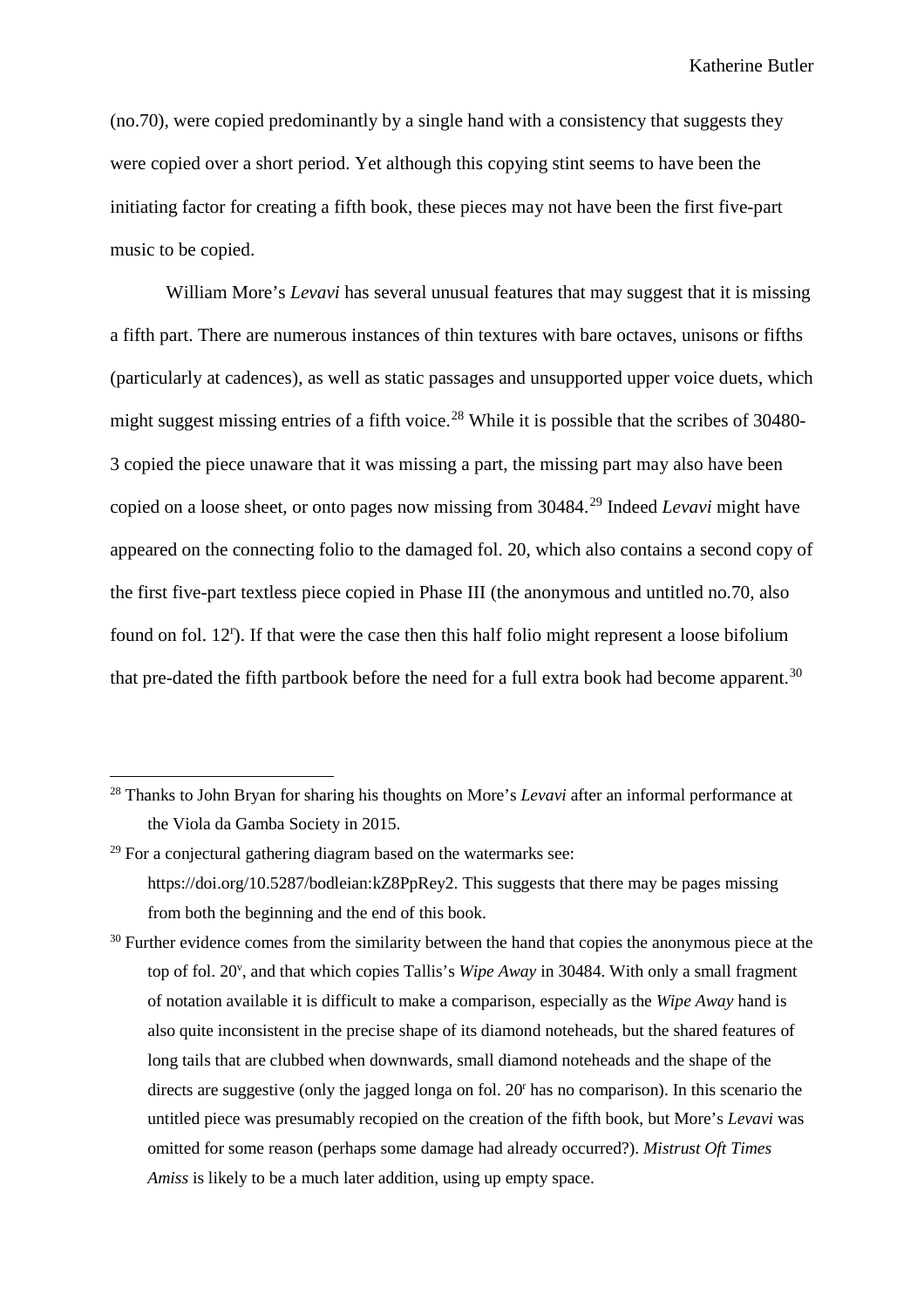A disruption to the copying seems to have occurred in the middle of Phase III, after which the notation hands become noticeably larger and less angular. The transitional point is marked by the brief appearance of one particular text scribe who makes contributions to Whitbroke's Magnificat, Tye's *O Lord Rebuke Me Not*, and Hollander's *Dum transisset* in each of the three sections.<sup>[31](#page-22-0)</sup> The impression of a break is given by the unfinished copying of Tye's psalm in both 30480 and 30481. At this stage the initial span of service music was complete, just two of the five-part anthems had been copied, and the five-part textless music had progressed as far as Hollander's *Dum transisset*.

Both the four-part anthems that follow Whitbroke's Magnificat and the final two fivepart anthems (which are also separated from the earlier two by a blank folio in 30480) are copied by hands that are bigger, thicker, and curvier than those earlier in the phase, though still sharing the same basic shape. Copying also becomes particularly collaborative with no easy relationship between text and music scribes. In the textless section, smaller hands add a couple more pieces, but from Clemens's *Or il ne m'est possible* onwards larger hands have again taken over the copying.

One of the latest hands to appear has more exaggerated clubbing on the stems, which also tend to slant to the left when pointing upwards (see Image 3c above). This identifiable hand indicates that Byrd's *Precamur* and *Parsley's Clock* were added to the beginning of the textless section after *Si je me plains* and *A che cerchar* had been copied at its end.<sup>[32](#page-22-1)</sup> This arrangement came about because the end of the printed staves had been reached in the bassus partbook. In order to copy the pieces in comparable locations in all partbooks the scribe chose

<span id="page-22-0"></span><sup>&</sup>lt;sup>31</sup> 30482, fols 19<sup>v</sup>-21<sup>r</sup>; 30481, fols 62<sup>r</sup>-62<sup>v</sup>, 30482, fols 57<sup>v</sup>-59<sup>r</sup> and 30483, fols 62<sup>r</sup>-63<sup>r</sup>; 30483, fols 83<sup>r</sup>-83<sup>v</sup>: scribe 3k in https://doi.org/10.5287/bodleian:kZ8PpRey2. Possibly also seen on the top line of 30480, fol. 44v (van Wilder's *Blessed Art Thou*).

<span id="page-22-1"></span><sup>32</sup> This was also at a similar time to Tallis's *With All Our Hearts*, the last of the five-part anthems.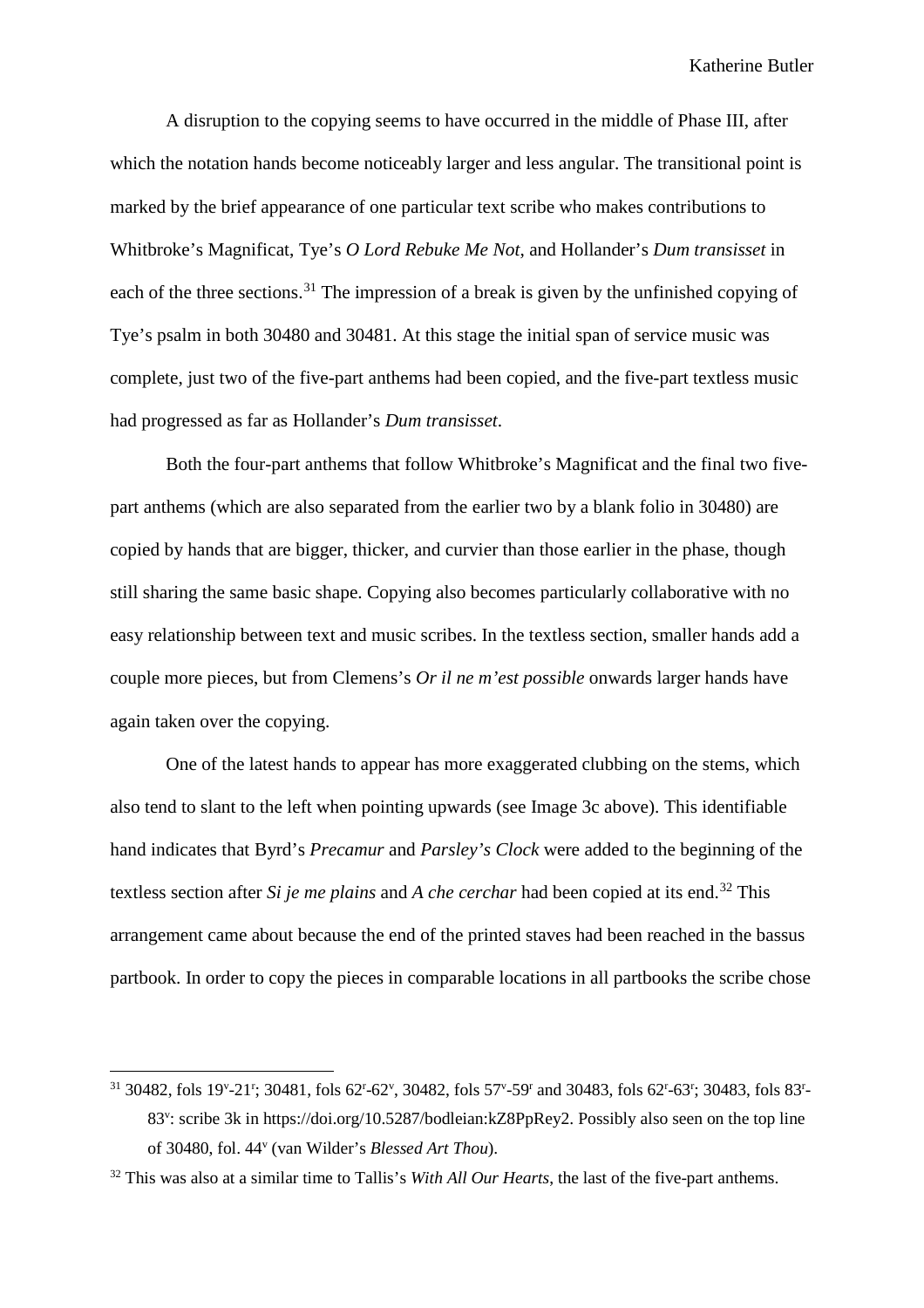to copy them before the existing textless music, a choice that also placed these two cantus firmus pieces as close as possible to the existing In nomine.

#### *Phase IV: A Master and his Choirboys?*

The fourth set of scribes are less a distinctive phase in the copying process than a specific group of copyists that start contributing alongside the scribes in Phase IIIb. This group generally uses smaller and squarer noteheads. Their main contribution is the parts of Thomas Causton's service from John Day's 1565 print *Certain Notes* / *Morning and Evening Prayer* (nos. 22-26), but some members of this group can be identified as collaborators earlier in the liturgical section and also adding to the textless music (loosely represented by the white sections in Figure 4). This group consists of one more mature hand and numerous awkwardly proportioned, wobbly and/or irregularly shaped hands. In light of the other evidence of choirboys being associated with these partbooks that will be set out below, this group may represent the Master of the Choristers and his choirboys.

The notation hand of my proposed master is small with squeezed diamond headed notes (see Image 4). The highly collaborative copying in this phase makes it tricky to draw connections between the text and notation hands, but in this case the similarities between the noteheads and the angular lobes of certain letters (most obviously the 'd's) and the distinctiveness of both from other text and music hands in this section make me confident that these are the work of the same scribe.

Image 4: The mature hand in Phase IV, GB-Lbl: Add. MS 30483, fol.36<sup>v</sup>, Thomas Causton's Te Deum.

<Image available at: [https://www.diamm.ac.uk/sources/2984/#/>](https://www.diamm.ac.uk/sources/2984/#/)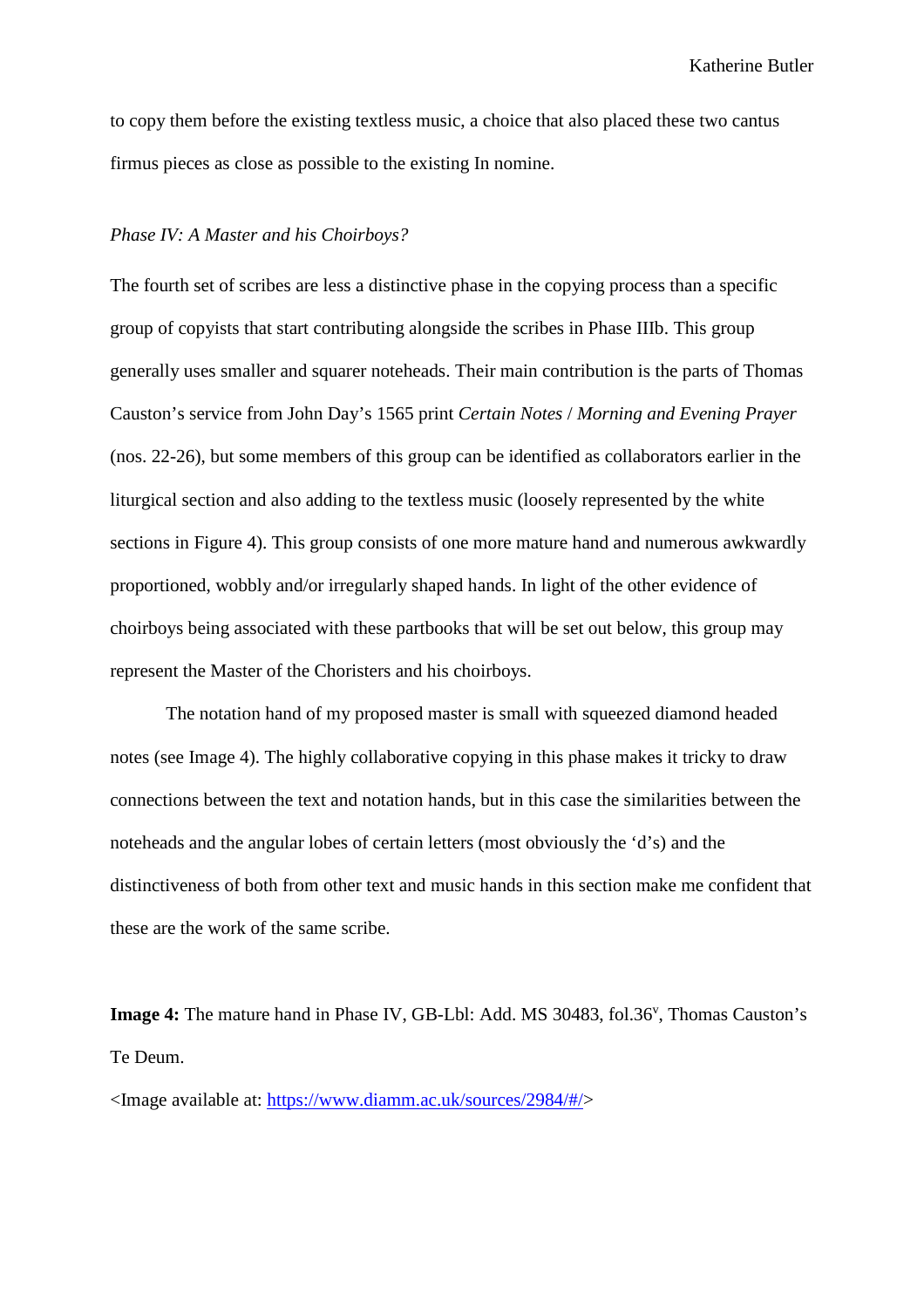Yet it is not so much the style of the hand, but rather its behaviour that indicates that this person may be the master. This scribe appears to have a controlling role in the copying, with a tendency to write texts and perhaps the first few notes of a piece or section, but leave others to finish them. He takes this role in the bassus part of White's *O Praise God* and Clemens non Papa's *Or il ne m'est possible*, and for several of the vocal parts of Sheppard's *Christ Rising* and *I Give You a New Commandment*, Feryng's *O Merciful Father* and the anonymous *In Judgment Lord*. Moreover, his only sustained period of copying both text and music is in the bassus partbook (during the copying of Causton's service).

The novice copyists of this phase primarily contribute to copying parts of Causton's 'Service for Children'. At least eight notation scribes in addition to my proposed 'master' hand worked on copying Causton's music, many across several partbooks (see Image 5). The awkwardness of many of the notation hands suggests a group of young, inexperienced copyists. Their lack of experience shows itself in various different ways: wobbly or irregular stems, awkward proportions with stumpy or exaggeratedly long stems and very small noteheads; noteheads that are either misshapen or inconsistent, or hybrid diamond noteshapes that verge on becoming round. Several seem to be attempting a small diamond form similar to the 'master' hand. One of these inexperienced copyists unthinkingly copied features of the print––using a line over or under notes in the spaces above and below the stave––without the knowledge or foresight to discard such features as unnecessary. There are also several features that appear childish (Image 6): dotting around ditto marks, pauses, or capitals, exaggerated directs, and several cases of an extended 'fininininines' (e.g. 30480. fol. 36<sup>v</sup>). There is even a cheeky substitution of the composer's name for that of the copyist (30483. fol. 39<sup>v</sup>), Thomas Hamond (not the man who owned the books in 1615, but probably a relative, as discussed below). It is plausible that these copyists were the choirboys learning to write musical notation.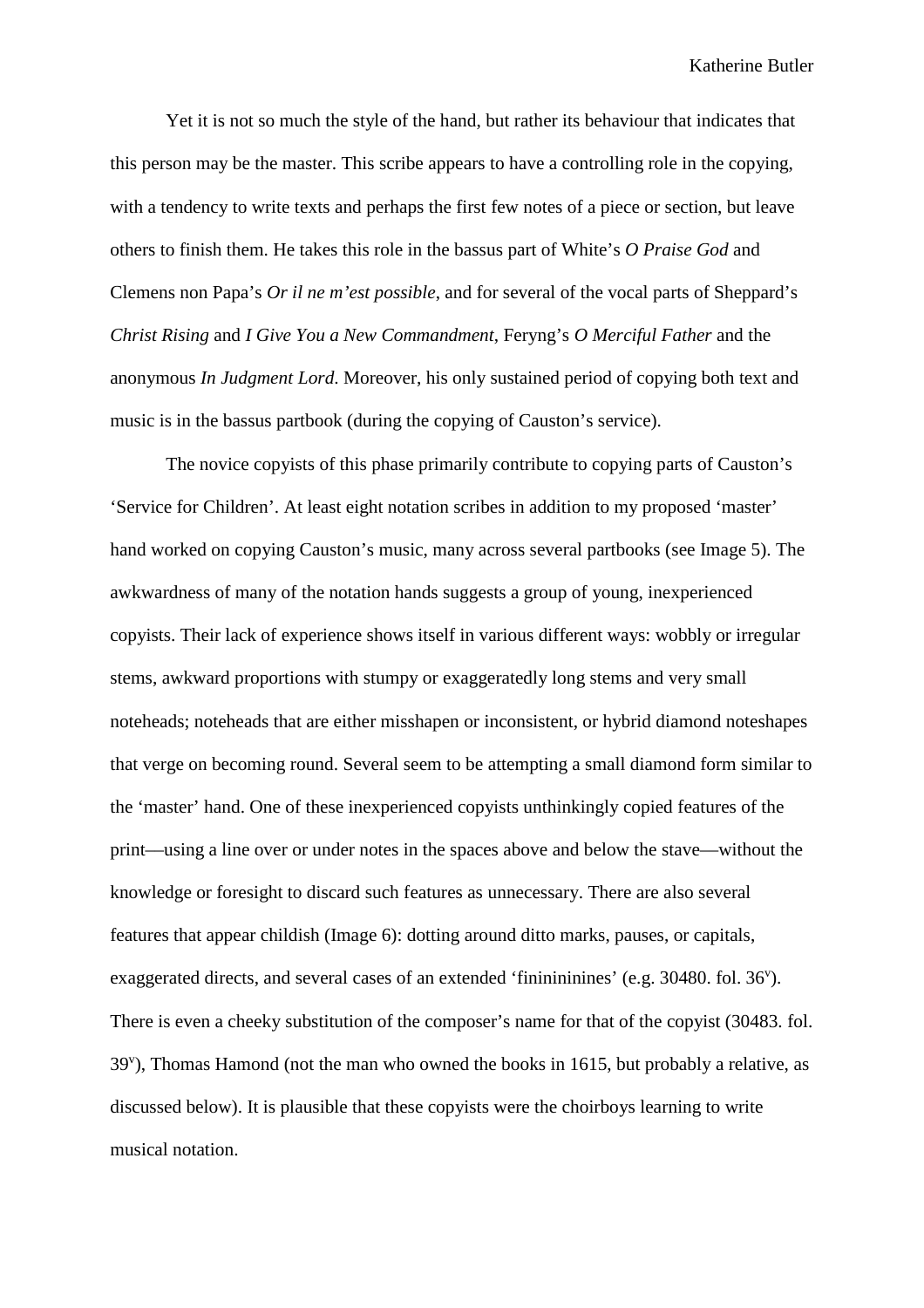**Image 5:** A selection of Phase IV novice hands

a) 30482, fol.31<sup>r</sup>; b) 30480, fol.33<sup>r</sup>; c) 30483, fol.33<sup>v</sup>; d) 30481, fol.39<sup>v</sup>

<Images available at [https://www.diamm.ac.uk/sources/2983/#/,](https://www.diamm.ac.uk/sources/2983/#/)

[https://www.diamm.ac.uk/sources/1885/#/,](https://www.diamm.ac.uk/sources/1885/#/)<https://www.diamm.ac.uk/sources/2984/#/> and [https://www.diamm.ac.uk/sources/2982/#/>](https://www.diamm.ac.uk/sources/2982/#/)

**Image 6:** Childish features in the Phase IV hands in Thomas Causton's Service for Children a) extended directs:  $30482$ ,  $61.32$ <sup>r</sup>; b) dotted ditto marks;  $30482$ ,  $61.34$ <sup>v</sup>; c) extended 'fininininininis': 30480, fol.36<sup>v</sup>; d) dotted pause, extended 'finininis' and substitution of 'Hamond' for 'Causton': 30483, fol.39'.

<Images available at [https://www.diamm.ac.uk/sources/2983/#/,](https://www.diamm.ac.uk/sources/2983/#/)

<https://www.diamm.ac.uk/sources/1885/#/> and [https://www.diamm.ac.uk/sources/2984/#/>](https://www.diamm.ac.uk/sources/2984/#/)

A couple of the scribes copying Causton's service also made contributions at the end of the textless music section. The scribe with the squat noteheads finished off *A che cerchar* in the cantus partbooks  $(30480,$  fol.  $86^{\circ}$ ), while the scribe with the tiny noteheads and very long stems copied O *Lord Turn Not Away Your Face*. Having now reached the end of the printed staves in the bassus partbook (indeed a hand-ruled page had already been needed for *O Lord Turn Not*), the original layer of copying ended.

The beginning of infill copying between the sections coincided with the first clean break in the procession of scribal hands, as well as a change in reportorial focus. Two phases of infill copying can be identified. The beginning of the first (Phase V) can be dated to the early 1580s by association with another partbook GB-Lbl: Add. MS 47844 and marks a shift to a more domestic and recreational context. The second stage of infilling (Phase VI) took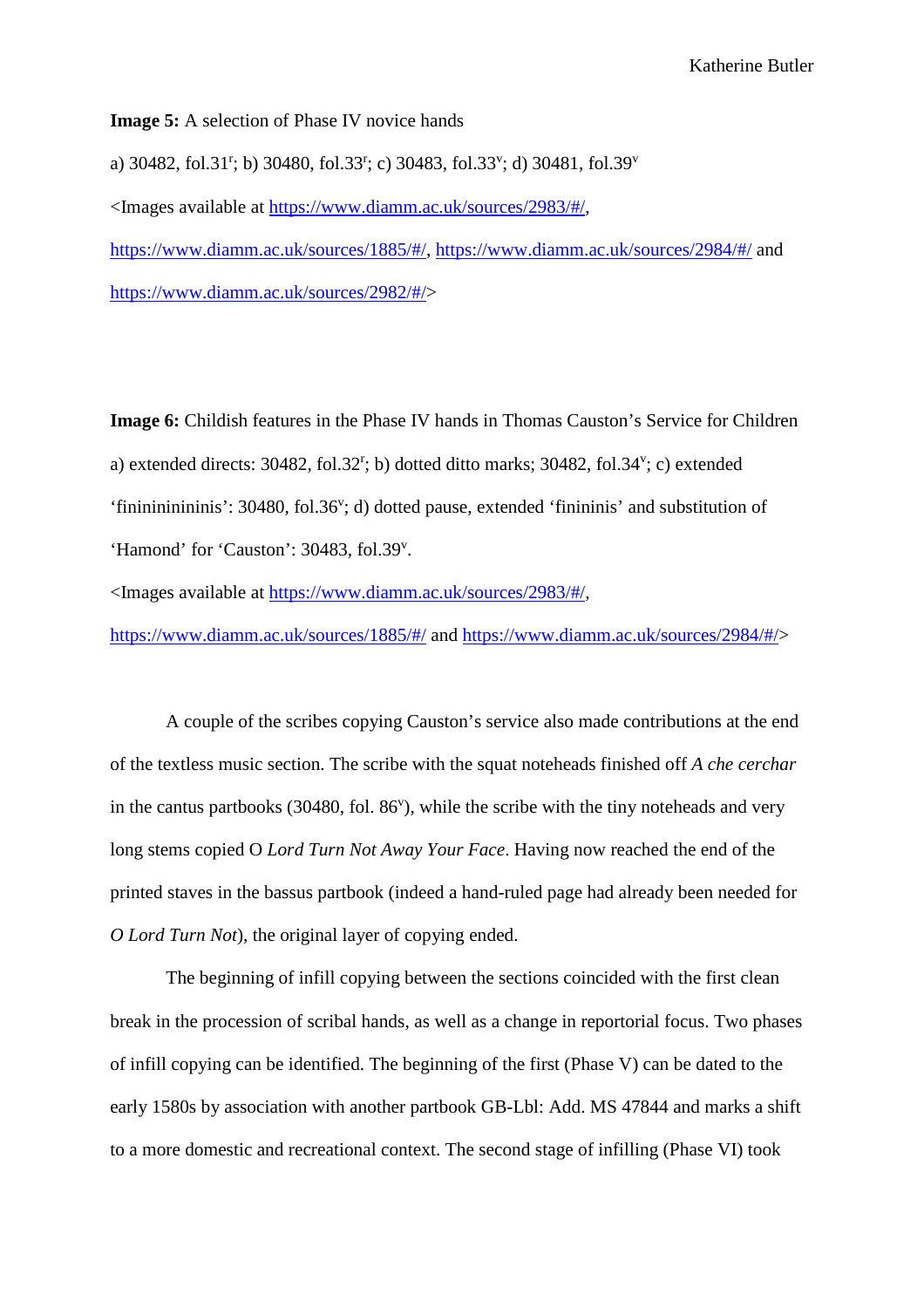place in the 1590s or early 1600s. These phases shall be explored further below, after first considering the origins and initial functions of these partbooks.

## *Liturgical use*

#### *Canticles*

Having established the chronology of compilation in the original layer it is possible to draw conclusions about the intended use of the collection. The opening section of English service music provides the canticles for both Morning and Evening Prayer, suggesting that the partbooks originally had a liturgical function (see Table 4). The Phase I scribes provided Partyne's Evening Service and began the copying of Parsley's Morning Service. Although Partyne's Evening Service is now incomplete, enough of the Magnificat (particularly the doxology) survives to give an impression of its style. Alternating passages of homophony and close spaced imitation in a strictly syllabic setting with only a short 'Amen', it is neither in the most austere post-Reformation style nor the more elaborate. The setting would not be demanding for reasonably competent singers. Parsley's Te Deum was a somewhat more complex piece than Partyne's with its predominantly polyphonic texture and more limited use of homophonic declamation, but still requiring no exceptional competency.

This initial scheme was interrupted as copying passed to the Phase II scribes. Though they continued to copy music for Morning Prayer, rather than proceeding to the Benedictus that accompanied Parsley's Te Deum, first they added a Venite (which liturgically speaking should have preceded the Te Deum) and an anonymous Benedictus first. These less competent scribes chose Adams's three-voice 'Venite', but seem not to have had a good grasp of what they were copying as they included a fourth part from another unidentified Venite in 30481 (see above, 'Phase II'). Having covered the most common canticles the scribes then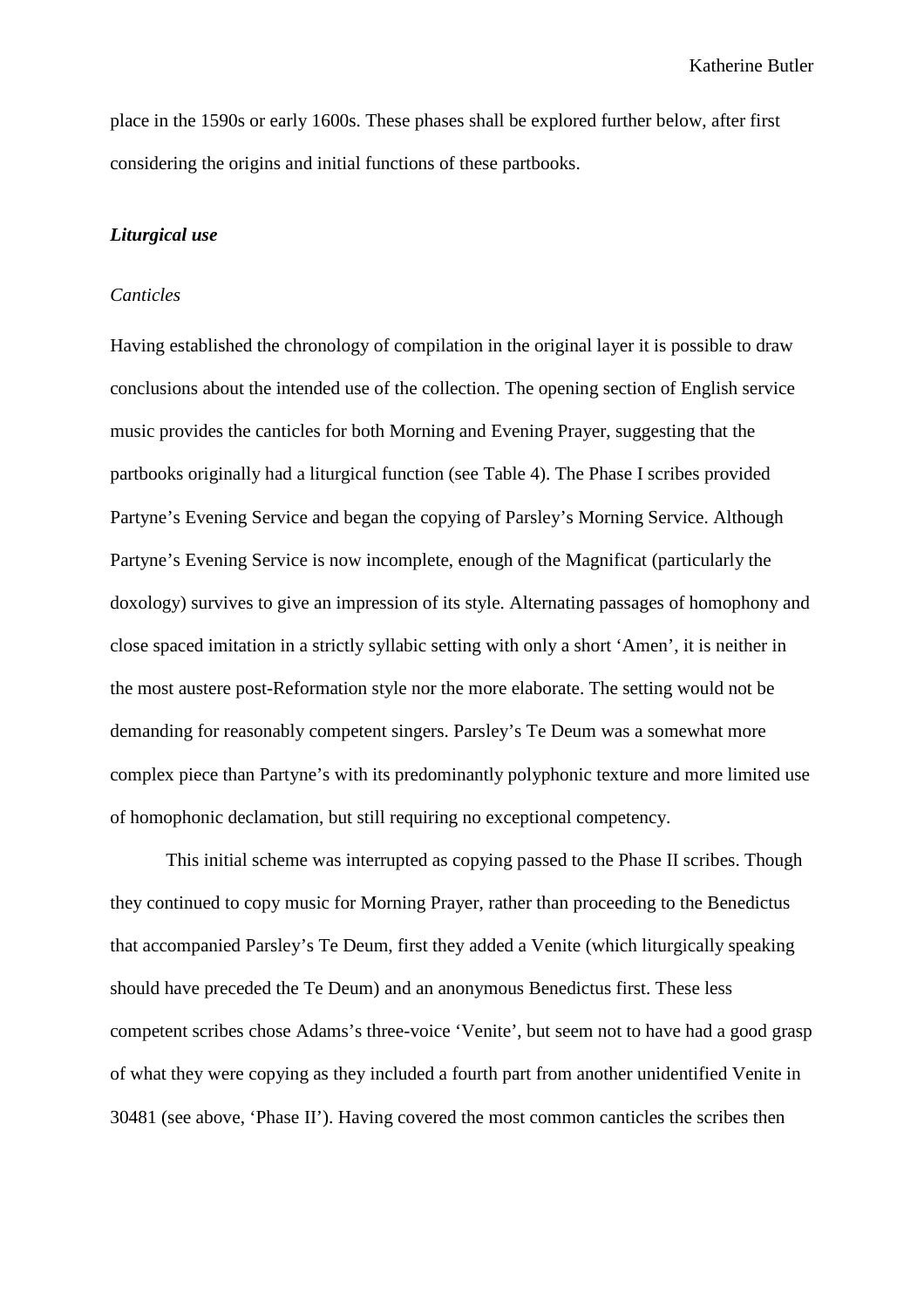**Table 4:** The opening group of canticles for Morning and Evening Prayer in Gb-Lbl: Add. MSS 30480-3

| <b>Phase</b> | <b>Composer</b>            | <b>Canticle</b>    | <b>Clefs</b>                                                                   |         | <b>Total Range</b>   | <b>Service</b>                     |
|--------------|----------------------------|--------------------|--------------------------------------------------------------------------------|---------|----------------------|------------------------------------|
| I            | Partyn[e]                  | Magnificat         | C1/C3/LOST/F4                                                                  | $F-c$ " | 19 notes             | Evening                            |
| I            | Partyn[e]                  | Nunc dimittis      | LOST/C3/LOST/LOST                                                              |         |                      | Evening                            |
| $I-II$       | <b>Osbert Parsley</b>      | Te Deum            | C2/C3/C4/F4                                                                    | $F-c$ " | 19 notes             | Morning                            |
| $\mathbf{I}$ | <b>Robert Adams</b>        | Venite             | C3/C4/F4                                                                       | $F-g'$  | 16 notes             | Morning                            |
| $\mathbf{I}$ | Anon                       | Venite             | C <sub>4</sub> (incomplete)                                                    |         |                      | Morning                            |
| $\mathbf{I}$ | Anon                       | <b>Benedictus</b>  | C1/C3/C4/F4                                                                    | $F-c$ " | $19$ notes           | Morning                            |
| $\mathbf{I}$ | <b>Osbert Parsley</b>      | <b>Benedictus</b>  | C2/C3/C4/F4                                                                    | $F-c$ " | 19 notes             | Morning                            |
| $\mathbf{I}$ | William<br>Mundy           | Te Deum            | C2/C2/C3/F3                                                                    | $B-c$ " | $16$ notes           | Morning                            |
|              | II-IIIa Christopher<br>Tye | Deus<br>misereatur | C2/C4/C5/F4                                                                    | $F-c$ " | 19 notes             | Evening (alt. to<br>Nunc dimittis) |
| $\mathbf{I}$ | Anon                       | Jubilate           | C3/C4/C4/F4                                                                    | $G-g'$  | $15$ notes           | Morning (alt.<br>to Benedictus)    |
| <b>IIIa</b>  | <b>Robert Adams</b>        | Nunc dimittis      | C <sub>2</sub> -C <sub>3</sub> /C <sub>3</sub> /C <sub>4</sub> /F <sub>4</sub> | $F-g'$  | 16 notes             | Evening                            |
| IIIa         | Christopher<br>Tye         | Nunc dimittis      | C2/C3/C4/F4                                                                    | $F-c''$ | 19 notes             | Evening                            |
| <b>IIIa</b>  | William<br>Whitbroke       | Magnificat         | C2/C3/C4/F3                                                                    | $B-d"$  | $ 17 \text{ notes} $ | Evening                            |

Shading indicates those pieces with a narrower range in comparison to the typical octave and a fifth.

added Tye's Deus Misereatur (an alternative to the Nunc Dimittis during Evening Prayer) and a Jubilate (an alternative to the Benedictus in Morning Prayer). The Phase II scribes finished off with some further items for Evening Prayer by Adams, Tye, and Whitbroke.

The services fall into two groups: canticles with upper parts in C1/2 clefs, and overall ranges of two and half octaves or more would be most suitable for a choir with boys.<sup>[33](#page-27-0)</sup> Other pieces with a narrower range (shaded in Table 4) could have been performed by a choir of only adult male voices. The latter group typically use a C3 clef for the upper part, while those that use C2 are notated with a higher range across all parts and can therefore be transposed to

<span id="page-27-0"></span><sup>&</sup>lt;sup>33</sup> Roger Bowers, 'To Chorus from Quartet: The Performing Resource for English Church Polyphony, c. 1390-1559', *English Choral Practice, 1400-1650*, ed. John Morehen (Cambridge, 1995), 1-47 (39).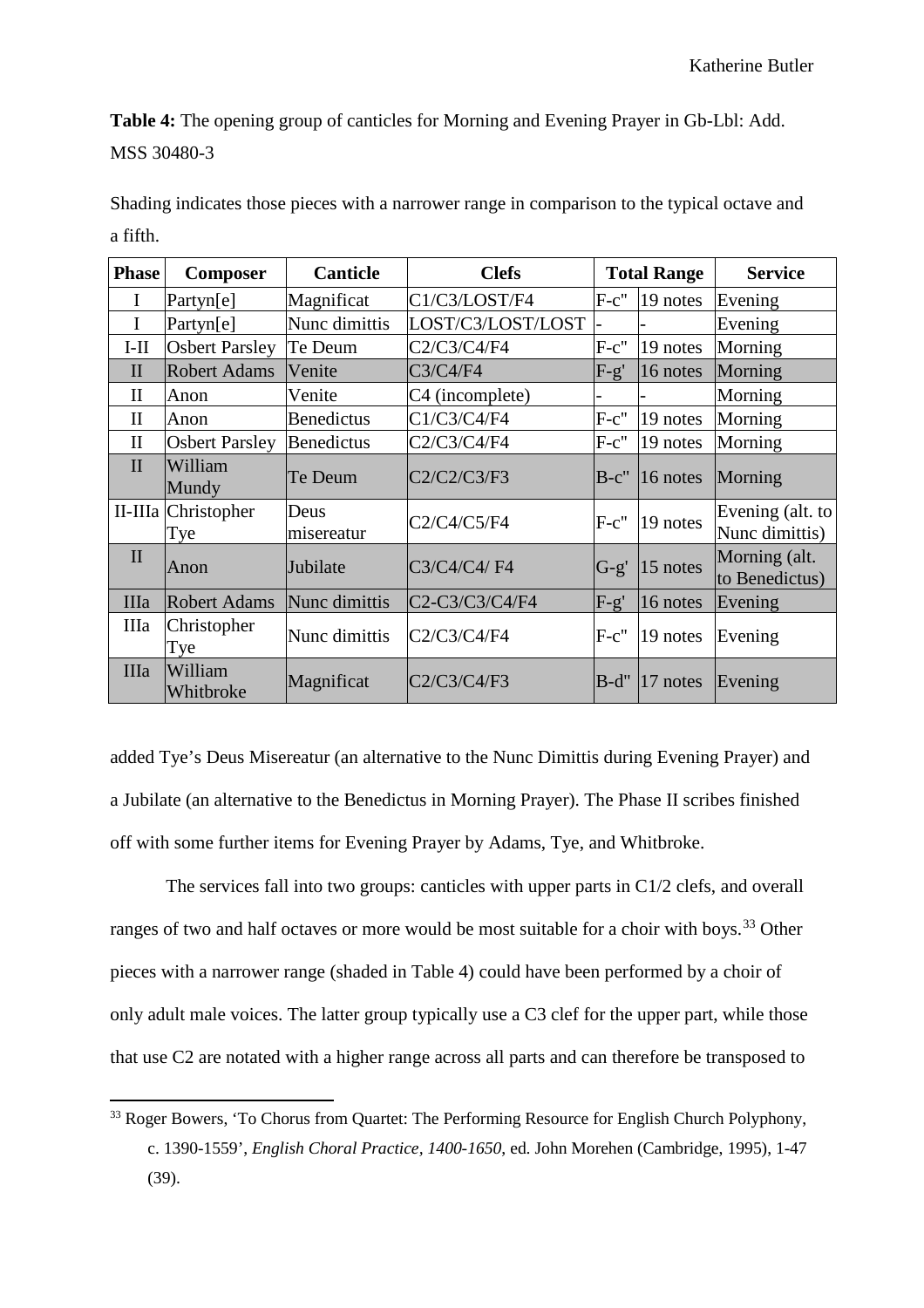an equivalent pitch to the other pieces of narrower range. The main span of service music ended with Whitbroke's Magnificat, at which point there was sufficient repertory for both a choir with boys and an all-adult choir to provide the major musical elements for Morning and Evening Prayer, though the choice of repertory was somewhat limited. Notably there was no music for Communion. Only with the later copying of Thomas Causton's 'Service for Children' (as designated in Day's *Morning and Evening Prayer*, 1565) was a Gloria included, and this seems to have been used more as a copying exercise for novice scribes (see below, 'Educational Use').

### *Anthems?*

At the same time as the service music, further sacred songs were being copied in the midsection of the manuscripts. Whether these were intended as anthems to be used in services seems to depend on where and when they were copied. The Phase I scribes' choice of Tye's *From the Depth* is ambiguous. As one of the penitential psalms, this text was popular in both private and collective penitential devotions. The psalm had been part of the Catholic funeral rite and despite having no specific liturgical role in the Elizabethan *Book of Common Prayer* its associations with death and mourning remained, with Protestant authorities complaining at its continued use at funerals. [34](#page-28-0)

The second group of scribes left a clear gap after this psalm, restarting the mid-section and adding a more mixed group of songs. The section begins with a secular partsong— Tallis's *When Shall My Sorrowful Sighing Slake*—with Johnson's *Defiled is My Name*  following four songs later (shaded in Table 5). The melancholy tone of these partsongs resonates with the penitential tone of several of the sacred songs that accompany them:

<span id="page-28-0"></span> <sup>34</sup> Hannibal Hamlin, 'Sobs for Sorrowful Souls: Versions of the Penitential Psalms for Domestic Devotion', *Private and Domestic Devotion in Early Modern Britain*, ed. Jessica Martin and Alec Ryrie (Farnham, 2012), 211-36 (espec. 211, 214, and 233).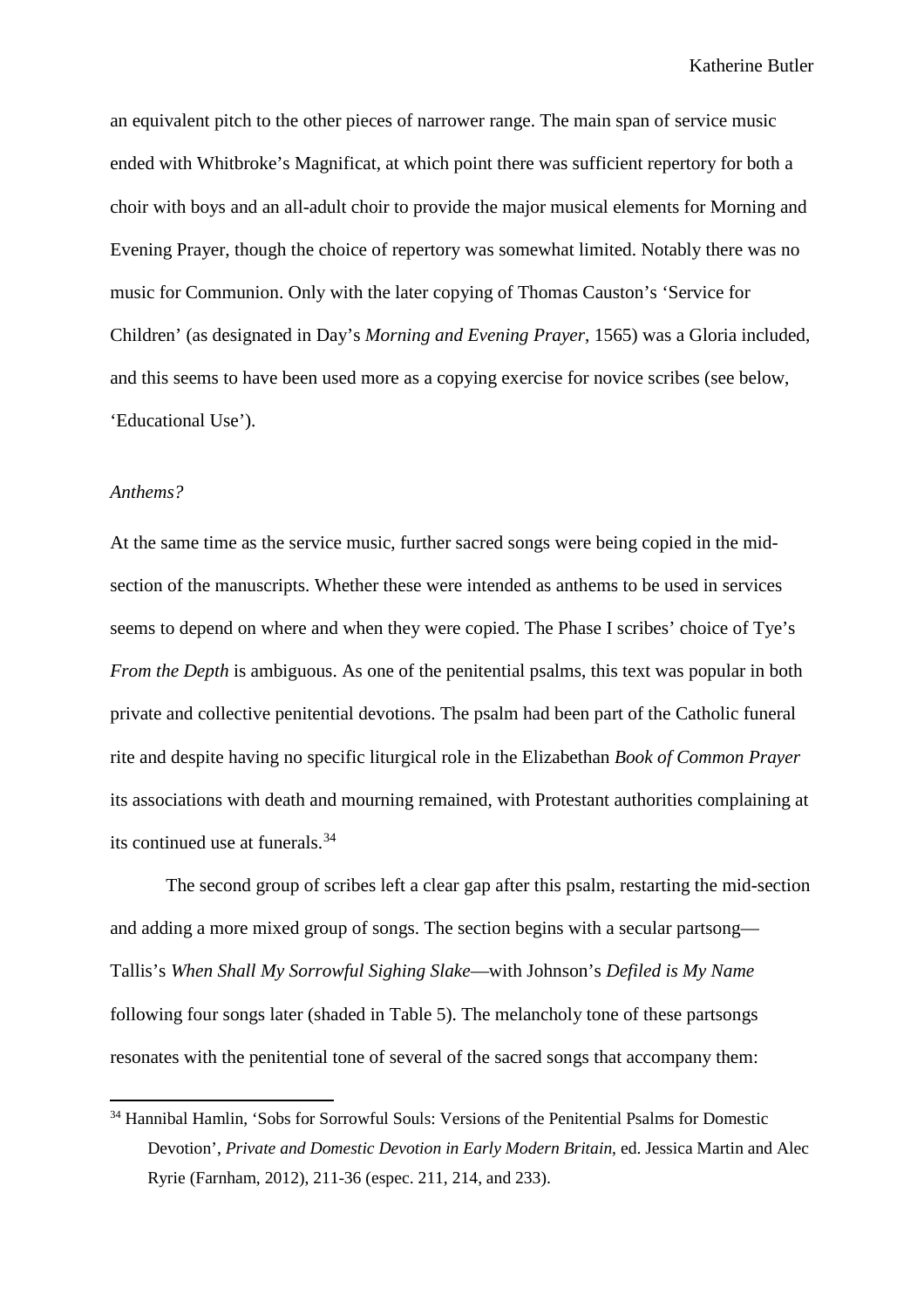**Table 5**: The sacred songs and secular laments added to the mid-section of GB-Lbl: Add.

MSS 30480-3 in Phase II

| No. | <b>Composer</b>             | <b>Title</b>                                                                   |
|-----|-----------------------------|--------------------------------------------------------------------------------|
| 36  | [Thomas] Tallis             | When Shall My Sorrowful Sighing Slake                                          |
| 37  | [Thomas] Tallis             | Purge Me O Lord from All My Sin<br>[Contrafact of Fond Youth is a Bubble]      |
| 38  | Anon                        | [Deliver Us Lord] Both Night and Day<br>[Translation of Libera nos, salva nos] |
| 39  | [John Sheppard]             | I Will Give Thanks unto the Lord<br>[Contrafact of <i>O Happy Dames</i> ]      |
| 40  | [Robert] Johnson            | Defiled is My Name                                                             |
| 41  | [Christopher] Tye           | Deliver Us Good Lord                                                           |
| 42  | <b>Baruch/Barick Bulman</b> | Lord Thou Hast Commanded                                                       |

Shaded sections highlight the two secular songs.

Tallis's *Purge Me O Lord*, the anonymous *(Deliver us Lord) Both Night and Day*, and Tye's *Deliver us Good Lord*.

Moreover a significant proportion of these pieces are contrafacta, two of secular songs: Sheppard's *I Will Give Thanks* is a contrafact of *O Happy Dames*, and Tallis's *Purge Me O Lord* shares its music with *Fond Youth is Bubble*. The juxtaposition of secular consort songs and contrafacts on tunes with secular connotations is suggestive. In the case of *Purge Me* the sacred song may pre-date the secular, whose text appears a worse fit to the melody;<sup>[35](#page-29-0)</sup> however, this may have been unknown to the scribes of 30480-4 as they seem to have deliberately placed these two contrafacts alongside secular partsongs, and a third contrafact— *(Deliver us Lord) Both Night and Day*—that translates an old Sarum antiphon for Trinity Sunday, *Libera nos, salva nos,* with a chant tenor. There is no reason why the sacred songs here could not have been used as anthems, but their separation from the earlier psalm and their mixing with secular songs suggests that the Phase II scribes did not envisage them as such.

<span id="page-29-0"></span> <sup>35</sup> John Harley, *Thomas Tallis* (Farnham, 2015), 87.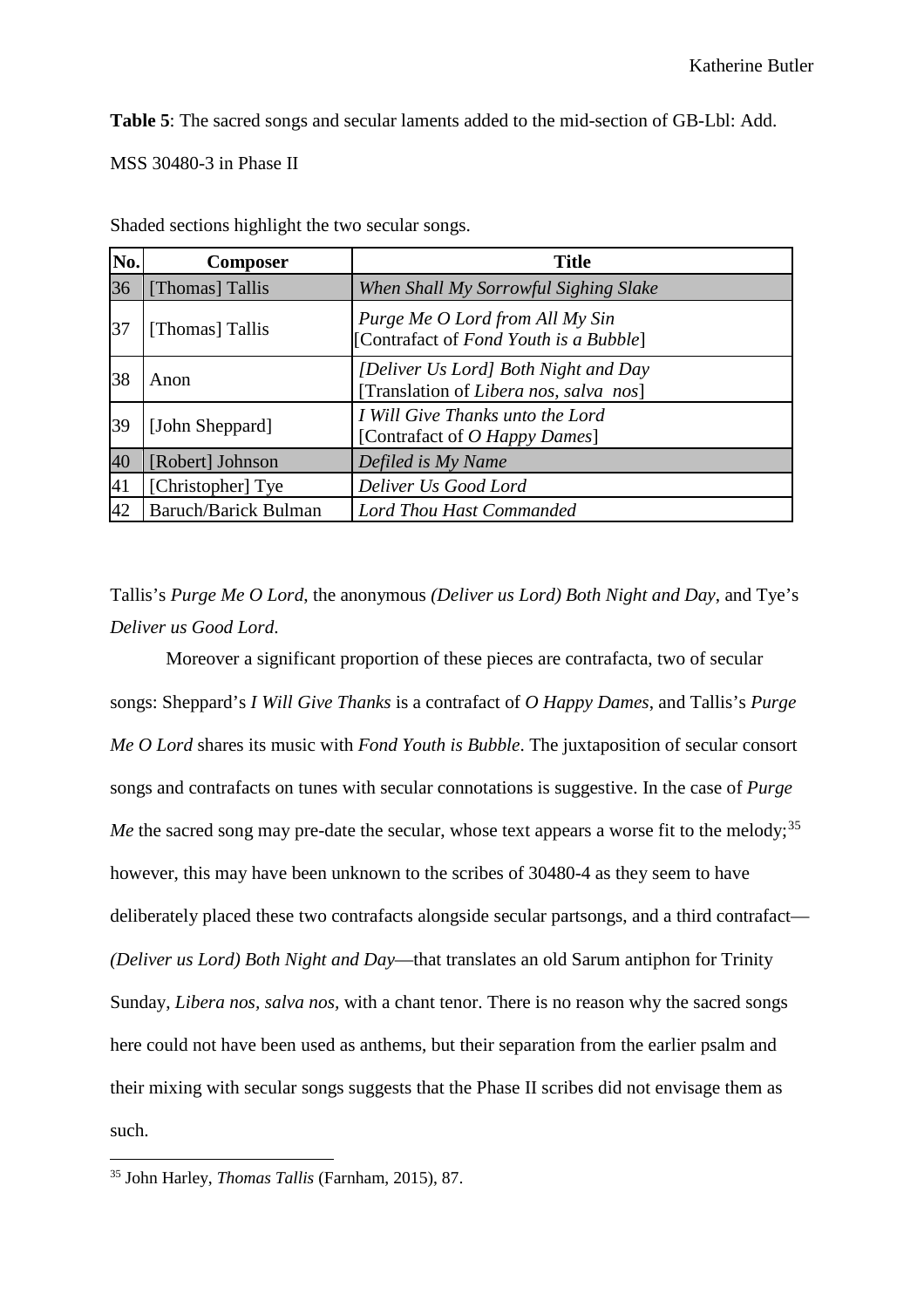



In Phase III sacred songs were added in three different places (Figure 5). First Phase IIIa scribes added a few four-part sacred songs at the end of the mid-section (Table 6). These were a mixed bunch including a contrafact on a composite text and two psalms, one of which includes the doxology and both of which had had liturgical purposes in the past (but not in the Elizabethan *Book of Common Prayer*). The five-part songs seem to have been copied during both halves of Phase III, with the two pairs separated by a page of blank staves in 30481. Of these the latter pair appear designed for liturgical use as both include the doxology and Tye's My Trust O Lord is explicitly labelled as an 'anthem' (30480, fol. 45<sup>r</sup>). This is not the case with the earlier pair, and Tallis's *Wipe Away My Sins* has no biblical or liturgical origins.

The final group (nos. 13-20) was inserted after the service music during Phase IIIb. The copyists seem to have deliberately distinguished this group from the four-part sacred songs already copied in the mid-section of the manuscript, after which there were at least thirteen blank folios still available in each partbook. The deliberate placing of this repertory next to the liturgical music implies that it was intended for use in services. This is born out by the pieces chosen, which include psalms and canticles appointed for Easter Day and an Offertory sentence from the Communion service (Table 6). Until the later copying of Causton's Gloria there was no other provision for Communion music; however, the Offertory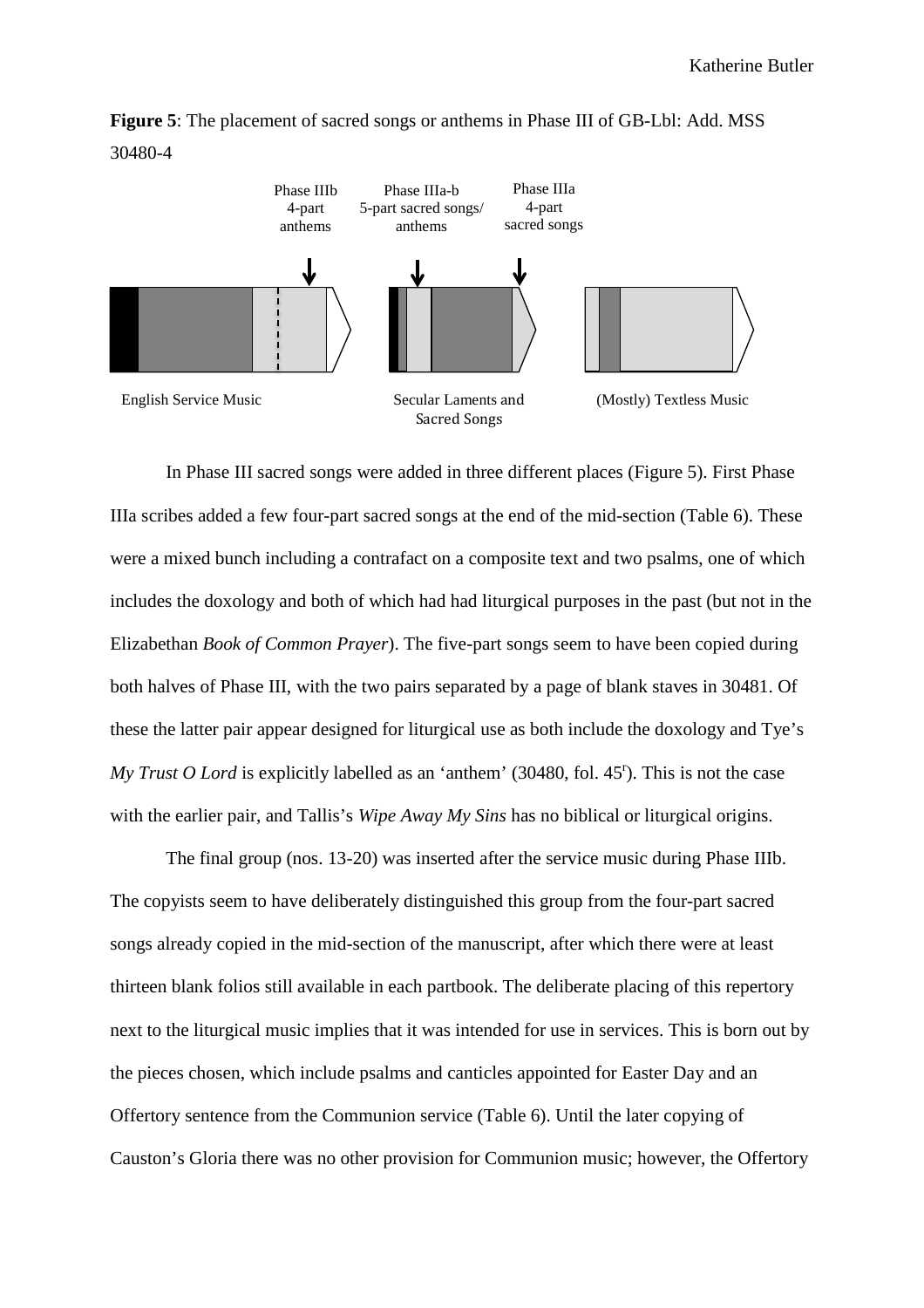| No. | <b>Composer</b>                       | <b>Title</b>                                                                              | <b>Liturgical Features</b>                                                            |
|-----|---------------------------------------|-------------------------------------------------------------------------------------------|---------------------------------------------------------------------------------------|
|     |                                       | <b>Phase IIIa: Four-Part Sacred Songs</b>                                                 |                                                                                       |
|     |                                       | (at the end of the mid-section)                                                           |                                                                                       |
| 43  | [John] Taverner                       | O Give Thanks unto the                                                                    | Contrafact of 'In nomine' from                                                        |
|     |                                       | Lord                                                                                      | Taverner's Missa Gloria Tibi Trinitas.                                                |
|     |                                       |                                                                                           | Composite text. Opens with a generic                                                  |
|     |                                       |                                                                                           | verse common to the start of Psalms 106,                                              |
|     |                                       |                                                                                           | 107 and 136; closes with Psalm 113: 2.                                                |
| 44  | [Christopher] Tye <i>I Have Loved</i> |                                                                                           | Psalm 116: 1-8 including doxology. Text                                               |
|     |                                       |                                                                                           | from King's Primer (1545) where it is the                                             |
|     |                                       |                                                                                           | opening psalm of the Dirige.                                                          |
| 45  |                                       | [Christopher Tye] O Lord Rebuke Me Not                                                    | Psalm 6 (no doxology). Set for Ash                                                    |
|     |                                       | [inc.]                                                                                    | Wednesday in Book of Common Prayer                                                    |
|     |                                       |                                                                                           | [BCP] 1549                                                                            |
|     |                                       | Phase IIIa-b: Five-Part Sacred Songs / Anthems?<br>(towards the start of the mid-section) |                                                                                       |
|     |                                       |                                                                                           |                                                                                       |
| 32  | [Thomas Tallis]                       | Wipe Away My Sins                                                                         | No biblical or liturgical origin, a loose<br>translation of Tallis's Latin motet text |
|     |                                       |                                                                                           | Absterge Domine                                                                       |
| 33  |                                       | Philip van Wilder Blessed Art Thou that                                                   | Metrical version of Psalm 128 from                                                    |
|     |                                       | <b>Fearest God</b>                                                                        | Sternhold's Certain Psalms (1549 or                                                   |
|     |                                       |                                                                                           | 1551)                                                                                 |
|     |                                       |                                                                                           | Metrical version of Psalm 31: 1-6                                                     |
| 34  |                                       | [Christopher] Tye My Trust O Lord in Thee is<br>Grounded                                  | including doxology                                                                    |
| 35  | [Thomas Tallis]                       | With All Our Hearts and                                                                   | Vernacular version of Sarum antiphon for                                              |
|     |                                       | Mouth                                                                                     | Trinity Sunday 'Te deum patrem                                                        |
|     |                                       |                                                                                           | ingenitum'. Includes doxology. Labelled                                               |
|     |                                       |                                                                                           | as an 'anthem'                                                                        |
|     |                                       | <b>Part IIIb: Four-Part Anthems?</b>                                                      |                                                                                       |
|     |                                       | (adjacent to the service music)                                                           |                                                                                       |
| 13  | Christopher Tye                       |                                                                                           | Give Alms of thy Goods <b>Offertory Sentence from Communion</b>                       |
|     |                                       |                                                                                           | Service                                                                               |
| 14  | <b>Robert White</b>                   | O Praise God in His                                                                       | Psalm 150. Set for Feast of the Apostles                                              |
|     |                                       | <b>Holiness</b>                                                                           | Simon and Jude in BCP 1549                                                            |
| 15  | Christopher Tye                       | Praise ye the Lord ye                                                                     | Psalm 113. Set as the psalm before the                                                |
|     |                                       | Children                                                                                  | Magnificat in King's Primer $(1545)$ –                                                |
|     |                                       |                                                                                           | source of Tye's text. Also set for Evening                                            |
|     |                                       |                                                                                           | Prayer on Easter Day in BCP 1549-59 and                                               |
|     |                                       |                                                                                           | for Communion on Easter Tuesday and                                                   |
|     |                                       |                                                                                           | the Feast of St Michael and All Angels in                                             |
|     |                                       |                                                                                           | BCP 1549.                                                                             |
| 16  | John Sheppard                         | <b>Christ Rising Again</b>                                                                | To be said in place of the Venite on Easter                                           |
|     |                                       |                                                                                           | Day in BCP 1552 and 1559 (in BCP 1549)                                                |
|     |                                       |                                                                                           | to be used as well as the Venite)                                                     |
| 17  | Feryng                                | O Merciful Father We                                                                      | Communal prayer – occasional?                                                         |
|     |                                       | <b>Beseech Thee</b>                                                                       | Composite text with some phrases from                                                 |

**Table 6:** The Sacred Songs / Anthems added during Phase III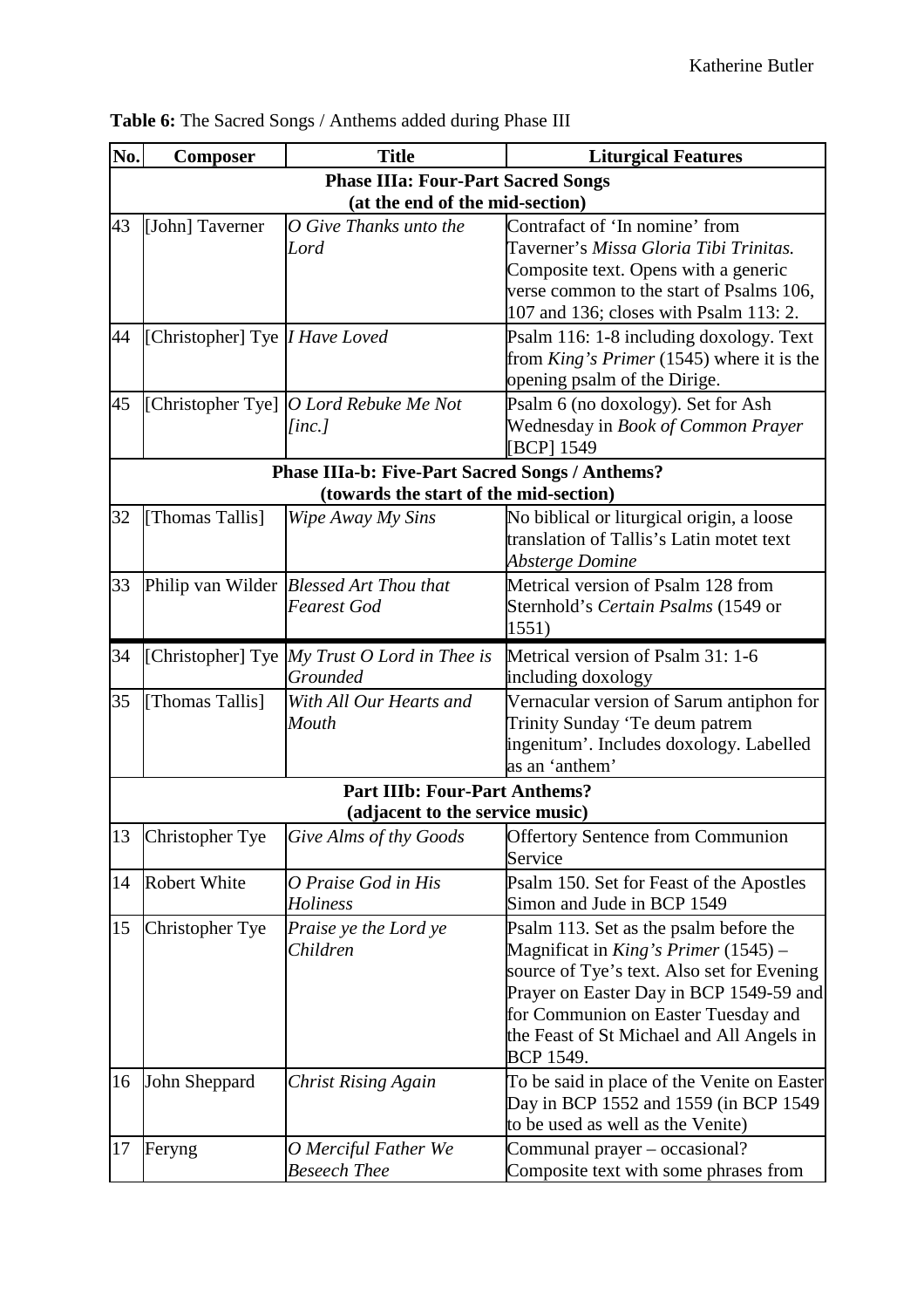|    |                 |                                 | Magnificat.                                                                                                                                                                                                                                                                                                                             |
|----|-----------------|---------------------------------|-----------------------------------------------------------------------------------------------------------------------------------------------------------------------------------------------------------------------------------------------------------------------------------------------------------------------------------------|
| 18 | John Franclynge | Save Me                         | O God for Thy Name's Sake Psalm 54 with doxology. Psalm set for<br>Communion on the fifth Sunday in Lent<br>in BCP 1549.                                                                                                                                                                                                                |
| 19 | John Sheppard   | I Give You a New<br>Commandment | Scriptural text: John 13:34-5                                                                                                                                                                                                                                                                                                           |
| 20 | Anon            | In Judgment Lord                | Vernacular version of 'Domine secundum<br>actum', sixth responsory at Matins in<br>Officium Mortuorum, found in several<br>Sarum primers. Text altered from first<br>person singular to first person plural<br>during copying. Also found in the Wanley<br>partbooks, GB-Ob: Mus. Sch. e. 420-2 (an<br>Edwardian liturgical manuscript) |

would have been the penultimate act in a so-called 'Dry Communion' without the sacrament, which typically followed Morning Prayer (it being typical in many parishes to receive the sacrament just once a year at Easter).<sup>[36](#page-32-0)</sup> The psalms included here all had specific liturgical uses in the 1549 *Book of Common Prayer*, and one ends with the doxology. Anthems of praise are also common as specified in the Elizabethan injunctions of 1559 (a 'hymn, or suchlike song to the praise of Almighty God'), for which *Praise ye the Lord* and *O Praise God in His Holiness* were clearly appropriate.<sup>[37](#page-32-1)</sup>

Also suggestive is the use of the collective 'we' for virtually all the anthem texts in this group. Indeed for *In Judgment Lord* the text appears to have been deliberately altered to the collective pronoun (differing from the first person singular found in the Edwardian Wanley books<sup>38</sup>) with traces of the alteration visible in an error in the cantus partbook where

<span id="page-32-0"></span> <sup>36</sup> Arnold Hunt, 'The Lord's Supper in Early Modern England', *Past and Present,* 161 (1998), 39-83 (41, 45); Alec Ryrie, *Being Protestant in Reformation Britain* (Oxford, 2013), 217; Timothy Rosendale, *Liturgy and Literature in the Making of Protestant England* (Cambridge, 2007), 212.

<span id="page-32-1"></span><sup>37</sup> Le Huray, *Music and the Reformation*, 3.

<span id="page-32-2"></span><sup>&</sup>lt;sup>38</sup> GB-Ob: Mus. Sch. e. 420-2. The Wanley partbooks are three survivors of a set of four that were copied c.1549-52 and contain service music and anthems: James Wrightson, *The 'Wanley' Manuscripts: a Critical Commentary* (London: Garland, 1989), 241-2; Le Huray, *Music and the Reformation*, 173.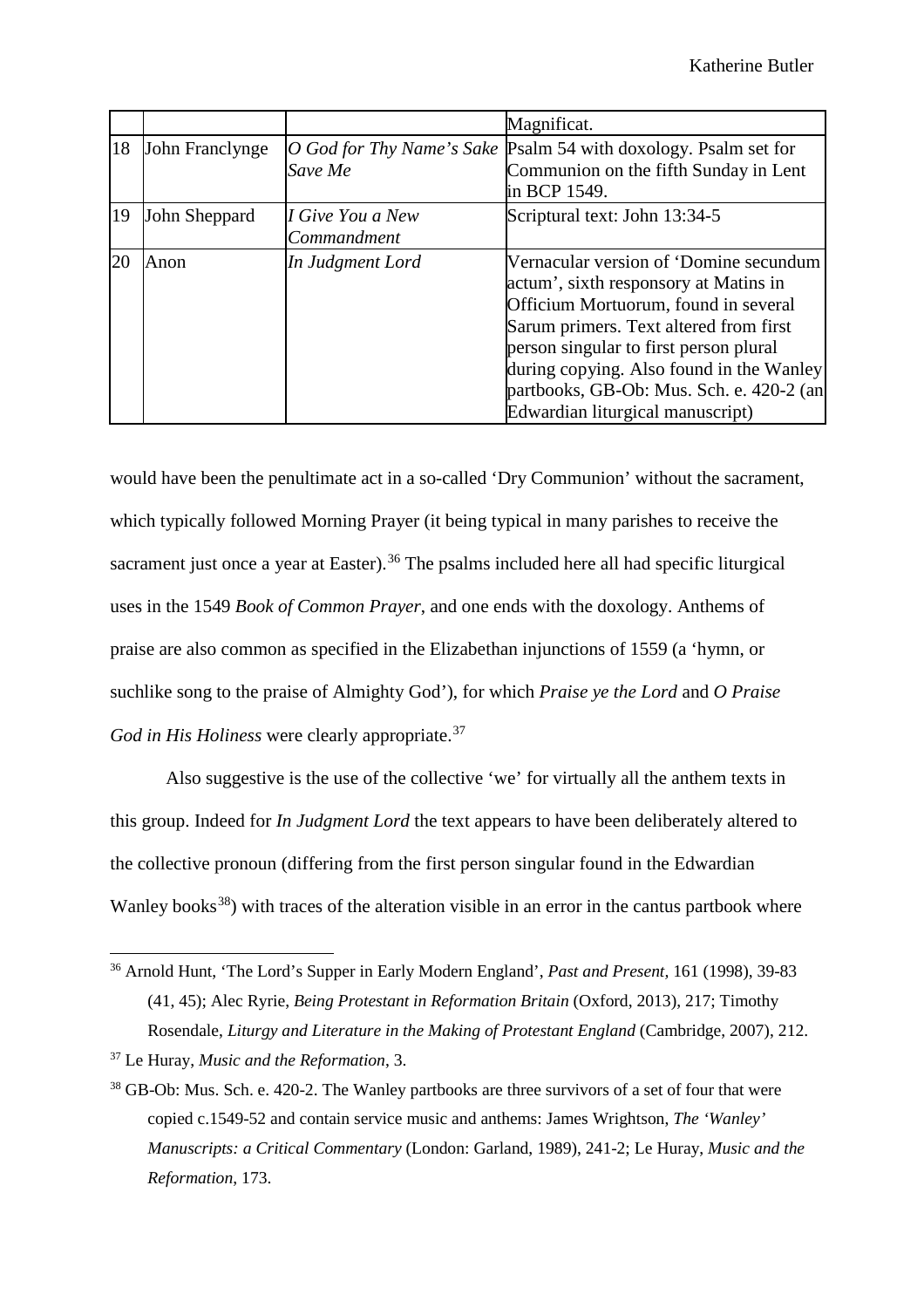both 'me' and 'us' appear side by side on fol. 30<sup>v</sup> (line 2). Feryng's *O Merciful Father* uses a text that I have not been able to trace, but which weaves together various commonplaces of liturgical language. The text has similarities with the kind of occasional prayers published for special services in times of need during in Elizabeth's reign.<sup>[39](#page-33-0)</sup> Feryng's text calls for God's deliverance from enemies and points specifically to the suffering of the poor, and the second part draws particularly on phrases from the Magnificat and Lord's Prayer (underlined):

O merciful Father, we beseech thee be not from us is time of necessity lest you forget us and the ungodly work their will against us, for then shall the poor suffer great misery. O God, confound the proud imagination of the sinful creatures that thy name may be glorified here in earth as it is in heaven. Help us, God our saviour, and deliver us from all <u>evil</u>. Amen.<sup>[40](#page-33-1)</sup>

Feryng's prayer is followed by John Franclynge's setting of Psalm 54, which is similarly a prayer for deliverance from enemies that ends with the doxology.

Finally, this group of anthems is the only one to be carefully divided into two groups according to clefs and ranges, akin to the service music they follow, only more precisely ordered (Table 7). The sacred songs in the mid-section of the manuscripts are wide in range (2.5-3 octaves), with several using G2 clefs for the upper part or even requiring two high

<span id="page-33-0"></span><sup>&</sup>lt;sup>39</sup> On special forms of prayer see: Natalie Mears, 'Brought to Book: Purchases of Special Forms of Prayers in English Parishes, 1558–1640', *Negotiating the Jacobean Printed Book*, ed. Pete Langman (Farnham, 2011), 29-44 and 'Special Nationwide Worship and the Book of Common Prayer in England, Wales and Ireland, 1533-1642', *Worship and the Parish Church in Early Modern Britain*, ed. Alec Ryrie and Natalie Mears (Farnham, 2013), 31-72; Natalie Mears, Alasdair Raffe, Stephen Taylor and Philip Williamson, eds, *National Prayers: Special Worship since the Reformation: Volume 1: Special Prayers, Fasts and Thanksgivings in the British Isles, 1533-1688*, Church of England Record Society, 20 (Woodbridge, 2013). For an example of sung prayers designed for times of trouble see: John Awdelay, *A Godly Ditty or Prayer to be Song unto God for the Preservation of His Church, Our Queen and Realm, Against All Traitors, Rebels, and Papistical Enemies* (London, 1569?), STC 995.

<span id="page-33-1"></span> $^{40}$  30480, fols 27<sup>r</sup>-28<sup>r</sup>; 30481, fols 29<sup>r</sup>-30<sup>r</sup>; 30482, fols 26<sup>v</sup>-27<sup>v</sup>; 30483, fols 28<sup>v</sup>-29<sup>v</sup>.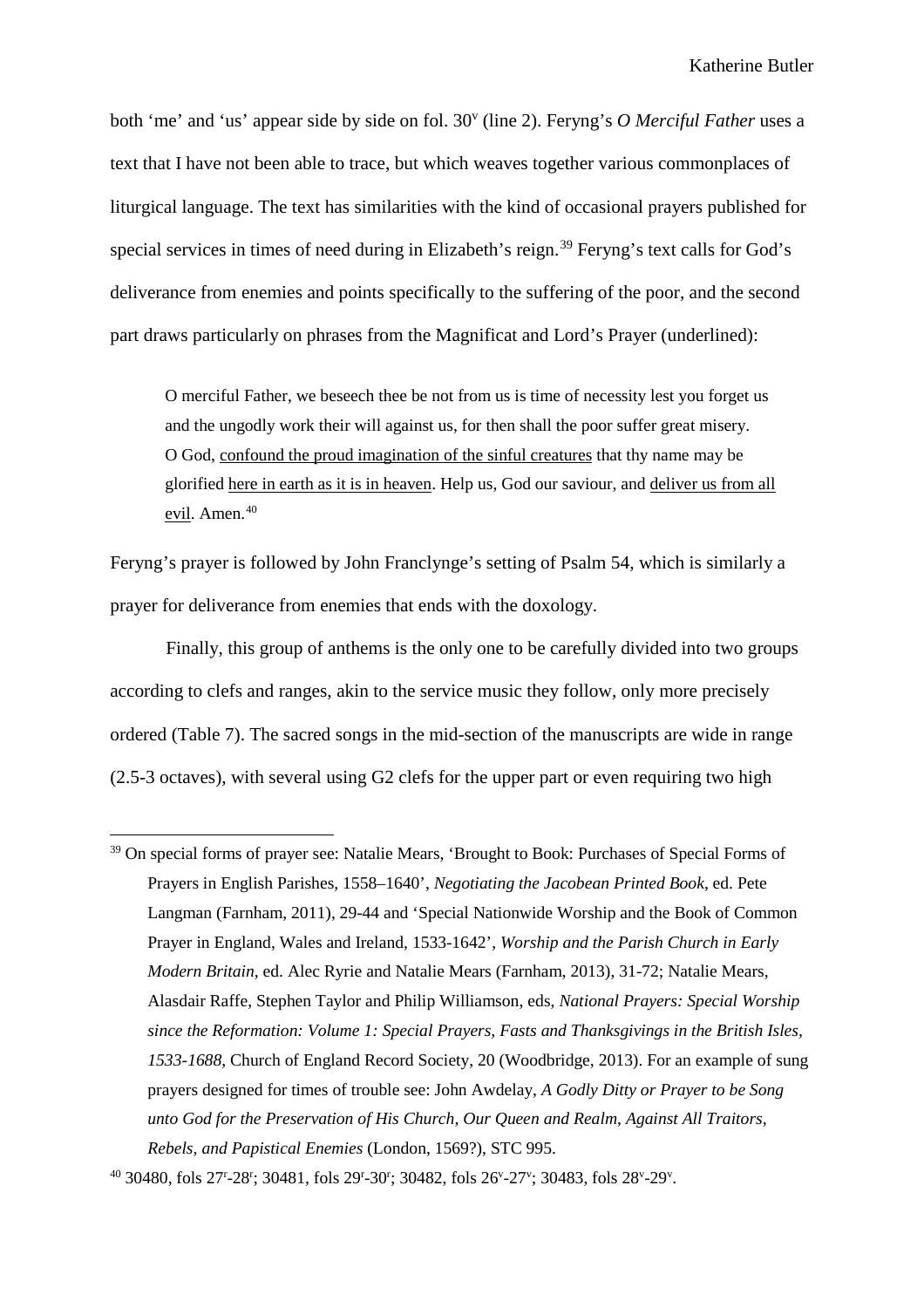voices in G2 or C1 clefs (the only exception is the unfinished *O Lord Rebuke Me Not*). The group following the service music, however, is carefully divided: the range of the first three suggests the use of means, while the narrower ranges and use of C3/4 clefs in the upper voices mean that the latter five (shaded in Table 7) are performable by men's voices alone. Indeed White's *O Praise God* clearly differentiates between the abilities of those taking the mean part and the men's voices at the phrase 'praise him in the cymbals and dances'. Whereas the bassus and tenor illustrated the dance with long melismas of running semi-minims, the contratenor has a simpler melisma, and the upper part none at all.<sup>[41](#page-34-0)</sup> The overall picture that emerges is that while provision was made for the canticles necessary for Morning and Evening Prayer early in the copying process, providing anthems was less of a priority. Only with the Phase IIIb scribes is there a clear effort to form a collection of anthems, perhaps reflecting the fact that the singing of anthems was nowhere mentioned in the *Book of Common Prayer*. They were not required musical items from a liturgical perspective.[42](#page-34-1) Even in Elizabeth's 1559 injunctions the singing of a 'hymn, or suchlike song to the praise of Almighty God, in the best sort of melody and music' before or after Morning or Evening Prayer was only 'permitted'.<sup>[43](#page-34-2)</sup>

The provision of canticles for Morning and Evening Prayer was also limited and would have permitted little variation save between the use of boys or an all-adult choir. Beyond Tye's setting of an Offertory sentence there was no Communion music until the late inclusion of Causton's Gloria, and even here the scribes copied only the movement in which the rubric of the *Book of Common Prayer* explicitly offered the option of singing, omitting the

<span id="page-34-0"></span> <sup>41</sup> 30481, fol. 25r ; 30482, fol. 22v ; 30483, fol. 25r . For an edition see David Mateer, ed., *O Praise God In His Holiness: SATB* (Bangor, 2012).

<span id="page-34-1"></span><sup>42</sup> Le Huray, *Music and the Reformation*, 181; Nicholas Temperley, *The Music of the English Parish Church* (Cambridge, 1983), 49.

<span id="page-34-2"></span><sup>43</sup> Le Huray, *Music and the Reformation*, 32-3.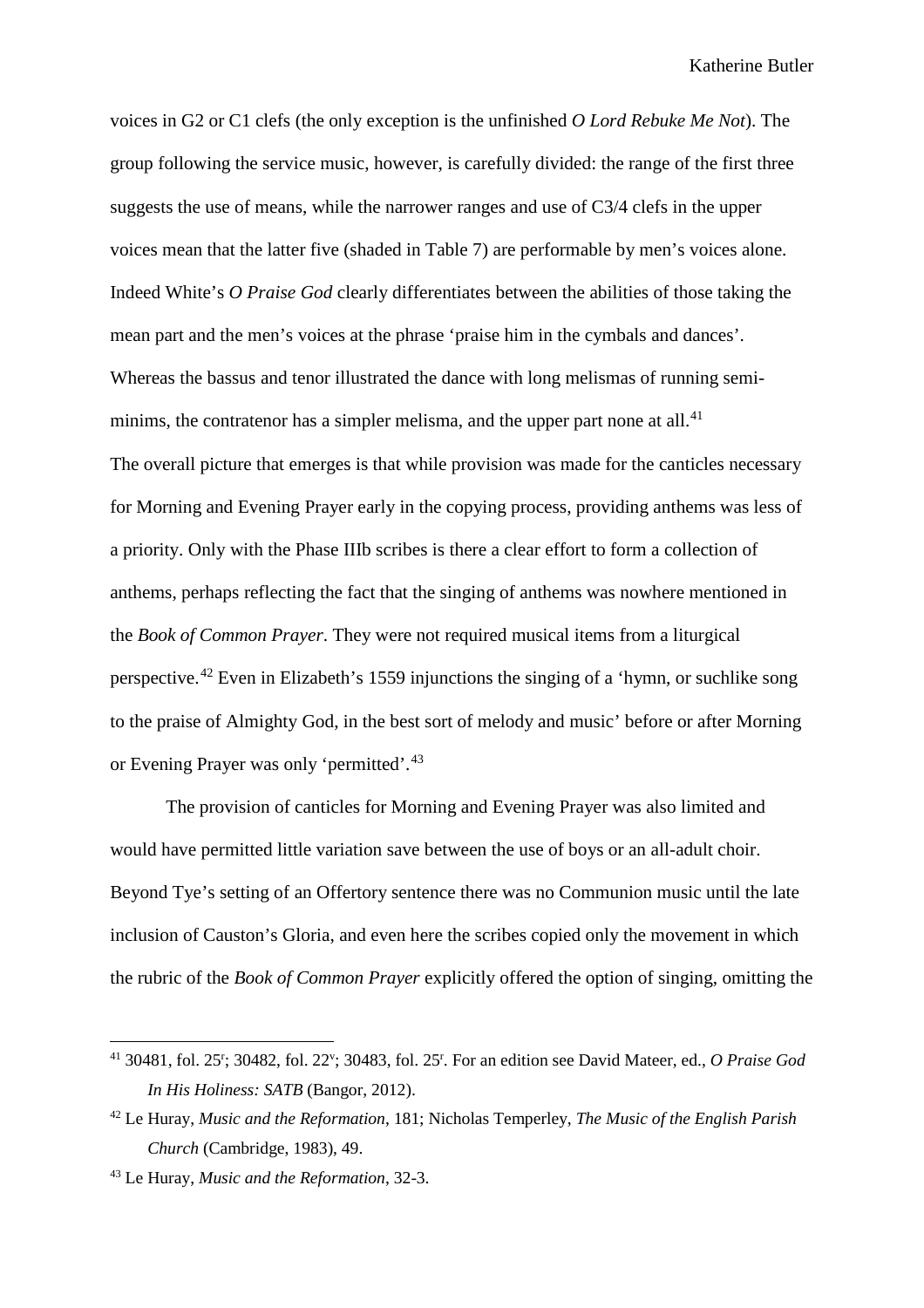**Table 7**: Four-Part Anthems added to the service music section during Phase IIIb

| Shading indicates those pieces with a narrower range in comparison to the typical octave and |  |  |  |
|----------------------------------------------------------------------------------------------|--|--|--|
| a fifth.                                                                                     |  |  |  |

| <b>Composer</b>     | <b>Canticle</b>                | <b>Clefs</b>             | <b>Total Range</b> |            |
|---------------------|--------------------------------|--------------------------|--------------------|------------|
| Christopher Tye     | Give Alms of thy Goods         | $C2 / C3 / C4 / F4$ F-d" |                    | 20 notes   |
| <b>Robert White</b> | O Praise God in His Holiness   | C1 / C3 / C4 / F4        | $F-c$ "            | 19 notes   |
| Christopher Tye     | Praise ye the Lord ye Children | C2 / C4 / C5 / F4        | $F-d"$             | $20$ notes |
|                     |                                |                          |                    | 17/18      |
| John Sheppard       | <b>Christ Rising Again</b>     | C4 / C4 / C5 / F5        | $C/D-f'$           | notes      |
|                     | O Merciful Father We Beseech   |                          |                    |            |
| Feryng              | <i>Thee</i>                    | C3 / C4 / C5 / F4        | $F-a'$             | 17 notes   |
|                     | O God for Thy Name's Sake Save |                          |                    |            |
| John Franclynge     | Me                             | C3 / C4 / C5 / F4        | $F-a'$             | 17 notes   |
| John Sheppard       | I Give You a New Commandment   | C4 / C4 / C5 / F5        | $E-f$              | 16 notes   |
| Anon                | In Judgment Lord               | $C2 / C3 / C4 / C5$ A-c" |                    | 17 notes   |

rest of Causton's Communion music.<sup>[44](#page-35-0)</sup> As most churches celebrated Communion only once per year, the acquisition of Communion music may not have been a particular priority.[45](#page-35-1)

Finally, having dated the music paper to c.1570 (see above, 'Physical Description') it is striking that much of the repertory copied was several decades old (see Table 8). Even a decade or more into Elizabeth's reign, late Henrician and Edwardian music was still staple repertory for the liturgical institution in which these books were originally copied and used.

| <b>Table 8:</b> Henrician and Edwardian repertory in the sacred music sections of GB-Lbl: Add. |  |
|------------------------------------------------------------------------------------------------|--|
| MSS 30480-4                                                                                    |  |

| No.            | <b>Composer</b>     | <b>Title</b>      | <b>Evidence of early date</b>                |
|----------------|---------------------|-------------------|----------------------------------------------|
| $\overline{4}$ | <b>Robert Adams</b> | Venite            | Unusual text combining a mixture of          |
|                |                     |                   | verses from the Coverdale Bible (1535),      |
|                |                     |                   | the Great Bible (1539) and translations      |
|                |                     |                   | from the <i>Vulgate<sup>a</sup></i>          |
| 6              | [Osbert] Parsley    | <b>Benedictus</b> | Text from <i>King's Primer</i> (1545) or the |
|                |                     |                   | 1549 Book of Common Prayer                   |
| 8              | [Christopher] Tye   | O God be Merciful | Shorter version found in Lumley              |
|                |                     | unto $Us$ [Deus   | Partbooks (GB-Lbl: Royal Appendix            |
|                |                     | misereatur]       | 74-6), copied c.1547-8. This longer          |

<span id="page-35-0"></span> <sup>44</sup> ibid., 27-8.

<span id="page-35-1"></span><sup>45</sup> Hunt, 'The Lord's Supper in Early Modern England', 41, 45.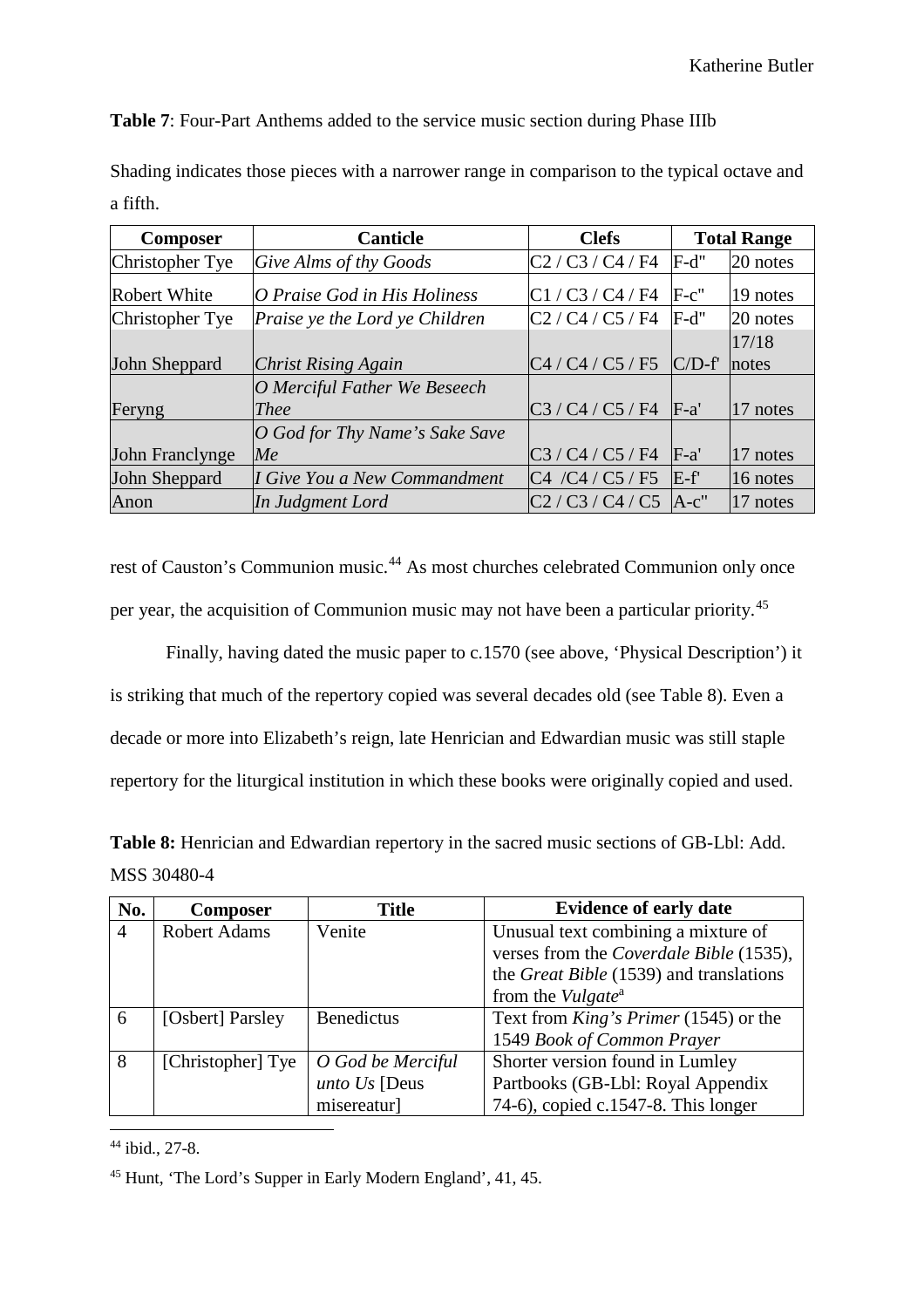| No.    | <b>Composer</b>       | <b>Title</b>                              | <b>Evidence of early date</b>                                                 |
|--------|-----------------------|-------------------------------------------|-------------------------------------------------------------------------------|
|        |                       |                                           | version is dated 1555 in the Chirk                                            |
|        |                       |                                           | Castle partbooks <sup>b</sup>                                                 |
| 11     | [Christopher] Tye     | <b>Nunc Dimittis</b>                      | Closest text identified is Tyndale's New                                      |
|        |                       |                                           | Testament (1526). Found in the Wanley                                         |
|        |                       |                                           | partbooks (GB-Ob: Mus. Sch. e. 420-2),                                        |
|        |                       |                                           | copied c.1549-52                                                              |
| 12     | [William]             | Magnificat                                | Found in the Wanley partbooks (GB-                                            |
|        | Whitbroke             |                                           | Ob: Mus. Sch. e. 420-2,) copied c.1549-                                       |
|        |                       |                                           | 52. Text is from the 1549 Book of<br>Common Prayer or earlier.                |
| 15     | [Christopher] Tye     | Praise ye the Lord                        | Text from the King's Primer (1545)                                            |
|        |                       | ve Children                               |                                                                               |
| 16     | [John] Sheppard       | <b>Christ Rising Again</b>                | Composer died in 1558                                                         |
| 19     | [John] Sheppard       | I Give You a New                          | Composer died in 1558. Found in the                                           |
|        |                       | Commandment                               | Wanley partbooks (GB-Ob: Mus. Sch.                                            |
|        |                       |                                           | e. 420-2,) copied c.1549-52                                                   |
| 20     | Anon                  | In Judgment Lord                          | Found in the Wanley partbooks (GB-                                            |
|        |                       | Do Thou Not                               | Ob: Mus. Sch. e. 420-2,) copied c.1549-                                       |
| 21     | Anon                  | Proceed<br>Our Father [Inc.]              | 52<br>Text from the King's Primer (1545)                                      |
| $22 -$ | <b>Thomas Causton</b> |                                           |                                                                               |
| 5      |                       | Service for Children:<br>Venite, Te Deum, | From Morning and Evening Prayer and<br>Communion, Set Forth in Four Parts, to |
|        |                       | Benedictus, Gloria                        | be Sung in Churches (1565), but this                                          |
|        |                       |                                           | collection had probably been compiled                                         |
|        |                       |                                           | for publication in Edward VI's reign. <sup>c</sup>                            |
| 31     | [Christopher] Tye     | From the Depth I                          | Text from the King's Primer (1545)                                            |
|        |                       | Call                                      |                                                                               |
| 33     | Philip van Wilder     | <b>Blessed Art Thou</b>                   | Composer had died by 1533. Text from                                          |
|        |                       | that Fearest God                          | 1549 or 1551 edition of Sternhold's                                           |
|        |                       |                                           | psalms <sup>d</sup>                                                           |
| 36     | [Thomas] Tallis       | When Shall My                             | Found in the Lumley Partbooks (GB-                                            |
|        |                       | Sorrowful Sighing                         | Lbl: Royal Appendix 74-6), copied                                             |
|        |                       | <b>Slake</b>                              | $c.1547 - 8$                                                                  |
| 38     | Anon                  | [Deliver Us Lord]                         | Translation of an older 'Libera nos,                                          |
|        |                       | <b>Both Night And Day</b>                 | salva nos' (antiphon for Trinity Sunday)                                      |
|        |                       |                                           | with the plainsong in the tenor                                               |
| 39     | [John Sheppard]       | I Will Give Thanks<br>Unto the Lord       | Composer died in 1558                                                         |
| 41     | [Christopher] Tye     | Deliver Us Good                           | Text from the <i>King's Primer</i> (1545)                                     |
|        |                       | Lord                                      |                                                                               |
| 43     | [John] Taverner       | O Give Thanks Unto                        | Composer died in 1545 though                                                  |
|        |                       | The Lord                                  | contrafact could be later                                                     |
| 44     | [Christopher] Tye     | I Have Loved                              | Text from the King's Primer (1545)                                            |

a With thanks to Roger Bowers for sharing his analysis of this text with me.

<sup>b</sup> US-NYp: Mus. Res. \*MNZ (Chirk) [2], c.1618-33. The 1555 date is somewhat strange given it falls within the Catholic reign of Mary I, but as the text is Psalm 67 the song might be used devotionally as well as liturgically as an alternative to the Nunc Dimittis.

c John Aplin, 'The Origins of John Day's "Certaine Note"', *Music and Letters,* 62 (1981), 295-9; Howard M. Nixon, 'Day's Service Book, 1560-1565', *British Library Journal* 10 (1984), 1-31.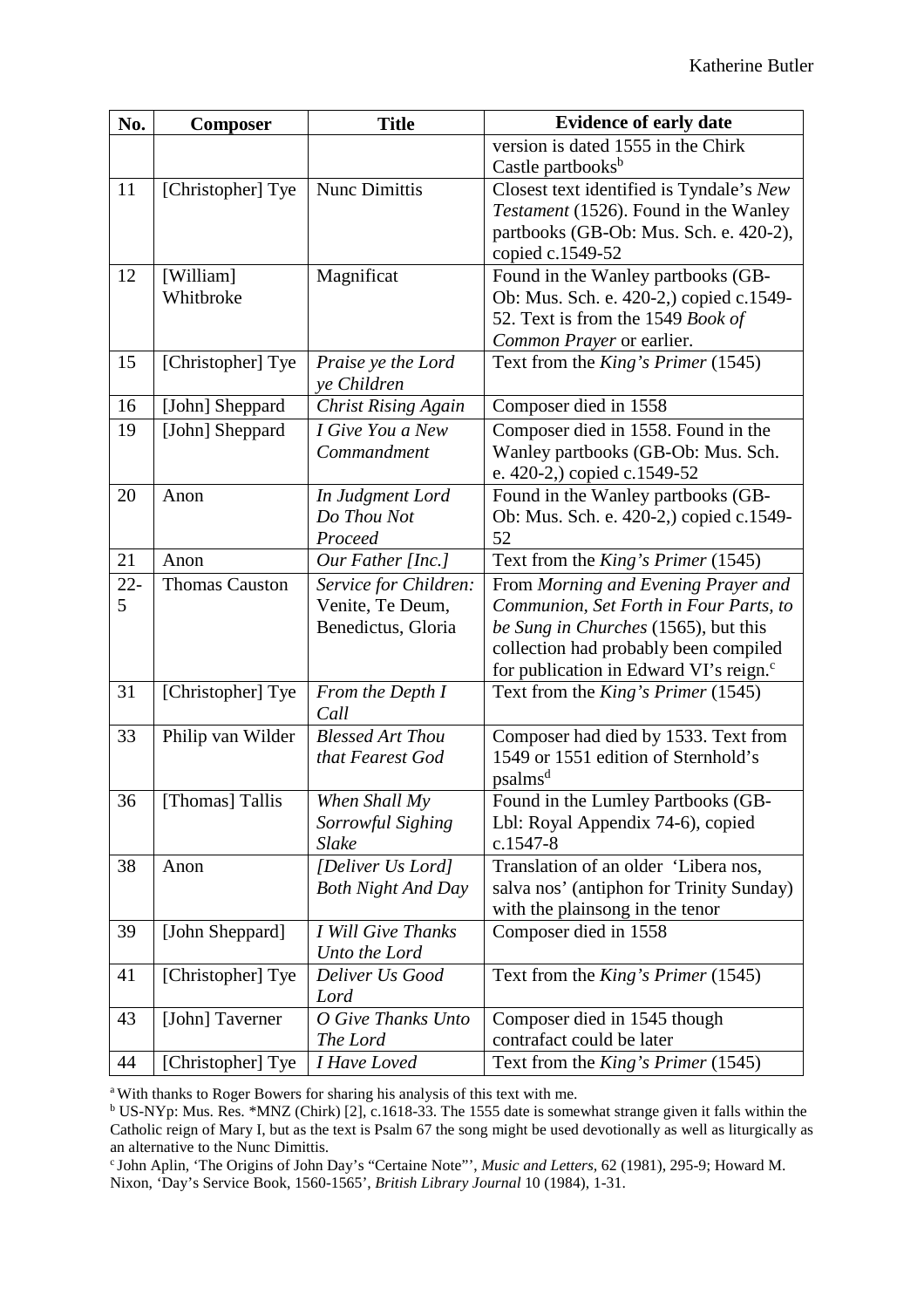d Thomas Sternhold *Certain Psalms Chosen Out of the Psalter of David, and Drawn into English Metre*  (London, 1549), sig.[D6]v; and *All Such Psalms of David as Thomas Sternhold Late Groom of the King's*  Majesty's Robes, Did in his Life Time Draw into English Metre (London, 1549), sig,Gii<sup>r</sup>. This version continues throughout the editions of 1550-5, but is slightly varied in the editions from 1560 onwards.

#### *Educational Use*

Liturgical music formed only one part of the repertory being copied at this time. Not only did the songs added to the mid-section of the manuscript in Phase II and IIIa have a looser devotional purpose, but a further large section of predominantly textless music was being added concurrently at the back. As a proportion of service music and anthems required the use of choirboys, this diverse collection of materials may relate to their training. Retaining a group of choirboys required not only the provision of music for them to sing in services, but a key part of the duties of a Master of Choristers was also to provide for both their wider moral and musical education.

Several of the songs from the mid-section might have provided moral instruction through music. One specifically aimed at young men was Bulman's *Lord Thou Hast Commanded by thy Holy Apostle*. The text is a prayer for chastity written by Thomas Becon (a Reformist preacher originally from the Norwich diocese), which appeared in both the 1553 *Primer* and numerous editions of *The Pomander of Prayer* from 1558-78 labelled as a prayer 'of single men'.[46](#page-37-0) None of these editions is identical with the anthem text, however, as the reference to whoredom has been removed:

I beseech thee to give me grace to behave myself according to this thy holy commandment, that in this [th]e time of my single life, I defile not my body w[ith] [Becon: whoredom or any other] no uncleanness

Perhaps this omission was deliberate to prevent sniggers among the choir or because

<span id="page-37-0"></span> <sup>46</sup> *A Primer or Book of Private Prayer Needful to be Used of all Faithful Christians* (London, 1553), sig. [Q7]<sup>v</sup>-[Q8]<sup>r</sup>; Thomas Becon, *The Pomander of Prayer* (London, 1558), 63-4. Further editions were printed in 1561, 1563, 1565, c.1567, c.1570 and 1578.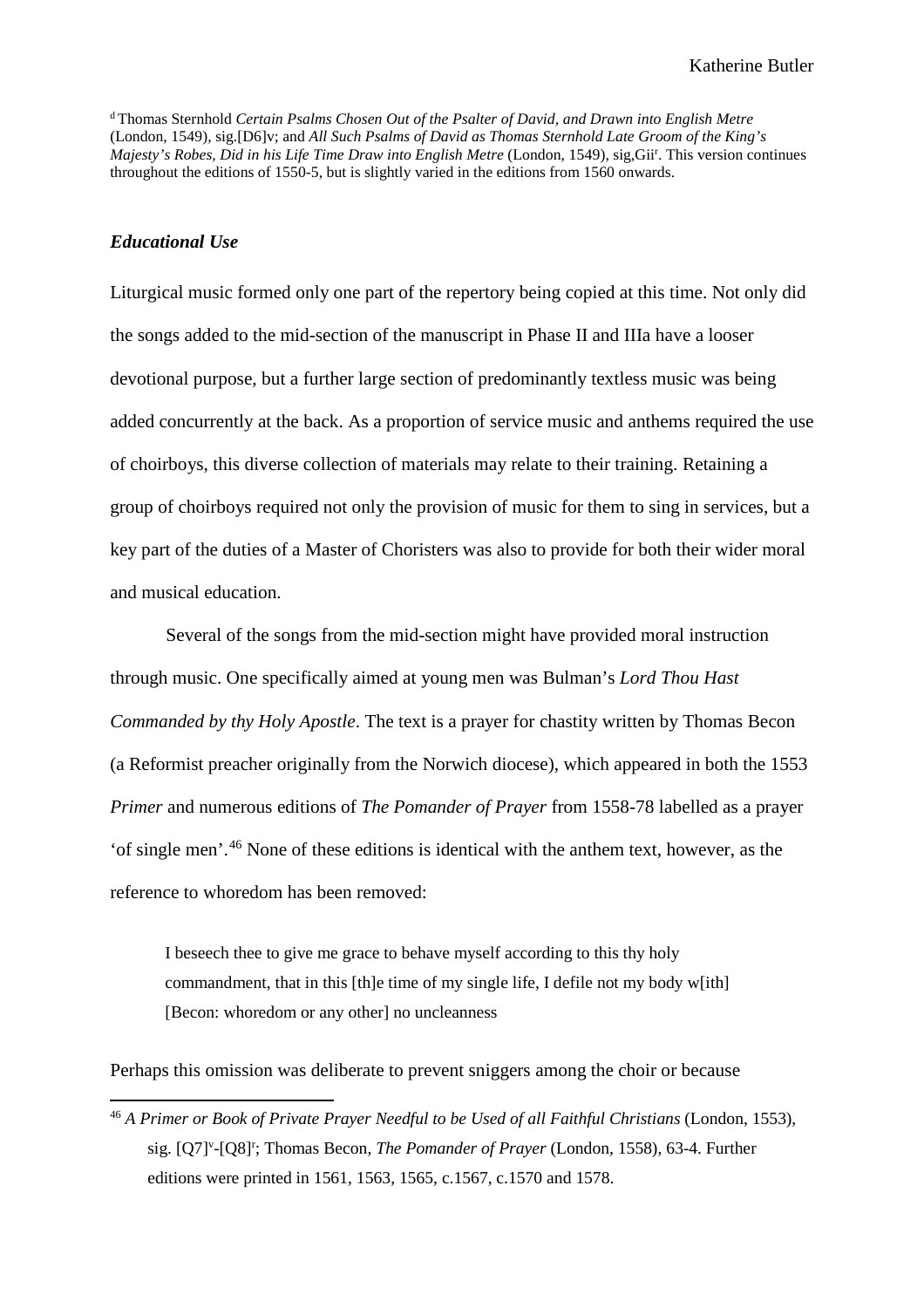reference to whoredom was considered inappropriate for younger boys. Tallis's *Purge Me O Lord* also combined prayer with moral instruction as the singer prays for assistance to 'affirm the truth, detract no man, but do all things w[ith] equity.<sup>[47](#page-38-0)</sup> Copied alongside these devotional pieces were secular laments such as *When Shall My Sorrowful Sighing Slake* and *Defiled is My Name*. This genre was associated with the plays performed by the choirboys of institutions such as St Paul's Cathedral and the Chapel Royal (though they more typically survive as consort songs, rather than fully texted as they do here).<sup>[48](#page-38-1)</sup>

Both *When Shall My Sorrowful Sighing Slake* and *Defiled is My Name* have concordances with another early Elizabethan manuscript that has been associated with the education of choristers. Jane Flynn has argued that GB-Lbl: Add MS 30513 (the Mulliner book) reflects Thomas Mulliner's training as a chorister, particularly after his voice had broken, in preparation for a future career in music. [49](#page-38-2) In addition to arrangements of secular songs, the Mulliner book also contains organ pieces on cantus firmi, and both excerpts and transcriptions of a range of musical genres from pre-Reformation motets to newer imitative genres. As well as providing material for learning to play the organ, Flynn argues that these pieces served as compositional models, while some anonymous examples may be exercises by Mulliner himself.<sup>[50](#page-38-3)</sup>

<span id="page-38-0"></span> <sup>47</sup> Thomas Tallis, *English Sacred Music: 1 Anthems*, ed. Leonard Ellinwood, Early English Church Music, 12 (London, 1971), 40-2.

<span id="page-38-1"></span><sup>48</sup> G.E.P. Arkwright, 'Elizabethan Choirboy Plays and their Music'*, Proceedings of the Musical Association,* 40 (1913-4), 117-38; Jane Flynn, 'The Education of Choristers in England During the Sixteenth Century', *English Choral Practice, 1400-1650*, ed. John Morehen (Cambridge, 1995), 180-99 (at 191-3).

<span id="page-38-2"></span><sup>49</sup> Jane Flynn, 'A Reconsideration of the Mulliner Book (British Library Add. MS 30513): Music Education in Sixteenth-Century England' (Ph.D. dissertation, Duke University, 1993), chap.4.

<span id="page-38-3"></span><sup>50</sup> Flynn, 'A Reconsideration of the Mulliner Book,' 351-82.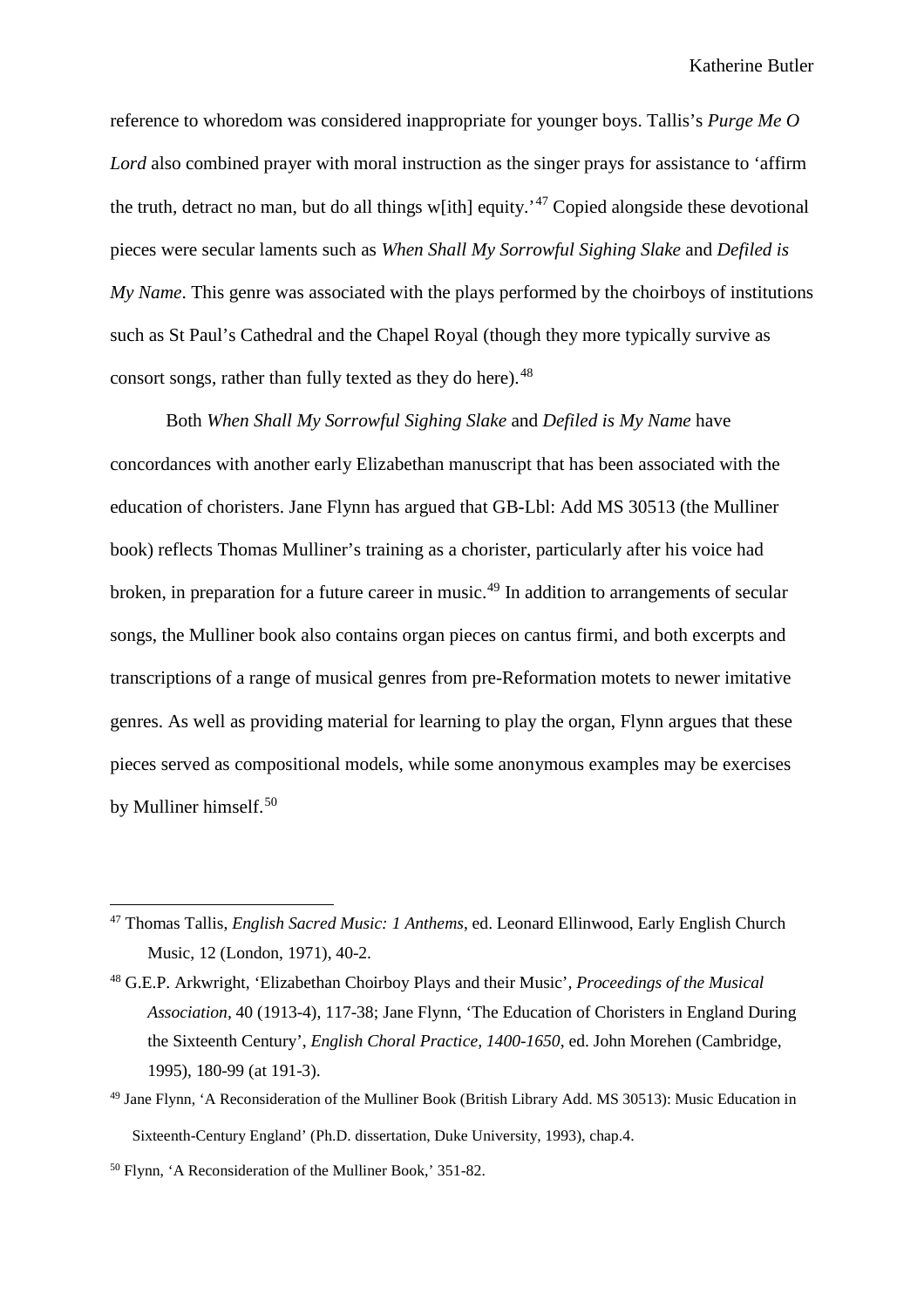Nor is the Mulliner book the only other Elizabethan collection of textless music to have been associated with the training of choirboys. GB-Lbl Add MS 31390 is a large tablebook from c.1578, titled 'A book of In nomines & other solfa-ing songs of v: vi: vii: & viii: p[ar]ts for voices or instruments'. As the title suggests, the pieces were to been sung using sol-fa syllables and played on instruments. The manuscript includes a chart for learning note values and mensuration (fol. 127<sup>v</sup>), as well as pieces that—like those in the Mulliner book–––might be studied as compositional exemplars, or be student pieces modelled on Taverner's In nomine. [51](#page-39-0)

The 30480-4 partbooks have similarities with 31390 in their extensive collection of textless chansons and Latin motets, though the partbooks have fewer In nomines or similar pieces based on a cantus firmus. There are also no obvious training aids as in 31390, but the repertory in 30480-4 does exemplify nearly all the main polyphonic styles of the period: Latin motets, chansons, madrigals, a metrical psalm, consort songs, and pieces based on cantus firmi (complementing the service music and English anthems in the earlier section). This has parallels with the collecting of varied polyphonic models Flynn identified in the Mulliner book. Rather than providing a beginner's repertory to prepare boys for singing the service music, this repertory in 30480-4 (especially the Latin motets) is often more complex than the modest liturgical polyphony and seems designed instead to stretch the abilities and broaden the musical experience of the singers.

 $\overline{a}$ 

<span id="page-39-0"></span><sup>51</sup> Warwick Edwards, 'The Performance of Ensemble Music in Elizabethan England', *Proceedings of the Royal Musical Association*, 97 (1970-1), 113-23 (at 119); Flynn, 'Education of Choristers', 196.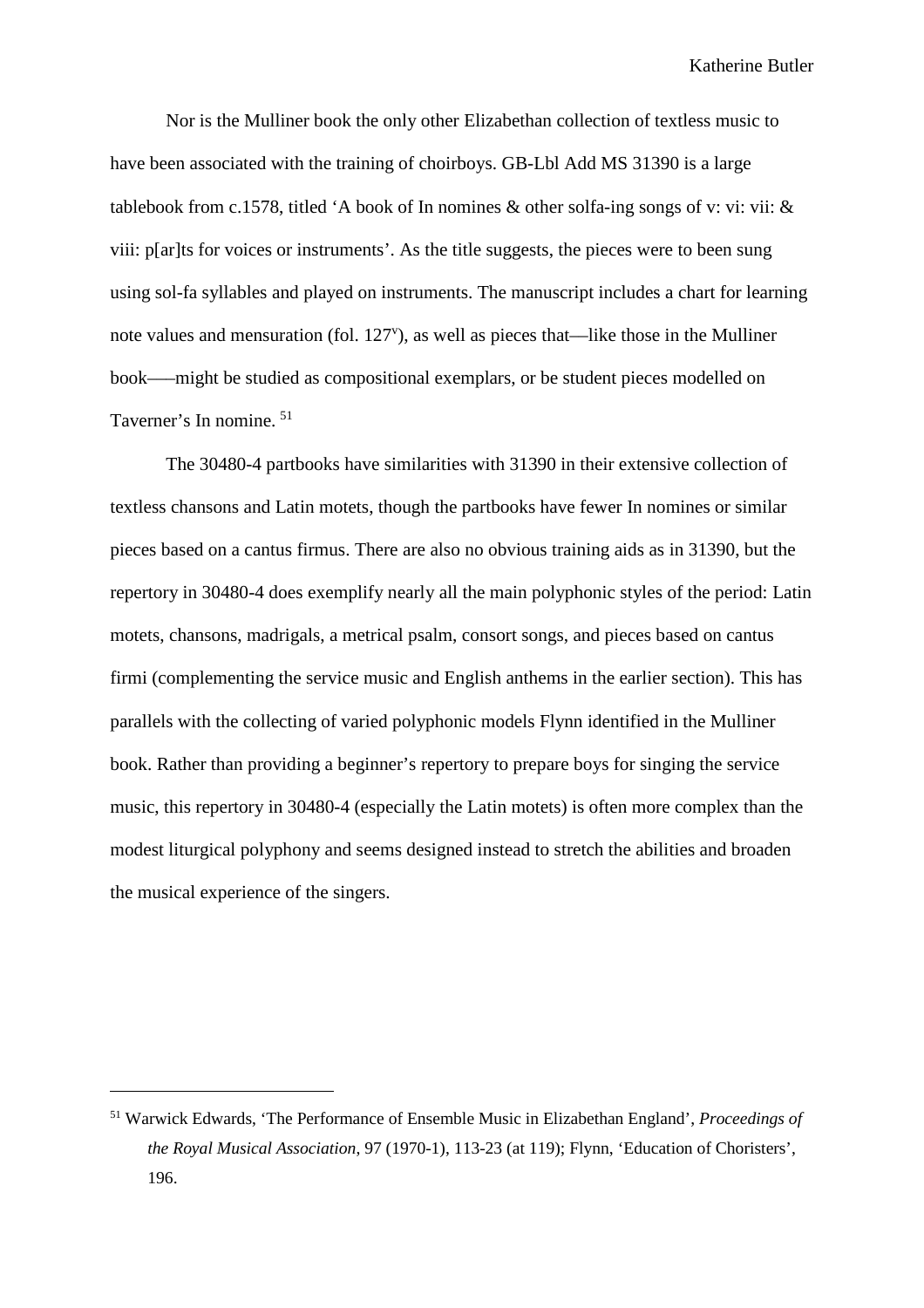Unlike the flexible forces designated for 31390, the textless section in 30480-4 would have been awkward for viol players as a significant number of pieces contain page turns.<sup>[52](#page-40-0)</sup> This is true even of many of the shorter pieces and there are cases where less than a line of music extends over the page turn and could easily have been fitted on the previous page should the scribe have wished to do so. This probably suggests that the repertory was intended to be sung sol-fa, such that Thomas Morley's criticisms of singers of motets 'leaving out the ditty and singing only the bare note, as it were a music made only for instruments' would be applicable to the singers using 30480-4.<sup>[53](#page-40-1)</sup> Although several of the Latin motets and chansons do preserve the text in the bassus part, this cannot reflect performance practice. Rather it suggests that the scribes wished to keep a record of the original text despite not requiring it for performance, with the bassus book chosen as the one used by the Master of the Choristers. Significantly the three textless pieces not derived from songs—the In nomine, *Parsley's Clock* and Byrd's *Precamur—*do all fit on a page or opening and could have been performed on instruments without difficulty.

Several specific pieces also hint at this being a didactic repertory. Two versions of *D'ung nouveau dart* are copied adjacently. One is by Philip van Wilder, and the other is a rearrangement of the piece that condenses its material, reorders the imitative entries, and adds a newly elaborated ending. As the upper voice is simplified and always enters last, Jane Bernstein suggests that this represents the remodelling of the chanson into a consort song.<sup>[54](#page-40-2)</sup>

<span id="page-40-0"></span> $52$  The only pieces copied in this section without a page turn in a least one part are the anonymous untitled piece (no. 70), *Ami tu te plaisir*, the anonymous *D'ung nouveau dart*, de Rore's *Quel foco*, Clemens non Papa's *Or il ne m'est possible* and *O Lord Turn Not Away*.

<span id="page-40-1"></span><sup>53</sup> Edwards, 'Performance of Ensemble Music', 116-17. Thomas Morley, *A Plain and Easy Introduction to Practical Music Set Down in Form of a Dialogue* (London, 1597), 179.

<span id="page-40-2"></span><sup>&</sup>lt;sup>54</sup> See her comparative analysis of the two versions in Jane Bernstein, 'The Chanson in England 1530-1640: A Study of Sources and Styles' (Ph.D. dissertation, University of California at Berkeley, 1974), 268-82.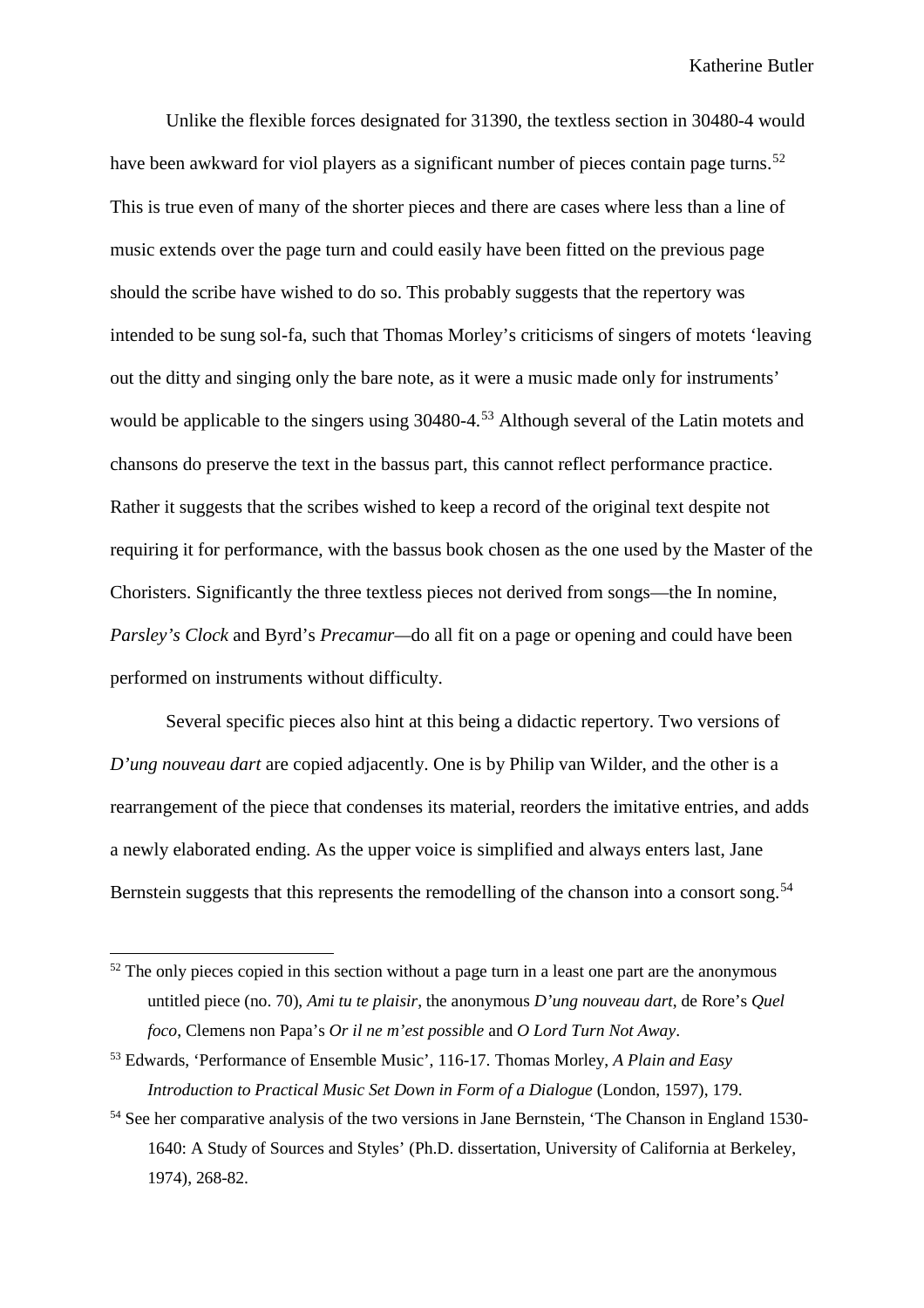Were these two versions perhaps copied for the purpose of studying processes of contrapuntal rearrangement, or comparing different kinds of imitative textures and structures? Or perhaps the anonymous rearrangement itself is a student work? *Parsley's Clock* might also be a suitable piece for study due to the peculiar constraints of its cantus firmus: an ascending and then descending hexachord on 'F' whose rhythms are governed by a clock (30482, fol. 70<sup>v</sup>) whose hours determine the length in semibreves assigned to each pitch. In the ascending hexachord the cantus firmus strikes the hours six to eleven. The descending hexachord rather oddly strikes the hours one to four and then twelve.<sup>[55](#page-41-0)</sup>

Unique to 30480-4 is the role these books seem to have had in training the choristers as music copyists. The largest project undertaken by novice copyists was the extracts of Thomas Causton's 'Service for Children' from John Day's 1565 print *Certain Notes* / *Morning and Evening Prayer* (nos. 22-26). Indeed so many hands are at work that the labour may even have been a specific copying exercise (see above 'Phase IV'), especially given the difficulties in performing the service due to Day's inaccurate printing. Despite visible efforts to correct the errors in the print with alterations or additions, rhythmically significant errors remain and the service would not be straightforward to perform in its current state.

Nevertheless the copying of Day's service was only one of many copying projects associated with inexperienced or novice copyists. The awkward and wobbly hands of the Phase II scribes already suggest a lack of experience, but on several occasions their work is punctuated by short passages by scribes who appear to be beginners. Such passages occur in Adams's Venite (30482, fol. 7<sup>r</sup>, stave 2), Tye's *From the Depth* (30483, fol. 47<sup>r</sup>, staves 1-2) and Johnson's Deus Misereatur (30481, fol. 76<sup>r</sup>, staves 2-3). In Image 7, for example, the beginner scribe takes over from the fifth note of the top line and attempts to imitate the

<span id="page-41-0"></span> <sup>55</sup> *Elizabethan Consort Music I*, ed. Paul Doe, Musica Britannica 44 (London, 1979), 78; David and Jennifer Baker, 'A 17th-Century Dial Song', *The Musical Times,* 119 (1978), 590-3 (591).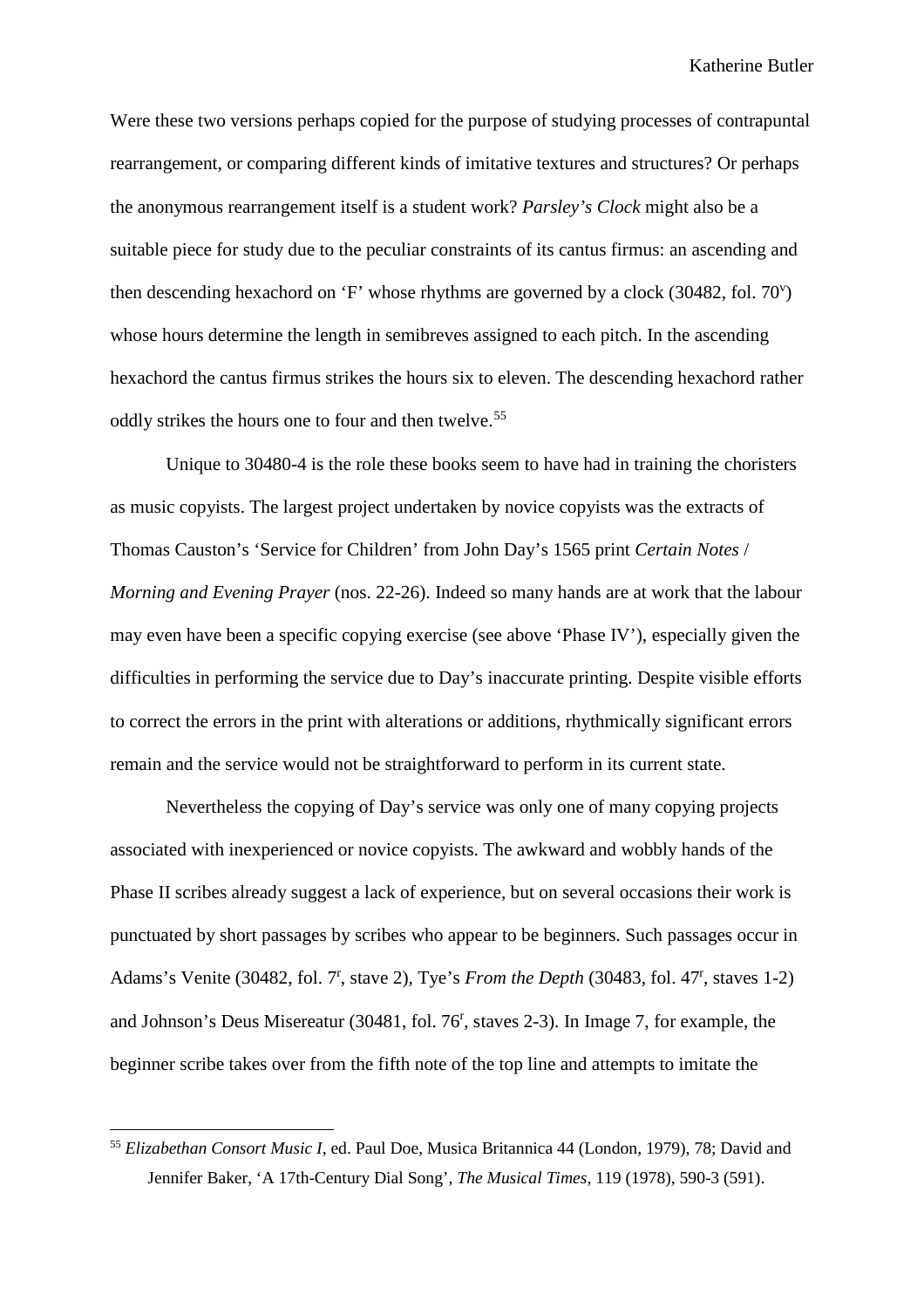preceding diamond hand. Managing only wobbly stems and inconsistent diamond shapes, the beginner soon slips into an easier round hand and is allowed to complete two staves before the primary scribe resumes.

**Image 7:** A novice scribe contributing to the copying of Robert Johnson's *Deus misereatur*, GB-Lbl: Add. MS 30481, fol.76<sup>r</sup>.

<Image available at: [https://www.diamm.ac.uk/sources/2982/#/>](https://www.diamm.ac.uk/sources/2982/#/) The novice scribe takes over at the sixth note of line two. After initially attempting to imitate the preceding diamond noteshapes, the novice scribe reverts to a round hand after a few notes.

These small passages continue in Phase IIIb,  $56$  but there are also whole parts given to less-than-competent scribes. The first half of Clemens non Papa's *Caecilia virgo* in 30480 (fols  $81^{\nu}$ - $82^{\nu}$ ) is one of these. The beginner is mostly attempting a diamond hand that occasionally slips back into round noteheads, while the stems are wobbly and slant in irregular directions.<sup>[57](#page-42-1)</sup> Another striking example is *Si je me plains* in 30484 (fol. 18<sup>v</sup>) in which the scribe tries to imitate the oblong diamond shapes used by other scribes, but consistently puts the stems so far to the left such that the notes appear to have been written backwards.<sup>[58](#page-42-2)</sup>

<span id="page-42-0"></span><sup>&</sup>lt;sup>56</sup> For example Tye's *Praise ye the Lord* in 30481, fol. 25<sup>r</sup>, top line and 30483, fol. 25<sup>*v*</sup>, line 4, or the end of *A che cerchar* in 30482, fol. 86<sup>v</sup> and 30482, fol. 85<sup>v</sup>. Few appear in Phase IIIa, but one exception is the top line of 30482, fol. 20<sup>r</sup> in the middle of Whitbroke's Magnificat, where a series of squarer notes of awkward proportions and variable sizes intervene.

<span id="page-42-1"></span> $57$  The larger diamond noteheads attempted at the top of  $82<sup>r</sup>$  may be further experiments in achieving a good diamond noteshape by the first scribe, or signs that several novices were having a go at the copying.

<span id="page-42-2"></span><sup>&</sup>lt;sup>58</sup> Notation copied onto freehand staves on the flyleaves of 30483 and the bottom of 30481, fol. 92<sup>v</sup> may also be evidence of copying practice as both appear to be by novice hands (with wobbly stems, awkward proportions, or collision between the notes), though these cannot be dated with any certainty.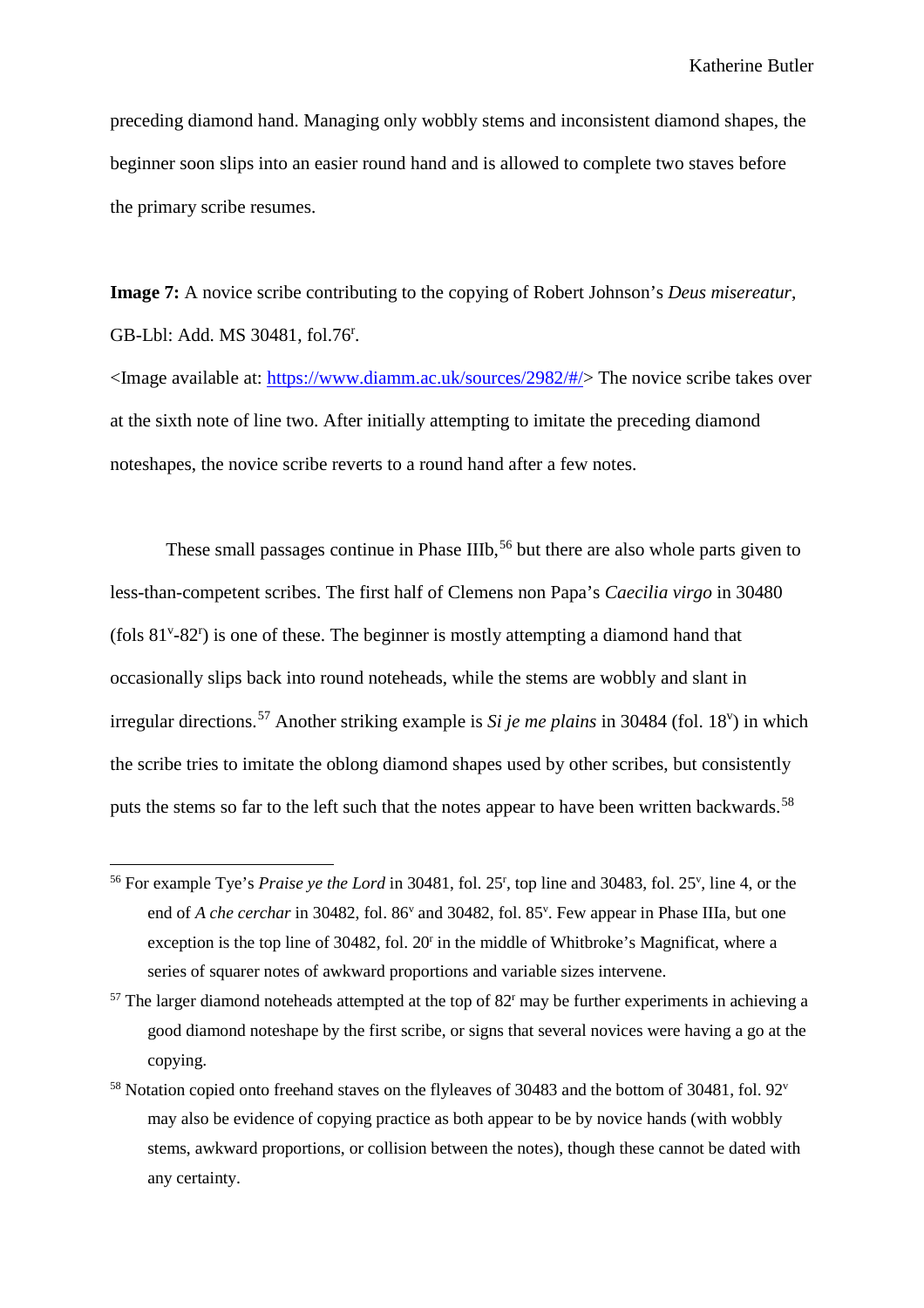#### *Sources and Concordances*

Having demonstrated the potential liturgical and educational uses of the partbooks, the question remains as to where the scribes were drawing their repertory from. One of the striking features of the repertory in the original layer of 30480-4 is its lack of concordances with other manuscripts, especially near-contemporary sources (see Appendix 1). Among the service music and sacred songs, none of the music copied by the Phase I scribes has any concordances, and of the fifteen texted pieces copied in Phase II only four have sixteenthcentury concordances.[59](#page-43-0) In Phases III and IV the four-part repertory continues to have many unique or nearly unique songs. Only the five-part anthems seem to have circulated more widely, though Tye's *My Trust O Lord* remains exclusive to 30480-4.

The only close connection is with the Wanley partbooks (GB-Ob: Mus. Sch. e. 420-2). The Wanley partbooks are an earlier liturgical collection (1549-52), larger in scope than 30480-4, and making significant provision for Communion. Le Huray suggested that they originated in either a private chapel or a parish church, while Wrightson favoured a public institution undertaking a full range of services, possibly in London based on the bindings and the (admittedly few) named composers.[60](#page-43-1) Tye's Nunc Dimittis, Sheppard's *I Give You a New Commandment* and the anonymous *In Judgment Lord* occur in close succession in both sets, while Whitbroke's Magnificat is another concordance (see Table 9). Yet substantial differences between the two versions of *In Judgment* and the fact that these pieces these are attributed in 30480-4 but not in Wanley, negates the possibility of direct transmission.<sup>[61](#page-43-2)</sup> There

<span id="page-43-0"></span> <sup>59</sup> Tye's *O God be Merciful* and Tallis's *When Shall My Sorrowful Sighing Slake*, and Johnson's *Defiled is My Name* and Deus Misereatur.

<span id="page-43-1"></span><sup>60</sup> James Wrightson, *The 'Wanley' Manuscripts: A Critical Commentary* (London, 1989), 241-2; Le Huray, *Music and the Reformation*, 173.

<span id="page-43-2"></span> $61$  GB-Ob: MS Mus. Sch. e. 420, fols 6<sup>r</sup>-7<sup>r</sup>, 8<sup>v</sup>-9<sup>v</sup>, 89<sup>r</sup>-90<sup>r</sup>; MS Mus. Sch. e. 421, fols 5<sup>v</sup>-6<sup>r</sup>, 7<sup>v</sup>-9<sup>r</sup>, 91<sup>v</sup>-93<sup>r</sup>; MS Mus. Sch. e. 422, fols 6<sup>r-v</sup>, 8<sup>r</sup>-9<sup>r</sup>, 87<sup>r</sup>-88<sup>r</sup>. The major differences in *In Judgment Lord* are that 30480-3 separates each phrase with minim rests (but inserts time rather than shortening the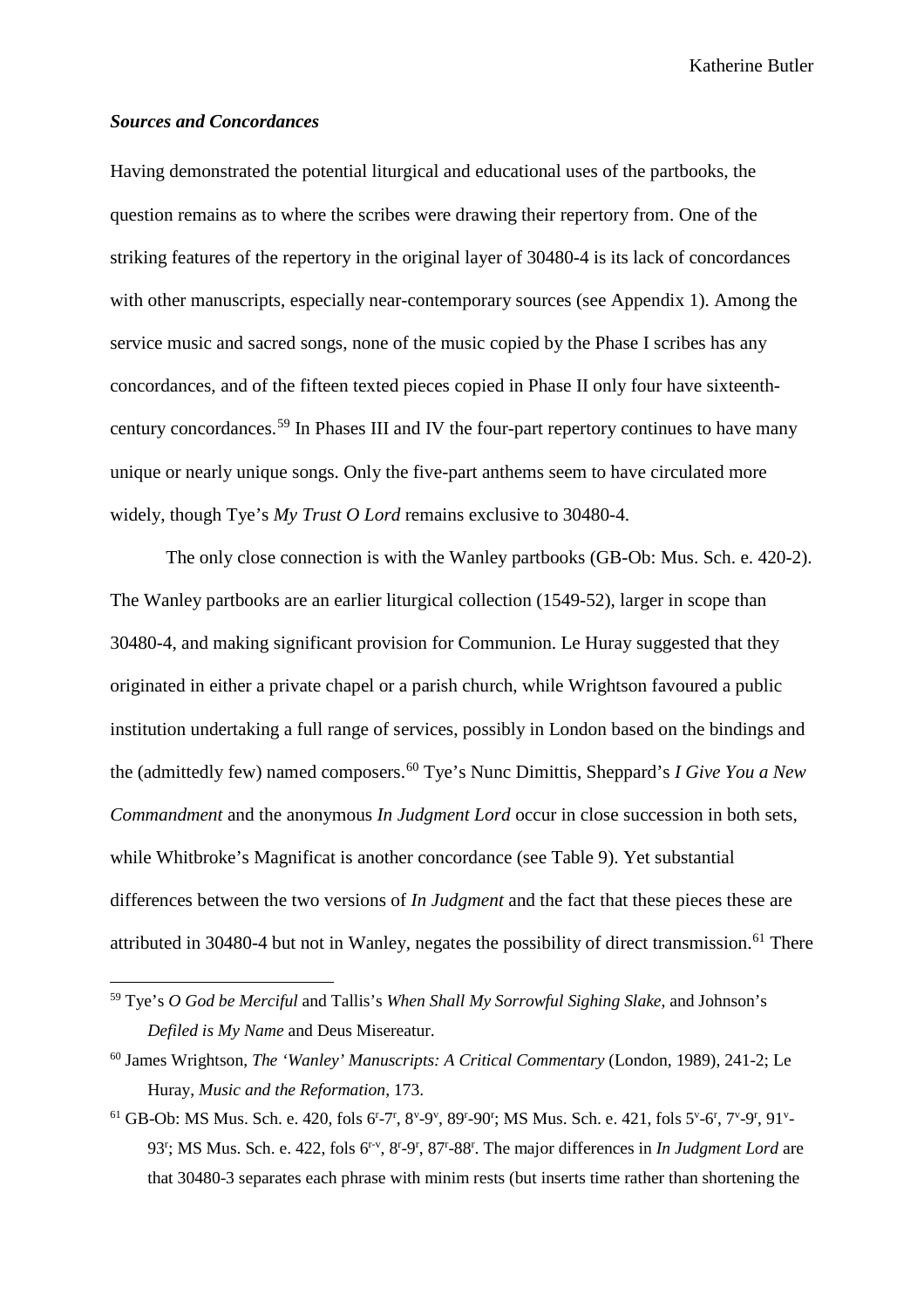| <b>Piece</b>               | Position in 30480-4 | <b>Position in Wanley</b> |
|----------------------------|---------------------|---------------------------|
| Tye, Nunc Dimittis         | No. 11              | No. 11                    |
| Whitbroke, Magnificat      | No. 12              | No. 107                   |
| Sheppard, I Give You a New | No. 19              | No. 12                    |
| Commandment                |                     |                           |
| Anon, In Judgment Lord     | No. 20              | No. 9                     |

**Table 9**: The Position of Concordances between GB-Lbl: Add. MSS 30480-4 and the Wanley partbooks (GB-Ob: Mus. Sch. e. 420-2)

may, however, be some broader regional connection that accounts for the circulation of these pieces in close proximity in both manuscripts.

Among the textless music, concordances with English sources are similarly limited. While the motets by English composers all have several concordances and appear to have circulated widely, both the consort song *Without Redress* and the harmonized metrical psalm *O Lord Turn Not Away* are unique. *D'ung nouveau dart* by Philip van Wilder (musician at the English royal court c.1525 until his death in 1553) has only a single concordance and the majority of the chansons are anonymous with no known concordances. Of the foreign motets, chansons, and madrigals whose sources can be traced, only two are found in other English manuscripts.<sup>[62](#page-44-0)</sup> Several, however, can be found in prints that date from c.1547-56. These

preceding note), that the Wanley version includes a repeat of 'thy majesty therefore I beseech thee' that is not present in 30480-4, and the use of a one-flat key signature in 30481 that is not present in MS Mus. Sch. e. 421. The two versions of the Sheppard and the Tye have only minor differences, though both are unattributed in Wanley, but are attributed in 30480-4. *In Judgment* is a vernacular and metrical version of the Sarum rite responsory, Domine secundum actum, the sixth responsory at Matins in the Officium Mortuorum, as found in several Sarum primers c.1535-43: Wrightson, *The 'Wanley' Manuscripts*, 91.

 $\overline{a}$ 

<span id="page-44-0"></span><sup>62</sup> Hollander's *Dum transisset* and the anonymous *Si je me plains*. The latter is found in GB-Lbl: Add. MS 31390 and several of the Paston manuscripts. See Appendix 1; Jane Bernstein, 'An Index of Polyphonic Chanson in English Manuscript Sources, c.1530-1640', *Royal Musical Association Research Chronicle*, 21 (1988), 21-36 (26); Annie Cœurdevey, 'Catalogue de la Chanson Française à la Renaissance' <http://ricercar.cesr.univ-tours.fr/3-programmes/basechanson/03231- 3.asp?numfiche=8180> Accessed 20/08/2017.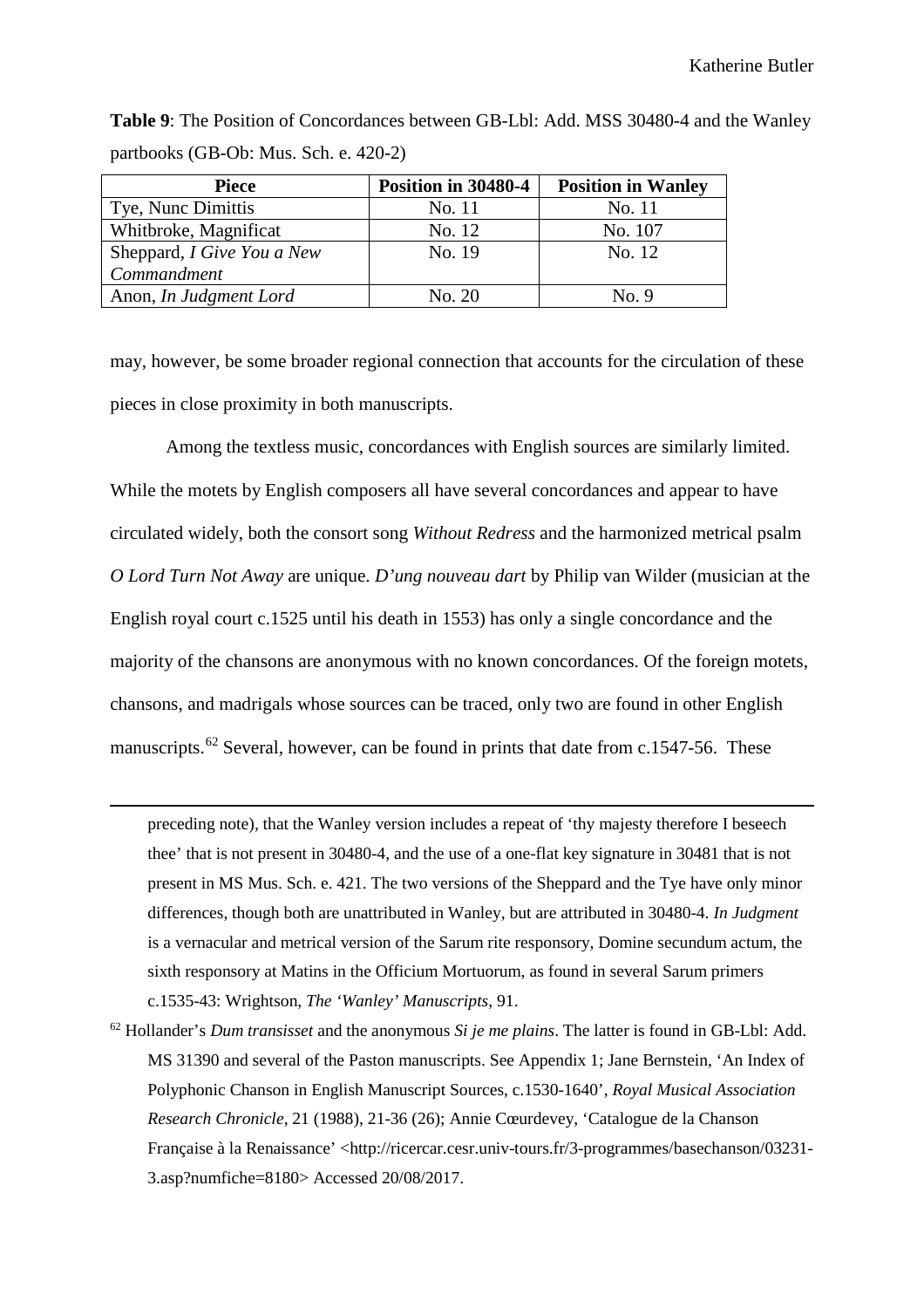examples offer insight into the networks through which the copyists of 30480-4 had access to music and the circulation of continental music in early Elizabethan England.

There are six pieces with identified concordances with foreign prints (see Table 10). The first of these, Crecquillon's *Cor mundum,* appeared in five different prints between 1547 and 1559. The version in Hamond is a near-exact match—barring one minor copying error with the *Liber quartus sacrarum cantionum* printed by Susato in 1547. Similarly the copy of De Rore's *Quel foco che* also appears to be closely derived from print. The piece appeared in four distinct publications, of which de Rore's, *Il primo libro de madrigali* had a particularly large number of editions made by four different Venetian printers.<sup>[63](#page-45-0)</sup> The version in 30480-4 was most probably copied from one of these editions of *Il primo libro* or else the slightly earlier *Madrigali de la fama*. [64](#page-45-1)

Both Crecquillon's motet and de Rore's madrigal are close enough copies to be directly transcribed from the print, or at least very closely derived from it. The picture is more complex for other pieces. *Caecilia virgo* is closest to the *Liber quartus* (1547) and *Tertia pars magni operis* (1559), but minor rhythmic variations mean that neither is a precise match. The balance of evidence tilts slightly towards Susato's *Liber quartus* as the source, but unlike the copying of Crecquillon's *Cor mundum* from this publication, *Caecilia virgo* seems to have had a less direct path of transmission via an intervening manuscript. Nor is this the only case where variants seem to indicate that the Hamond partbooks' relationship with the potential printed concordances was indirect. Clemens non Papa's *Or il ne m'est possible* similarly has

<span id="page-45-0"></span><sup>&</sup>lt;sup>63</sup> Printed by the Gardanos in 1551, 1552, 1557, 1564, 1565, 1569, 1575, 1582 and 1590, Scotto in 1554, Rampazetto in 1563 and Angelieri in 1573.

<span id="page-45-1"></span><sup>64</sup> 30480-4 has two slight differences to all these prints: one is a pitch variant in a run of quavers, which is likely to have been a copying error. The other concerns the time signature, which is given as 'C' in all the editions I have seen, but consistently written as a cut-C in 30480-4.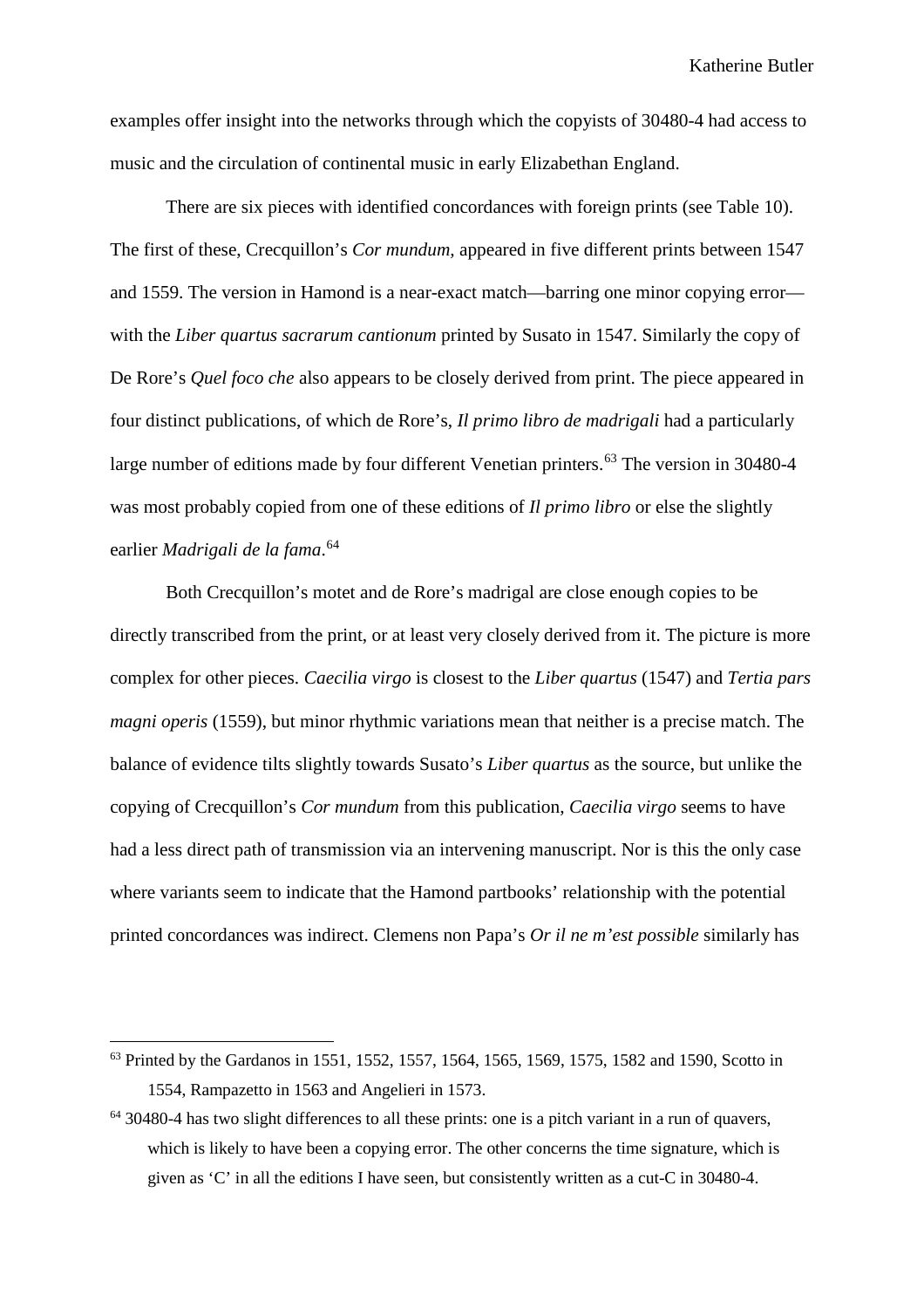**Table 10:** Printed Concordances for Textless music in GB-Lbl: Add. MSS 30480-4

Where a print is most likely to be the source of the version in 30480-4 (directly or indirectly) it is highlighted in bold.

| No. | <b>Composer</b>                        | <b>Title</b>                | <b>Printed Concordances</b>                                                                                                                                                                                                                                                                                                                                                                    |
|-----|----------------------------------------|-----------------------------|------------------------------------------------------------------------------------------------------------------------------------------------------------------------------------------------------------------------------------------------------------------------------------------------------------------------------------------------------------------------------------------------|
| 74  | [Thomas<br>Crecquillon]                | Cor mundum<br>crea          | Liber quartus sacrarum cantionum, quatuor vocum<br>(Antwerp, 1547)<br>Tomus quartus psalmorum selectarum, quatuor et<br>plurimum vocum (Nuremberg, 1554)<br>Secundus liber modulorum quatuor, quinque et sex<br>vocus (Geneva, 1554)<br>Motetti del Laberinto, a quatro voci libro secondo<br>(Venice, 1554)<br>Quartus liber modulorum, quatuor et quinque vocum<br>([Geneva], [1559])        |
| 81  | [Jacobus]<br>Clemens non<br>Papa]      | Venit vox de<br>caelo       | Liber primus cantionum sacrarum (Leuven, 1554,<br>1555)<br>Motetti del Laberinto, a cinque voci libro quarto<br>(Venice, 1554)<br>Secunda pars magni operis musici, continens<br>clarissimorum symphonistarum (Nuremberg, 1559)<br>Quartus liber modulorum, quatuor et quinque vocum<br>([General, [1559])                                                                                     |
| 82  | [Christian/<br>Sebastian<br>Hollander] | Dum transisset<br>sabbatum  | Liber primus cantionum sacrarum (Leuven, 1554,<br>1555)<br>Evangelia dominicorum et festorum dierum musicis<br>numeris (Nuremberg, 1554)<br>Liber decimus ecclesiasticarum cantionum quinque<br>vocum (Antwerp, 1555)                                                                                                                                                                          |
| 83  | [Jacobus<br>Clemens non<br>Papa]       | Caecilia virgo              | Liber quartus sacrarum cantionum, quatuor vocum<br>(Antwerp, 1547)<br>Tertia pars magni operis musici continens<br>clarissimorum symphonistarum (Nuremberg, 1559)<br>Clemens non Papa, Liber quartus cantionum<br>sacrarum (Leuven, 1559, 1562, 1567, 1569)                                                                                                                                    |
| 85  | [Cipriano de<br>Rore                   | Quel foco che<br>tanti anni | Primo libro di madrigali a quatro voci di Perissone<br>Cambrio con alcuni di Cipriano Rore (Venice, 1547)<br>Madrigali de la fama a quatro voci (Venice, 1548)<br>Cipriano de Rore, Il primo libro de madrigali a<br>quatro voci (Venice, 1551, 1552, 1554, 1557, 1563,<br>1564, 1565, 1569, 1573, 1575, 1582, 1590)<br>Tutti i madrigali di Cipriano di Rore a quattro voci<br>(Venice, 1577) |
| 86  | [Clemens non<br>Papa]                  | Or il ne m'est<br>possible  | Premier livre des chansons a cincq et six parties<br>(Leuven, 1553, 1556)                                                                                                                                                                                                                                                                                                                      |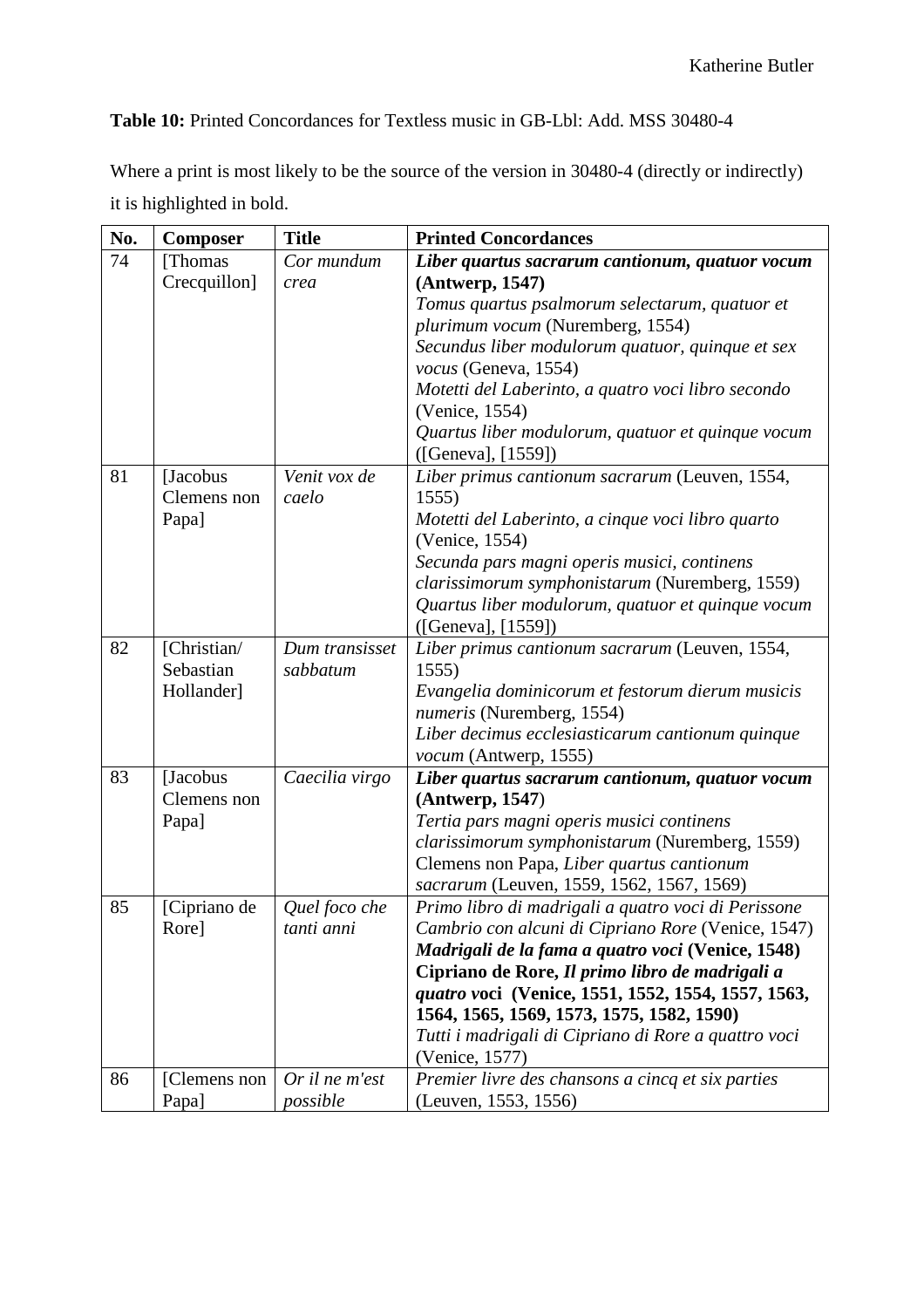substantial rhythmic variations in the cantus compared with the only printed concordance (see Table 10).

There is, however, another concordance for Clemens's chanson in two partbooks preserved in Stonyhurst College, Whalley in Lancashire, dated 1552 (GB-WA: MS B. VI. 23). They were original part of an eight-book set containing c.120 pieces scored for two, three, five to eight, and twelve voices (it is likely that the set also contained four-voices works not preserved in the extant books). As the repertory was predominantly chansons and motets by composers associated with the Habsburg courts or from the Low Countries, the partbooks were believed to have originated at the imperial court of Charles V and come to England via the Jesuit College only in the late eighteenth century.[65](#page-47-0) Yet Martin Ham has recently argued that the Stonyhurst partbooks are identical with those described as belonging to the Tudor musician Walter Earle by the eighteenth-century antiquarian John Immyns.<sup>[66](#page-47-1)</sup> Walter Earle had been in royal service since at least 1541 when he was a page in the Queen's chamber. He continued as a gentleman in Catherine Parr's household and then served in the privy chambers of Edward VI and Mary I before retiring shortly after the accession of Elizabeth I. He is known to have been a virginal player and also the composer of a motet, as well as possibly a pavan given his name.[67](#page-47-2) Ham suggests that these partbooks were a presentation set produced

<span id="page-47-0"></span> <sup>65</sup> Iain Fenlon, 'An Imperial Repertory for Charles V', *Studi Musicali*, 13 (1984), 221-40.

<span id="page-47-1"></span><sup>66</sup> Martin Ham, 'The Stonyhurst College Partbooks, The Madrigal Society, and a Diplomatic Gift to Edward VI', *Tijdschrift van de Koninklijke Vereniging voor Nederlandse Muziekgeschiedenis,* 63 (2013), 3-64.

<span id="page-47-2"></span><sup>67</sup> Andrew Ashbee, David Lasocki, Peter Holman and Fiona Kisby, eds, *A Biographical Dictionary of English Court Musicians* (Aldershot, 1998), i, 373-4; Nick Sandon, ed., *Edward Hedley Terrenum sitiens regnum; Walter Erle Ave vulnus lateris*, Renaissance Church Music 112(n.p.: Antico Edition, 2008), ii-xi; David Pinto, 'Walter Earle and his Successors', *Consort,* 49 (1994), 13-16.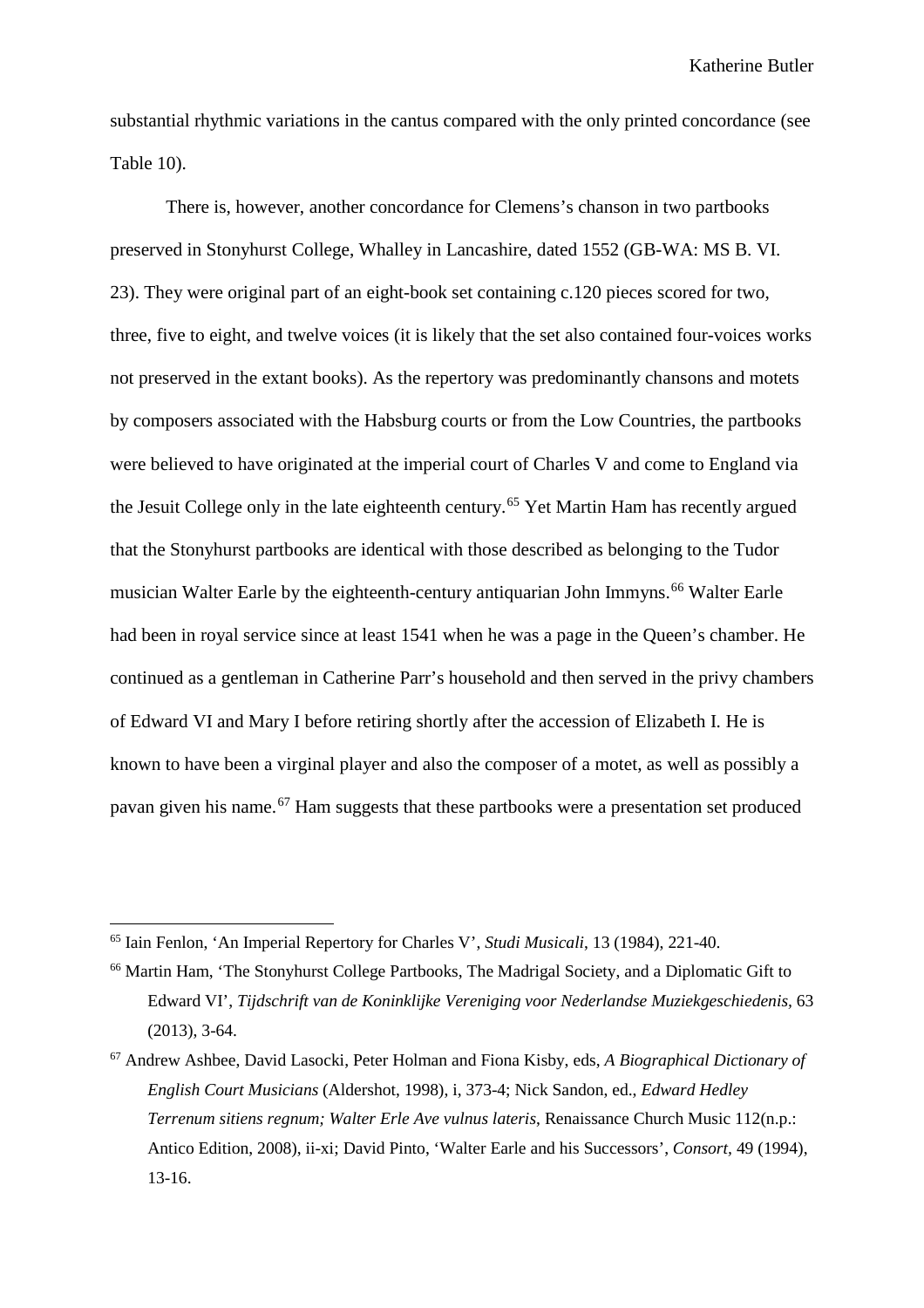as a diplomatic gift from Charles V to Edward VI, which were later dispensed with by the crown and passed to Earle as a loyal, musical servant.[68](#page-48-0)

There are three concordances between 30480-4 and the five-voice section of the Stonyhurst partbooks; however, as the five-voice repertory is included in just one of the extant partbooks the scope for comparison is limited. In the case of Clemens's *Or il ne m'est possible* the rhythmic variations occur in parts lost from the Stonyhurst set so no firm conclusions can be drawn. For the two motets by Hollander and Clemens the evidence is more suggestive.

Hollander's *Dum transisset* and Clemens non Papa's *Venit vox* occur adjacently (though reversed) in both 30480-4 and the *Liber primus cantionum sacrarum* (Leuven, 1554 and 1555). Yet close comparison reveals some small but significant variations between the publication and 30480-4 in both cases. Nor do the other printed concordances (see Table 10) offer a better match.[69](#page-48-1) One of the variations in *Venit vox* concerns the rhythm of the final phrase in 30481, which is a match with the Stonyhurst partbook where different text underlay creates a rhythmic variation from the print. This alone would not be sufficient to connect 30480-4 with the Stonyhurst partbooks, but a similar link occurs with Hollander's *Dum transisset*.

For Hollander's *Dum transisset* there are again multiple concordances with printed sources with varying attributions (see Table 10), but the 30480-4 version contains a number of small variants not found in any print. These include additional notes at the end of 30481

<span id="page-48-0"></span> <sup>68</sup> Ham, 'Stonyhurst College Partbooks', 24-45.

<span id="page-48-1"></span> $69$  A major error in the tenor at the end of the prima pars that rendered the piece unperformable probably originated with the 30482 copyist. The final section involves two phrases that start the same but end differently and the scribe has skipped from partway through the first iteration to the middle of the second. Either performance of the piece was never attempted, or else by the time the error was realized the copyist no longer had access to the exemplar to supply the missing bars.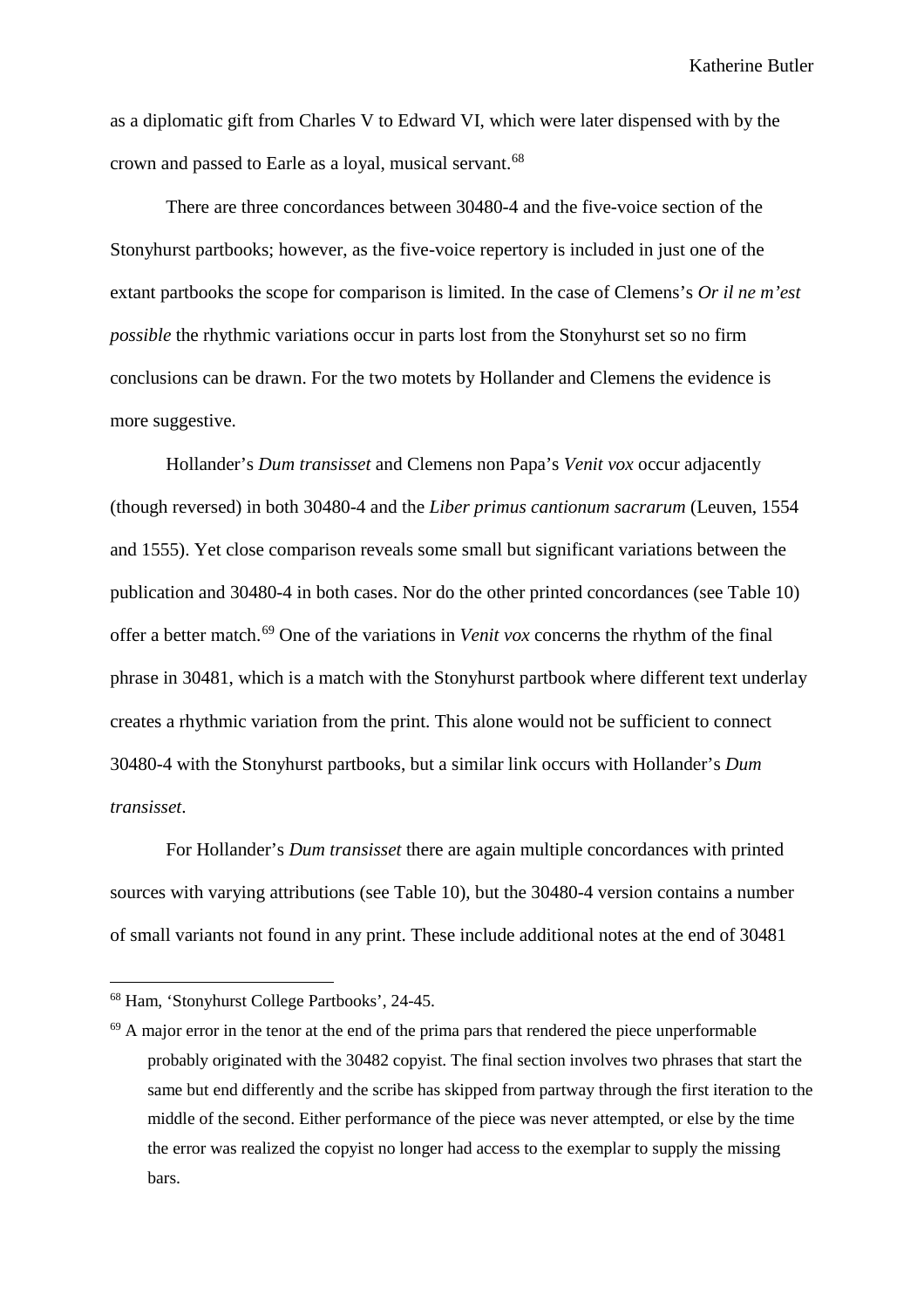and the end of the prima pars in 30482, and two small but significant rhythmic variations in 30480-1 (see below, Example 1).

Looking beyond print, Hollander's *Dum transisset* was one of the most widely copied foreign motets in Tudor manuscripts. The first manuscript concordance is the tablebook 31390, which contains the prima pars of Hollander's motet on fols  $90^{\circ}$ -91<sup>r</sup>, attributed again to Sebastian. This version is distinct from all the prints—more so than 30480-4—using ligatures throughout and containing numerous minor rhythmic variants. The second concordance is with GB-CF: D-DP-Z6-2, a partbook found in Essex Record Office which belonged to John Petre (his name is on the cover) and which may have been a gift from the Paston family, c.1590.<sup>[70](#page-49-0)</sup> This includes just the prima pars (attributed to Sebastian) on fols  $4^{\nu}$ -5<sup>r</sup>, and is clearly copied from one of the editions of Phalese's *Liber primus cantionum sacrarum.* The Petre partbook contains several more pieces from Phaleses's collection and although there are a few differences in text underlay (resulting in rhythmic variants), in many cases the scribe has better solutions than the print.<sup>[71](#page-49-1)</sup> The reading in this manuscript therefore differs substantially from 30480-4. More significant, however, is the complete version of *Dum transisset* that appears in John Baldwin's partbooks, GB-Och: Mus. 979-83, where it is erroneously attributed to 'Mr Orlandus'. The set is missing the tenor, but of the three 30480-4 significant variants, two of them occur in Baldwin's copy.

The first variant is a small detail (Example 1a). All the printed exempla have two semibreves in the section marked with the brackets. The version in Baldwin (Mus. 979, 43) gives the same dotted rhythm variant as in 30480 (fol. 80<sup>v</sup>). The second is a little more substantial (Example 1b). Of the prints, the Antwerp edition is closest match to 30481 (fol.

<span id="page-49-0"></span> <sup>70</sup> Edwards, 'The Sources of Elizabethan Consort Music', i, 170.

<span id="page-49-1"></span><sup>71</sup> The other pieces copied from the same print are: Clemens non Papa's, *Advenit ignis divinus* (fols17v -19r ) and *Hierusalem surge* (fols 35v -37r ), and Crecquillon's *Dum aurora finem daret* (fols  $1^{\nu}$ -2<sup>r</sup>) and *Quis te victorem dicat* (fols  $2^{\nu}$ -4<sup>r</sup>).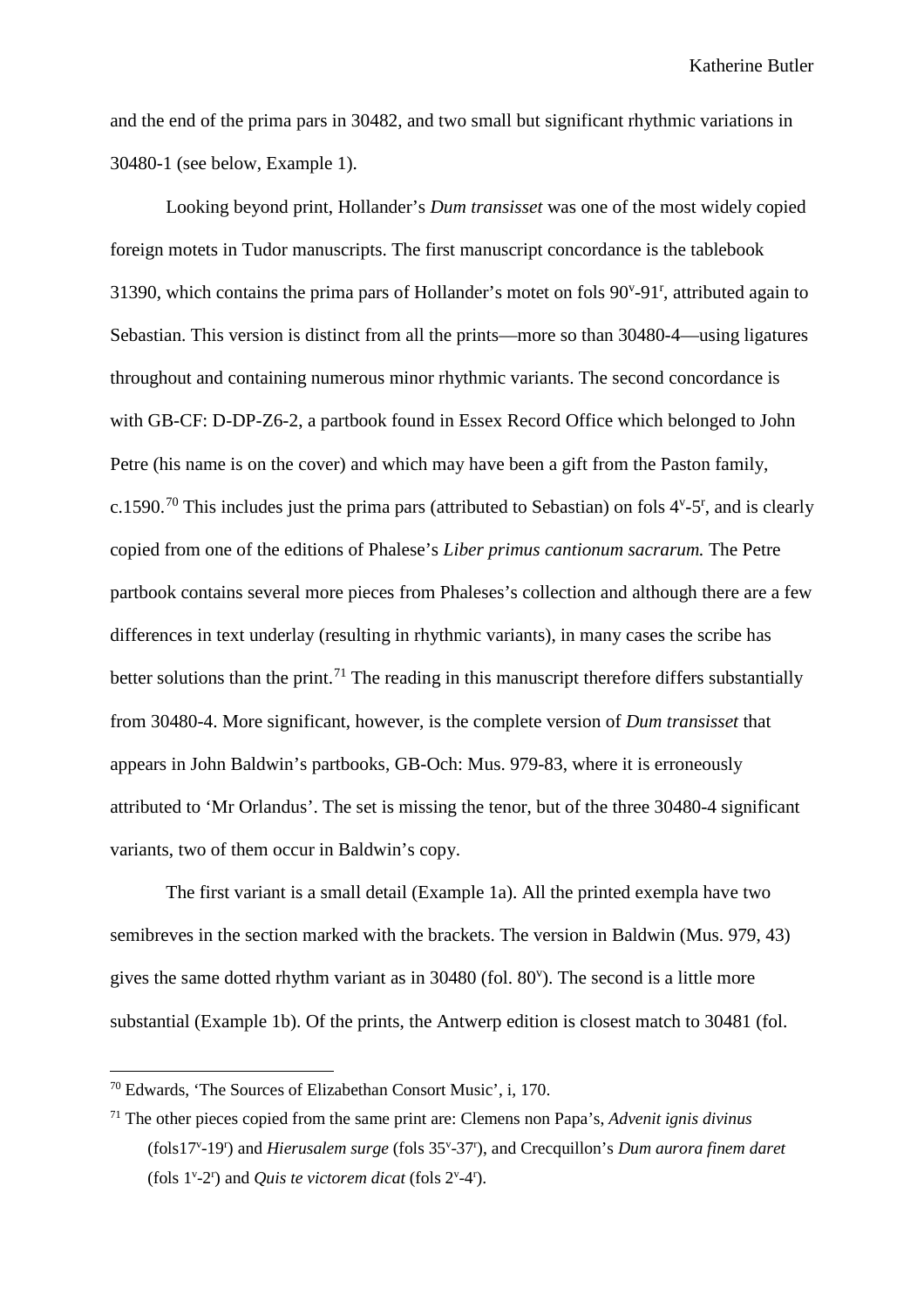**Example 1a-b:** Variants in Christian/Sebastian Hollander's *Dum transisset* in the manuscripts GB-Lbl: Add. MSS 30480-4, GB-Och: Mus. 979-83 (Baldwin Partbooks) and GB-WA: Ms B. VI. 23 (Stonyhurst Partbooks); and the printed collections *Liber primus cantionum sacrarum* (Leuven, 1554, 1555) and *Liber decimus ecclesiasticarum cantionum quinque vocum* (Antwerp, 1555)

a)



b)

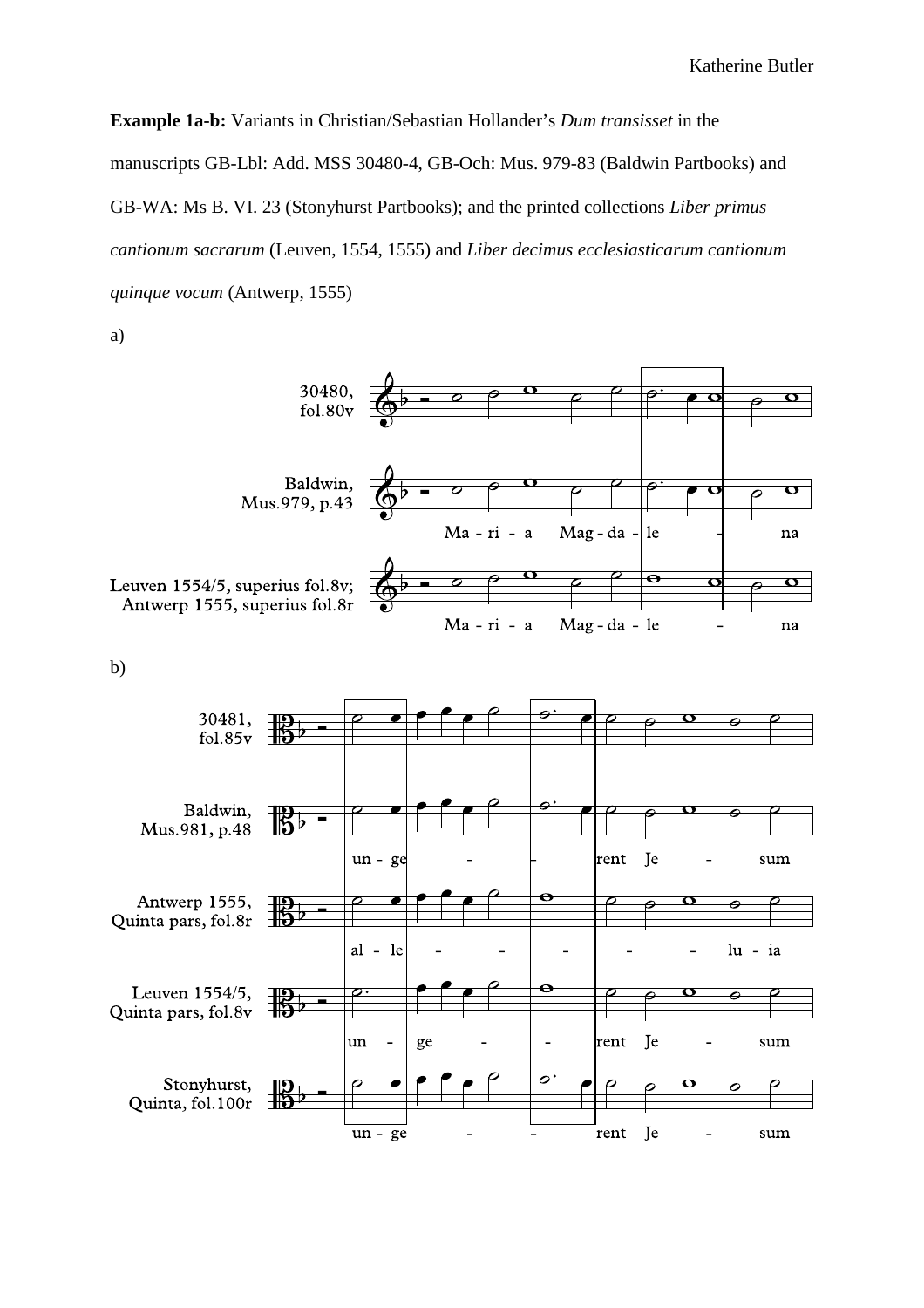85<sup>v</sup> ), but only Baldwin matches both bracketed sections (Mus. 981, 48). Moreover, this part survives in the Stonyhurst set, and it too contains this variant (quinta partbook, fol. 100<sup>r</sup>). It is likely therefore that both the copies of Baldwin and 30480-4 stem from the Stonyhurst version. Neither, however, can have been copied directly. Aside from some minor rhythmic variants, Baldwin erroneously attributes the piece to 'Orlandus', while in the Stonyhurst partbooks the name 'Christianus Hollander' is clearly written at the start. Similarly there is an extra note at the end in 30481 that does not appear in the Stonyhurst set. The most likely explanation for this extra note (and another at the end of the prima pars in 30482), is that an intervening manuscript had made alterations to the final chord, which the scribes in 30481-2 misread as indicating two successive notes. Such an alteration occurs neither the Stonyhurst nor the Baldwin partbooks (which in any case has several other rhythmic variants that make a direct concordance unlikely).

With Clemens's *Venit vox* and Hollander's *Dum transisset* both showing variants in common with the Stonyhurst partbooks, it is likely that the unexplained differences in Clemens's *Or il ne m'est possible* are also derived from lost parts of this manuscript. It is even possible that Clemens's *Caecilia virgo* (which follows *Dum transisset*) was copied from the lost, four-voice section in the Stonyhurst set.

The copyists of 30480-4 therefore had access to continental printed books that included the *Liber quartus sacrarum cantionum* (1547) printed by Susato and an edition of de Rore's *Il primo libro de madrigali* or the *Madrigali de la fama* (1548), as well as access to material that stemmed from the Stonyhurst partbooks (in Phase III). Alongside More's *Levavi occulos* copied in Phase II, this illustrates that the scribes had access to music and manuscripts connected with figures at the heart of the English court—the privy chamber—but probably not at first-hand. Walter Earle had retired from court life in 1558 and returned to Dorset (where he died in November 1581), but there is little to connect 30480-4 to that part of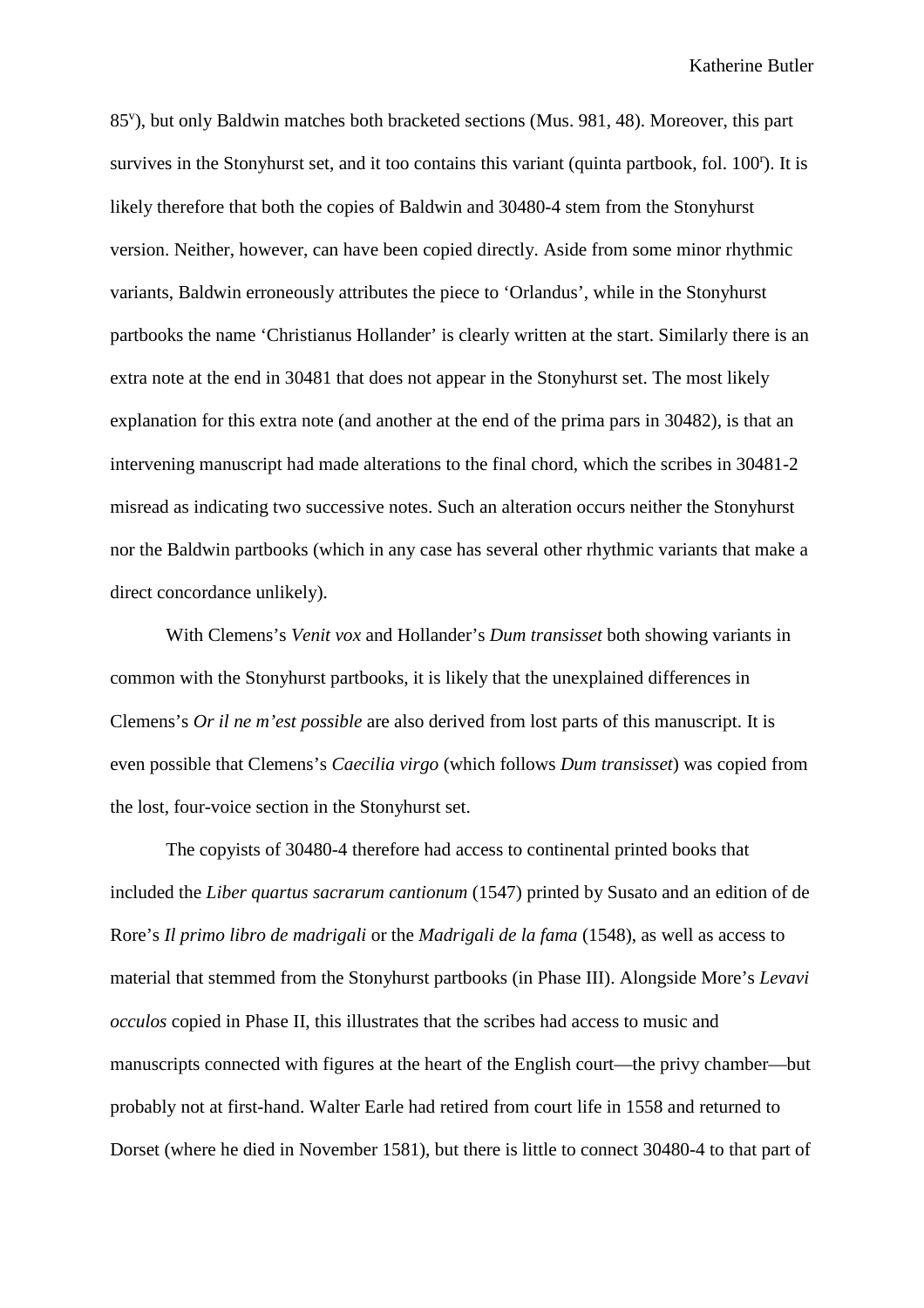the country.[72](#page-52-0) Given Baldwin was also copying a version of Hollander's motet derived from the Stonyhurst partbooks in the mid-to-late 1570s, it is likely that copies of some of these pieces remained in the vicinity of the court even after the manuscript passed to Earle (presumably before he left court). In any case, the foreign printed and manuscript music that the 30480-4 scribes had access to—whether directly or indirectly—was not recent music. As with much of the liturgical and sacred music, this was repertory that was already a couple of decades old.

# *The Original Institution for British Library Add. MSS 30480-4 and the English Reformation*

These partbooks offer a unique insight into the repertory of one Protestant institution during the re-establishment of the Reformation in the early decades of Elizabeth's reign. The picture is of an institution large enough to sustain choirboys as well as singing men, to make provision for their education, and to buy a large batch of music paper in one go. The institution was well connected with access to imported continental music and to music and manuscripts associated with the royal court and the privy chamber, albeit indirectly. Yet the liturgical and devotional repertory preserved here is modest, offering little opportunity for choice and variation. Far from the vibrancy that Jonathan Willis interpreted in the extensive records of pricksong he identified in first decades of Elizabeth reign, these partbooks present a picture of a more modest and conservative culture of liturgical music-making.<sup>[73](#page-52-1)</sup> Copying is taking place, but the music is retrospective, with late-Henrician and Edwardian pieces still

<span id="page-52-0"></span> <sup>72</sup> Ashbee, Lasocki, *et al*, eds, *Biographical Dictionary,* i*,* 373-4; Sandon, ed., *Edward Hedley Terrenum sitiens regnum,* ix; David Pinto, 'Walter Earle and his Successors', *Consort,* 49 (1994), 13-16; The concordances with GB-Lbl: Add. MS 32377, which has connections to Dorset, only come later in the manuscripts' copying history.

<span id="page-52-1"></span><sup>73</sup> Jonathan Willis, *Church Music and Protestantism in Post-Reformation England: Discourses, Sites and Identities* (Farnham, 2010), 129.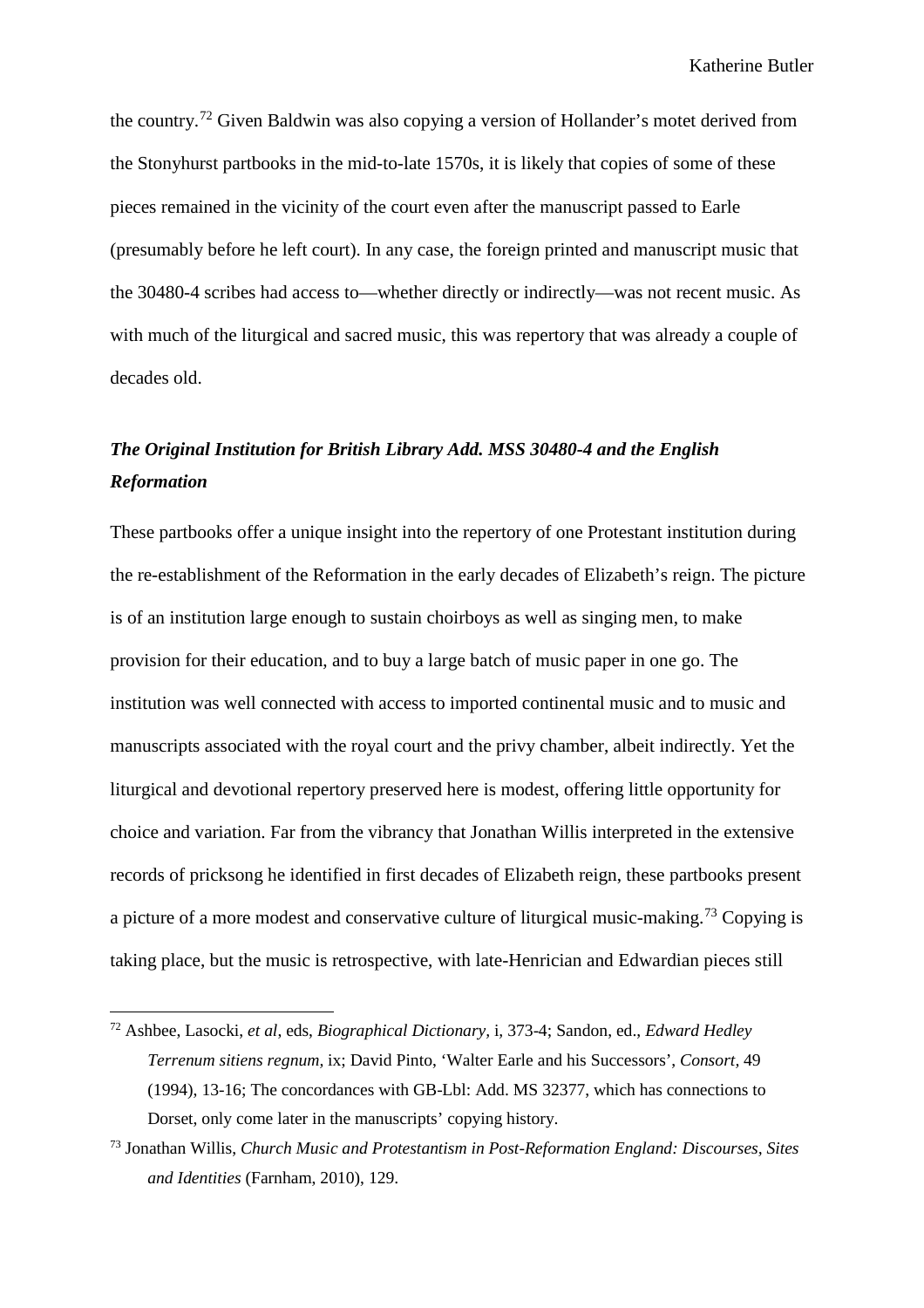serving as staple repertory.

The priority was music for the canticles of Morning and Evening Prayer. Communion music—although found in the Edwardian Wanley partbooks—was not a concern for this early Elizabethan institution. Nor was the provision of anthems an immediate priority as it was not until the latter stages that a specific group of anthems appears to have been collected. Music of a more general moral and devotional nature had been compiled earlier, presumably for the edification the choirboys who also used the collection of textless music to gain experience of a wide range of genres and styles and music of greater complexity. These boys were also permitted to contribute to the copying to various degrees depending on their competency.

By the 1580s the books had fallen out of use and had been transferred to a domestic context (see below). If by the 1580s the church or chapel could no longer afford to maintain its choirboys, then obsolete music books may well have passed into new, private ownership. Such a narrative would fit with the pattern of decline that Willis saw in parochial records of pricksong by the 1580s.<sup>[74](#page-53-0)</sup> Nevertheless it cannot be ruled out that the partbooks were simply replaced because they had become worn, or had limited space left, or because a more modern repertory was desired. Willis saw no evidence of a parallel decline in institutions such as cathedrals,[75](#page-53-1) and the nature of the institution in which 30480-4 were used is difficult to ascertain. The context is unlikely to have been a grammar school as provision was made for services to be sung without the boys, while the large number of collaborating hands particularly the large number of novice hands copying Causton's service—would seem to indicate a larger ensemble than one might expect in a private chapel. The choir school of a cathedral, collegiate chapel, or large parish church would seem the most likely context.

<span id="page-53-0"></span> <sup>74</sup> ibid., 111-13, 130.

<span id="page-53-1"></span><sup>75</sup> ibid., 159.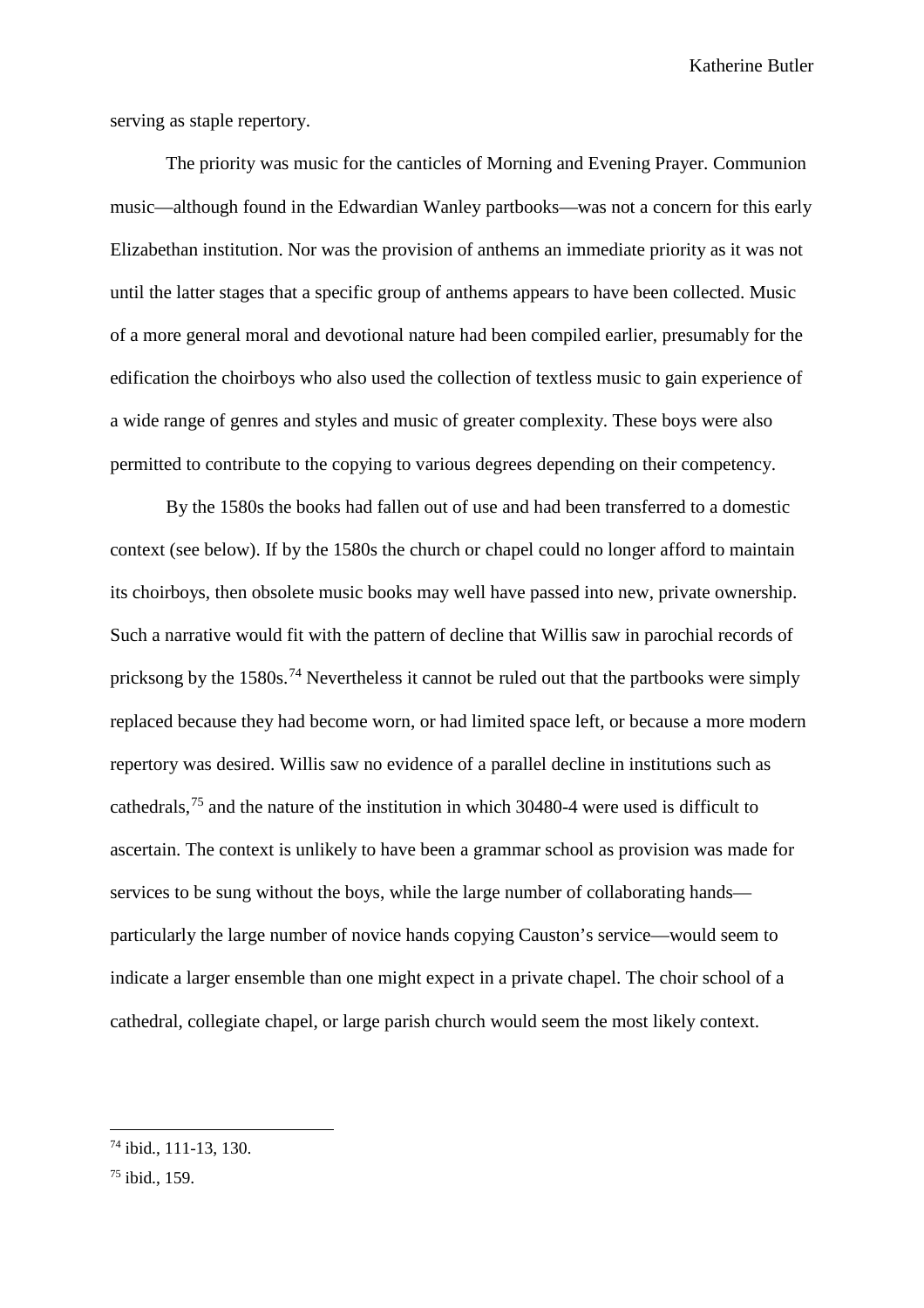Some clues as to the geographical location of this unknown institution capable of supporting choirboys can be gleaned from the composers represented in the collection. Hofman argued for a London provenance pointing to concordances with the Wanley manuscripts (which Le Huray had suggested were copied for a private chapel or London parish church<sup>76</sup>), as well as the inclusion of secular playsongs and repertory by London-based composers such as William Whitbroke (St Paul's), and Chapel Royal composers such as John Sheppard, Thomas Causton, and (erroneously) Robert Adams.<sup>[77](#page-54-1)</sup> To these John Milsom added John Francklynge, a conduct at St Michael's Crooked Lane, London in 1547.<sup>[78](#page-54-2)</sup> One might also add the courtly connections of Philip van Wilder, William More, Thomas Tallis and even Christopher Tye.

Other composers, however, suggest an alternative East Anglian origin. Osbert Parsley was a singer at Norwich cathedral, while both Christopher Tye and Robert White had connections to Ely and Cambridge. Moreover, Roger Bowers has recently made a specific case for King's College, Cambridge as the originating institution. His argument is based on the identification of Robert Adams with the King's College Fellow Richard Adams and the presence of several Thomas Hamonds among the Chapel staff: one a choirboy in 1560-62 and another the Master of the Choristers in 1587-92 and from 1598 to his death in 1605. The latter

<span id="page-54-0"></span> <sup>76</sup> Le Huray, *Music and the Reformation*, 91 and 173-81. James Wrightson too considered the Wanley books to be of London provenance on the basis of bindings and repertory by known composers: *The 'Wanley' Manuscripts* (London, 1989), 241.

<span id="page-54-1"></span><sup>77</sup> Hofman, 'The Survival of Latin Sacred Music', ii, 251. The error derives from Le Huray, *Music and the Reformation*, 68 and 172. The Chapel Royal musician was in fact Edward Adams: Ashbee and Lasocki, eds, *Biographical Dictionary* (Aldershot, 1998), i, 6.

<span id="page-54-2"></span><sup>78</sup> Milsom, 'Sacred Songs in the Chamber', 170n.23; Hugh Baillie, 'Some Biographical Notes on English Church Musicians, Chiefly Working in London (1485-1560)', *RMA Research Chronicle,* 2 (1962), 18-57 (36). Roger Bowers has also identified John Franclynge as a Conduct at Walworth's College, London in 1548: C.J. Kitching, ed., *London and Middlesex Chantry Certificate 1548*, London Record Society, 16 (1980), 23 (no. 35, n.1).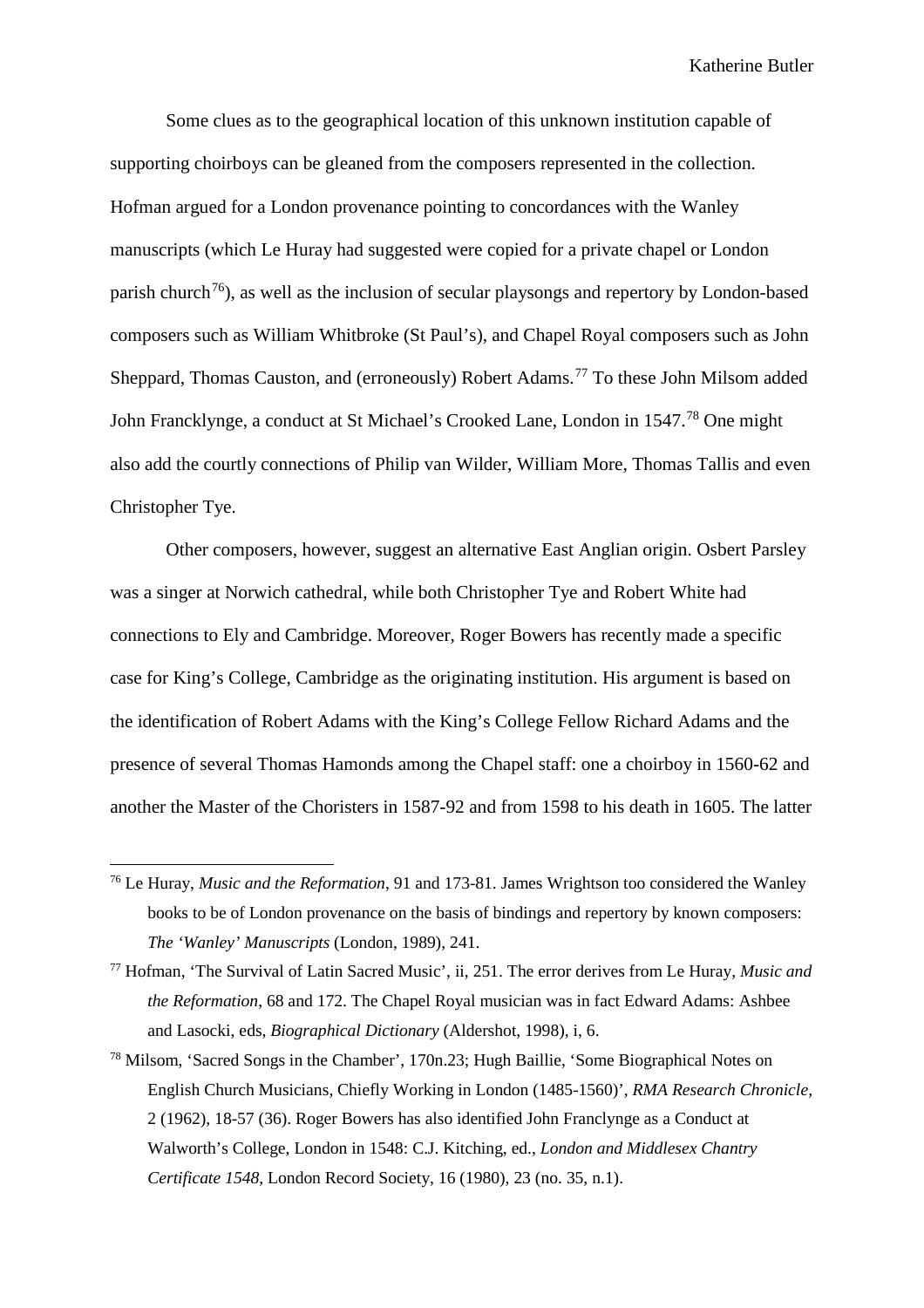had a nephew called Robert Hamond, while a George Hamond was a lay clerk in the choir in 1613-15. Both of these are names that appear on the flyleaves of 30480-4.[79](#page-55-0) Tye's time as a lay clerk at the college in 1537 might also explain the presence of a significant proportion of his sacred music, several pieces being uniquely preserved in these manuscripts.

The King's College thesis would fit with many of the features of the early layer of the manuscript. Boy choristers were trained at the college, while the college's lean towards a more radical Protestantism in the 1570s under the new Provost Roger Goad discouraged elaborate musical provision and might explain the modest repertory (in terms of number of liturgical items, size of ensemble required, and polyphonic style) found in 30480-3. Although the acquisition and copying of music continued, the organ had been removed and there were increasing numbers of 'dry choristers' who maintained their exhibitions long after their voices had broken. Moreover from 1578 the post of Master of the Choristers was no longer filled by a professional musician, which would provide a cause for the partbooks' transmission to a new context in the 15[80](#page-55-1)s (see below).<sup>80</sup>

Nevertheless, the dates of the King's College Hamonds do not fit well with the manuscript dates I am proposing. In 1560-2 the manuscripts would not yet have been begun, but by 1587 the books had already left their original liturgical and educational context. This means that there is no clear candidate at King's College for the Thomas Hamond who wrote his name at the end of Thomas Causton's Benedictus in the bassus book (30483, fol. 39<sup>v</sup>) during the 1570s. Nor can the later connections with Robert and George Hamond have a significant bearing on the manuscripts' origins. Moreover both 'Hamond' and 'Adams' are

<span id="page-55-0"></span> <sup>79</sup> Roger Bowers, 'Chapel and Choir, Liturgy and Music, 1444-1644', *King's College Chapel 1515- 2015: Art, Music and Religion in Cambridge,* ed. Jean Michel Massing and Nicolette Zeeman (London, 2014), 259-86 (at 273 and 394, n.85-6). Further details were kindly provided in private correspondence in November 2015.

<span id="page-55-1"></span><sup>80</sup> Bowers, 'Chapel and Choir', 273-5.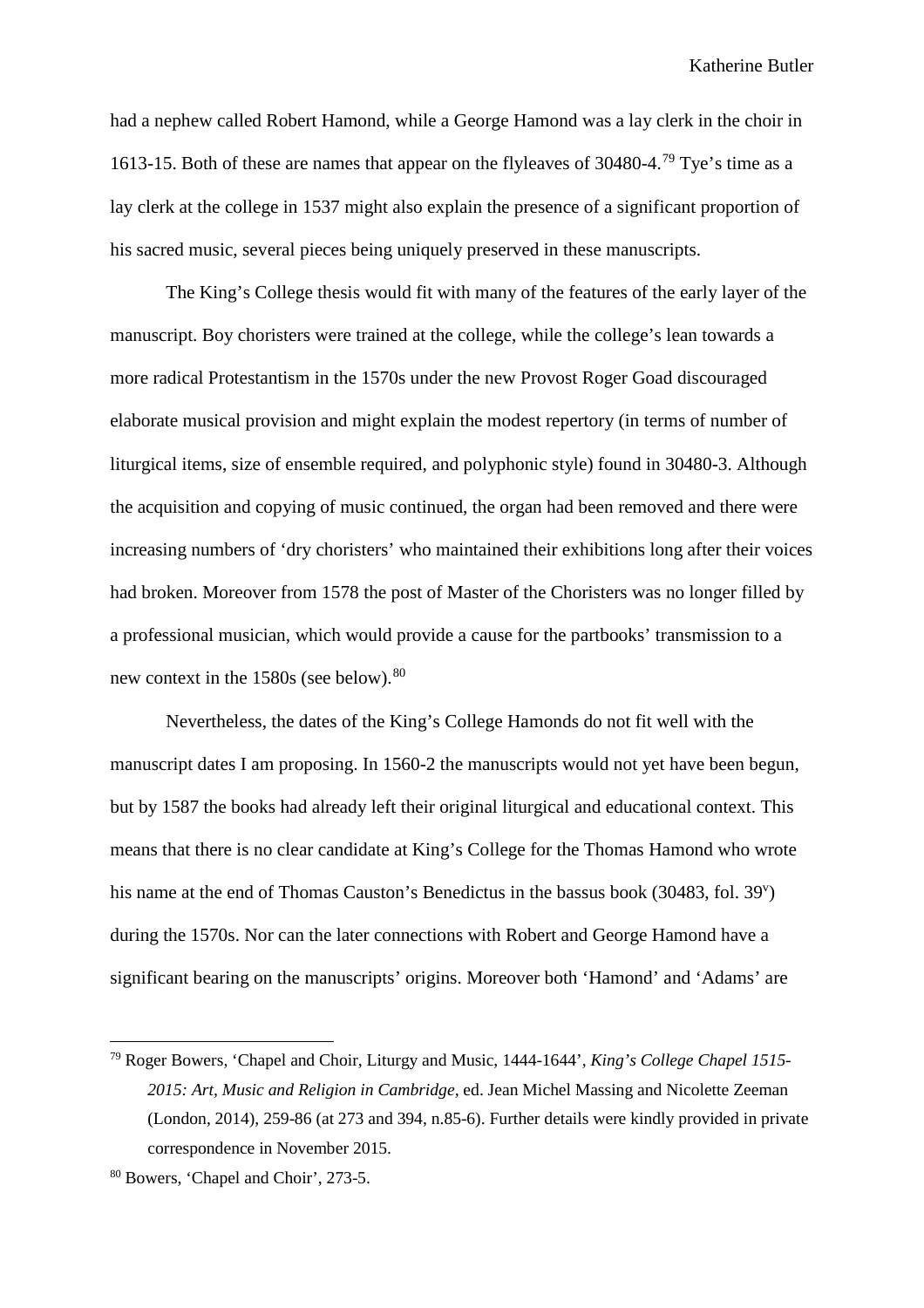very common names; *Suffolk Manorial Families* alone includes six extended family trees for the name 'Hamond', while at least five Thomas Ham[m]onds were students or fellows at Cambridge between 1555 and 1587.<sup>[81](#page-56-0)</sup> As shall be seen below, the dates of the King's College Thomas Hamonds do not easily accord with those of the Hawkedon. They would have to be assumed to be relatives, but not particularly close ones, as there are no plausible candidates on the established family tree.<sup>[82](#page-56-1)</sup>

The King's College theory is therefore attractive, but not conclusive. Ultimately the origins of these partbooks are only likely to be proven through identifying the place of employment of one or more of the lesser-known composers in the collection. The key figure would be Partyn(e) whose Evening Service opens the collection. At present almost nothing is known about this composer except that a five-part Fancy by a composer of the same name appears in the orphan partbook US-Ws: V.a.408. $83$  Unfortunately the origins of this manuscript are no clearer than for the 30480-4 partbooks. V.a.408 was owned by Thomas Inons who inscribed his ownership inside the cover, but his identity and geographical origins are as yet unknown.<sup>[84](#page-56-3)</sup> The miscellaneous contents of these books are not unlike those of the

- <span id="page-56-0"></span> 81 J.J. Muskett, ed., *Suffolk Manorial Families, Being the County Visitations and Other Pedigrees*  (Exeter, 1900), i, 251-72; John Venn and J.A. Venn, eds, *Alumni Cantabrigienses: A Biographical List of all known Students, Graduates and Holders of Office at the University of Cambridge, from the Earliest Times to 1900* (New York, 2011, first published 1922), 295.
- <span id="page-56-1"></span><sup>82</sup> Muskett, ed., *Suffolk Manorial Families*, i, 261.

<span id="page-56-2"></span> $83$  US-Ws: V.a.408, fols  $22^{\nu}$ -23<sup>r</sup>. The name 'Partyn' (and similar forms) is particularly associated with Staffordshire and Shropshire in *The Oxford Dictionary of Family Names in Britain and Ireland*; however, there are no other suggestions of a northern connection for these partbooks. Patrick Hanks, Richard Coates, and Peter McClure, 'Parton', *The Oxford Dictionary of Family Names in Britain and Ireland* (Oxford, 2016). <www.oxfordreference.com/view/10.1093/acref/9780199677764.001.0001/acref-

<span id="page-56-3"></span><sup>84</sup> Jerry Call, Charles Hamm, and Herbert Kellman, eds, *Census-Catalogue of Manuscript Sources of Polyphonic Music 1400-1550*, Renaissance Manuscript Studies (Neuhausen-Stuttgart, 1979-88),

<sup>9780199677764-</sup>e-31542> Accessed 20/08/2017.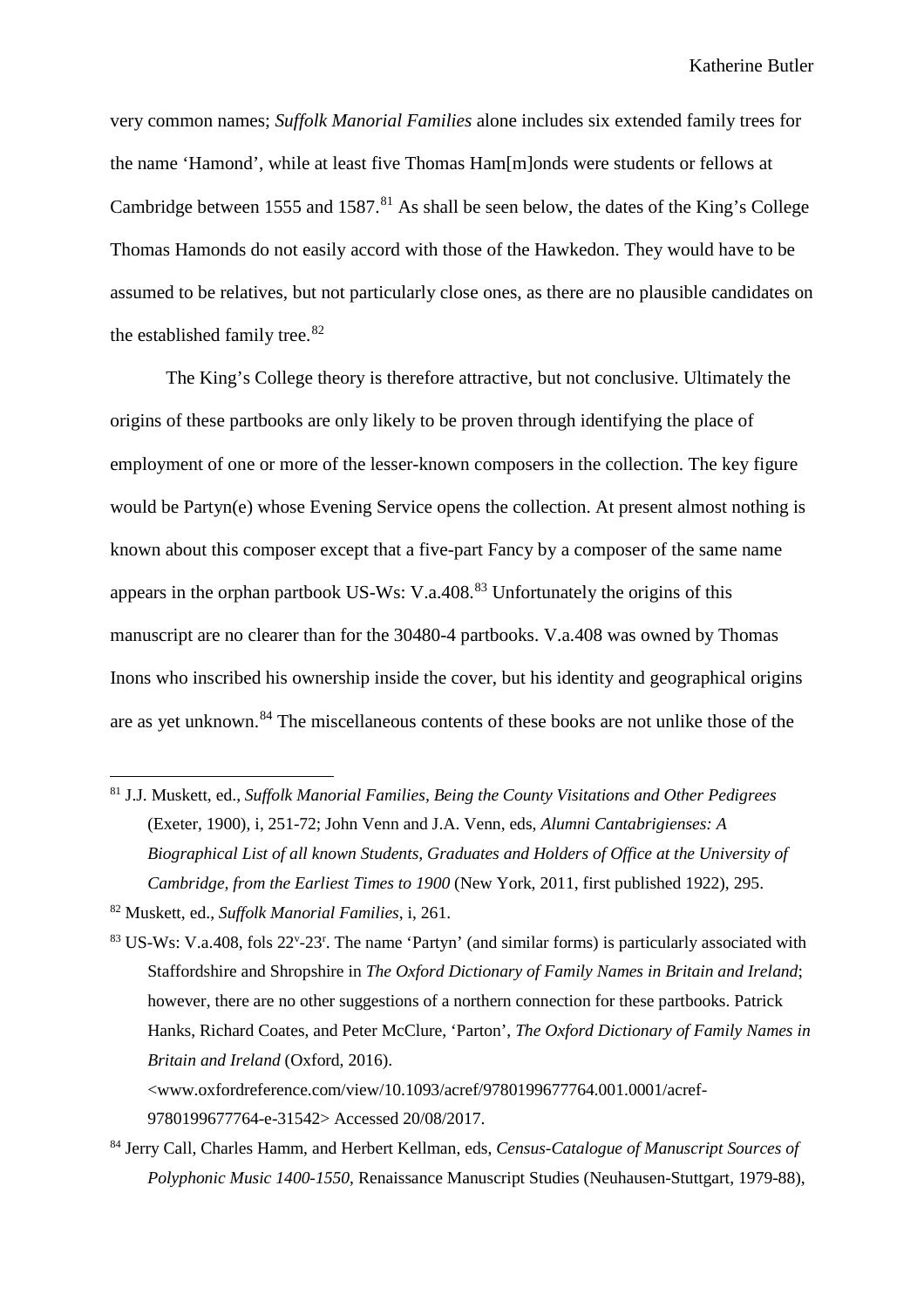30480-4, with separate sections of textless music (motets, madrigals, chansons and In nomines) and English anthems. The English composers represented are mostly minor figures, but the areas in which they are known to have worked are geographically disparate. The less common figures are Matthew Jeffries who worked at Wells Cathedral from 1579-c.1613, Edward Blanckes who worked as a London wait from 1582, and Mallorie who was associated with the Peterborough area until his death in  $1572$ .<sup>[85](#page-57-0)</sup> The latter two are closest to the geographical connections of 30480-4, and Christopher Tye is also well represented in both collections. Other little-known composers that might help place 30480-4 are Feryng—whose surname may relate to the Essex village of Feering—and Baruch Bulman, who might be the same Mr Bulman that also composed a Pavan for lute found in GB-Gu: MS Euing 25 (but again his location of employment is unknown).

In the meantime, it seems safest to conclude that the partbooks originated c.1570 from an institution that supported and trained a group of choirboys who sang within its services, somewhere within the region spanning London and East Anglia.

### *Connections with the Hamond Family*

 $\overline{a}$ 

Having established that 30480-4 originated as a liturgical and educational collection in the 1570s, the next question is how these manuscripts came to be in the possession of Thomas Hamond of Hawkedon in Suffolk, who claimed ownership in 1615.

The Hamond family emerge as crucial to the later history of these books. The end of the original layer saw the first traces of a young 'Thomas Hamond' who substituted his name

iv, 123. Images and an inventory of the manuscripts are available on DIAMM: <www.diamm.ac.uk/sources/1885/#/>. Accessed 20/08/2017.

<span id="page-57-0"></span><sup>85</sup> Peter Le Huray and John Cannell. 'Jeffries, Matthew,' *Grove Music Online*. *Oxford Music Online* <www.oxfordmusiconline.com/subscriber/article/grove/music/14228>; Hugh Benham, 'Blankes, Edward', ibid., <www.oxfordmusiconline.com/subscriber/article/grove/music/03229>; Ian Payne, 'Mallorie', ibid., <www.oxfordmusiconline.com/subscriber/article/grove/music/17565>. Accessed 20/08/2017.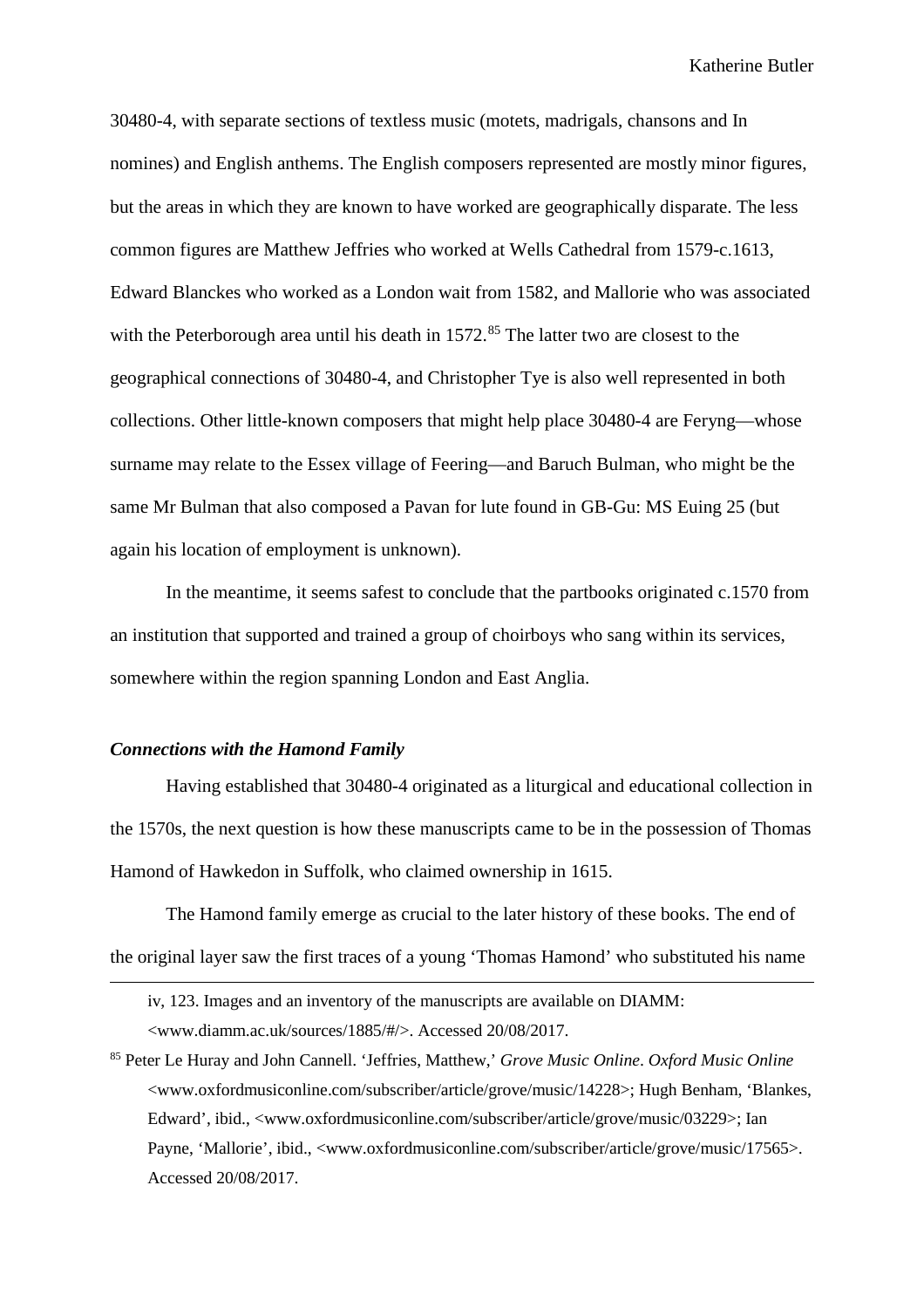at the end of Thomas Causton's Benedictus (see 'Phase IV' above; 30483, fol. 39<sup>v</sup>). Further signatures follow at the end of the 1580s infill (Phase V), while the copying of the 1590s-1600s (Phase VI) can be directly associated with members of the Hamond family through comparison with other partbooks owned by the Thomas Hamond of 1615. Indeed Thomas Hamond's inscription of ownership was one of the last elements to be added, save the annotations of eighteenth-century antiquarians. Understanding the Hamond family tree and its various Thomases is therefore an essential starting point.

The musical interests of the 1615 owner, Thomas Hamond (d.1662), are well documented. He was a copyist, collector, and even a composer. Between c.1630 and 1661 he copied six extant sets of vocal music (GB-Ob: MSS Mus. f. 1-6, 7-10, 11-15, 16-19, 20-24 and 25-8) and a note in Mus. f. 7 (fol. 2) also refers to a now-lost 'viol book'.<sup>[86](#page-58-0)</sup> Craig Monson has also suggested that Hamond copied GB-Lcm: MS 684 as a gift for fellow Cambridge man, William Firmage at some point before 1621.<sup>[87](#page-58-1)</sup> Hamond showed an interest in older music, acquiring copies of the *Recueil du Mellange d'Orlande de Lassus* (1570) in 1635 and William Byrd and Thomas Tallis's *Cantiones sacrae* (1575) in 1652.<sup>[88](#page-58-2)</sup> Finally his own song *Mine Eye Why Didst thou Light* appears at the beginning of Mus. f. 7-10, while he claims to have composed the two inner parts for *Sweet was the Song the Virgin Sang* at the end of the

<span id="page-58-0"></span><sup>&</sup>lt;sup>86</sup> M.C. Crum, 'A Seventeenth-Century Collection of Music Belonging to Thomas Hamond, A Suffolk Landowner', *Bodleian Library Record,* 6 (1957), 373-86; Craig Monson, *Voices and Viols in England, 1600-1650: The Sources and the Music* (Ann Arbor, Mich, 1982), 77-123.

<span id="page-58-1"></span><sup>87</sup> Monson, *Voices and Viols,* 79.

<span id="page-58-2"></span><sup>88</sup> The discantus part of his *Cantiones sacrae* is extant in the Bodleian Library (Vet.A1.e.99) bound up with the quinta pars of the *Recueil du Mellange d'Orlande de Lassus* (1570). The superius parts to both sets are now in the Folger Shakespeare Library (call no: STC 23666 copy 2, bound with STC 15266) and a bassus part to the Lassus (which Greer believes may not be part of the same set, despite being owned by Hamond) survives at Boughton House, Kettering. Crum, 'Seventeenth-Century Collection of Music', 383n.5; David Greer, *Manuscript Inscriptions in Early English Printed Musi*c (Farnham, 2015), 79.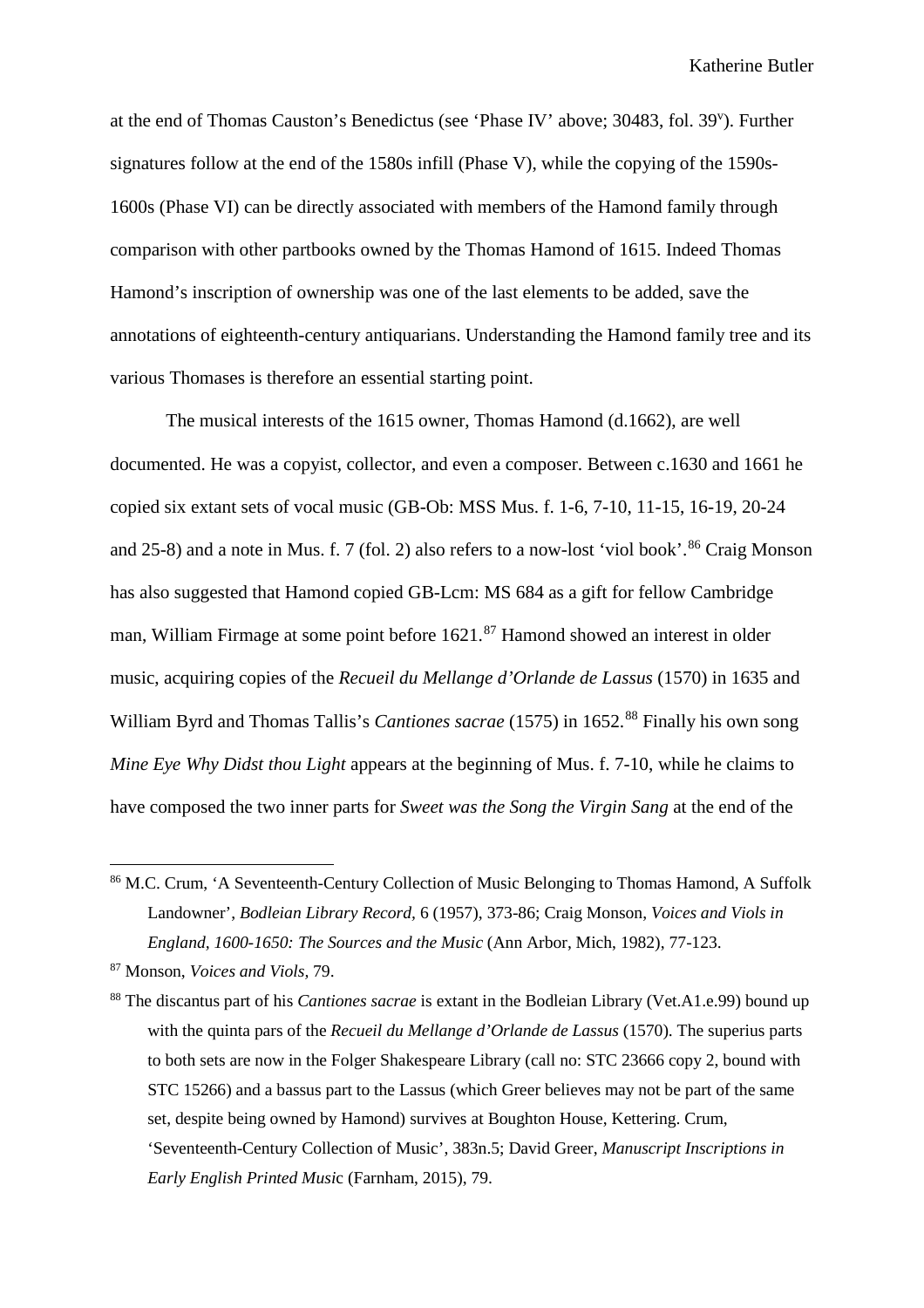same set.<sup>[89](#page-59-0)</sup> He may also be the 'T.H.' who wrote a commendatory Latin poem for Thomas Ravenscroft's *A Brief Discourse* (1614).[90](#page-59-1)

Yet several internal signatures in the partbooks indicate that this Thomas Hamond in 1615 was not the first of that name to be associated with the set. The first signature appeared at the end of the original layer appended to the bassus part of Thomas Causton's Benedictus (see Image 8a). While Hofman dismissed this signature as a joke by later owners, there is no significant difference in ink colour and the text hand appears to be the same as that which copied the associated piece.<sup>[91](#page-59-2)</sup>

The second signature appears at the end of the first layer of infill copying after William Byrd's *Triumph with Pleasant Melody* (see Image 8b). This too has previously been dismissed as added by a later hand; however, far from imitating the Byrd attribution that it juxtaposes, as Philip Brett suggested, it actually shares few comparable letters and is closer to the underlay text in  $30480.^{92}$  $30480.^{92}$  $30480.^{92}$  Moreover two other more cryptic indications of ownership appear above this piece in two other partbooks: in 30481 this reads 'T h o t h i s. b o : k e' (fol.  $67^r$ , see Image 8c) and in 30483 (fol.  $64^r$ ) 'T: h: o: :t: :b: :k: :e:'. These both appear to be abbreviations for 'T[homas] H[amond] o[wns] this bo[o]ke', in which the 'T' and 'H' use the

<span id="page-59-0"></span><sup>&</sup>lt;sup>89</sup> GB-Ob: MSS Mus. f. 7, fols 2<sup>r</sup> and 25<sup>v</sup>; Mus. f. 8, fols 3<sup>r</sup> and 22<sup>r</sup>; Mus. f. 9, fols 3<sup>r</sup> and 25<sup>r</sup>; Mus. f. 10, fols 4r and 27v .

<span id="page-59-1"></span><sup>90</sup> Ross Duffin, ed., *The Music Treatises of Thomas Ravenscroft: 'Treatise of Practicall Musicke' and A Briefe Discourse* (Farnham, 2014), 46; Thomas Ravenscroft, *A Brief Discourse of the True (But Neglected) Use of Charact'ring the Degrees* (1614), n.p.

<span id="page-59-2"></span><sup>91</sup> Hofman, 'The Survival of Latin Sacred Music', ii, 253.

<span id="page-59-3"></span><sup>92</sup> William Byrd, *Consort Songs for Voice and Viols*, ed. Philip Brett, Byrd Edition, 15 (London, 1970), 171*.* The attribution mirrors scripts found in GB-Lbl: Add MS 47844 (see below), whereas the signature does not. For connections between the signature and the underlay scripts compare, for example, the double loop of the 'd' on 'died' and the form of the 'h' on 'heart' both on fol. 60<sup>v</sup>. There are, however, still differences, most obviously in the direction of the flick used for a final 's'.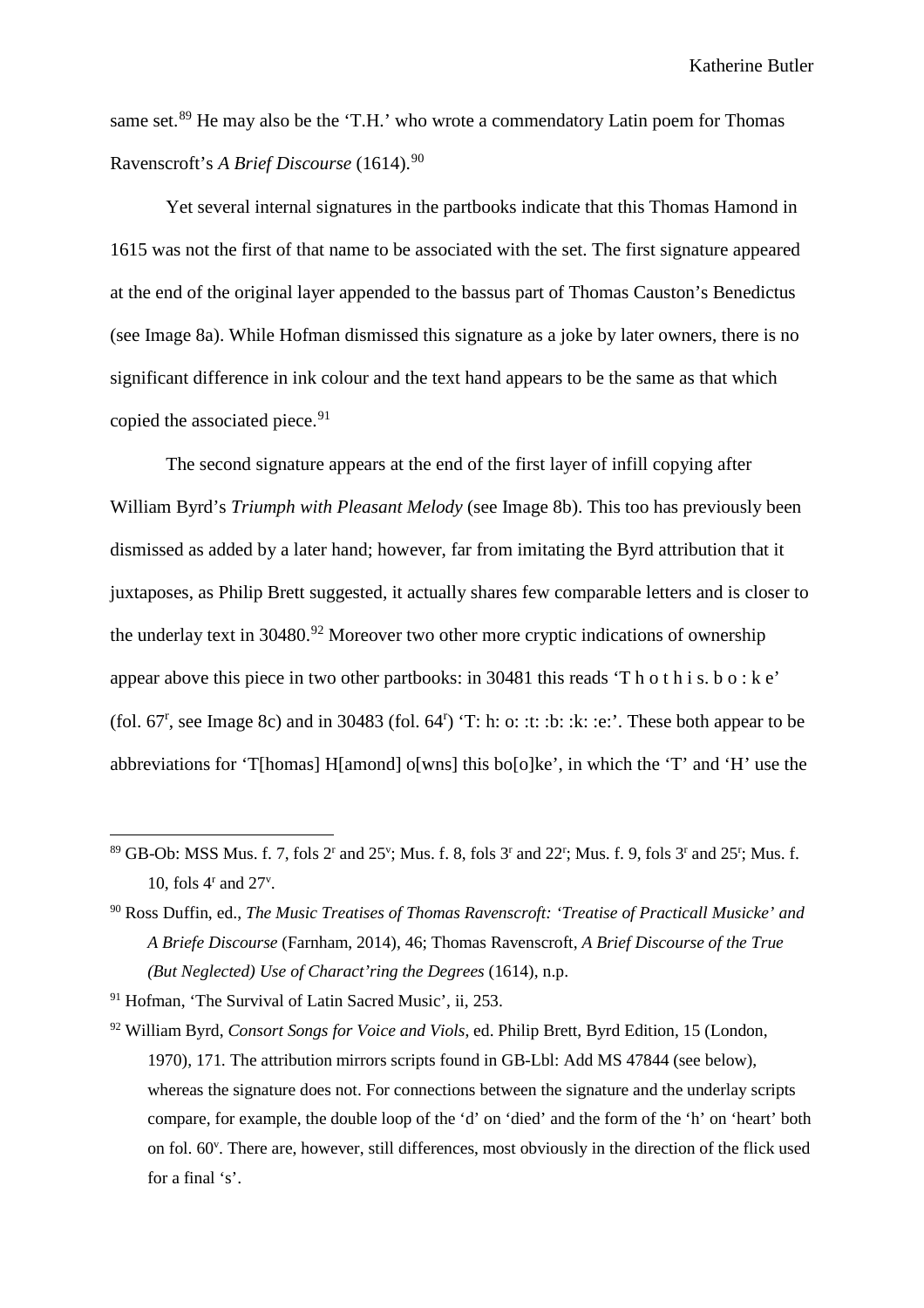same forms as the signature in  $30484<sup>93</sup>$  $30484<sup>93</sup>$  $30484<sup>93</sup>$  If contemporary with the copied pieces, the signatures would have been added during the 1570s and 1580s respectively, but the Thomas Hamond who owned the books in 1615 and died in 1662 is unlikely to have been born before 1587 (assuming he was born in wedlock).

**Image 8**: Signatures of Thomas Hamond inside GB-Lbl: 30480-4

a) 30483, fol.39<sup>v</sup>; b) 30484, fol.10<sup>r</sup>; c) 30481, fol.67<sup>r</sup>.

<Images available at: [https://www.diamm.ac.uk/sources/2984/#/;](https://www.diamm.ac.uk/sources/2984/#/)

[https://www.diamm.ac.uk/sources/2985/#/;](https://www.diamm.ac.uk/sources/2985/#/) [https://www.diamm.ac.uk/sources/2982/#/>](https://www.diamm.ac.uk/sources/2982/#/)

**Figure 6:** Family Tree of the Hamonds of Hawkedon



Adapted from J.J. Muskett, ed., *Suffolk Manorial Families, Being the County Visitations and Other Pedigrees* (Exeter, 1900), I, 261

Figure 6 shows the Hamond family tree, in which the 1615 owner appears as Thomas Hamond III. Records of the Hamonds of Hawkedon begin when his grandfather, Thomas Hamond I, gained the Manor of Cresseners from his father-in-law John Cawston in 1561. On his death in 1586 the manor passed to his eldest son, Thomas II, who married in 1587, and his

<span id="page-60-0"></span><sup>&</sup>lt;sup>93</sup> The abbreviation follows seamlessly from a designation of the number of voices and the attribution.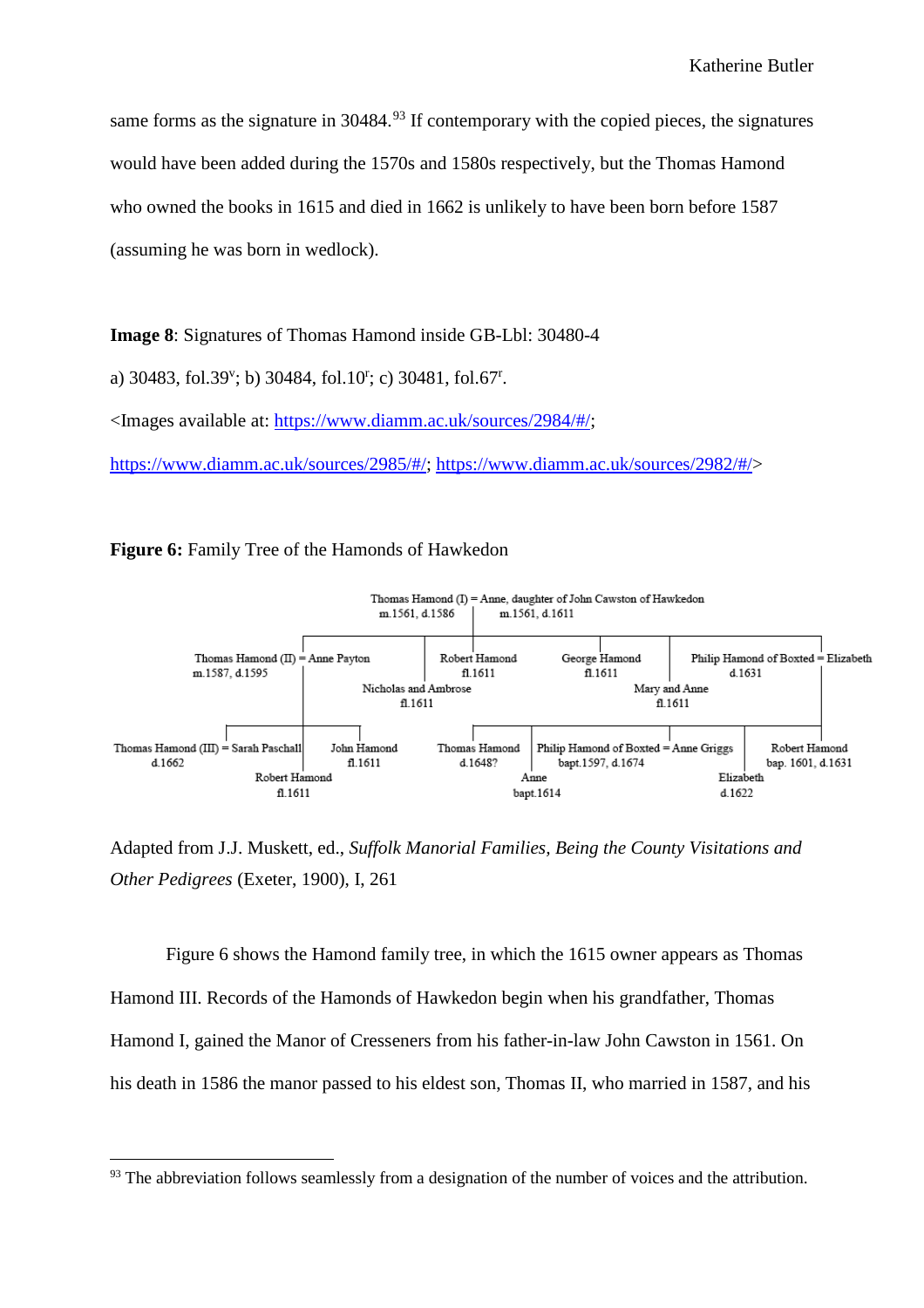eldest son was Thomas III.<sup>[94](#page-61-0)</sup> As Thomas II died in 1595, the Thomas Hamond who inscribed his ownership into the covers of 30480-4 can be confidently identified with Thomas III. May Hofman noted that a 'Thomas Hamond' was employed as a Conduct at St Mary-at-Hill in 1547-8. If associated with this family, this musician could have been Thomas I, though given the commonness of both the first and surnames this must remain speculative.<sup>[95](#page-61-1)</sup>

The two internal signatures are most likely to belong to Thomas II. The first signature is written by one of the novice scribes with childish features such as excessive dotting in the final pause and an exaggerated 'finininines'. It would be plausible for Thomas II to be born after his parent's marriage in 1561, to be a choirboy in the 1570s. and to have been married in 1587. Moreover inspiration for the cheeky substitution of his own name for the composer's (Thomas Causton) may have come from his mother's maiden name, which was also 'Cawston'.

As this signature accompanies one of the last items in the original layer it may have been via Thomas II that the books left their original liturgical and educational context; however, it was not until late in the first infill phase that Thomas would assert his ownership via the second internal signature. This signature is different from the first, as are the associated text and notation hands. Nevertheless, it would be more surprising if the adolescent hands associated with the earlier signatures had not developed by a decade later, while the later signature combines a couple of different scripts suggesting a degree of experimentation.<sup>[96](#page-61-2)</sup> The name 'Thomas Hamond' also appears frequently and in many

<span id="page-61-0"></span> <sup>94</sup> J.J. Muskett, ed., *Suffolk Manorial Families*, i, 261.

<span id="page-61-1"></span><sup>95</sup> Hofman, 'The Survival of Latin Sacred Music', ii, 155; Baillie, 'Some Biographical Notes on English Church Musicians', 38.

<span id="page-61-2"></span><sup>&</sup>lt;sup>96</sup> It would not be impossible for the awkwardly long-stemmed hand of the scribe for Causton's Benedictus to have matured into the shorter stemmed diamond hand that contributed to copying Byrd's *Triumph*, with which it does share several features (including small diamond noteheads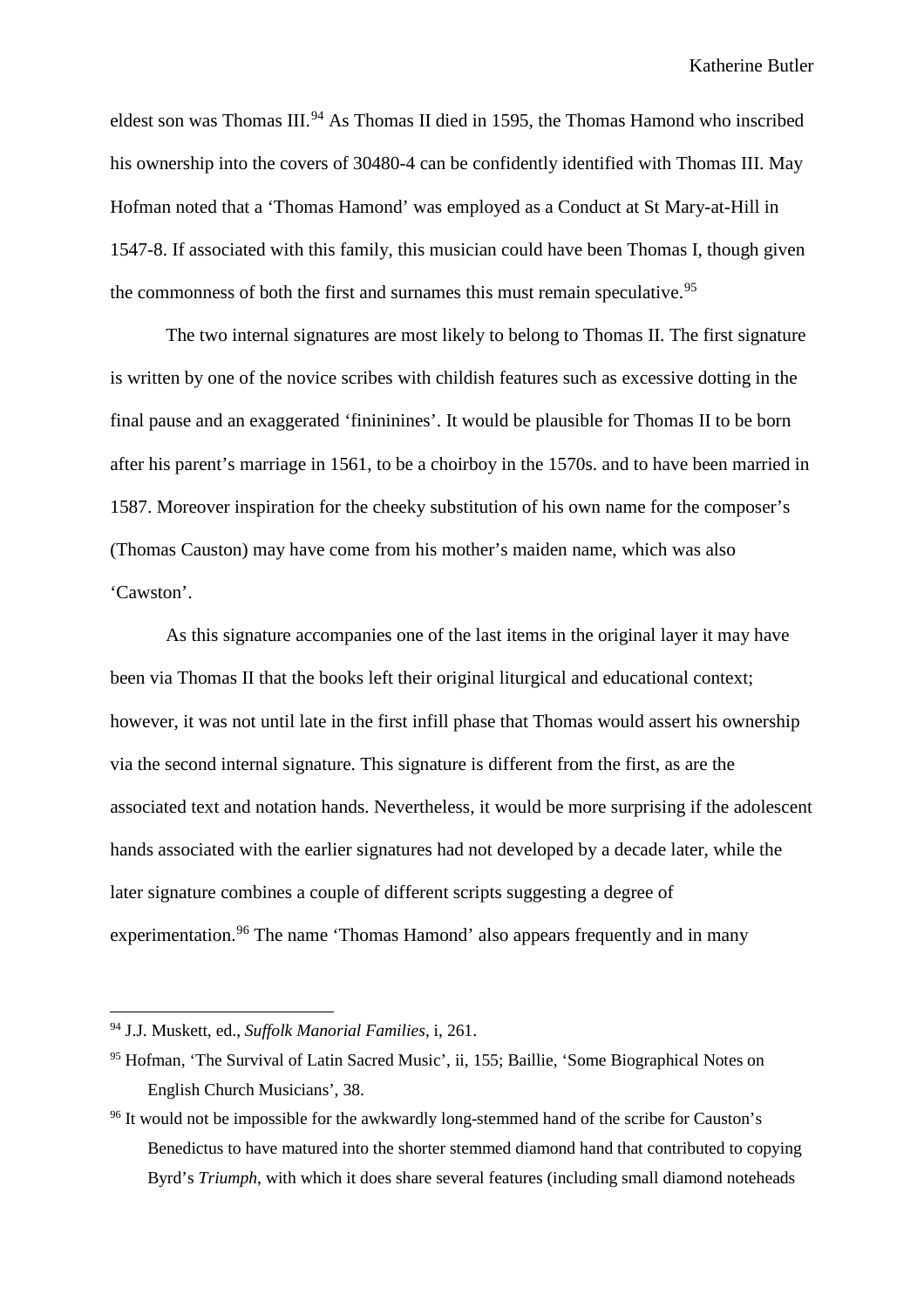different styles on the flyleaves. These pen trials are most likely to be those of Thomas II and Thomas III, though Thomas I, and a further Thomas who was the cousin of Thomas III, or even later descendants in either the Hawkedon and Boxted branches cannot be ruled out, as the name was common in the family. $97$ 

Finally the Thomases were not the only members of the Hamond family to be associated with these partbooks. The flyleaves of 30480-4 contain the signatures of numerous other members of the family who presumably used these books:

Philip Hamond (30480, fol. 1<sup>\*r</sup>; 30481, fol. 1<sup>\*r</sup>), Philip Hamond of Boxted (30484, fol. 20<sup>r</sup>) George Hamond (30480, fol. 1\*v; 30483, fol. 90<sup>r</sup>; 30484, fol. 20<sup>v</sup>) Robert Hamond of Hawkedon (30481, fol. 94<sup>v</sup>)

These names coincide with those who witnessed Thomas III's ownership of the book in 1615: George Hamond, Robert Hamond, Philip Hamond and Robert Hamond Junior (30482, fol. 1v ). As the family tree in Figure 6 indicates, George, Philip, and Robert were all uncles of Thomas III (though Philip might also refer to a cousin), while Robert Junior was most likely his brother (though there was also a fourteen year-old cousin of that name). Other legible names include Baile/Bale (30480, fol. 1<sup>\*r</sup>), George Johnson (30480, fol. 1<sup>\*v</sup>) and an Edward (30483, fol. 3<sup>r</sup>), but their identities or connections to the Hamond family remain unknown.

with contrasting thick and thin sides and mild splaying on the stems, wavy clefs, and long-tailed flats).

 $\overline{a}$ 

<span id="page-62-0"></span><sup>97</sup> 30480, fol. 1<sup>\*v</sup>; 30481, fols 1<sup>\*r</sup> and 94<sup>v</sup>; 30482, fol. 87<sup>r</sup>; 30483, fols 3<sup>r-v</sup> and 90<sup>r</sup>; 30484, fol. 20<sup>v</sup> ('of Hawkedon' in 30481, fol. 94<sup>v</sup>; 30483, fol.3<sup>v</sup>; and 30484, fol. 20<sup>v</sup>) There are numerous scripts and several practice versions of the 1615 ownership inscription occuring on the flyleaves, suggesting that Hamond was experimenting with different styles. It is therefore impossible to tell whether all examples of the signature are Thomas III experimenting with different styles, or whether they are the hands of multiple Thomases.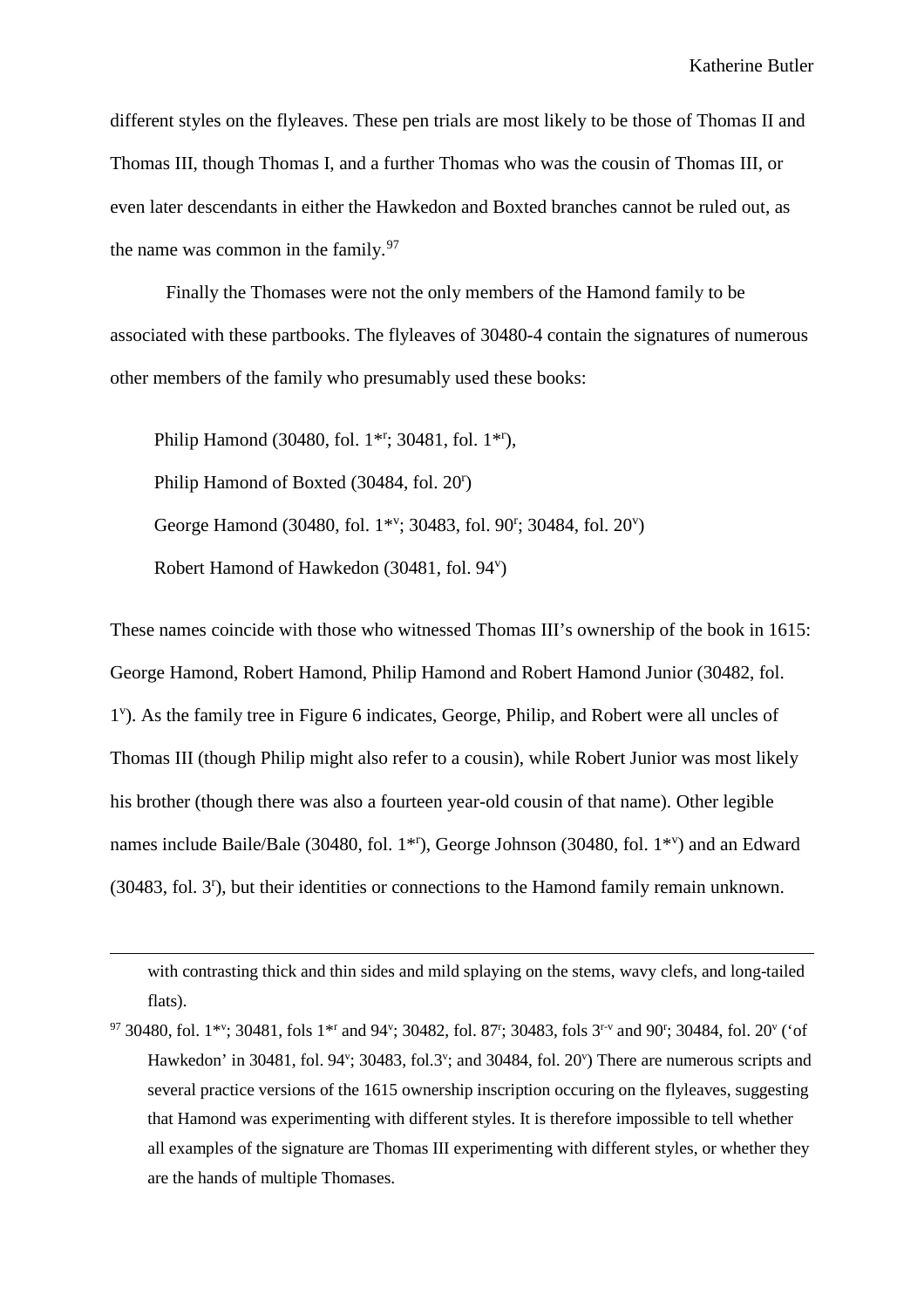#### *Phase V: The First Infill Copying and GB-Lbl: Add MS 47844*

## **Figure 7:** Placement of the First Infill Copying (Phase V) in GB-Lbl: Add. MSS 30480-4

Original layer in black; Phase V, first layer of infill (c.1581-1591) is striped; Phase VI, second layer of infill (1590s-1600s) is dotted



The first infill section was added in the gap between the original sections of sacred songs and textless music. (Phase V––see Figure 7). The contributions of these first infill scribes were distinct in both copying style and content from the earlier layers. No further liturgical music was ever added and later additions were predominantly textless music followed by a limited section of English songs (see Table 11). Moreover these scribes experimented with ornamentation and decoration to an extent not seen before, as well as adding occasional comments on the musical contents. This clean break in the copying history, the new repertory and the less utilitarian approach suggests that the books had new purposes to serve and had probably transferred to a domestic context.

Initially the repertory primarily consisted of five-part, textless music (see Table 11). The exception was Sheppard's six-part Kyrie and *Haec dies.* The extra part was copied upside down on the adjacent page in 30480 (fols 68<sup>v</sup>-69<sup>r</sup>), indicating that the singers were expected to be sat on opposite sides of a table. Moreover this selection of textless music was a much more widely circulating repertory than in previous phases with most pieces having numerous concordances (see Appendix 1).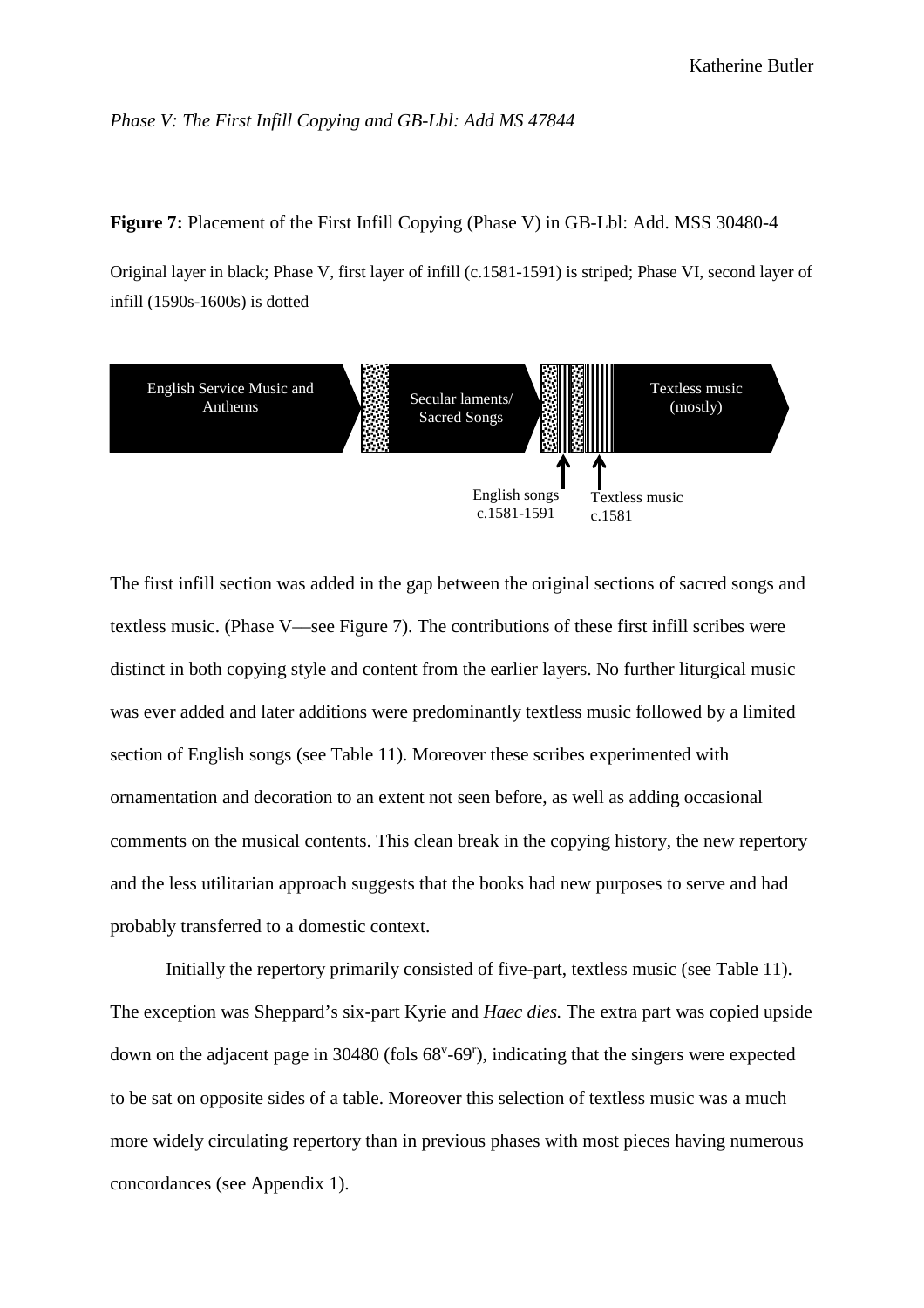**Table 11**: The repertory copied in the first phase of infill of GB-Lbl: Add. MSS 30480-4 (Phase V)

Pieces listed in chronological order. Group 2 were copied onto earlier folios in 30480-3 due to lack of space (the Galliard had already been squashed into blank staves between earlier textless pieces). In 30480 Byrd's *Ne Irascaris* also had to be copied out of sequence (before Tallis's *Sermone blando*).

| <b>Group 1: Textless music</b> |                     |                                                  |  |  |
|--------------------------------|---------------------|--------------------------------------------------|--|--|
| No.                            | <b>Composer</b>     | <b>Title</b>                                     |  |  |
| 55                             | [Thomas Tallis]     | (Sermone blando) Illae dum pergunt               |  |  |
| 56                             | [Thomas Tallis]     | In manus tuas Domine                             |  |  |
| 57                             | [Thomas Tallis]     | O sacrum convivium                               |  |  |
| 58                             | [William Byrd]      | Emendemus in melius [2p. Adjuva nos]             |  |  |
| 59                             | [Robert White]      | (Christe qui lux es) Precamur sancte Domine (II) |  |  |
| 60                             | [John] Sheppard     | Kyrie (Paschali)                                 |  |  |
| 61                             | [John Sheppard]     | [(Haec) dies quam fecit Dominus]                 |  |  |
| 62                             | [Robert] Parsons    | De la court                                      |  |  |
| 63                             | [William] Byrd      | Ne irascaris Domine [2p. Civitas sancti tui]     |  |  |
| 65                             | Anon                | Galliard                                         |  |  |
|                                |                     |                                                  |  |  |
| <b>Group 2: English Songs</b>  |                     |                                                  |  |  |
| 48                             | [William] Byrd      | Triumph with Pleasant Melody                     |  |  |
| 49                             | [Alfonso Ferrabosco | Susanna Fair [30480 only]                        |  |  |
|                                | the Elder]          |                                                  |  |  |
| 50                             | Anon                | As One in Care I Do Lament [30484 only]          |  |  |
| 52                             | E[dward] Johnson    | Elisa is the Fairest Queen                       |  |  |
| 53                             | [Edward] Johnson    | Come Again Sweet Nature's Treasure               |  |  |

A *terminus post quem* for this infill copying is provided by the first four pieces, which were copied (without their texts) from William Byrd and Thomas Tallis's *Cantiones sacrae* (1575). The next five textless items (nos. 59-63) are closely related to another extant partbook, GB-Lbl: Add. MS 47844. White's *Precamur*, Sheppard's Kyrie and *Haec dies* and Byrd's *Ne irasacris* are all direct concordances.<sup>[98](#page-64-0)</sup> These pieces occur in close succession in

<span id="page-64-0"></span> <sup>98</sup> *Ne Irascaris* was printed in Byrd's *Cantiones sacrae* (1589), but circulated widely in manuscript in the preceding decade. Other early concordances include the Sadler partbooks (GB-Ob: Mus. e. 1- 5), the Dow partbooks (GB-Och: Mus. 984-8) and GB-Lbl: Add. MS 32377: Joseph Kerman,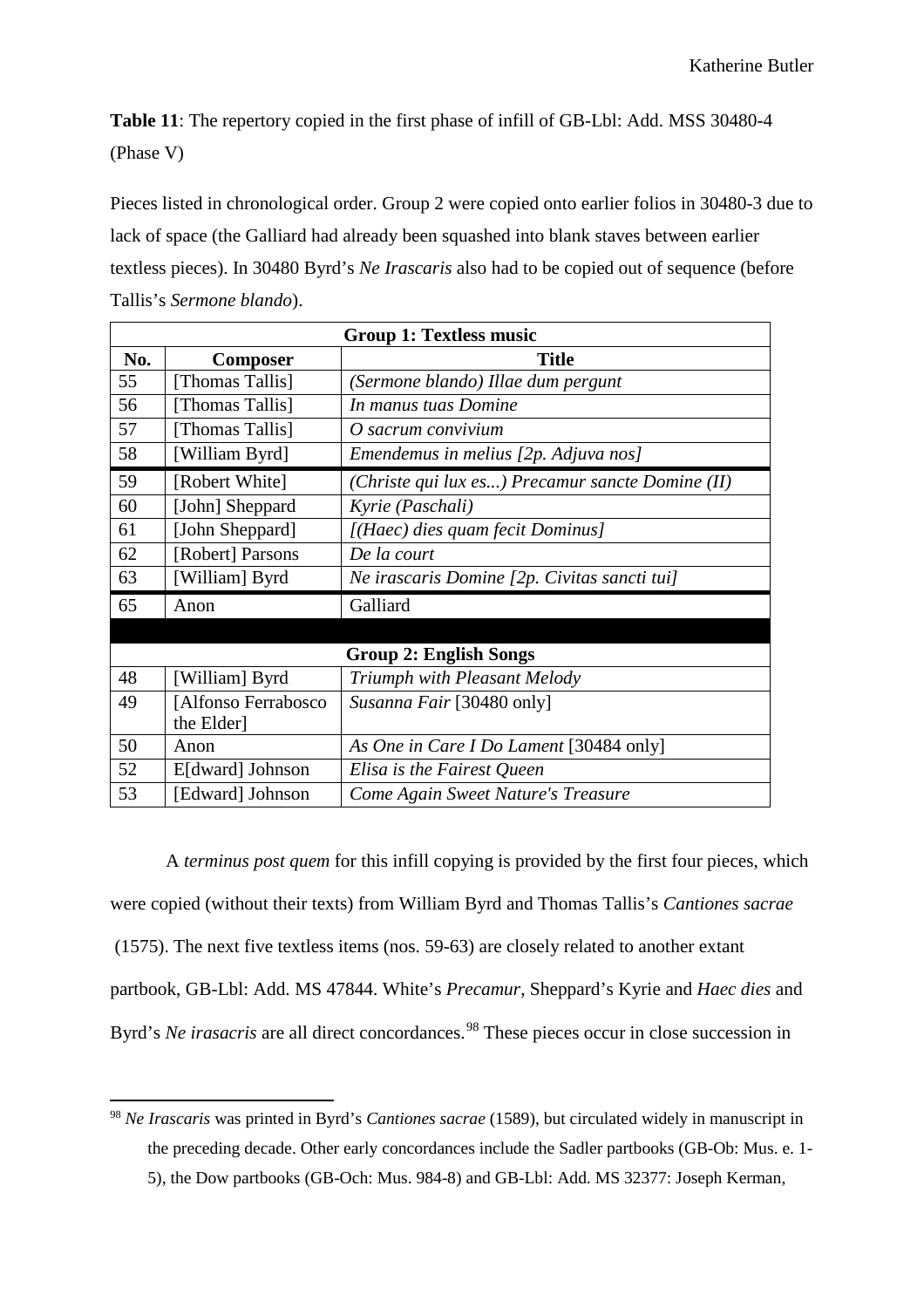the same order in both manuscripts. The two extant contratenor parts are near identical, and in both cases the scribes were unaware that they were copying Sheppard's *Haec dies* at the same time as the Kyrie.<sup>[99](#page-65-0)</sup> The scribes in both manuscripts also share a similar lack of Latin in their labelling of White's 'peccemur' (rather than 'Precamur'). Moreover, like 30480-4, 47844 contains four pieces from the 1575 *Cantiones sacrae*, and a textless work by Robert Parsons (*The Song called Trumpets* in 47844). Most tellingly, however, the partbooks share many similarities in the scribal and ornamental features and a tendency to add little comments at the end of pieces. In 47844 such comments are generally limited to 'good' or 'good song', but the scribes of 30480-4 are more effusive in their praise. Although Byrd's *Ne irascaris* and Parson's *De la court* are simply 'good', Sheppard's Kyrie/*Haec Dies* is 'very good', 'the best song in England' and 'a good song excellent good s[o]ng fine' in 30480-4.[100](#page-65-1)

GB-Lbl: Add MSS 47844 is a neatly copied contratenor partbook measuring approximately half the size of 30480-4 (just 165 x 95mm with a page size of 147 x 95mm). The manuscript consists of just fifteen folios of entirely textless repertory (see Appendix 2), wrapped in a bifolium of scrap paper with fragments of unidentified music in different hands, and protected by a parchment cover taken from an old Sarum breviary.<sup>[101](#page-65-2)</sup> Despite its small size, the partbook comprises three types of paper with three different pot watermarks stitched together in a single gathering. The main folios are formed of sheets of paper folded into eights; however, many of the folios were left uncut and have instead been stuck together to

 $\overline{a}$ 

<sup>&#</sup>x27;Byrd's Motets: Chronology and Canon', *Journal of the American Musicological Society*, 14 (1961), 359-82 (362-3, 365, 369).

<span id="page-65-0"></span><sup>99</sup> Hofman, 'The Survival of Latin Sacred Music', ii, 71-2.

<span id="page-65-1"></span> $100$  30480, fols 66<sup>r</sup>, 68<sup>v</sup>-69<sup>r</sup>; 30481, fol. 7<sup>v</sup>; 30482, fol. 60<sup>r</sup>; 30484, fol. 8<sup>r-v</sup>.

<span id="page-65-2"></span><sup>&</sup>lt;sup>101</sup> The external covers contain lections from the Second Nocturn on Septuagesima Sunday, while the inner covers contain lections from Vespers for ferial days during Septuagesima. Capitals in blue ink and lection numbers in red ink are visible. (This is not the same breviary as used for 30484).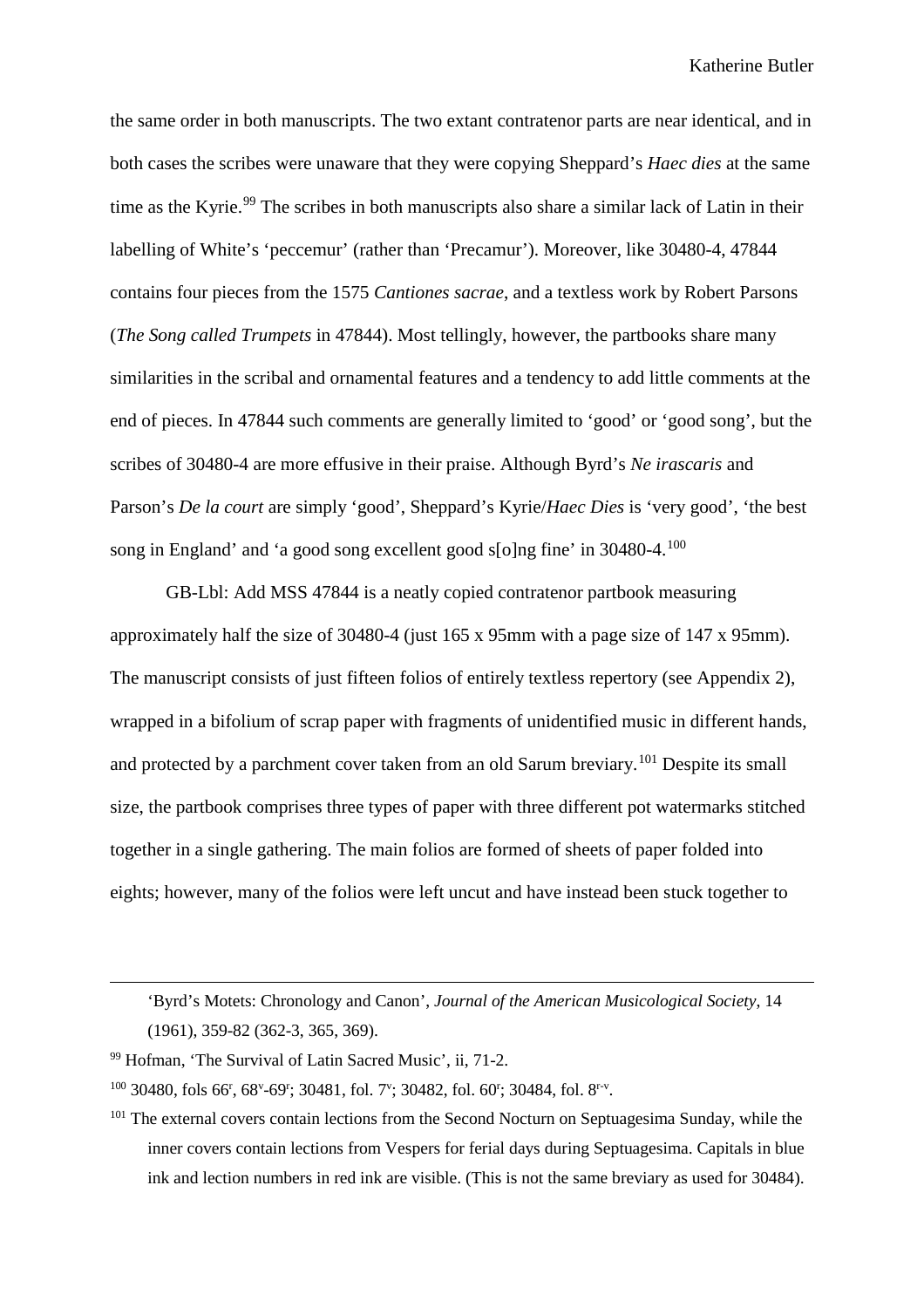create folios of double thickness.<sup>[102](#page-66-0)</sup> This construction strengthens the fairly thin paper and helps improve the sturdiness of what would otherwise be a flimsy manuscript. The manuscript is pocket-sized and even the complete set of six such sized books would have been slim and highly portable.<sup>[103](#page-66-1)</sup> With its concern for decorative ornamentation, 47844 was perhaps the kind of book one would take to a gathering of friends for a musical evening. The small size of the book and notation also implies that this was a collection intended for singing, for which the note of correction on fol.  $6^v$  provides confirmation: 'sing minim and crotchet'.<sup>[104](#page-66-2)</sup>

Beyond the concordances and annotated comments, however, the precise relationship between 30480-4 and 47844 is far from straightforward. Their shared preference for small round and diamond hands and use of particular decorative features has led to the assumption that the same scribe or scribes copied them.<sup>[105](#page-66-3)</sup> The obvious visual differences have been attributed to the neatness of the copying in 47844 and the quicker, rougher copying of 30480- 4. Nevertheless, there are distinct differences that cannot merely be attributed to neatness or speed. For example, although there are numerous forms of clefs in 47844, they are all formed

- <span id="page-66-1"></span><sup>103</sup> Although labelled as a contratenor partbook, it includes a range of clefs spanning C4-G2. As annotations within 47844 indicate that the repertory was sung, such a range of clefs make it unlikely to be an individual singer's personal collection of parts, but rather a single survivor from a larger set.
- <span id="page-66-2"></span><sup>104</sup> Other evidence that suggests the book was designed for singing include the diminutive size of the notation––which seems better designed for a singer holding the book in hand than for a viol player other instrumentalist to read at a distance––and page turns that would be awkward for viol players for pieces that could have been written across a single opening if desired.
- <span id="page-66-3"></span><sup>105</sup> Hofman described 47844 as copied by one scribe with a diamond and a round hand, while Warwick Edwards's interpretation saw two copyists, one using diamond noteheads and the other round: Hofman, 'The Survival of Latin Sacred Music', ii, 261; Edwards, 'The Sources of Elizabethan Consort Music', i, 119.

<span id="page-66-0"></span><sup>&</sup>lt;sup>102</sup> Only the opening pages and the mid-section are cut: the opening pages were perhaps copied before the decision to have double-thickness pages had been taken, the mid-section was cut to insert extra music into what had previously been a section of nine continental pieces flanked on either side by five English ones.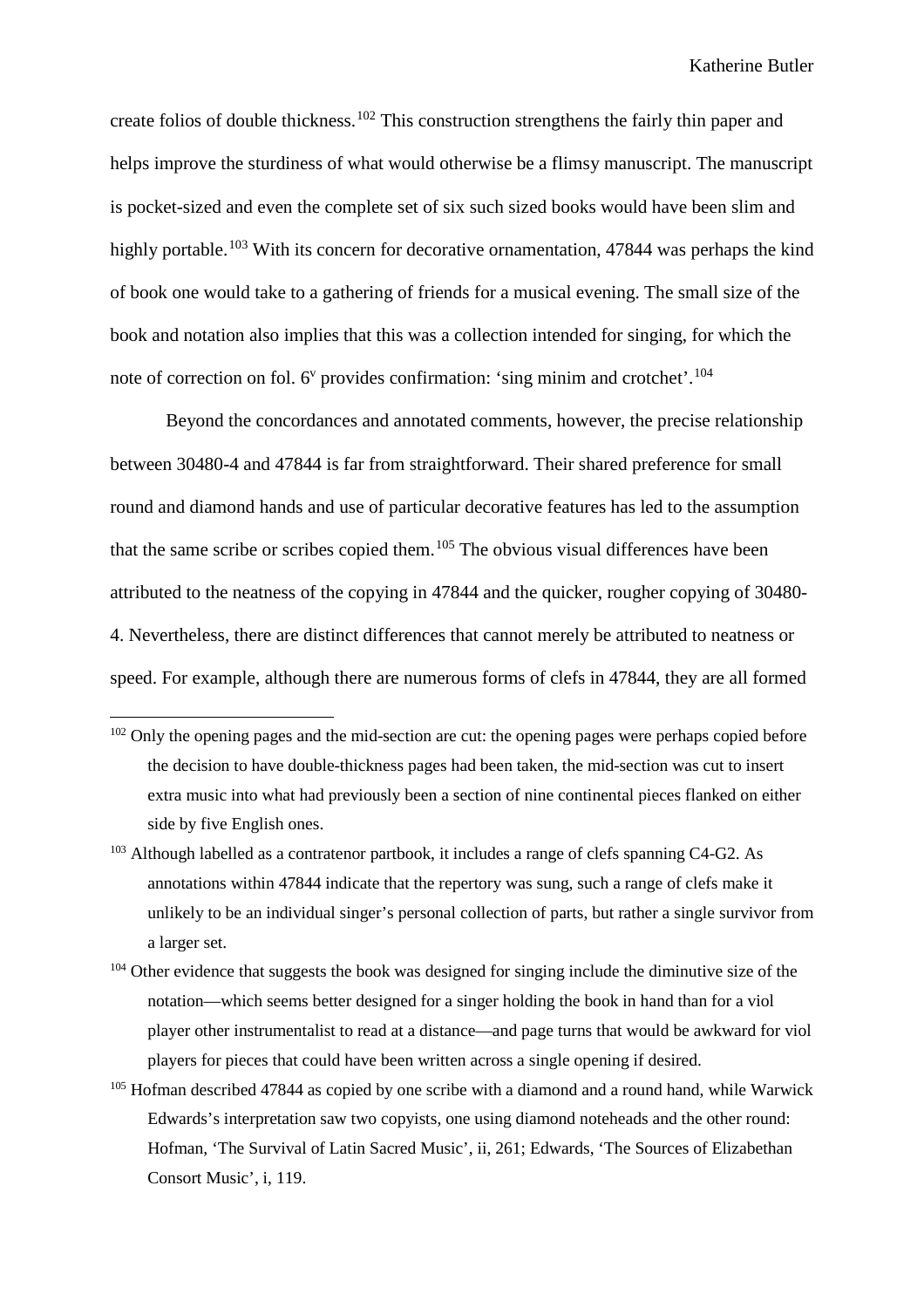of straight strokes, unlike the curvy ones of 30480-4, and a similar contrast between straight and curvy is seen in the breves. The sharps of the round hands in 30480-4 are diagonal, but are always upright in 47844. Distinctly different shapes of direct are also used, despite the variation found within each manuscript. Finally, there is also a strong preference for using upward stemmed notes in 30480-4 that is not seen in 47844.

Although the noteheads in both collections can be broadly aligned as small diamond or round, they are in fact different in shape. Julia Craig-McFeely has recently distinguished two scribes using diamond hands in 47844. Both scribes can use either straight-sided or hooked noteheads, though one is more upright in shape, and the other is more squat. The latter scribe also has a tendency towards wider spacing of notes.<sup>[106](#page-67-0)</sup> The diamond hand that contributes to this part of 30480-4 is less consistent in form but tends towards a more squeezed or curved diamond noteshape (see Image 9). $107$ 

Of the round hands in this part of 30480-4, one is significantly larger than those of 47844 and another is a composite hand that occasionally slips into the odd diamond notehead. Only the smaller of the round hands (Image 10b) is comparable to those in 47844 (in which a tightly spaced and a widely spaced hand are clearly distinguishable– see image  $10a^{108}$ ). Even in this case, however, the thickening at the bottom of the lobes in 30480-4 is not as pronounced as in 47844, the stems are sloping not straight, the semibreves are not so consistently flat-backed in form, and the diminutive crotchets are long and slim rather than round. The music scribes of 30480-4 cannot therefore be directly equated with those of

<span id="page-67-0"></span> <sup>106</sup> Julia Craig-McFeely, 'BL Add. 47844: A Case Study for Scribal Identification', paper presented at the Faculty of Music, University of Oxford on 2 October 2015.

<span id="page-67-1"></span><sup>&</sup>lt;sup>107</sup> The outer points curve upwards in the 30480-4 diamond hand rather than the more dropping corner points of the hooked diamond noteheads in 47844. See 30481, fols70°-72°, 30482, fol. 65°, 30483, fols 69<sup>v</sup>-70<sup>r</sup>.

<span id="page-67-2"></span><sup>108</sup> Craig-McFeely, 'BL Add. 47844'.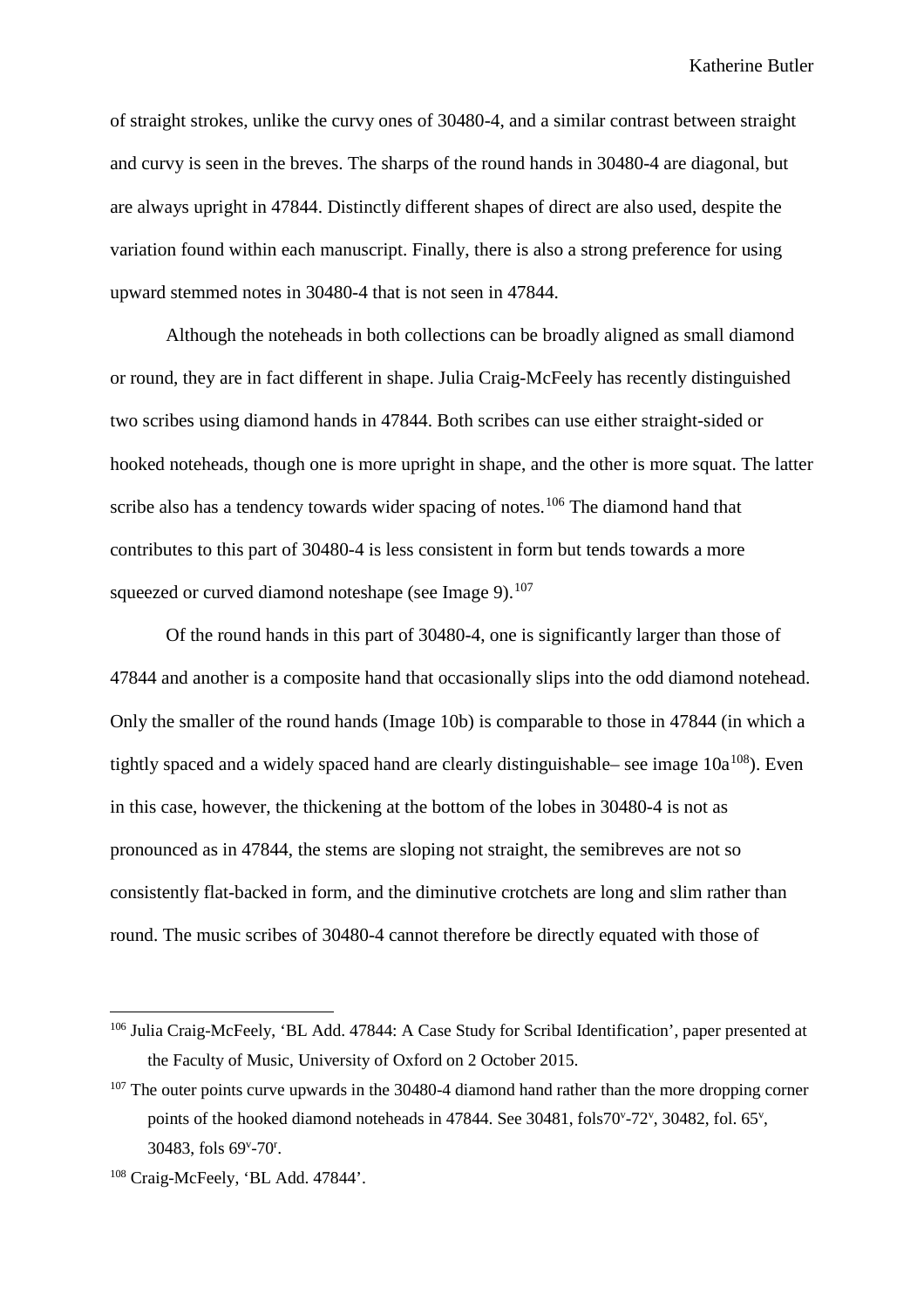47844, though they do seem to have taken some influence from the general style of this manuscript with its small round and diamond noteheads, short stems, and long-tailed flats.

**Image 9**: Comparison of diamond hands in GB-Lbl: Add. MS 47844 and GB-Lbl: Add. MSS 30480-4.

a) 47844, fol.8<sup>v</sup>, John Taverner, *(Dum transsiset) sabbatum (II)*: the more upright and tightly spaced hand begins the page before a wider-spaced hand with a tendency towards squatter forms takes over mid line 2. <Image available at: [https://www.diamm.ac.uk/sources/1901/#/>](https://www.diamm.ac.uk/sources/1901/#/) b) Small diamond in 30481, fol.72<sup>r</sup> copying Robert's White's (*Christe qui lux es et dies) Precamur sancte Domine (II)*. <Image available at: [https://www.diamm.ac.uk/sources/2982/#/>](https://www.diamm.ac.uk/sources/2982/#/)

**Image 10**: Comparison of small round hands in GB-Lbl: Add. MS 47844 and GB-Lbl: Add. MSS 30480-4.

a) 47844, fol.2<sup>v</sup>. Nicholas Strogers, In nomine: one of the narrower-spaced round hands begins the page and a wider-spaced on takes over from the end of line 3. <Image available at: [https://www.diamm.ac.uk/sources/1901/#/>](https://www.diamm.ac.uk/sources/1901/#/)

b) Smaller round hand in textless section of 30481, fol.73v copying Byrd's *Ne irascaris* <Image available at: [https://www.diamm.ac.uk/sources/2982/#/>](https://www.diamm.ac.uk/sources/2982/#/)

Stylistic influence but not precise imitation is evident in the text incipits too. Both collections share a tendency to experiment with different, and often elaborate scripts. Yet few of the scribes in 30480-4 copy the precise forms of those in 47844. A good example is the black capitals used for 'KIRI/KERI' and 'NE IRAS' into both manuscripts (Image 11).<sup>[109](#page-68-0)</sup>

<span id="page-68-0"></span><sup>109</sup> See also 'NE IRAS' on 47844, fol. 4<sup>r</sup>; 30483, fol. 70<sup>v</sup>.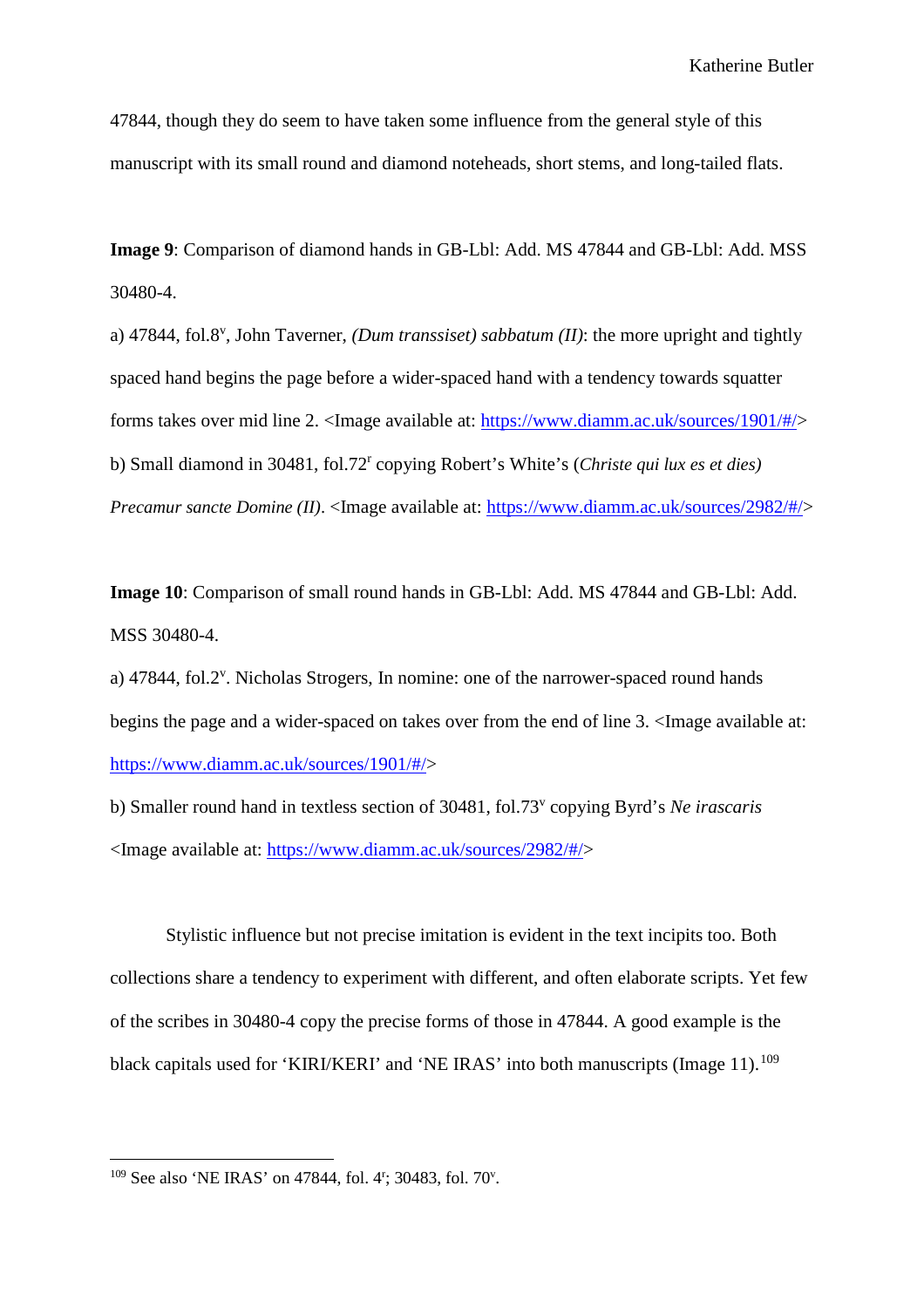While the decision to use black capitals in 30480 and 30483 seem to be influenced by the effects in 47844, no attempt has been made to imitate the precise letterforms.

**Image 11**: Comparison of incipit script for John Sheppard's Kyrie in GB-Lbl: Add. MS 47844 and GB-Lbl: Add. MSS 30480-4. a) 30480, fol.68<sup>v</sup>; b) 30483, fol.69<sup>v</sup>; c) 47844 fol.3<sup>r</sup> <Images available at: [https://www.diamm.ac.uk/sources/1885/#/,](https://www.diamm.ac.uk/sources/1885/#/)

[https://www.diamm.ac.uk/sources/2984/#/,](https://www.diamm.ac.uk/sources/2984/#/) and [https://www.diamm.ac.uk/sources/1901/#/>](https://www.diamm.ac.uk/sources/1901/#/)

A similar picture emerges from comparing the shared decorative features, which have been perhaps the strongest evidence for connecting the scribes of 47844 and 30480-4. The ornamental final notes found are particularly distinctive (Image 12). In 47844 these features are neatly and elegantly executed, while in 30480-4 they are less skilfully drawn. While this difference has previously been put down to hasty copying this seems unconvincing: either one is concerned with speedy copying in which case ornamental figures could be omitted, or else one desires a decorative page in which case one would invest the time to make it as elegant as possible. It is more likely that the scribes of 30480-4 were less proficient in penmanship than the decorators of 47844.<sup>[110](#page-69-0)</sup>

**Image 12**: Ornamental features from GB-Lbl: Add. MS 47844 imitated in GB-Lbl: Add. MSS 30480-4. a) 47844 fol.8<sup>r</sup>; b) 47844, fol.6<sup>r</sup>; c) 30482, fol.62<sup>v</sup>; d) 30481, fol.72<sup>v</sup>; e) 30481, fol. 72r <Images available at: [https://www.diamm.ac.uk/sources/1901/#/,](https://www.diamm.ac.uk/sources/1901/#/)

[https://www.diamm.ac.uk/sources/2983/#/,](https://www.diamm.ac.uk/sources/2983/#/) and [https://www.diamm.ac.uk/sources/2982/#/,](https://www.diamm.ac.uk/sources/2982/#/) >

<span id="page-69-0"></span><sup>&</sup>lt;sup>110</sup> The scribes of the incipits in 47844 sometimes appear less competent than the other decorators, with awkwardly proportioned scripts and ill-judged spacing.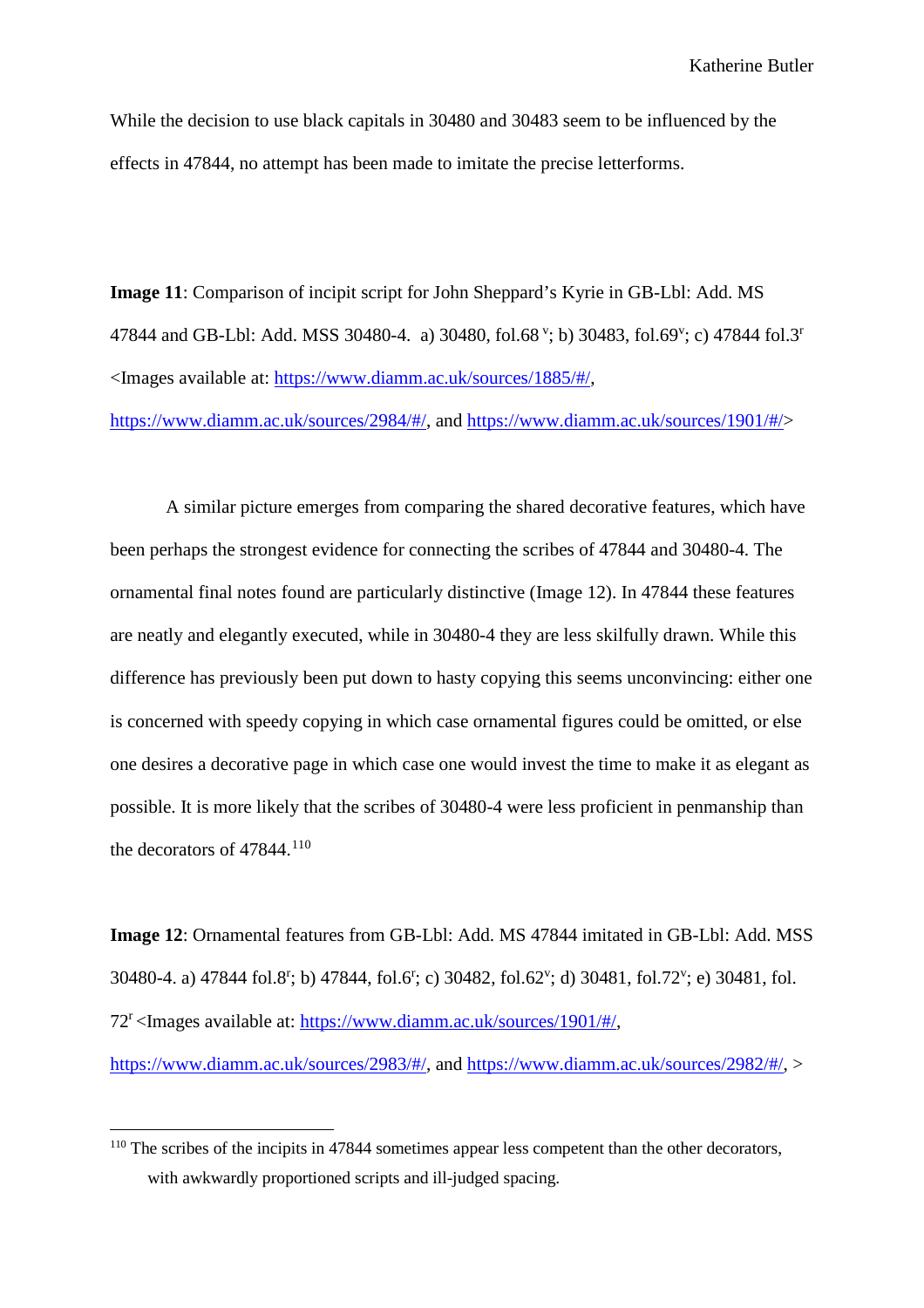The influence between 47844 and 30480-4 may not have been one-directional, however. Three decorative elements appear in earlier phases of 30480-4 prior to its contact with 47844:

- (1) the double barline that is coloured black to leave a curving white line down the middle (Image 13a) is found in Phase II-III of 30480-4. As this feature occurs from the very first piece of 47844, the scribes of 47844 may have seen 30480-4 prior to beginning their set. $111$
- (2) a double barline filled with dots (Image 13b) first occurs in 30480-4 during the section copied from the *Cantiones sacrae* (1575), prior to the 47844 concordances. Moreover these dotted barlines only appear for the first time in 47844 at *Ne irascaris.*
- (3) the hand-drawn, ornamental, left-hand margins in 47844 are unusual and could have been inspired by the printed fleuron borders found in 30480-4 (the design on 47844, fol.  $8^v$  is particularly similar)

**Image 13**: Ornamental features from GB-Lbl: Add. MSS 30480-4 imitated in GB-Lbl: Add. MSS 47844

a) barline coloured black to leave curving white line: 30480, fol.74<sup>r</sup>; 47844, fol.8<sup>r,</sup>

b) dotted barline:  $30480$ , fol.66<sup>v</sup>;  $47844$ , fol.7<sup>v</sup>

<Images available at:<https://www.diamm.ac.uk/sources/1885/#/> and

[https://www.diamm.ac.uk/sources/1901/#/>](https://www.diamm.ac.uk/sources/1901/#/)

The musical concordances do appear to have been copied from 47844 into 30480-4 as the latter includes slightly elaborated notes at the end of some internal sections that are

<span id="page-70-0"></span> <sup>111</sup> The 47844 scribes also seem unaware of the intended effect; their attempts often turn into a series of black semi-circles that create only a limited sense of an internal, snaking, white line.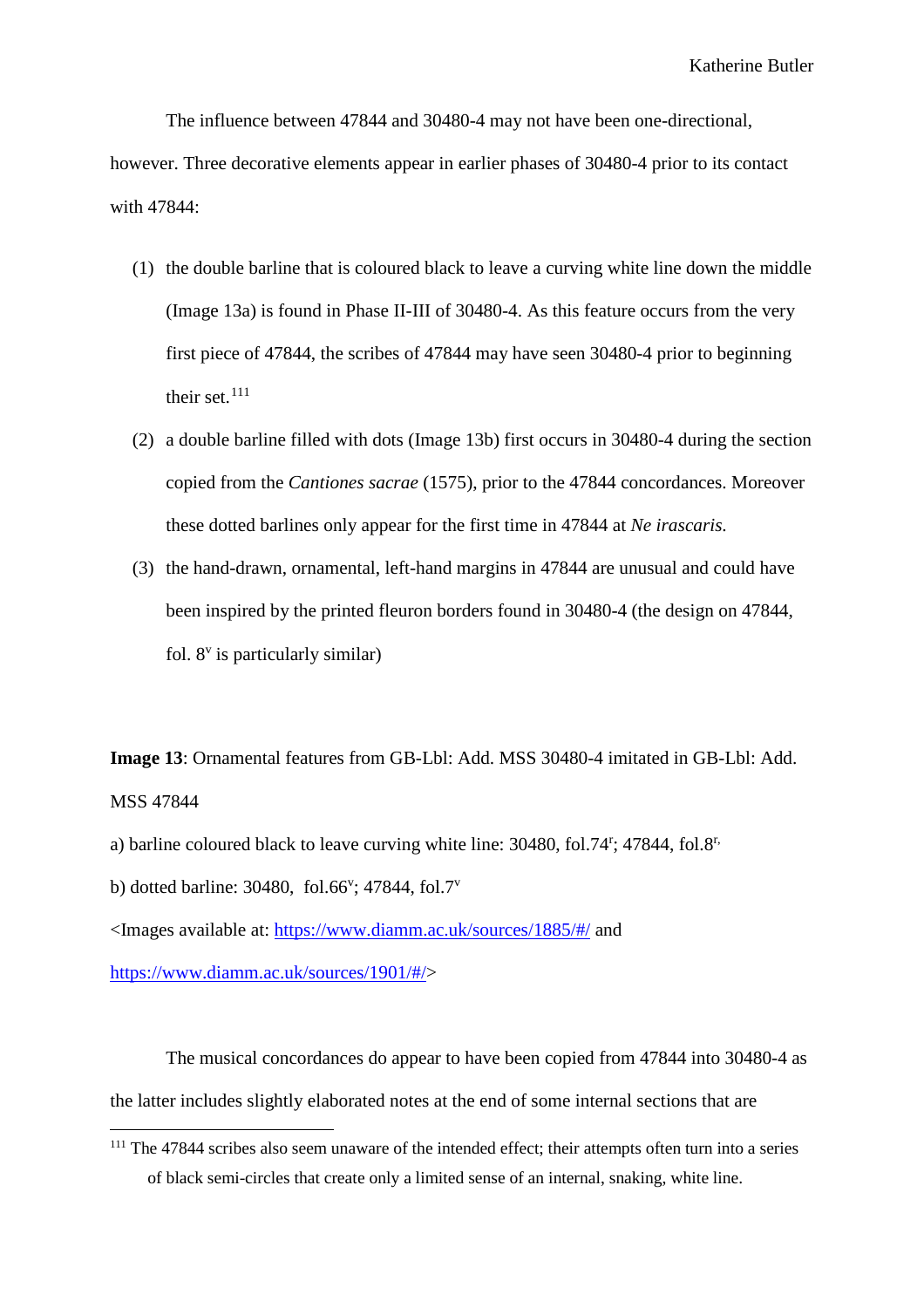features from 47844's decorative scheme and unlikely to have originated with the scribes of 30480 who could barely execute them. Nevertheless this evidence of influence in both directions suggests prolonged interaction between the scribes of 30480-4 and 47844 around 1581, not just one group of scribes copying from another manuscript.

Unfortunately the origins of 47844 are even more obscure than those of 30480-4 as there are no indications as to its early owners or geographical provenance; however, the partbook was clearly intended for amateur performance as small numbers at the start of each piece tell the musician what interval they enter on above the bass.<sup>[112](#page-71-0)</sup> Moreover whoever wrote these numbers lacked theoretical knowledge: while numbers such as '5' and '8' refer to the intervals of a fifth or an octave above the bass, the scribe uses '0' to indicate that the note is the same as the bass, and '1' as an indication to start one note above the bass (as opposed to the intervals of a unison and a second). This system suggests that the person with the bassus book co-ordinated the performance. As the contratenor sometimes enters before the bassus, the bassus singer must have sounded his starting note before the performance began as the pitch from which the other singers could judge their own entries. So while 47844 cannot provide further information on the geographical location of 30480-4 at this time, its style and features do support the suggestion that the 'Hamond' set had now transferred to an amateur context.

Most importantly, however, 47844 enables the infill layer of 30480-4 to be dated. The year 1581 occurs after several pieces in 47844. As three of the pieces labelled 1581 have been identified as introits copied from Costanzo Porta's *Musica in introitus missarum* (Venice, 1566) this date cannot relate to the copyist's source, but is most likely the year when 47844

<span id="page-71-0"></span> $112$  The solution to the function of these initial numbers was solved by Magnus Williamson at a workshop in Oxford in October 2015.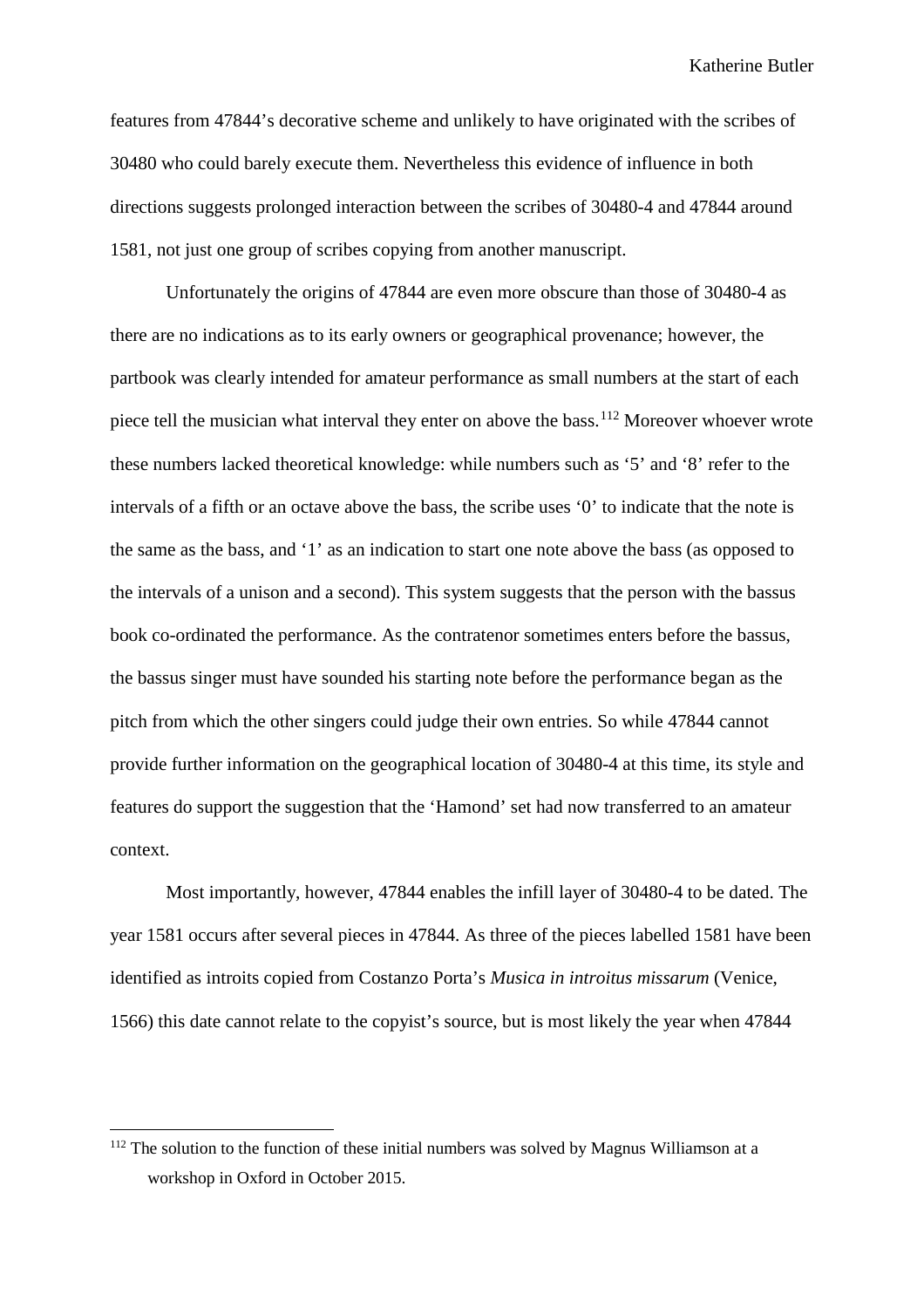was copied.<sup>[113](#page-72-0)</sup> By association, therefore, this layer of 30480-4 can also be dated to the early 1580s, especially as the concordant pieces are those copied earlier in 47844 (where they are nos. 1, 3 and 5), but later in Phase V of 30480-4 (following the four *Cantiones sacrae* pieces).

## *English Songs*

After the textless music in 30480-4 had been copied, an attempt was made to start a section of English songs with somewhat mixed results. These songs follow the newly added, textless music in 30484, but the lack of space in the other partbooks necessitated a new section closer to the end of the original layer of sacred songs. The notation scribes are not the same as those found in the textless section, but the copying of Byrd's *Triumph* again draws extensively on the ornamental features of 47844. Indeed the composite hand that copies the song in 30481, 30484, and 30482 (latter half) comes closest to the round hands of 47844. Despite slips into diamond noteheads, the predominantly round style has the straight stems and thickened underbelly of the round lobes reminiscent of 47844, the latter distorting the noteheads to the point that they can become triangular (Image 14). It also copies the flat-backed semibreves style of 47844, though not consistently. Also imitated from 47844 is the style of the script used for designating the voices in which the slanted 'V' of 'voc' is given distinctive handles, as well as the broader tendency to experiment with fancy scripts in the incipits.<sup>[114](#page-72-1)</sup> Finally this piece contains the greatest number of imitations of ornamental features, including the decorative endnotes, the fancy script used for 'finis' and the attributions, and 47844's

<span id="page-72-0"></span><sup>&</sup>lt;sup>113</sup> The suggestion that this date related to the copyist's source was made by Hofman, 'The Survival of Latin Sacred Music', ii, 72-81. The identification of Porta's pieces is found in Milsom, 'Sacred Songs in the Chamber', 170-1.

<span id="page-72-1"></span> $^{114}$  For an example in 47844 see fol. 5<sup>r</sup> and for imitations in 30480-4 see 30481, fol. 67<sup>r</sup>; 30483, fol. 64<sup>r</sup>; and 30484, fol. 9<sup>v</sup>.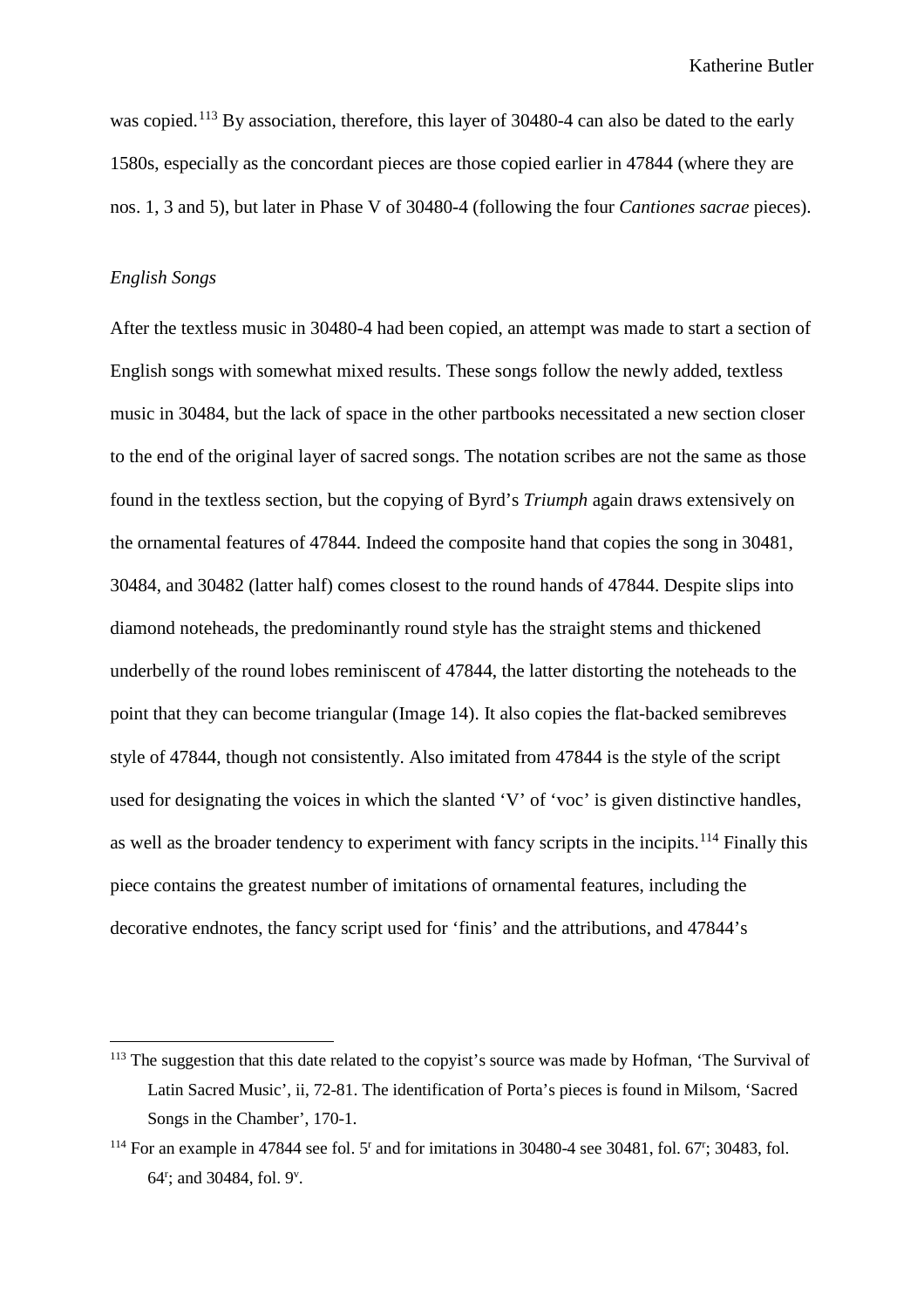distorted manicula (Image 8b). $115$ 

**Image 14**: The round-composite hand copying William Byrd's *Triumph with Pleasant*  Melody, GB-Lbl: Add. MS 30484, fol.9<sup>v</sup>. <Image available at:

[https://www.diamm.ac.uk/sources/2985/#/>](https://www.diamm.ac.uk/sources/2985/#/)

Changes in ink colour indicate that the remaining English songs were added piecemeal by at least four scribes, often working in collaboration across the partbooks. Byrd's consort song *Triumph with Pleasant Melody* was fully copied, but two abortive attempts were made to copy Ferrabosco's *Susanna Fair* and an anonymous *As One in Care*. This group of songs was copied somewhat later than the textless music. Ferrabosco's *Susanna Fair* was copied from *Musica transalpina* (1588). Moreover the group ends with two songs by Edward Johnson that were performed during Queen Elizabeth I's visit to the Earl of Hertford at Elvetham in Hampshire during the progress of 1591: *Elisa is the Fairest Queen* and *Come Again Fair*  Nature's Treasure.<sup>[116](#page-73-1)</sup> As these pieces were occasional, they are likely have been copied soon after the event.

In addition to the 'Thomas Hamond' signature that accompanies Byrd's *Triumph*, these latter two songs provide further confirmation that the partbooks are likely to have been in the possession of the Hamond family by this time. Edward Johnson worked for the Kytson family who lived at Hengrave Hall only twelve miles away from Hawkedon, just the other

<span id="page-73-0"></span><sup>&</sup>lt;sup>115</sup> The distorted manicula were used purely for decoration. Neither set of scribes seems aware that these were supposed to represent hands or that they could be functional.

<span id="page-73-1"></span><sup>116</sup> On the music for Elizabeth's visit to Elvetham in 1591 see Brennecke, 'The Entertainment at Elvetham, 1591', 32-56; Butler, *Music in Elizabethan Court Politics*, 148-57.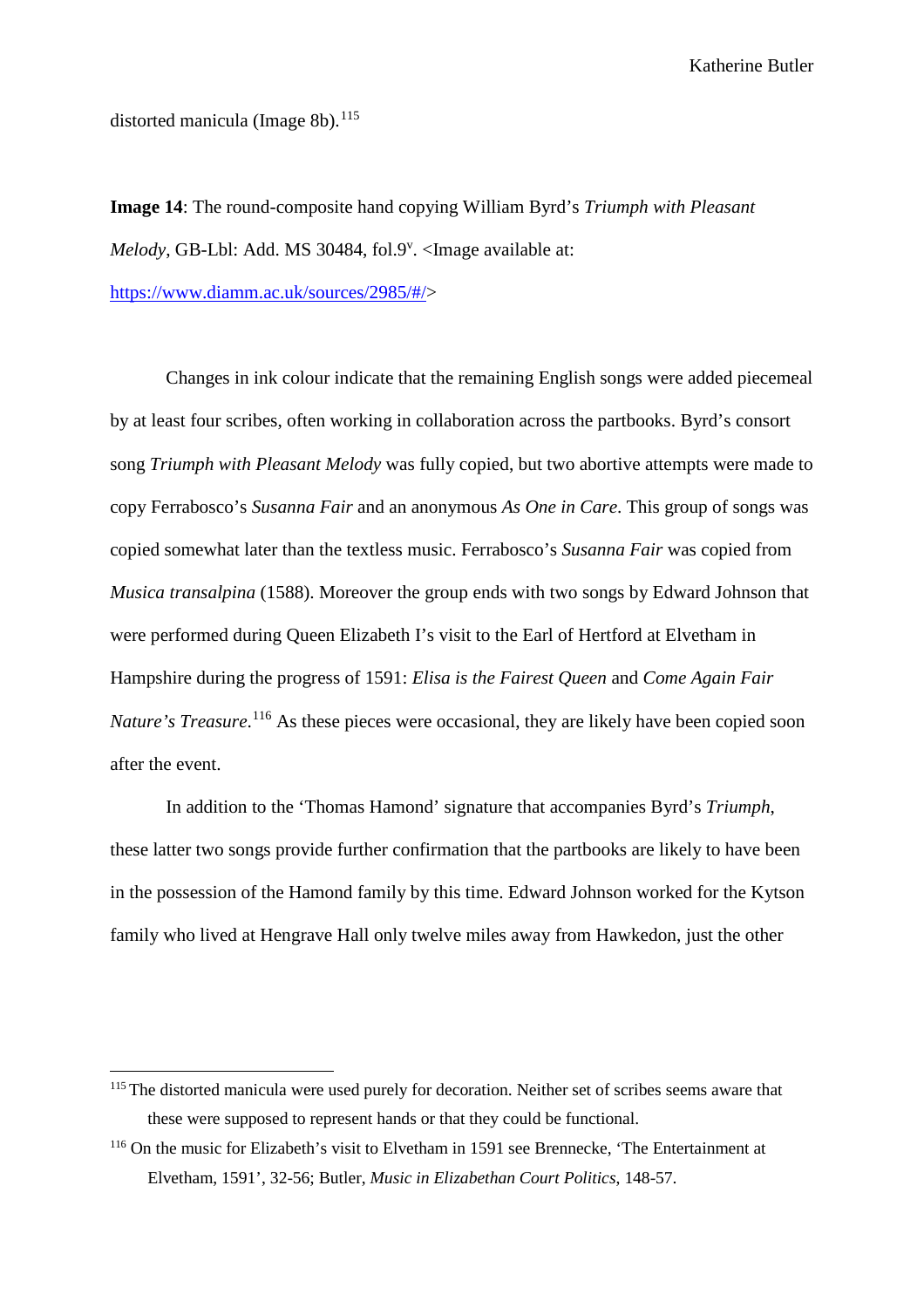side of Bury St Edmunds.[117](#page-74-0) The printed account of the entertainment describes *Elisa* and *Come Again* as songs accompanied by a mixed consort of lute, bandora, bass viol, cittern, treble viol and flute; $^{118}$  $^{118}$  $^{118}$  however, the songs are preserved in 30480-4 in just five parts in staff notation. The versions in 30480-4 contains several bare moments at the cadences such that either the sixth part was on a now-lost loose sheet or else they are an unskilful adaptation of the six parts to fit these five books.<sup>[119](#page-74-2)</sup> In the latter case the awkward adaptation of the piece would suggest that the modification was not made by the composer and reached 30480-4 indirectly via an intervening source. Nevertheless it is extremely rare for music from the Queen's progresses to survive (only two others survive in manuscript<sup>120</sup>) and in order for the scribes to have had access to these songs it is probable that 30480-4 were already in Hawkedon by the early 1590s.

<span id="page-74-2"></span><sup>119</sup> Brett, *Consort Songs*, 58-9, 182; Butler, *Music in Elizabethan Court Politics*, 150-4.

<span id="page-74-0"></span> <sup>117</sup> David Price, *Patrons and Musicians of the English Renaissance* (Cambridge, 1981), 71-83 (espec. 76). Price inaccurately conflates Edward Johnson's participation in Elizabeth's visit to Kenilworth and the two surviving compositions that were performed for Elizabeth at Elvetham in 1591.

<span id="page-74-1"></span><sup>&</sup>lt;sup>118</sup> The Honourable Entertainment Given to the Queen's Majesty in Progress, at Elvetham in Hampshire, by the Right Honourable the Earl of Hertford. 1591 (London, 1591), sigs E1<sup>r</sup>-2<sup>v</sup>; Elizabeth Goldring *et al*, *John Nichols's The Progresses and Public Processions of Queen Elizabeth I: A New Edition of the Early Modern Sources* (Oxford, 2015), iii, 563-95.

<span id="page-74-3"></span><sup>120</sup> One is John Baldwin's *In the Merry Month of May*, also from the Elvetham progress, which he copies into commonplace book GB-Lbl: r.m.24.d2, fols 171<sup>v</sup>-73<sup>r</sup> with a date of 1592. The other is Nicolas Strogers's *Mistrust Not Truth*, which was copied by Robert Dow GB-Och: Mus 984-8, no. 21. Neither of these, however, is an explicit song of praise to the Queen comparable to Johnson's pair; Baldwin's is a three-part canzonet about the characters Phyllida and Corydon, while Strogers's song offers moral advice on political governance. Butler, *Music in Elizabethan Court Politics*, 156 and 178-2.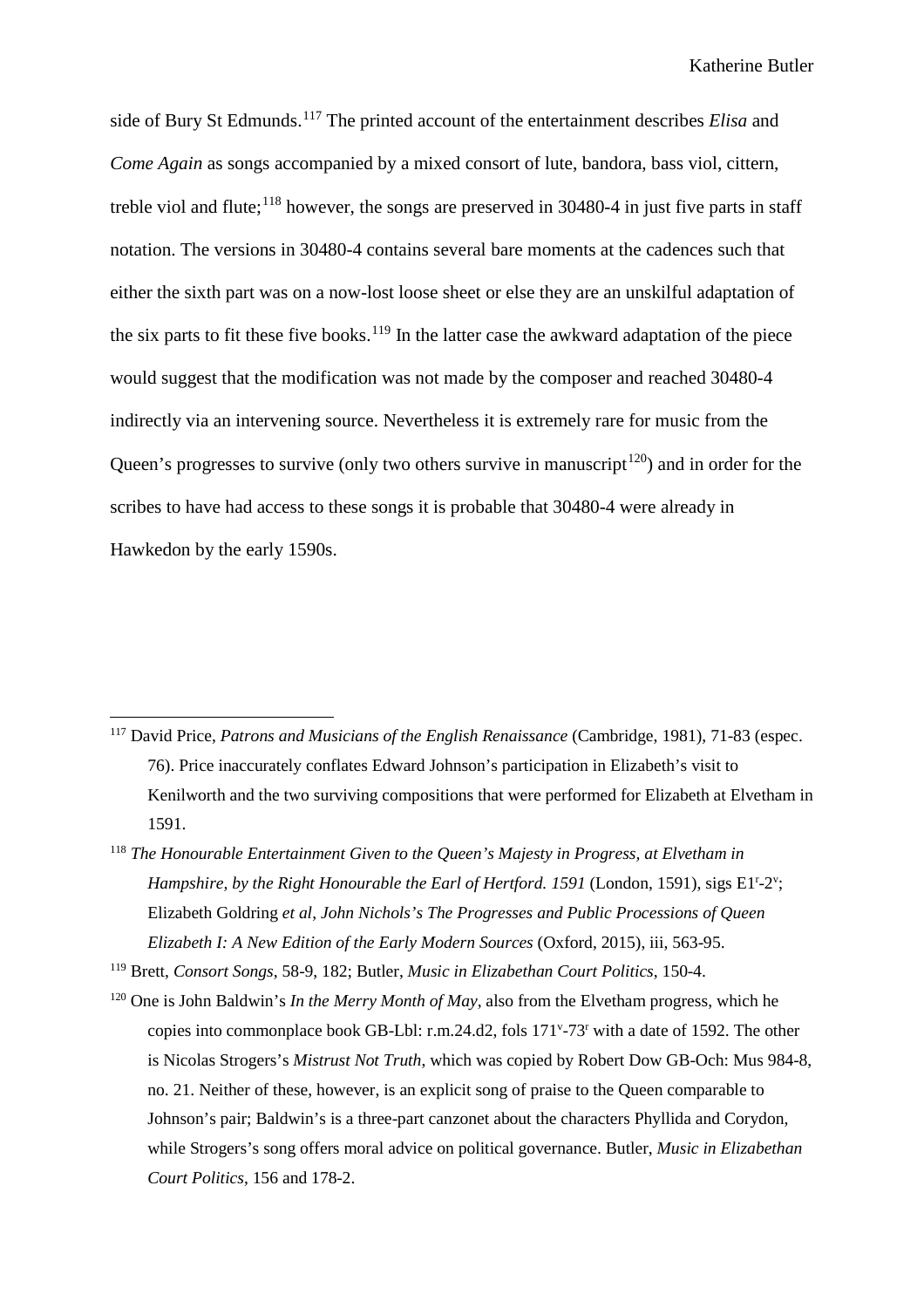#### *Phase VI and the Hamond Family, 1590s-1600s*

The next phase of infill is spread across the remaining pages of the books (see the dotted sections in Figure 7, above) and added by numerous scribes, often collaborating. Nevertheless, the varying placement of pieces among the books allows a chronology to be reconstructed (Table 12). All of these pieces were copied after Edward Johnson's pair of pieces for the Queen, no earlier than 1591. The latest piece is Byrd's 'Jesum Nazarenum', which is identical to the version printed in the *Gradualia* (1605). Two further pairs of pieces are harder to fit into this chronology. *O Death Rock Me Asleep* and Robert Johnson's *Come Pale-Faced Death* must have been copied before Mundy's *Prepare You*, but whether they pre or post-date Johnson's pair of songs is uncertain. Dating *Mistrust Oft Times* and the Mass extracts (nos. 91a-c) is similarly tricky. Although they completed the book, infill copying may already have begun elsewhere if earlier copyists had wanted sufficient space to copy several items together. *Mistrust Oft Times Amiss* could have been copied at any point after the end of Phase IV, but perhaps before the entry of single pieces such as Weelkes's *Lachrimae* and Tallis's *Facti sunt*, which could otherwise have fitted on these pages.<sup>[121](#page-75-0)</sup>

This later infill may postdate Thomas Hamond II who died in 1595, but Thomas III did not inscribe his possession of the books until 1615. At his father's death, Thomas III would have been at most eight years old. The Manor of Cresseners seems to have reverted to Thomas I's widow Anne (Thomas II's mother) until her death in 1611. Her will divided the manor and its estates with two thirds for her children Nicholas and Mary and the remaining

<span id="page-75-0"></span><sup>&</sup>lt;sup>121</sup> It is similarly unclear when the fragments were copied onto the flyleaves of 30483 (fol. 2<sup>r</sup>) and 30481 (fol. 93r ), or when the short anonymous and untitled pieces nos. 92 and 93 were written in the same partbooks (30483, fol.  $89^{\circ}$  and 30481, fol.  $93^{\circ}$ ).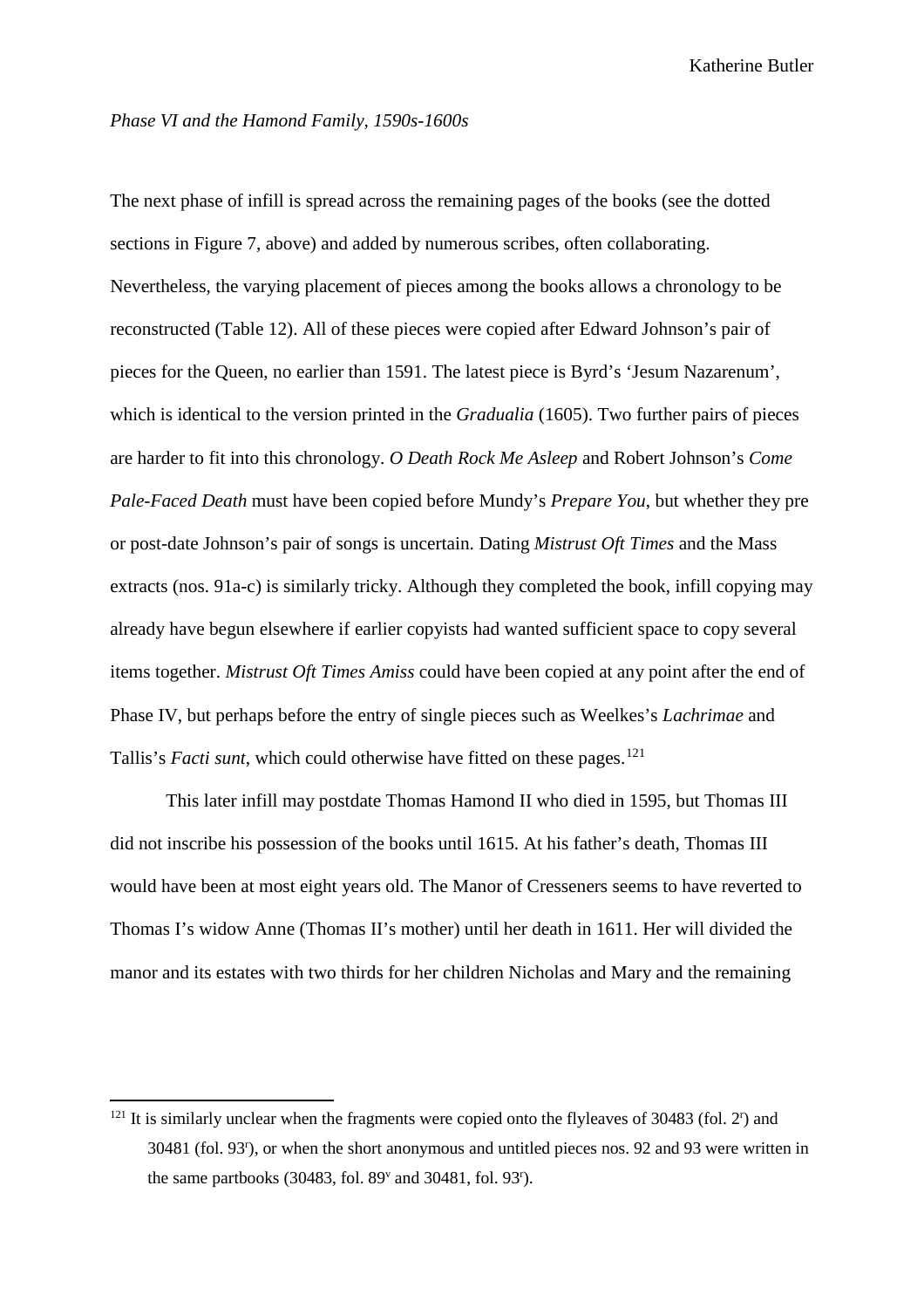| <b>Repertory</b>                                  |                                                    |  |  |  |  |  |  |  |
|---------------------------------------------------|----------------------------------------------------|--|--|--|--|--|--|--|
| Thomas Tallis, Facti sunt nazarei eius<br>candidi | William Mundy, Prepare You Time                    |  |  |  |  |  |  |  |
| Thomas Weelkes, <i>Lachrimae</i>                  | Weareth Away<br>and Thomas Tallis, When Jesus Went |  |  |  |  |  |  |  |
| Robert Parsons, Ut re mi fa                       |                                                    |  |  |  |  |  |  |  |
| Christopher Tye, Save Me O God                    |                                                    |  |  |  |  |  |  |  |
| William Byrd, Jesum Nazarenum                     |                                                    |  |  |  |  |  |  |  |

**Table 12**: Chronology of pieces copied during Phase VI of infill.

Mundy's *Prepare You* and Tallis's *When Jesus* were copied concurrently across the partbooks and their chronological relationship to the Tallis-Weelkes-Parsons trio cannot be determined with certainty.

third to Thomas III as the child of her now deceased eldest son.<sup>[122](#page-76-0)</sup> What happened to the partbooks in the period between 1595 and 1615 is less clear.

The Phase VI copying probably took place several years after the death of Thomas II as Thomas III can be identified as a copyist in one of the earlier pieces in this phase, William Mundy's *Prepare You*. Here Thomas III completed the text and notation to the final verses in 30481 (fol.  $44^{r-y}$ ) and 30482 (fol.  $40^v$ ) alongside four other notation hands and three text hands. Hamond's notation hand can be identified through comparison with his later autograph manuscripts, sharing the same round hand with slightly clubbed upward stems, distinctive clefs with arrow-shaped horizontals, diminishing double bar ending with a colon, and use of 'ij' to indicate text repetition (see Image 15).<sup>[123](#page-76-1)</sup> The accompanying text is a secretary hand rather than the italic used in Thomas III's later manuscripts, but is the same as used for the ownership inscriptions in 30480-4. It would be tempting to date the copying of Mundy's *Prepare You* to 1615 or later, when Thomas Hamond III is known to have owned the books.

<span id="page-76-0"></span> <sup>122</sup> Muskett, ed., *Suffolk Manorial Families*, i, 258-9.

<span id="page-76-1"></span><sup>&</sup>lt;sup>123</sup> Later examples of his hand in the Bodleian manuscripts tend to have straighter stems, but the slight lean to right here is in-keeping with GB-Lcm: MS 684 (which is even more slanted) and also the earliest example of his notation hand at the beginning of Mus. f. 7-10.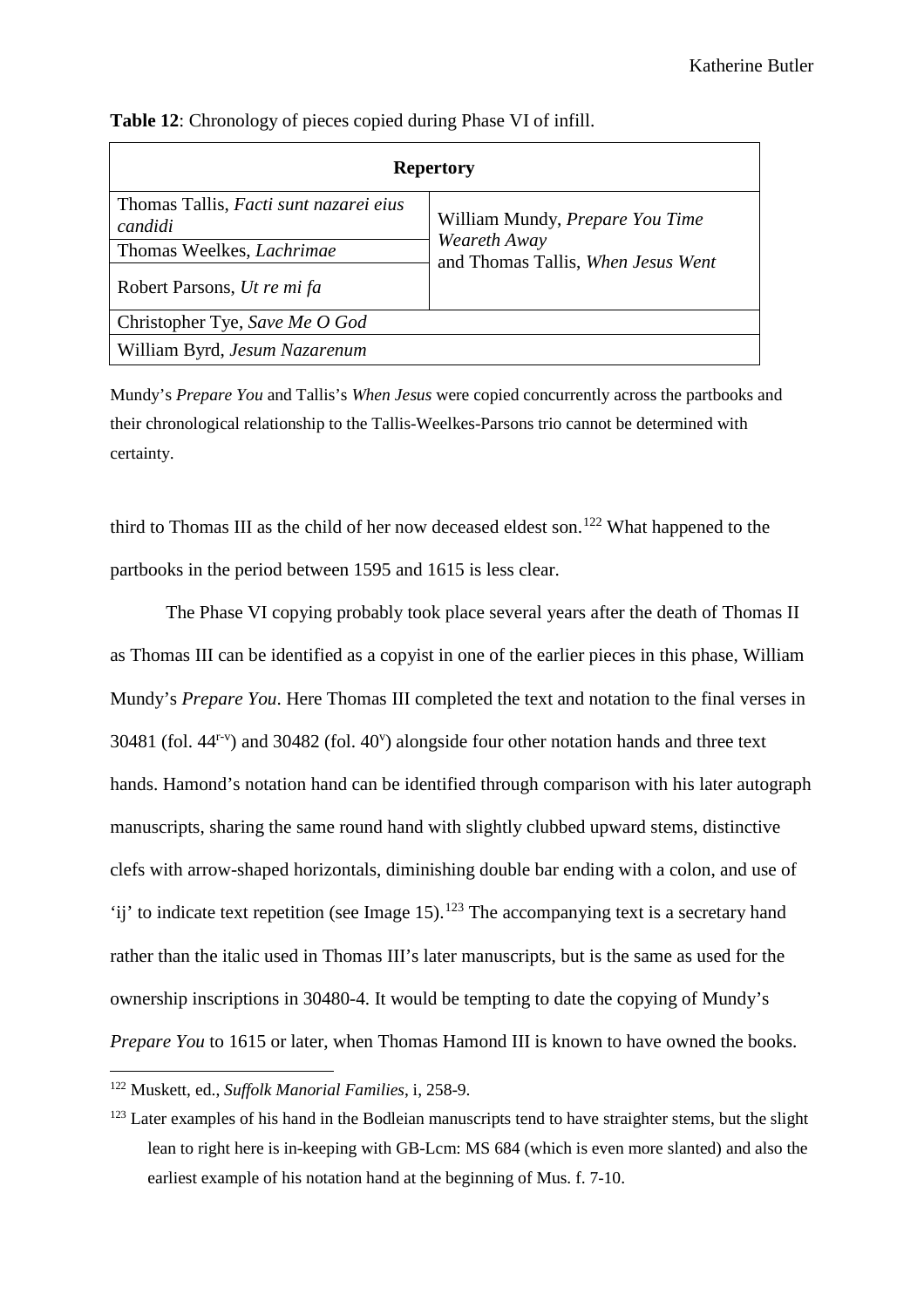Yet Thomas III is just one of many copyists here and his very minor contribution seems uncharacteristic of a principal owner. Given the long association of these partbooks with the family, it would be easily conceivable for him to have contributed to the copying before he became the primary owner of the set. So Thomas III's small role among other collaborating hands may instead point to a period of communal use among the Hamond family post-1595, which would explain the need for Thomas's ownership to be witnessed in 1615.

**Image 15**: Thomas Hamond III as music notator in GB-Lbl: Add. MSS 30480-4 and GB-Ob: MS. Mus. f. 7-10

a) 30481, fol.44<sup>v</sup>, William Mundy's *Prepare You Time Weareth Away* (text in his secretary hand) <Image available at: [https://www.diamm.ac.uk/sources/2982/#/>](https://www.diamm.ac.uk/sources/2982/#/)

b) Mus. f. 9, fol.3<sup>r</sup> , Thomas Hamond's *Mine Eye Why Didst thou Light* (text in his italic hand) <For image see published article>

Further evidence in support of this communal ownership is found in the fact that several of the collaborating hands involved in copying both Mundy's *Prepare You* and other pieces from Phase VI can be identified with the scribes found in another set of partbooks later owned by Thomas Hamond III, GB-Ob: MS. Mus. f. 7-10.<sup>[124](#page-77-0)</sup> Aside from two works by 'Thomas Hamond' (see above, 'Connections with the Hamond Family'), the partbooks include the vocal parts of most of John Dowland's *First Book of Songs or Ayres of Four Parts* (1597) copied in a haphazard order, followed by five songs from Thomas Weelkes's *Ayres or Fantastic Spirits for Three Voices* (1608) and most of Francis Pilkington's *First Book of* 

<span id="page-77-0"></span><sup>&</sup>lt;sup>124</sup> An inscription testifying to his ownership appears on Mus. f. 7, fol. 3<sup>r</sup>.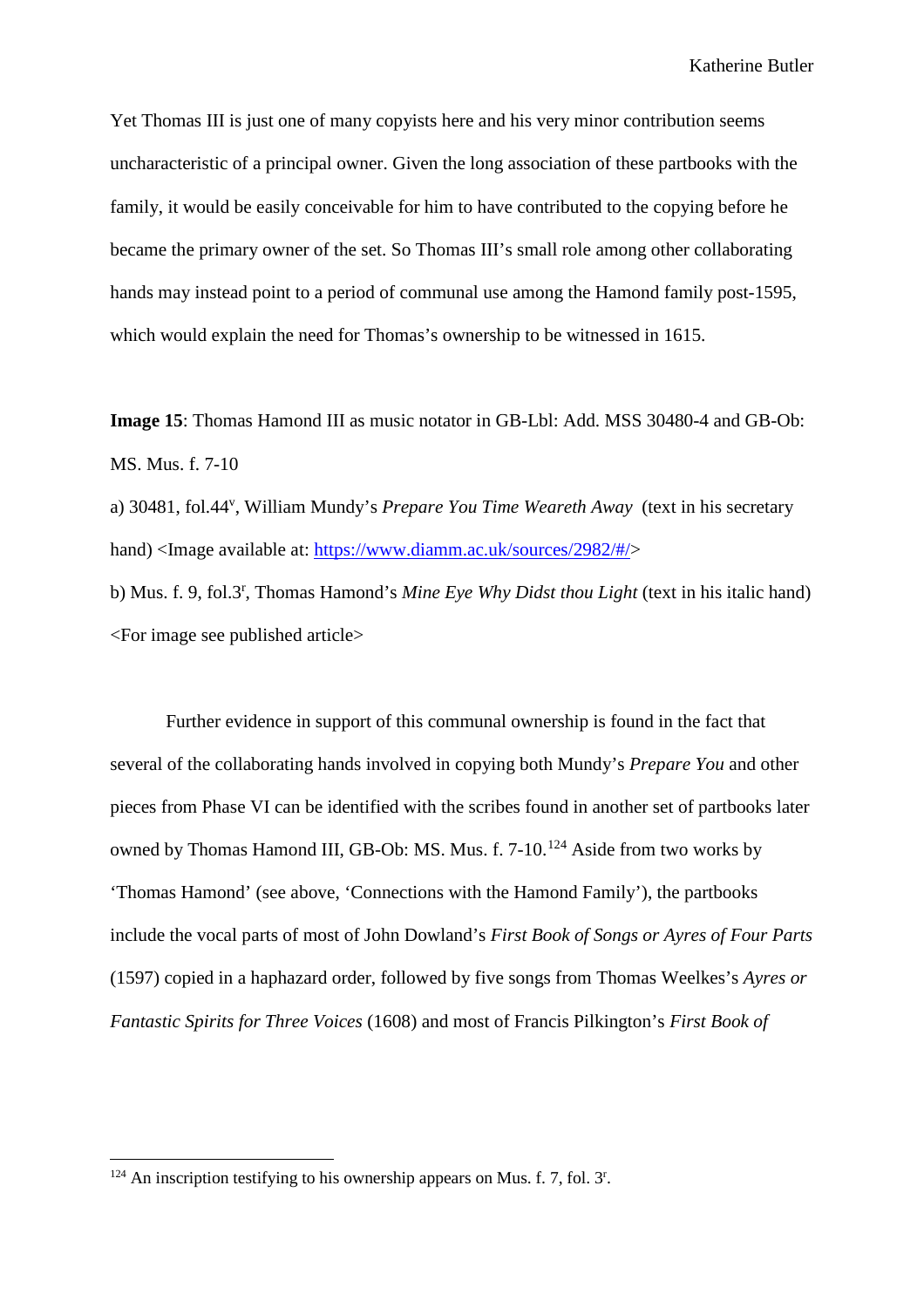*Songs or Ayres of 4 Parts* (1605).<sup>[125](#page-78-0)</sup> This means that the partbooks cannot have been begun before 1597, and that the copying from Weelkes's songs onwards must postdate 1608.

Margaret Crum identified Mus. f. 7-10 as the earliest of Thomas Hamond's autograph manuscripts due to the inexpert stave ruling, clumsy ornamentation, less carefully written text, experimentation with both italic and secretary hands, and the variety of ink and notation styles compared to the highly consistent appearance of Hamond's later autograph manuscripts. Only the final piece, *Sweet was the Song,* matches the page layout and scribal styles that were to become typical of Hamond's approach in GB-Ob: MS. Mus. f. 1-6 and MS. Mus. f. 16-28. While not disagreeing that this is an early manuscript, the copying cannot all be the work of a single scribe as changes in notation do not evolve gradually across the manuscript and at various points distinctive text and music hands can be seen copying the same piece in different partbooks.<sup>[126](#page-78-1)</sup> Rather the different hands appear to be the result of contributions from various scribes: in addition to the round notation identifiable with Hamond's later manuscripts, there are at least three further round notation hands and two composite hands that combine round and diamond noteheads. Similarly four or five other secretary hands and a small italic hand can also be distinguished from Hamond's own secretary and italic hands, as well as the more fancy hand in which Thomas III writes his poem at the beginning of Mus. f. 8 (fol. 2<sup>r</sup>).

Five of the notation hands in 30480-4 and two or three of the text hands are also found in Mus. f. 7-10, with four of the clearest examples shown in Image 16. The scribal link with Mus. f. 7-10 allows us to group all the pieces from Table 12 within the same phase of copying, as well as several of the recopied parts (see below). It also allows us to date these

<span id="page-78-0"></span> $125$  The versions copied do appear to be those from 1597, and not the later editions of 1600, 1606 and 1613. For a list of variants between the editions see John Dowland, *Ayres for Four Voices*, ed. David Greer, Musica Britannica, 6 (London, 2000), 206-12.

<span id="page-78-1"></span><sup>&</sup>lt;sup>126</sup> Clear examples include items 22-7 and 36-50 in Mus. f. 1-6.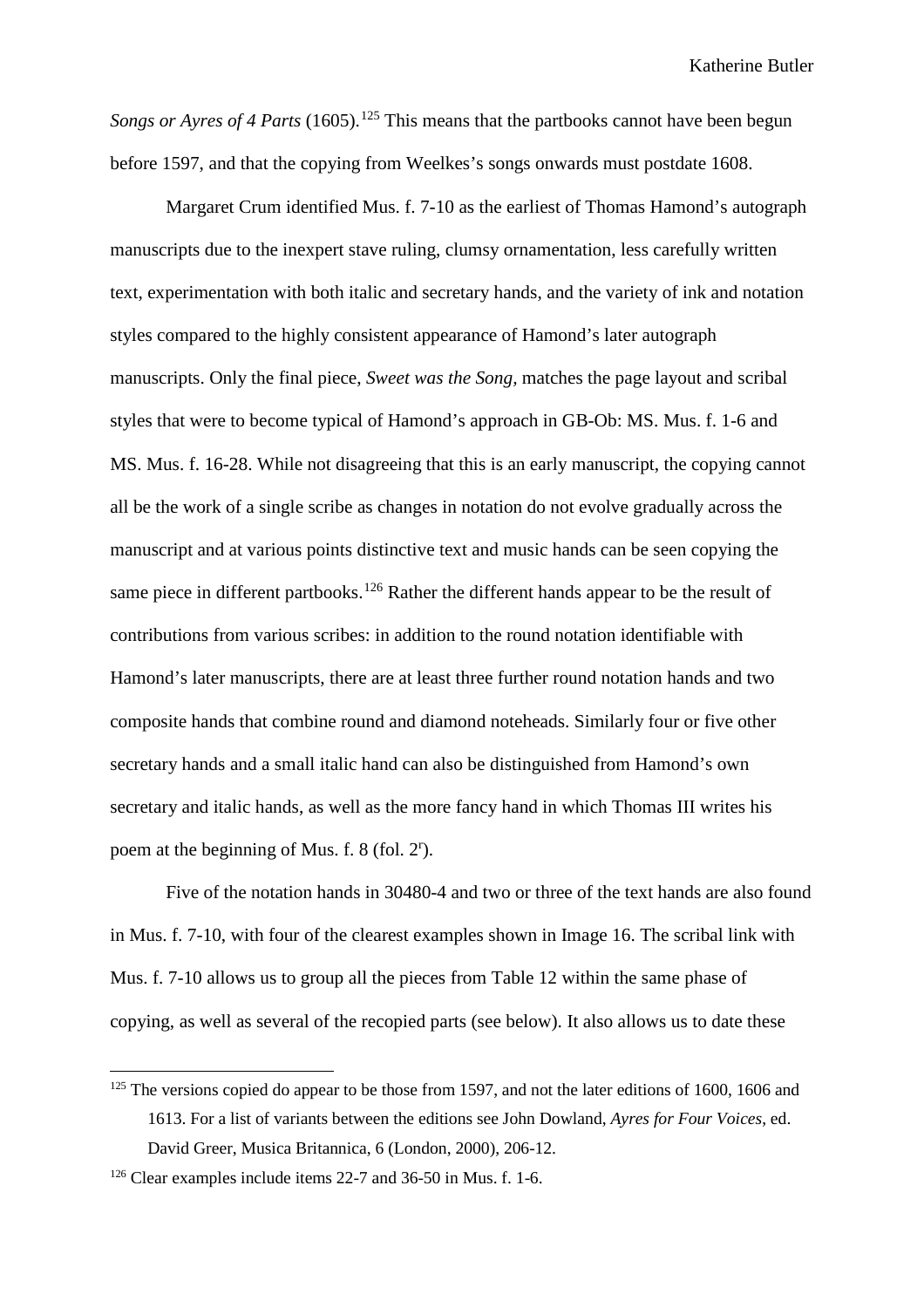additions to the early seventeenth century and builds a picture of a community of people all making new contributions to the partbooks. A period of communal family ownership of 30480-4 from 1595 would explain the presence of Philip, George, and Robert's names among on the flyleaf signatures, the collaborative copying of pieces such as Mundy's *Prepare You*, and the necessity for these family members to be witnesses when the books were claimed by Thomas III in 1615.

**Image 16**: Comparison of notation scribes in GB-Lbl: Add. MSS 30480-4 and GB-Ob: MS. Mus. f. 7-10

> a) Above: Mus. f. 8, fol.4 $\text{v}$ ; below: 30482, fol.49 $\text{v}$ b) Above: Mus. f. 7, fol.21<sup>r</sup>; below: 30480, fol.58<sup>r</sup> c) Above: Mus. f. 8, fol.17<sup>v</sup>; below: 30482, fol.61<sup>v</sup> d) Above: Mus. f. 7, fol.9<sup>v</sup>; below: 30483, fol.  $65^{\nu}$

<British Library images available at: [https://www.diamm.ac.uk/sources/2983/#/,](https://www.diamm.ac.uk/sources/2983/#/) [https://www.diamm.ac.uk/sources/1885/#/,](https://www.diamm.ac.uk/sources/1885/#/) and [https://www.diamm.ac.uk/sources/2984/#/.](https://www.diamm.ac.uk/sources/2984/#/) For Bodleian Library images see published article>

This last group of scribes in 30840-4 copied a mixture of Latin motets (with their texts), three English devotional pieces (one a contrafact and another a carol with verses and a refrain), and two textless pieces. Where possible, the positioning was influenced by the existing structure: Weelkes's *Lachrimae* was placed in the group of secular pieces in a gap left before Edward Johnson's pair;<sup>[127](#page-79-0)</sup> Tallis's *Facti sunt* was deliberately copied next to the earlier pieces copied from Byrd and Tallis's *Cantiones sacrae* (1575); while Mundy's *Prepare You*, Tallis's *When Jesus* and Tye's *Save Me O God* were put close to other English sacred songs. The presence of Byrd's *Jesum Nazarenum* from the *Gradualia* (1605) should

<span id="page-79-0"></span><sup>&</sup>lt;sup>127</sup> The unusual placement of the *Lachrimae* across the bottom of an opening in 30484 indicates that it was copied after Johnson's two songs and Tallis's *Facti sunt*.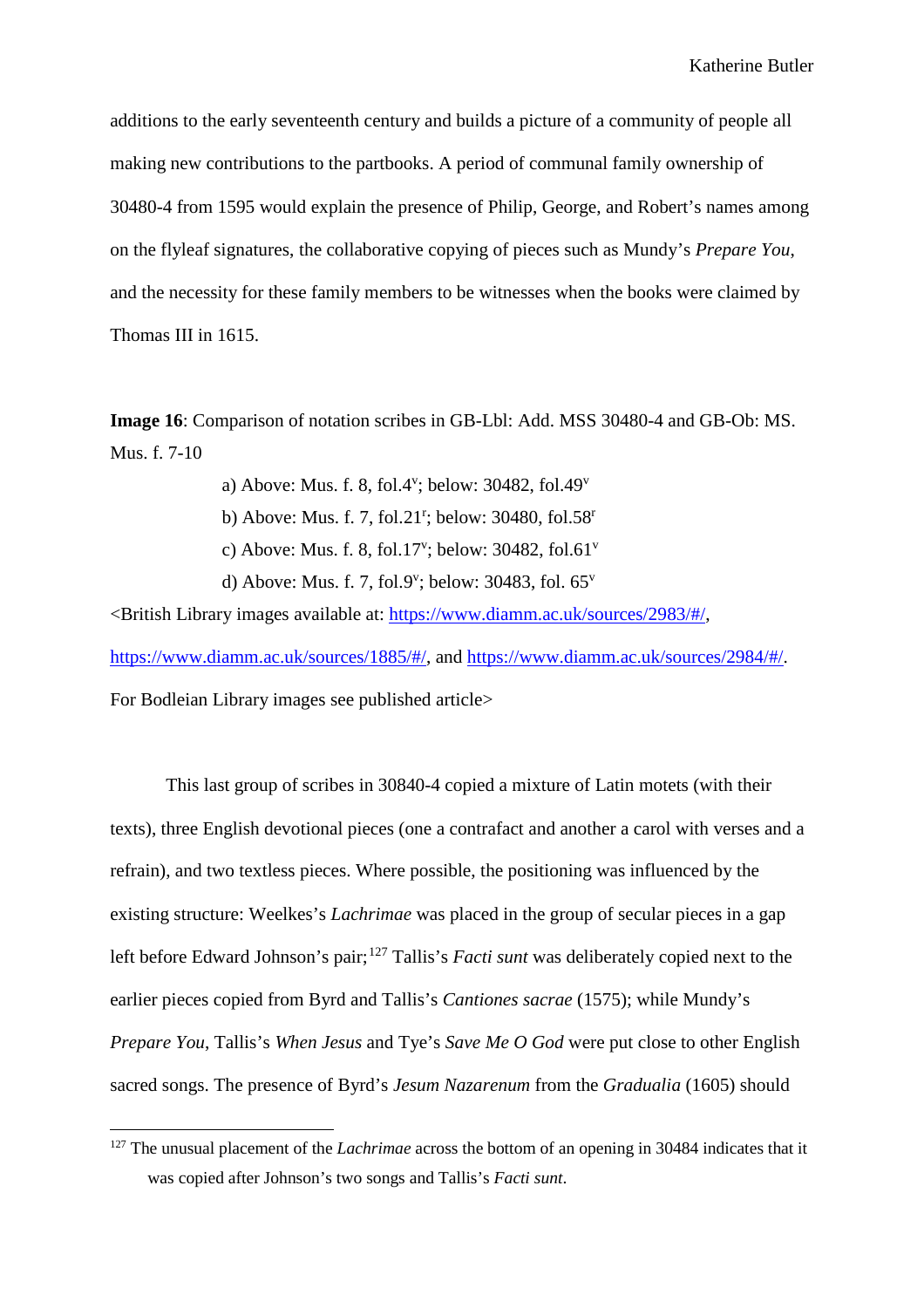not be taken to suggest any Catholic sympathies among the Hamond family. This particular text is confessionally neutral (from the Passion according to John) and its simple three-voice setting was probably chosen as easily singable repertory for amateur musicians.

Annotations to Parsons's *Ut re mi* reinforce the image of an amateur, domestic context as the users of the manuscripts in this phase clearly found the complex rhythmic relationships of the second half beyond them. 'If you cannot sing the [second?] part let it alone' writes the scribe in the contratenor book (30481, fol. 64<sup>r</sup>), while in the bassus book someone added 'The second p[ar]te is good: but that it is so hard: I will not sing this p[ar]t.' (30483, fol.  $66^{\circ}$ ). The verb 'sing' suggests that this textless music was still intended to be sung rather than played on instruments. What the performers appear not to have realized is that their problems were the result of a corrupted text, which they were unable to resolve.<sup>[128](#page-80-0)</sup> The copyists too struggled with the second part as there are corrections in several partbooks, though whether they introduced the errors or were battling with a poor exemplar is unclear.

These later users maintained an interest in music from the earlier layers and appear to have performed them. In the bassus partbook the titles of related English contrafacta have been added to *O sacrum convivium* (*I Call and Cry to Thee*, 30483, fol. 68*<sup>r</sup>* ) and *Ne irascaris* (O Lord Turn Thy Wrath Away from Us for Thy Mercy's Sake, fol. 70<sup>v</sup>). Rhythmic alterations have also been made to the opening of *Ne irascaris* raising the possibility that English texts were sung to these textless motets, with the vernacular lyrics either being memorized or read from separate sheets. The deep black and ginger brown inks used here are quite distinctive within these partbooks and connect these annotations to the later periods of infill. The brown ink especially seems to match that of Weelkes's *Lachrimae* and Tye's *Save Me O God*, and is also found adding sharps to the Jubilate in the cantus partbook  $(30481,$  fol.  $17^{\circ})$ . These later scribes also added titles to pieces left unlabelled by earlier scribes (e.g. Byrd's *Precamur* and

<span id="page-80-0"></span> <sup>128</sup> Edwards, 'The Sources of Elizabethan Consort Music', i, 125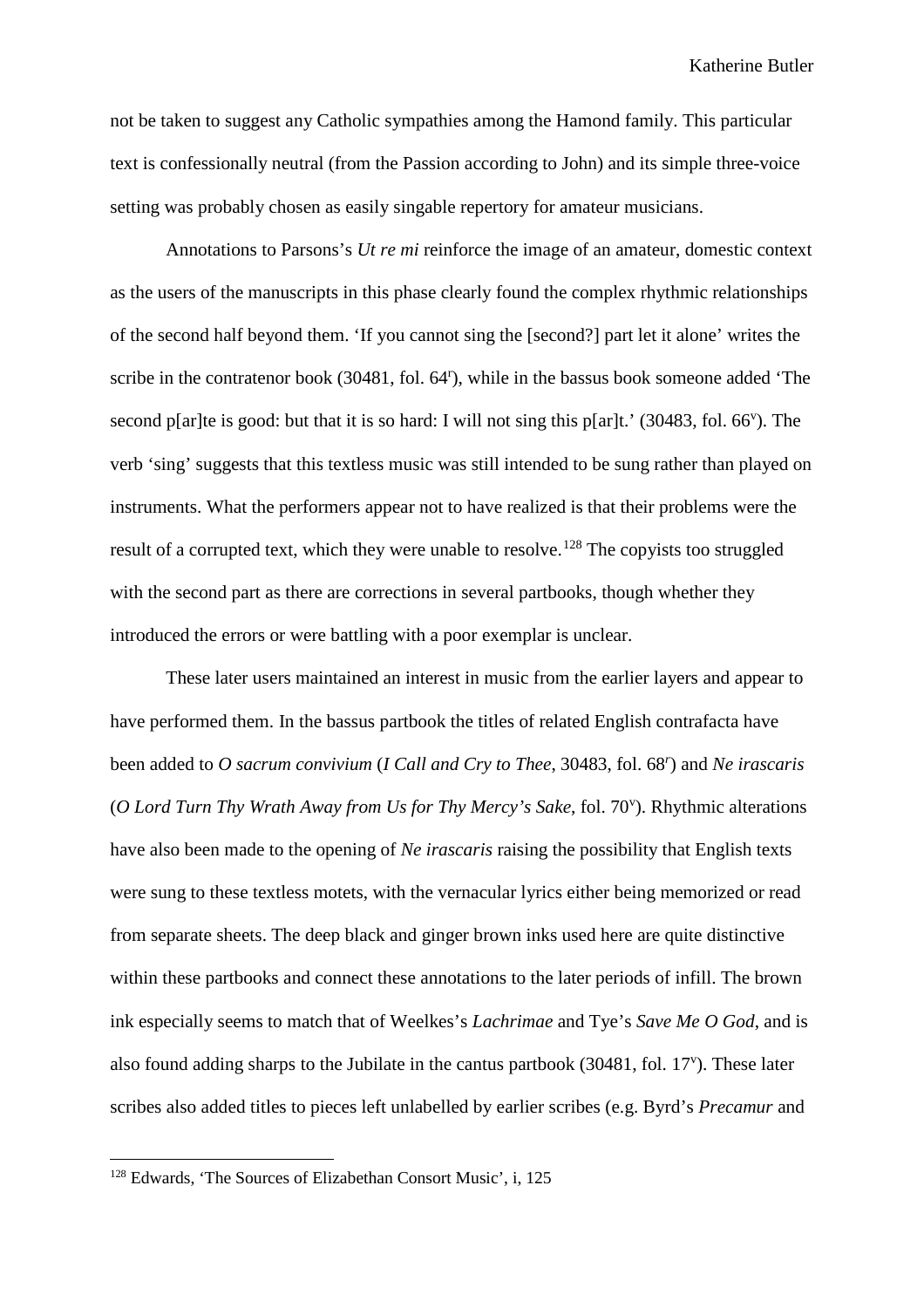the anonymous Galliard), removed the flat signature from the bassus part of Sheppard's *I Will*  Give Thanks (30483, fol. 55<sup>r-v</sup>), and both altered the clefs from C5 to F3 and wrote in cues for repeated text in Tye's  $My \text{ Trust } (30483, \text{ folds } 50^{\circ} \text{-} 51^{\circ}).$ 

By this period the partbooks were clearly showing signs of wear. Passages in Tye's My Trust were fading and needed to be over-written (30483, fols 50<sup>v</sup>-51<sup>r</sup>). Pages were also becoming loose so scribes recopied their contents elsewhere to avoid the parts becoming lost (see bold folio numbers in Appendix 1). Judging by the scribes, the opening of Johnson's *Defiled is My Name* in 30480 was copied at a similar time to Mundy's *Prepare You* and Tye's *Save Me.* A particularly severe accident seems to have caused the loss of a series of pages in the tenor partbook which necessitated the recopying of fols  $66<sup>r</sup>-67<sup>v</sup>$  onto newly inserted blank paper with hand-drawn staves. The watermark on this paper––a pot with the initials 'P' over 'DB'––is similar to that found on the paper used for Mus. f. 7-10. The scribe recopied the ornamental final notes originally inspired by 47844 and also used them again when recopying William More's *Levavi* (which must have taken place after the copying of Tallis's *Facti sunt*) as well Christopher Tye's *Deliver Us*, both also in 30482.[129](#page-81-0)

By the time Thomas III came to inscribe his ownership, the back covers of 30481 and 30482 may already have been missing, as these were the only two where he inscribed his ownership on the inside front cover, rather than the back. Thomas III also took part in this repair work. He copied a passage of Parsley's Te Deum on fol. 5<sup>r</sup> (which must have originally been on a paste-down attached to fol. 4<sup>v</sup>) in a style highly similar to that found in opening and closing pieces of mus. f. 7-10 and his later partbooks. His distinctive ornamental final barline can also be seen clarifying the endpoint of the bassus part to Tye's *O God be Merciful*

<span id="page-81-0"></span><sup>&</sup>lt;sup>129</sup> Although the zigzagged final breves are only found in 30482, the hand shares with Mus. f. 7-10's similar composite hand (Image 16a) its triangular semi-minims and flame-shaped semibreves in an otherwise round hand. The directs and straight-stroked clefs are also very similar.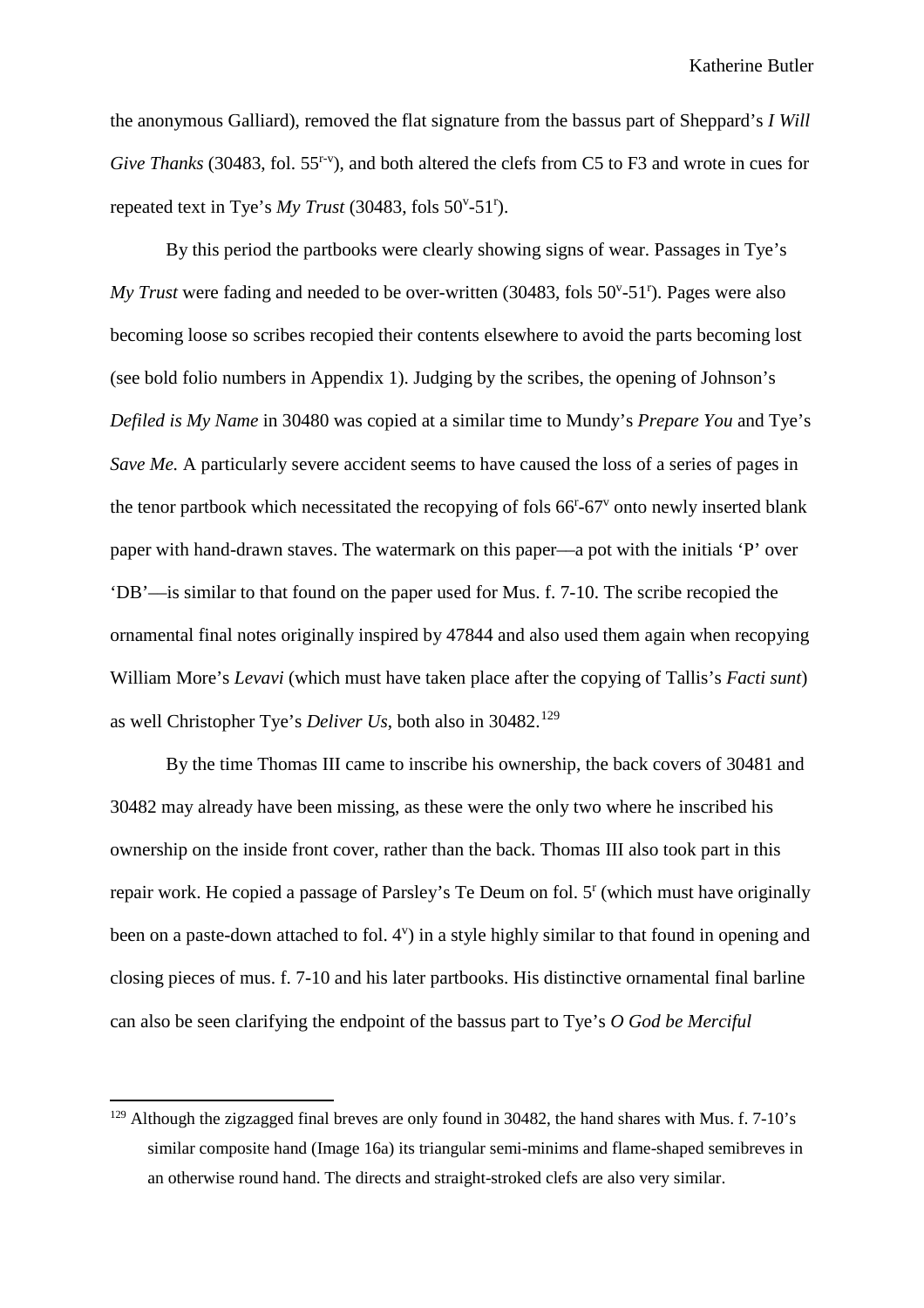$(30483,$  fol.  $18^{\circ}$ ), while his italic hand added part designations to 30480 (fol. 41<sup>r</sup>), 30482 (fol. 43r ) and 30483 (fol. 74v ).

## *After the Hamonds*

Thomas Hamond III left his 'books of songs for four, five or six voices' (the only possessions specifically mentioned in his will) to his son John Hamond in  $1662$ .<sup>[130](#page-82-0)</sup> This presumably included 30480-4, but their subsequent transmission is then unclear. Most of Hamond's known music volumes (GB-Ob: Mus. f. 1-28) later came into the possession of Rev. Osborne Wight, Fellow of New College, towards the end of the eighteenth century (he matriculated at Oriel College, Oxford in 1771). Wight bequeathed them to the Bodleian Library in 1800 and the volumes entered their collections in 1801.<sup>[131](#page-82-1)</sup>

Add. MSS 30480-4 clearly became separated from Hamond's autograph manuscripts at some stage in their transmission. The name John Hamond never appears in any of the books associated with Thomas Hamond III so no significance can be attributed to its lack of appearance in 30480-4; however, the name 'Philip Hamond of Boxted' that appears in 30484 (fol. 20<sup>r</sup>) might be an indication that the book passed into this related branch of the family.<sup>[132](#page-82-2)</sup> There are signs on some partbooks that 30480-4 used to bear two sets of numbers that are found in the other extant books associated with Thomas III: $^{133}$  $^{133}$  $^{133}$  one is a four digit number

<span id="page-82-0"></span> <sup>130</sup> Muskett, ed., *Suffolk Manorial Families*, i, 259.

<span id="page-82-1"></span><sup>131</sup> Crum, 'A Seventeenth-Century Collection of Music', 373, 375; A. Hyatt King*, Some British Collectors of Music, c.1600-1960,* (Cambridge, 1963), 10, 24*;* Richard Hunt, Falconer Madan and P.D. Record, eds, *A Summary Catalogue of Western Manuscripts in the Bodleian Library at Oxford which have not hitherto been Catalogued in the Quarto Series: with References to the Oriental and Other Manuscripts* (Oxford, 1895-1953), iv, 1, 31-3.

<span id="page-82-2"></span><sup>132</sup> Muskett, ed., *Suffolk Manorial Families*, i, 261.

<span id="page-82-3"></span><sup>133</sup> Two digit numbers: Mus. f. 1-6 (60; [6]1; 62; 70; [illeg.]; [illeg.]); Mus. f. 11-15 (39; 43; 44; none ;24); Mus. f. 16-19 (nos. 41-2 and 50); Mus. f. 23 (67, signs of removal on Mus .f. 22 and 24); Mus. f. 25-28 (each book in two parts labelled: 7[1] and 72; 73 and 76; 74 and 75; 77and 78).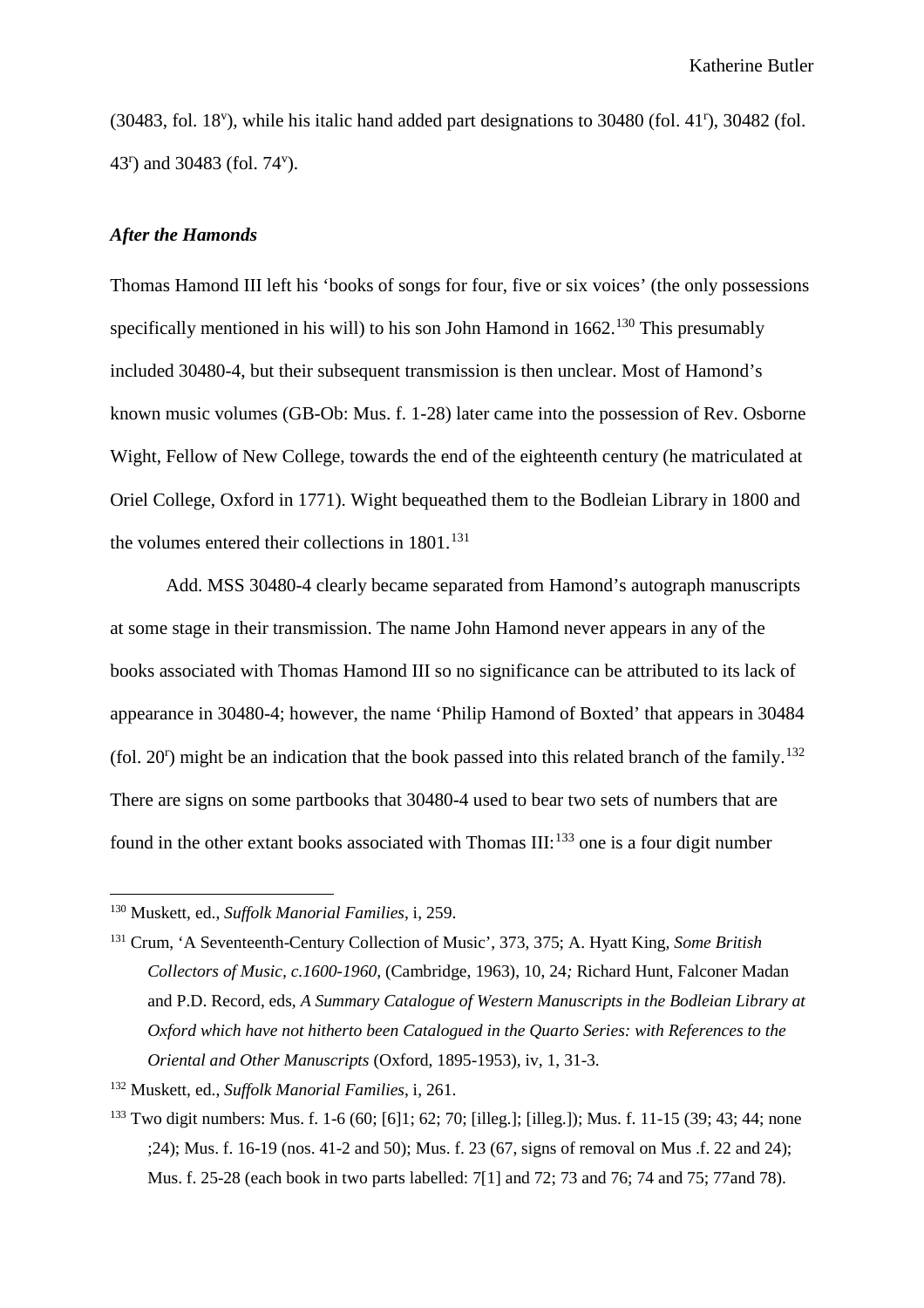(5753) found on the cover of 30480; the second is a number '90' pasted on the cover of 30484 and traces of similar pasted on slips can perhaps be seen on the original front covers of 30480 and 30483. This indicates that 30480-4 remained with other volumes from Thomas III's library during at least two stages of cataloguing, though it is not clear whether this was during the ownership of Thomas III or later in the seventeenth or eighteenth centuries.

The next identifiable owner was John Stafford Smith (1750-1836), who signed the partbooks with the year 1776 (30480, fol. 88<sup>v</sup>). No record is known of where Smith acquired the manuscripts. John Stafford Smith was a singer and later organist in the Chapel Royal, a composer of church music, catches, and glees, and the tune that became 'The Star-Spangled Banner', as well as a music antiquarian. He was trained by William Boyce and had assisted John Hawkins with his *General History of the Science and Practice of Music* (1776). Other significant music manuscripts known to have been in his possession include the Old Hall Manuscript (GB-Lbl: Add. MS 57950), the Mulliner keyboard book (GB-Lbl: Add. MS 30513) and US-NYp: Drexel 4175. He also published editions of early music including *A Collection of English Songs, in Score for 3 and 4 Voices, Composed about the Year 1500* (1779) with songs from the Fayrfax Manuscript and *Musica Antiqua, A Selection of Music of This and Other Countries from the Commencement of the 12th to the Beginning of the 18th Century* (1812) in which historical notes accompanied a wide ranging selection of pieces.<sup>[134](#page-83-0)</sup>

The two digit numbers are not found in Mus. f. 7-10. Four digit numbers: GB-Ob: Mus. f. 1-6 (576[?]; [none]; [5]763; 5766; 5763); Mus. f. 11-15 (5758 when present); Mus. f. 16-19 (5762 [corr. to 1], 5758; 575[?]; 5758); Mus. f. 25-28 (all 5767); Mus. f. 23 (57[...]). The four digit numbers are not found in Mus. f. 7-10 or 20-24, or the printed editions at GB-Ob: Vet. A1. 99.

<span id="page-83-0"></span><sup>134</sup> Robert J. Bruce, 'Smith, John Stafford (*bap.* 1750, *d.* 1836)', *Oxford Dictionary of National Biography*, (Oxford, 2004) <www.oxforddnb.com/view/article/25866>; Nicholas Temperley, 'Smith, John Stafford,' *Grove Music Online*

 $\overline{a}$ 

<www.oxfordmusiconline.com/subscriber/article/grove/music/26008> Accessed 20/08/2017; Francis Lee Gramenz, 'John Stafford Smith, 1750-1836: An Early English Musicologist' (Ph.D. dissertation, Boston University, 1987), chapter 1; Vincent Duckles, 'Musicology', *Music in*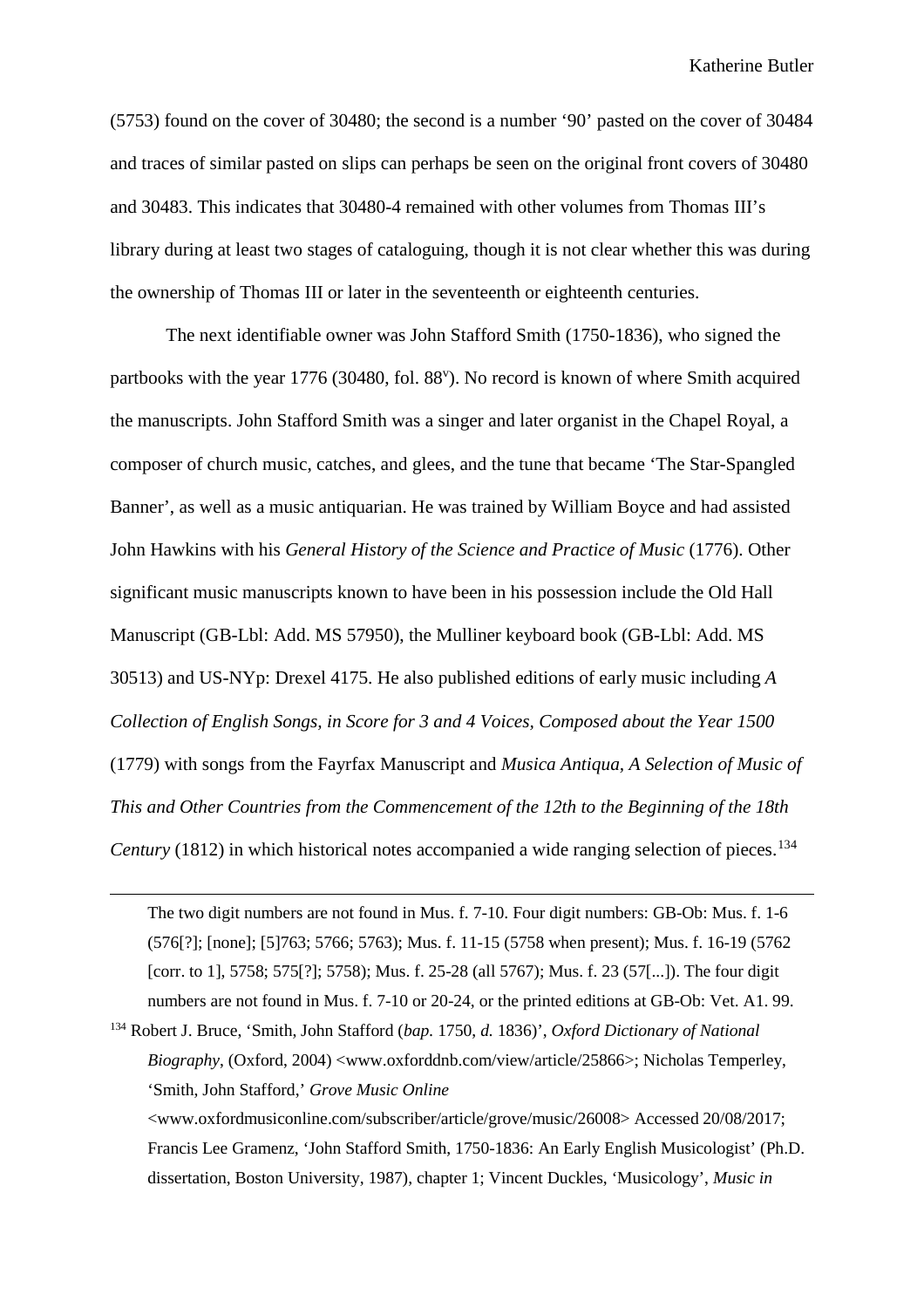Smith has been described as an 'inveterate scribbler on margins' and 30480 in particular contains numerous of his annotations.[135](#page-84-0) Smith's annotations are in a more compact hand than his expansive signature and written in darker ink with a thicker, somewhat splodgy pen, but are comparable to autograph manuscripts such as GB-Lbl: Add MSS 34608 and 34609, his commonplace books. There are other annotations in pencil, which are more expansive in style (and in this respect more akin to his signature), but nevertheless similarly formed to the other ink annotations. This phenomenon of multiple styles of annotation in pencil and ink has been observed in other works known to have been owned and annotated by Smith, despite their different transmission histories.<sup>[136](#page-84-1)</sup> This suggests that all the late marginalia in 30480-4 are probably attributable to him or at least his close circle. If he owned 30480-4 until his death—some sixty years—he may have been returning to annotating these books over a significant period.

Smith's annotations are indicative of his interest in the editing and history of early music. Many annotations provide information about composers. Others reveal Smith's interest in the historical significance of the pieces, such as those labelling anonymous Jubilate as 'probably the earliest Jubilate ever set to music in parts' (30480, fol. 17<sup>v</sup>). Smith was also comparing 30480-4 with other manuscripts. A marginal note '1581 Xtch MS' in 30490 reveals that Smith copied the variant passage of text written on *Triumph with Pleasant Melody* from the Dow partbooks (GB-Och: Mus. 984-8).<sup>[137](#page-84-2)</sup> Scorings of several pieces in

*Britain: The Romantic Age 1800–1914*, ed. Nicholas Temperley (London, 1981), 483-502 (493- 4).

 $\overline{a}$ 

<span id="page-84-0"></span><sup>135</sup> Elizabeth Cole, 'Stafford Smith's Burney', *Music and Letters,* 40 (1959), 35-8 (36).

<span id="page-84-1"></span><sup>136</sup> Gramenz, 'John Stafford Smith', 89-90.

<span id="page-84-2"></span> $137$  Other textual annotations show him interpreting tricky words in the unfamiliar sixteenth-century script: 30480, fol. 41<sup>r</sup> in ink, 30481, fol. 64<sup>r</sup> and 30484, fol. 10<sup>r</sup> in pencil.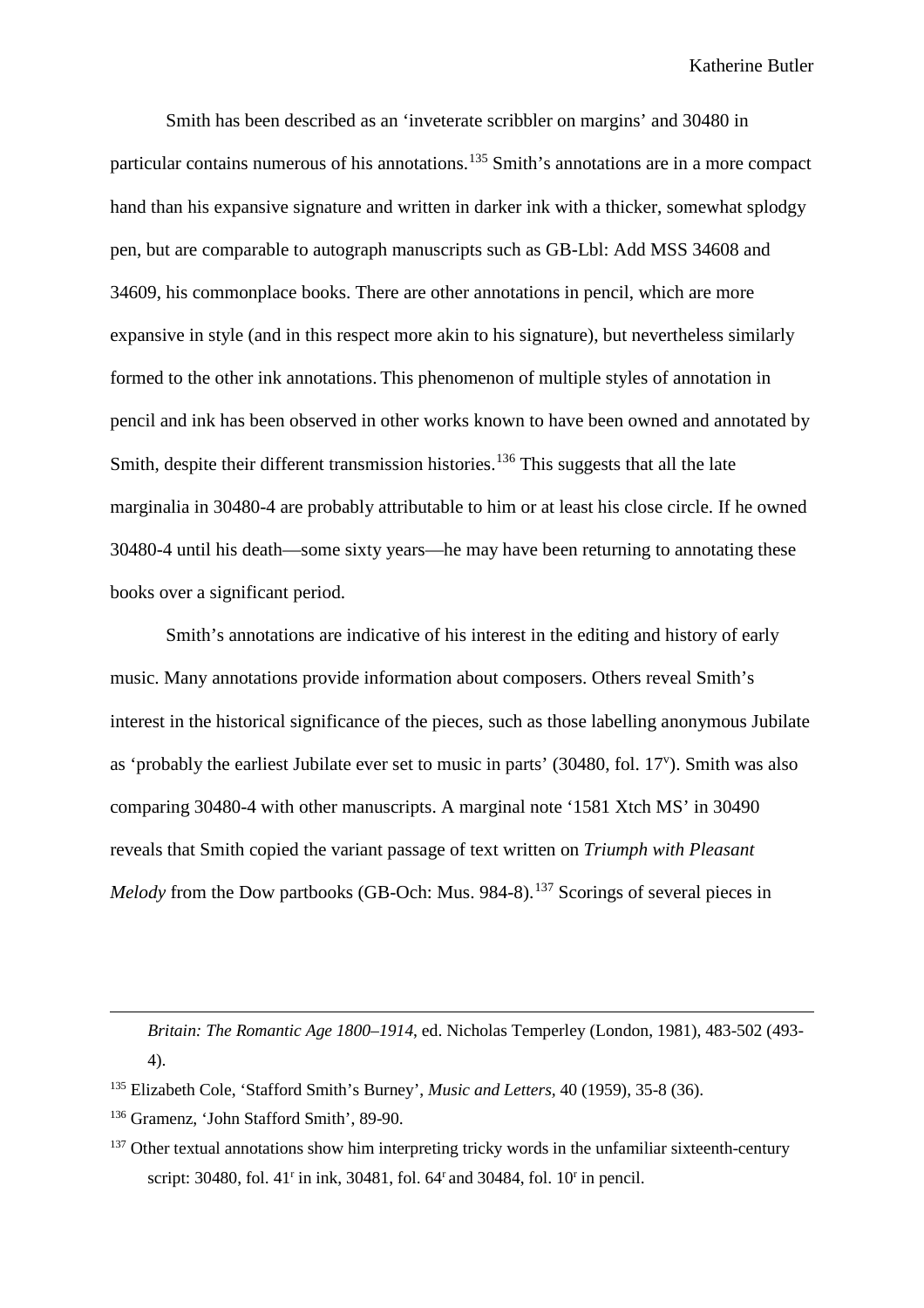Smith's hand are found in two eighteenth-century manuscripts: the front portion of GB-Ob: Tenbury 804 (fols 1<sup>r</sup>-[49]<sup>r</sup>) and the back portion of GB-Lbl: Add MS 31226 (fols 62<sup>v</sup>-106<sup>r</sup>).<sup>[138](#page-85-0)</sup>

The unfortunate circumstances surrounding the dispersal of Smith's library create further uncertainty around the transmission of 30480-4. On Smith's death in 1836 his library and estate passed to his only surviving daughter, Gertrude; however, she was later declared insane and in 1844 the library was sold for her benefit. The auction was not well handled.<sup>[139](#page-85-1)</sup> No sales catalogue survives, but the description of the sale at Gray's Inn Road by William Husk in the 1883 *Grove Dictionary* suggests that few items would have been identifiable within it in any case. Books were:

heaped together in lots, each containing a dozen or more works... the MSS were not even described as such, but were lumped in lots of twenties or fifties, and called so many 'volumes of music'. 578 volumes were so disposed of.... Smith's name did not appear on the catalogue, nothing was done to attract the attention of the musical world, and two dealers, who had obtained notice of the sale, purchased lots at very low prices. These after a time were brought into the market, but it is feared the greater part of the MSS are altogether lost.<sup>[140](#page-85-2)</sup>

Thankfully 30480-4 were not lost, but they do not appear in the extant catalogues of either the dealers Hamilton and Byrd (1844) or the auctioneers Puttick and Simpson (1852 and 1853),

<span id="page-85-0"></span><sup>&</sup>lt;sup>138</sup> The unusual combination of cantatas by Benedetto Marcello followed by pieces found only in 30480-4 means that 31226 can be identified with no. 864 in an 1844 catalogue of the Islington booksellers Hamilton and Bird, which included many other items identifiable as from Smith's library. *Islington Old Book Circular No. 10, 1844 A Catalogue of a Selection of Foreign and English Literature, from the Extensive and Varied Stock Recently Purchased by Messrs. Hamilton and Bird, Booksellers and Publishers... it consists of a Great Variety of Works... and MS. Music from the Library of the late John Stafford Smith.* (1844), GB-Lbl: P.R.6.a.13(1); Gramenz, 'John Stafford Smith', Appendix 3, 11, 47-8. Gramenz was unaware of 31226 in which scorings of these pieces follow cantatas by Benedetto Marcello, and so assumed that the entry referred to two items, the second being 30480-4.

<span id="page-85-1"></span><sup>139</sup> Gramenz, 'John Stafford Smith', 60; King*, Some British Collectors of Music*, 43.

<span id="page-85-2"></span><sup>140</sup> Quoted in Gramenz, 'John Stafford Smith', 61-2.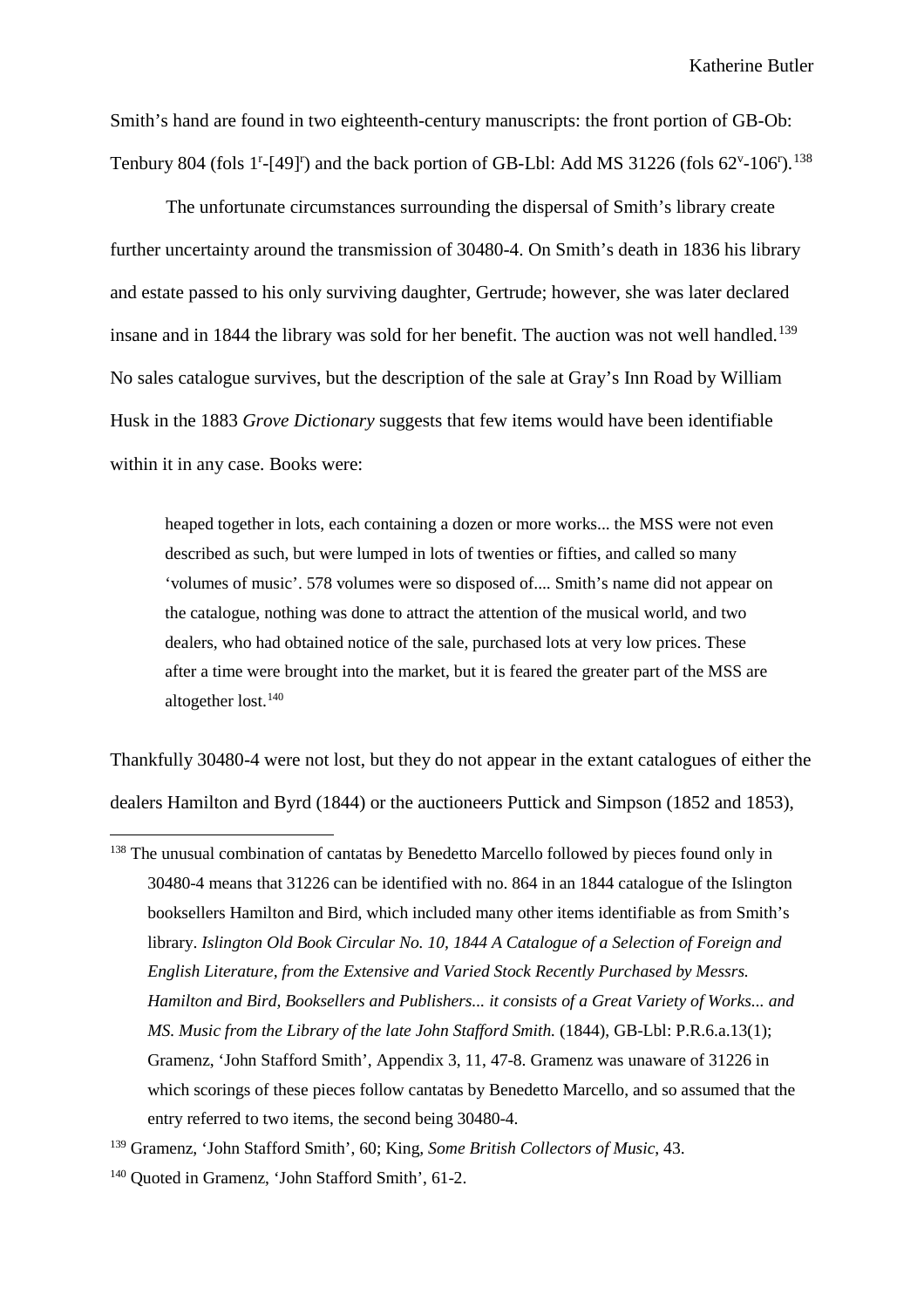who are known to have sold items from Smith's library.<sup>[141](#page-86-0)</sup>

While the line of transmission is unclear, 30480-4 evidently came into the possession of another music antiquarian, Edward Rimbault (1816-76), as did the Mulliner keyboard book that Smith had owned. Rimbault lectured on the history of music in England, was one of the founders of the *Music Antiquarian Society,* and produced notable editions of motets, anthems, service music, madrigals, Byrd's *Mass for Five Voices* and East's *Whole Book of Psalms*, as well as documents such as *The Old Cheque Book of the Chapel Royal* (1872). He too owned an extensive collection of manuscripts including the Elizabethan tablebook GB-Lbl: Add. MS 31390, the Sambroke manuscript, and John Gamble's Commonplace Book (US-NYp: Drexel 4302 and 4257).<sup>[142](#page-86-1)</sup> He is also known for taking items from Christ Church library and selling them to the British Museum.[143](#page-86-2) Although Rimbault did not add his name to the manuscript and no annotations can be identified as in his hand, a note in 30480 (on the flyleaf

- <span id="page-86-0"></span> 141 King, *Some British Collectors of Music*, 43, 135-6; Gramenz, 'John Stafford Smith', 61; *Islington Old Book Circular No. 10... Hamilton and Bird (1844); Catalogue of the Third Portion of the Very Extensive and Valuable Collection of Music being the Stock of Messrs. Calkin and Budd of Pall Mall...including a Large Collection of Curious Books and MSS. Formerly in the Library of... John Stafford Smith, Esq... which will be Sold by Auction by Messrs Puttick and Simpson... on Friday, August 27 1852 and Following Day* (1852), GB-Lbl: S.C.P. 27 (6); *Catalogue of 1900 Engraved music Plates... and a Collection of Ancient and Modern Music to which are added the Concluding Portion of the Stock of Messrs. Calkin and Budd, of Pall Mall including... Many Curious Books from the Library of the Late John Stafford Smith, Esq... which will be Sold by Auction by Messrs Puttick and Simpson... on Wednesday, August 17th, 1853 and Following Day* (1853), GB-Lbl: S.C.P. 32 (9).
- <span id="page-86-1"></span><sup>142</sup> King, *Some British Collectors of Music*, 62-3, 97; Duckles, 'Musicology', 487, 495-6; R. H. Legge, 'Rimbault, Edward Francis (1816-1876)', rev. Richard Turbet, *Oxford Dictionary of National Biography* (Oxford, online edn, 2005) <www.oxforddnb.com/view/article/23652>. Accessed 20/08/2017; W.H. Husk and Nicholas Temperley, 'Rimbault, Edward', *Grove Music Online* <www.oxfordmusiconline.com/subscriber/article/grove/music/23477> Accessed 20/08/2017.
- <span id="page-86-2"></span><sup>143</sup> W. G. Hiscock, 'Christ Church Missing Books, II: Printed Music', *Times Literary Supplement* (11 Feb 1939), 96; P.M. Young: 'The Notorious Dr Rimbault (1816-1876)', *BIOS: Journal of the British Institute of Organ Studies*, 22 (1998), 126-38.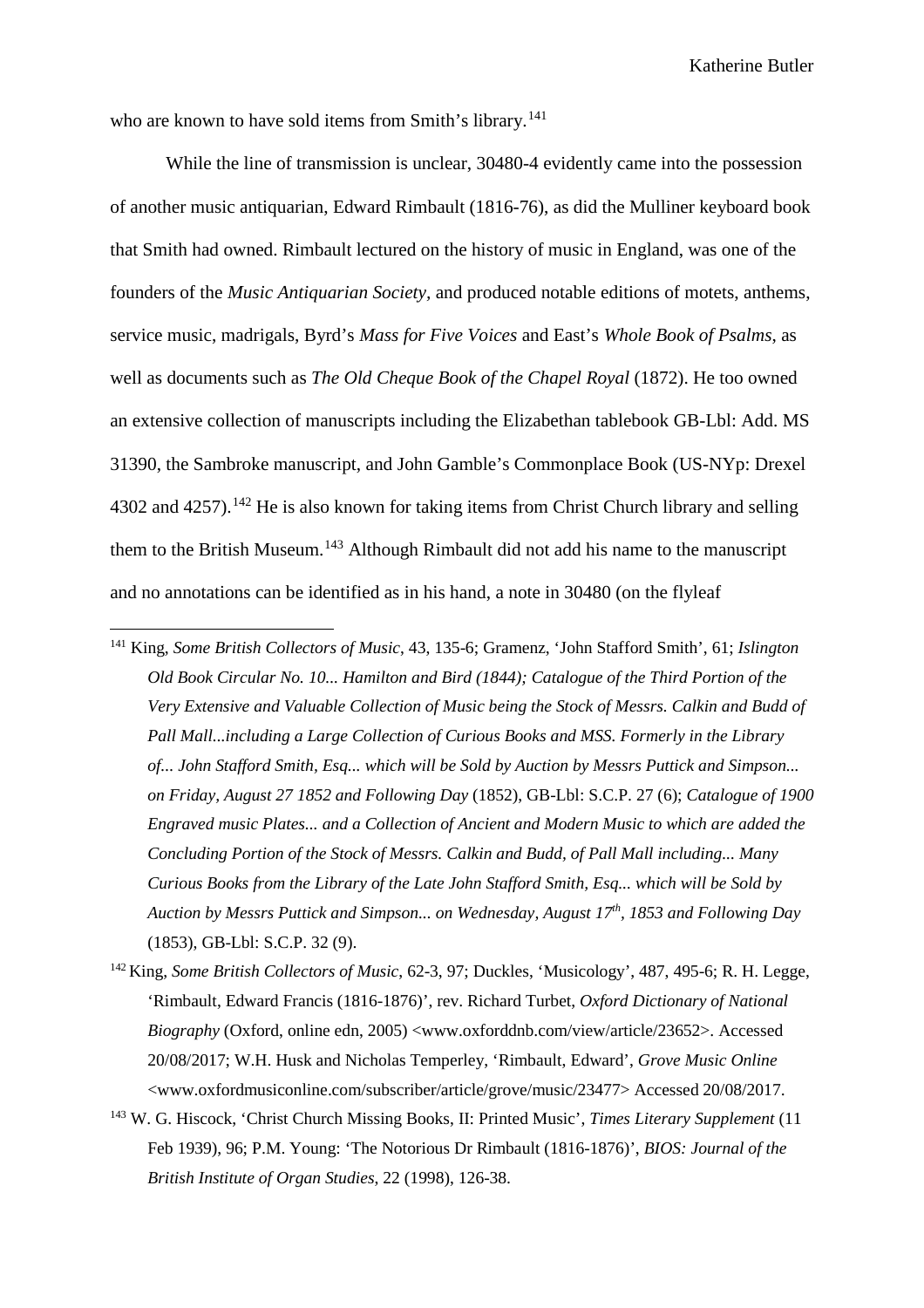immediately prior to fol. 1) states that the manuscripts were 'Purchased at Messrs Sotheby's: L.C. / 3 Aug. 1877'. This was the sale of Edward Rimbault's music library, which took place from 31 July to 7 August 1877. On the fourth day there was the following item:

1386 Services, Anthems, Latin Motets, &c by Tallis, Tye, Parsley, M. Whyte, Causton, Johnson, W. More, Mundy, etc; five separate parts, oblong 8vo. Temp. Edward VI, enclosed in a half calf case.<sup>[144](#page-87-0)</sup>

Although no half-calf case is now extant, the names of Causton and More are sufficiently unusual to connect this entry to 30480-4, despite the erroneous dating to the reign of Edward VI.

At the Sotheby's sale the manuscripts were bought for 14 pounds 14 shillings by Thomas Crampton, who had been appointed purchaser of music at the British Museum in 1875.<sup>[145](#page-87-1)</sup> The note of the Sotheby's sale is in the hand of Edward Augustus Bond, then Keeper of Manuscripts. The manuscripts were then examined by 'BB' in January 1878—probably Francis Bridges Bickley, a 'Second Class Assistant' in the Department of Manuscripts since 1876—at which time the manuscripts were first foliated.<sup>[146](#page-87-2)</sup> In February 1959 the manuscripts were examined again after rebinding and they were transferred into the newly formed British Library in  $1973$ .<sup>[147](#page-87-3)</sup>

<span id="page-87-0"></span> <sup>144</sup> A. Hyatt King, ed., *Catalogue of the Music Library of Edward Francis Rimbault sold at London 31 July–7 August 1877 with the Library of Dr. Rainbeau* (Buren. 1975), 92. The sale also included Add. MS 31226 as item 1375 on the same day (90), when it was bought by 'Robinson' for two shillings.

<span id="page-87-1"></span><sup>145</sup> King, ed., *Catalogue of the Music Library of Edward Francis Rimbault*, 92. James D. Brown and Stephen S. Stratton, *British Musical Biography: A Dictionary of Musical Artists, Authors and Composers, Born in Britain and its Colonies* (Birmingham, 1897), 105; P.R. Harris, *A History of the British Museum Library* (London, 1998), 337.

<span id="page-87-2"></span><sup>146</sup> Harris, *History of the British Museum Library*, 439.

<span id="page-87-3"></span> $147$  30480, fol. [90]<sup>r</sup>; 30481, fol. 94<sup>r</sup>; 30482, fol. [88]<sup>r</sup>; 30483, fol. [92]<sup>r</sup>; 30484, fol. [23]<sup>r</sup>.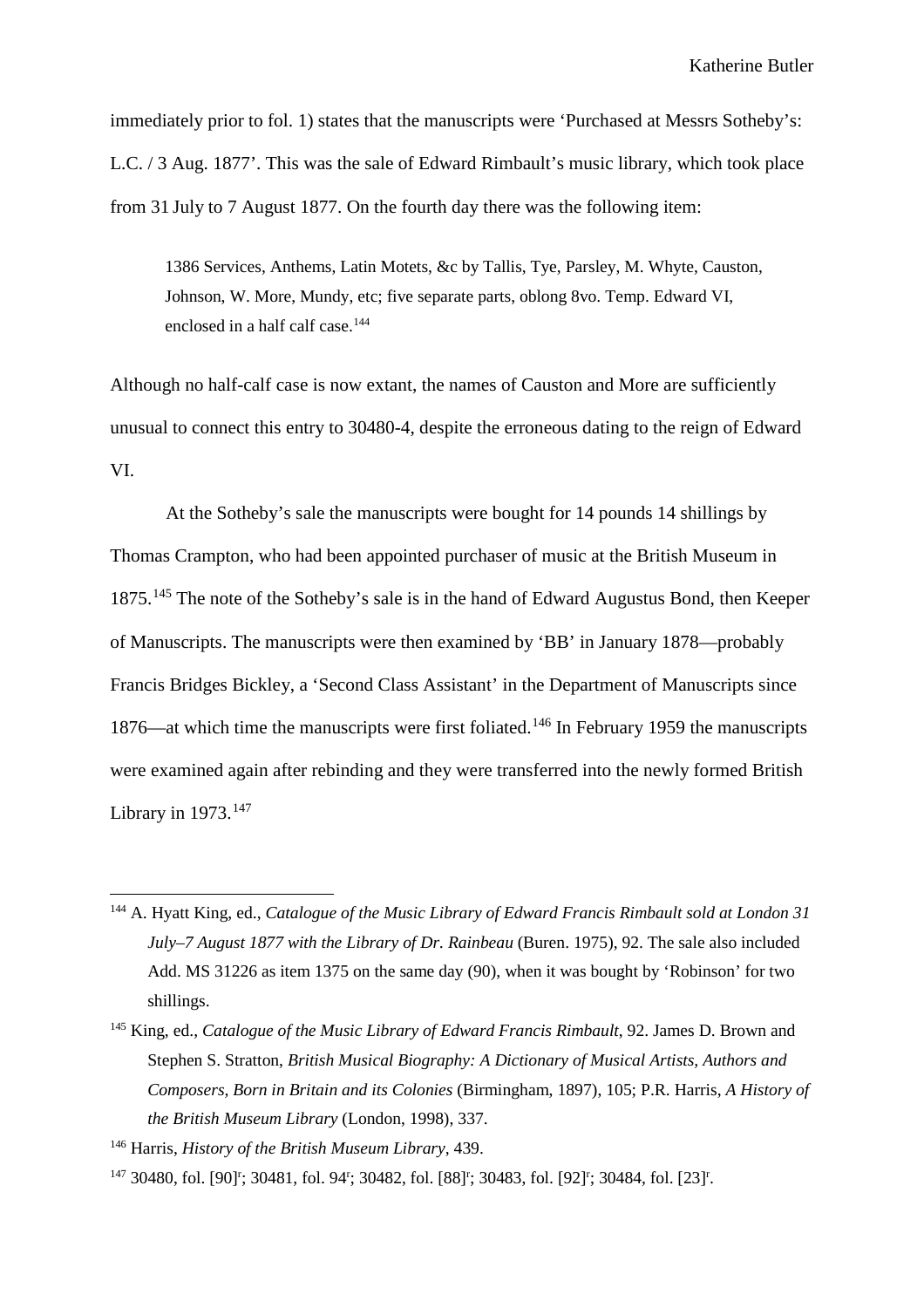#### *Conclusion*

Add. MSS 30480-4 survived because they were adaptable to a new context when the liturgical and educational need for their contents waned. The miscellaneous contents and modest level of difficulty among the canticles and sacred songs in particular, meant that 30480-4 could provide a range of repertory suitable for both recreation and devotion, and of an appropriate level of difficulty for a family of Protestant musical amateurs. The repertory was used and enjoyed to such an extent that as the partbooks became worn and damaged they were repaired and parts recopied so that the music could still be performed.

The Hamond-family phase of 30480-4's history offers a window into music-making in Protestant families in the late sixteenth and early seventeenth centuries. The family's care for these partbooks suggests a continued affection for early Protestant devotional music; moreover, much of the music added in Phase VI was similar in age and style to the original collection with sacred songs by Tallis, Tye, and William Mundy. Only Weelkes's *Lachrimae* and the Byrd's *Jesum Nazarenum* were more contemporary pieces. Indeed in comparison to other partbooks copied in the 1580s onwards there is a noticeable lack of Byrd motets, though this may simply indicate that the Hamonds already owned his printed collections of 1589 and 1591.<sup>[148](#page-88-0)</sup> Also, in contrast to the majority of complete Elizabethan partbook sets which are associated with a single primary owner, Phases VI of 30480-4's history is evidence of an alternative social context for musical partbooks: a communal family ownership, in which relations shared the labour of copying and presumably also performed together.

In the early seventeenth century, the antiquarian interests of Thomas Hamond III ensured a place for the partbooks among his collection alongside Elizabethan printed music also originating in the 1570s. Given their damaged state and lack of visual appeal, it was also

<span id="page-88-0"></span><sup>&</sup>lt;sup>148</sup> For example GB-Ob: MS Tenbury 389 and the McGhie partbook (private collection); GB-Ob: Mus. Sch. e. 423; GB-Och: Mus. 979-83 (Baldwin Partbooks); GB-Och: Mus. 984-8 (Dow Partbooks); GB-Ob: MS Tenbury 1486 and Wilmott (private collection); and the Paston collection.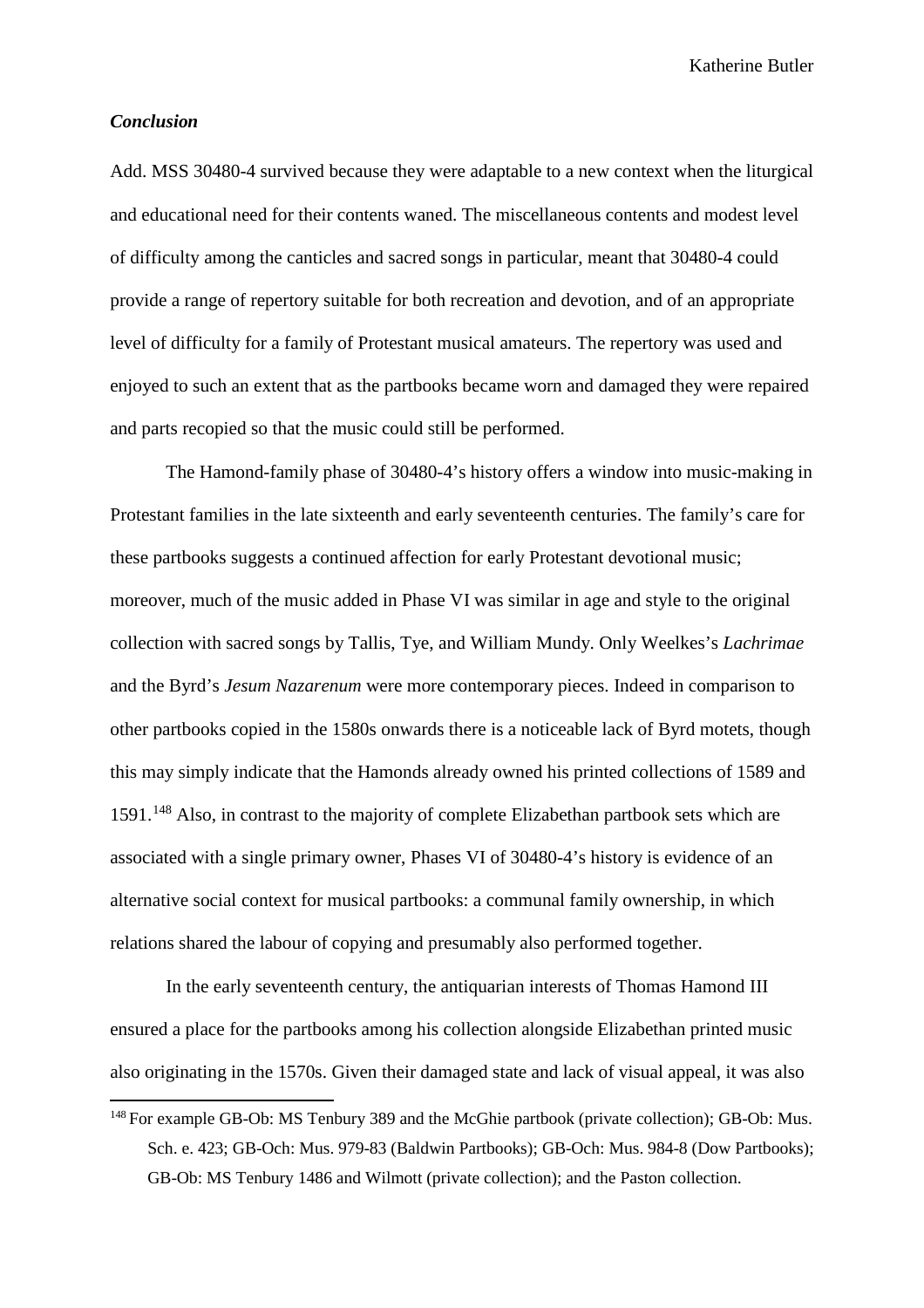vital for the preservation of these partbooks that they came into the possession of eighteenth and nineteenth century antiquarians who valued their musical contents.

Despite their chaotic appearance today, then, 30480-4 began as clearly sectionalised partbooks with their contents divided by function and to a certain extent by genre. Only towards the end of the original layer did complications begin to arise as new scribes interpreted the sections in different ways and as the partbooks were used for more sustained copying practice. Nevertheless the sections would have remained apparent until the subsequent infill copying and repairs, which substantially confused first the sectional divisions and then the phases of copyists. This reconstruction of the history of 30480-4 demonstrates the importance of tackling the complexities of sixteenth-century music miscellanies to understand how and why they came to their current state. 30480-4 offer new perspectives on liturgical music in the early years of the Elizabethan Reformation; the training of choirboys; scribal collaboration; the teaching of music copying; the practices, interests and abilities of amateur musicians in Protestant families; and the role that later antiquarians had in preserving the manuscripts that survive today.

Many more miscellanies survive as orphan partbooks that offer a similar contrast to the picture of Tudor manuscript production, music collection and dissemination created by the better-known sets such as those belonging to Robert Dow, John Sadler and John Baldwin.<sup>[149](#page-89-0)</sup> If such miscellaneous collections are studied holistically as social documents whose complex histories can be unravelled to reveal the practices and motivations of successive creators and users, then each such miscellany has the potential to shed light on cultures and contexts for copying, collecting, and music making in sixteenth- and seventeenth-century England.

<span id="page-89-0"></span> <sup>149</sup> Robert Dow, John Sadler and John Baldwin's sets are: GB-Och: Mus. 984-8, GB-Ob: Mus. e. 1-5 and GB-Och: Mus. 979-83. Examples of Tudor partbook miscellanies yet to receive detail, holistic studies include GB-Ckc: Rowe 316; GB-Lbl: Add. MS 22597; GB-Lbl: Add. MS 32377; GB-Lbl: Harley 7578; GB-LPro: SP1-246; GB-Ob: MS Tenbury 1464; and US-Ws: V.a.408.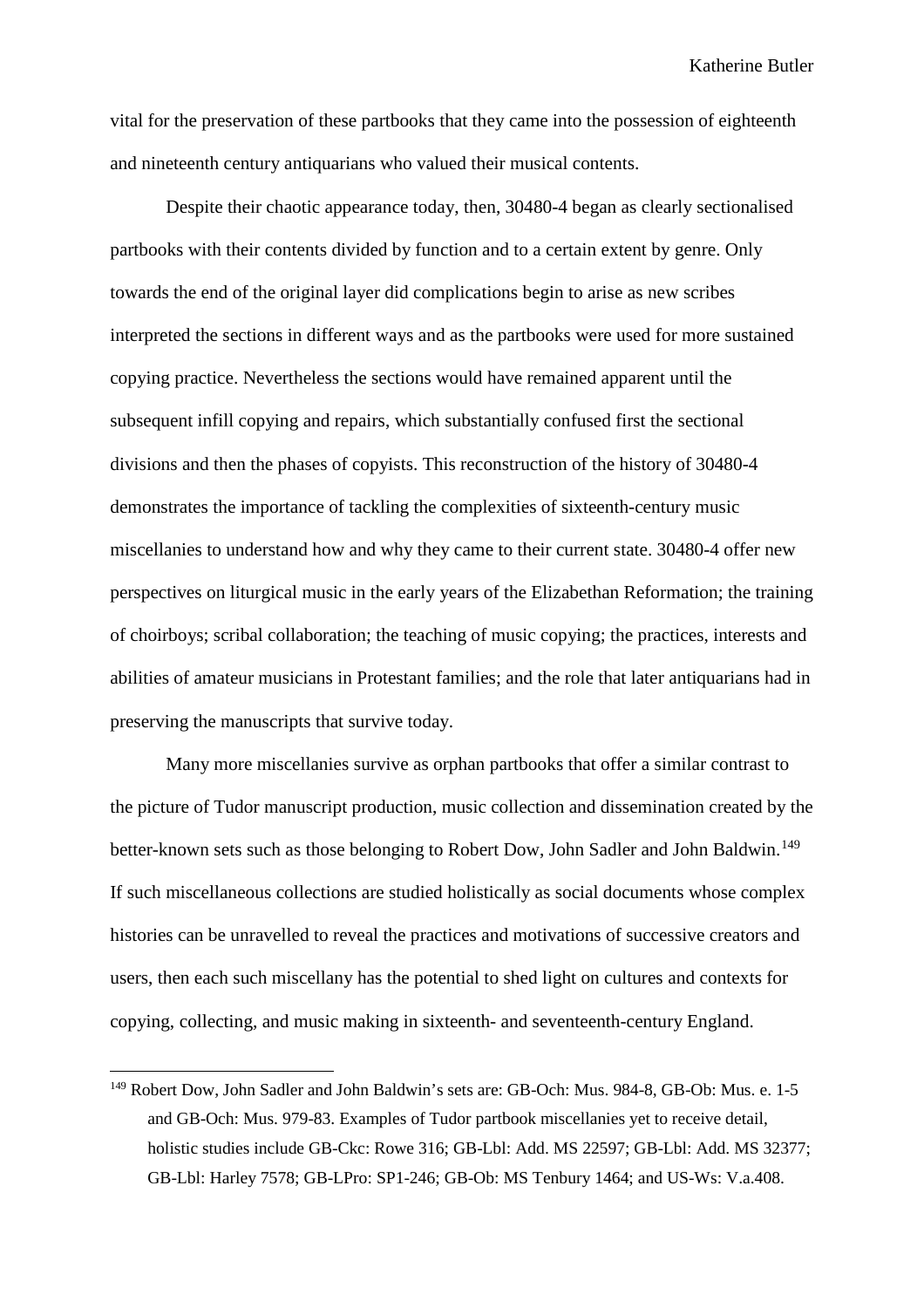## <span id="page-90-2"></span><span id="page-90-1"></span><span id="page-90-0"></span>**Appendix 1: Inventory and Concordances for GB-Lbl: Add. MSS 30480-4**

Parts that were entirely or partially recopied by later hands are highlighted in **bold.** Pages of entirely blank staves are given in *italics*. Infill

| <b>Phase</b>   | No.                    | <b>Composer</b>     | <b>Title</b>                   | 30480                       | 30481                        | 30482                       | 30483                        | 30484 | <b>Concordances</b>      |
|----------------|------------------------|---------------------|--------------------------------|-----------------------------|------------------------------|-----------------------------|------------------------------|-------|--------------------------|
| $\overline{?}$ |                        | Anon                | [rough fragment of notation]   |                             |                              |                             | 2r                           |       | None                     |
| $\mathbf I$    |                        | R. Partyne          | Magnificat [inc.]              | $2^{r-v}$ [inc.]            | $2^{r}-3^{v}$                | [lost]                      | $4^{r-v}$ [inc.]             |       | None                     |
| $\mathbf I$    | 2                      | R. Partyne          | Nunc Dimittis [inc.]           | $3^{r-v}$ [frag.]           | $4^{r-v}$                    | [lost]                      | [lost]                       |       | None                     |
| $I-II$         | 3                      | [Osbert] Parsley    | Te Deum                        | $4^{\rm r}$ -6 <sup>v</sup> | $5^{\rm r}$ -7 $^{\rm v}$    | $2^{r} - 5^{r150}$          | $5^{\rm r}$ -7 $^{\rm v}$    |       | None                     |
|                |                        |                     | [Blank staves]                 | $7^{r}$                     | 8 <sup>r</sup>               |                             | 8 <sup>r</sup>               |       |                          |
| $\mathbf{I}$   | 4                      | <b>Robert Adams</b> | Venite                         | $7^{\rm v}$ -9 <sup>r</sup> |                              | $5^{\rm v}$ -7 <sup>r</sup> | $8^{\rm v}$ -10 <sup>r</sup> |       | None                     |
| $\mathbf{I}$   | 4a                     | Anon                | Venite [inc.]                  |                             | $8^{\rm v}$ -10 <sup>r</sup> |                             |                              |       | None                     |
| $\rm II$       | 5                      | Anon                | <b>Benedictus</b>              | $9^{v} - 11^{r}$            | $10^{v} - 12^{r}$            | $7^{\rm v}$ -9 <sup>r</sup> | $10^{v} - 12^{r}$            |       | None                     |
| $\mathbf{I}$   | 6                      | [Osbert] Parsley    | Benedictus $\overline{^{151}}$ | $11^{v} - 13^{r}$           | $12^{v} - 14^{r}$            | $9^{v} - 11^{r}$            | $12^{v} - 14^{r}$            |       | None                     |
| $\mathbf{I}$   | $\mathbf{\mathcal{L}}$ | [William]           | Te Deum [from the Service]     | $13^{v} - 15^{v}$           | $14^{v} - 17^{r}$            | $11^{v} - 14^{r}$           | $14^{\rm v} - 17^{\rm r}$    |       | Durham; Peterhouse 2     |
|                |                        | Mundy $152$         | in Four Parts for Men]         |                             |                              |                             |                              |       |                          |
| II-IIIa        | 8                      | [Christopher]       | O God be Merciful unto Us      | $16^{\rm r}-17^{\rm r}$     | $17^{v} - 19^{r}$            | $16^{\rm r}-17^{\rm r}$     | $17^{v} - 18^{v}$            |       | Barnard1641; BL 15166;   |
|                |                        | Tye                 | [Deus Misereatur]              |                             |                              |                             |                              |       | BL 29289; ChCh 6; Chirk; |
|                |                        |                     |                                |                             |                              |                             |                              |       | Ely 28; Lumley (shorter) |

copying (1580s onwards) is shaded in grey. Pages of blank staves are shaded in black.

<sup>&</sup>lt;sup>150</sup> Originally ended on fol.4<sup>v</sup> but an insertion was added in a later hand (probably by Thomas Hamond III) on the facing page. He was possibly copying out a loose pastedown

correction, as there are signs of an earlier correction on the last line of fol.4<sup>v</sup>.

<sup>&</sup>lt;sup>151</sup> The highly similar opening of this Benedictus and Parsley's Te Deum above suggest that they were composed as a pair for Morning Service.

<sup>&</sup>lt;sup>152</sup> As this is copied early in the manuscript the composer seems less likely to be John Mundy who was only born c.1555.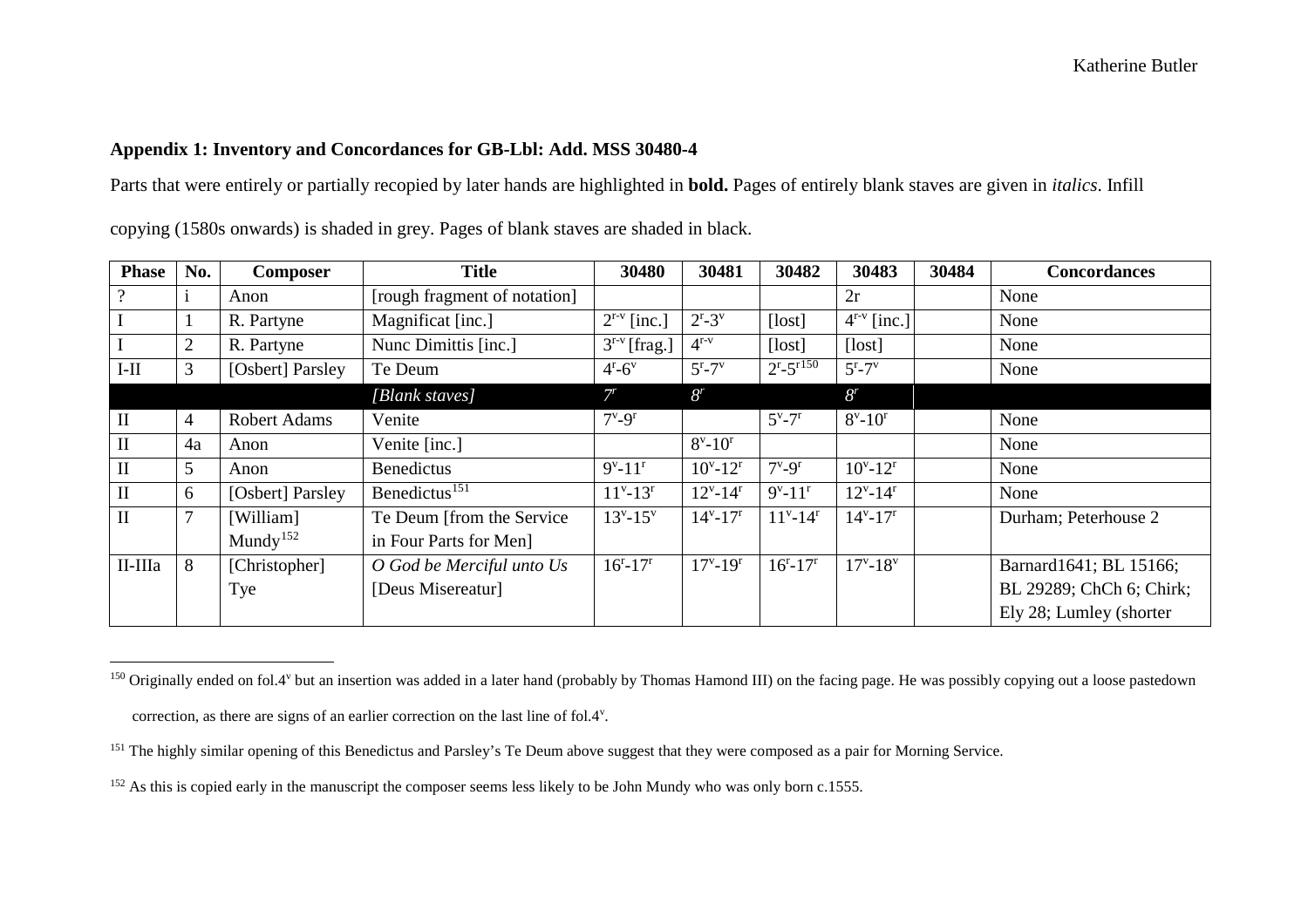<span id="page-91-1"></span><span id="page-91-0"></span>

| <b>Phase</b> | No. | <b>Composer</b>        | <b>Title</b>                                                                                | 30480                       | 30481                     | 30482                       | 30483                       | 30484 | <b>Concordances</b>                                      |
|--------------|-----|------------------------|---------------------------------------------------------------------------------------------|-----------------------------|---------------------------|-----------------------------|-----------------------------|-------|----------------------------------------------------------|
|              |     |                        |                                                                                             |                             |                           |                             |                             |       | version); Queens; SHR 227                                |
| $\mathbf{I}$ | 9   | Anon                   | Jubilate                                                                                    | $17^{v} - 18^{v}$           | $19^{\rm r} - 20^{\rm r}$ | $14^{v} - 15^{v}$           | $19^{\rm r} - 20^{\rm r}$   |       | None                                                     |
| IIIa         | 10  | <b>Robert Adams</b>    | <b>Nunc Dimittis</b>                                                                        | $19^{r-v}$                  | $20^{r-v}$                | $17^{v} - 18^{r}$           | $20^{\circ} - 21^{\circ}$   |       | None                                                     |
| IIIa         | 11  | [Christopher]<br>Tye   | Nunc Dimittis                                                                               | $19^{\rm v} - 20^{\rm r}$   | $21^{\rm r-v}$            | $18^{v} - 19^{r}$           | $21^{\nu} - 22^{\nu}$       |       | Wanley                                                   |
| IIIa         | 12  | [William]<br>Whitbroke | Magnificat                                                                                  | $20^{\rm v} - 21^{\rm v}$   | $22^{\rm r}-23^{\rm v}$   | $19^{\nu} - 21^{\nu}$       | $22^{\nu} - 23^{\nu}$       |       | Wanley <sup>153</sup>                                    |
| IIIb         | 13  | [Christopher]<br>Tye]  | Give Alms of thy Goods                                                                      | $22^r$                      | $24^{\rm r-v}$            | $21^{\nu} - 22^{\nu}$       | $24^r$                      |       | None                                                     |
| <b>IIIb</b>  | 14  | [Robert] White         | O Praise God in His Holiness<br>[2p. Praise Him in the]<br>$C$ <i>ymbals</i> $\overline{C}$ | $22^{\nu} - 23^{\nu}$       | $24^{\rm v} - 25^{\rm v}$ | $22^{\nu} - 23^{\nu}$       | $24^{\rm v} - 25^{\rm r}$   |       | $\overline{\text{None}}^{154}$                           |
| <b>IIIb</b>  | 15  | [Christopher]<br>Tye   | Praise ye the Lord ye<br>Children                                                           | $24^{\rm r} - 25^{\rm v}$   | $26^{\rm r}-27^{\rm v}$   | $23^{\rm v} - 25^{\rm r}$   | $25^{\rm r} - 27^{\rm r}$   |       | Peterhouse 2; Queens<br>(Praise the Lord ye<br>Servants) |
| IIIb         | 16  | [John] Sheppard        | Christ Rising Again from the<br>Dead [2p. Christ is Risen]                                  | $25^{\rm v} - 27^{\rm r}$   | $28^{\rm r} - 29^{\rm r}$ | $25^{\rm r} - 26^{\rm v}$   | $27^{\rm r}$ -28 $^{\rm r}$ |       | <b>BL</b> 29289                                          |
| IIIb         | 17  | Feryng                 | O Merciful Father, We<br>Beseech Thee [2p. O God,<br>Confound the Proud]                    | $27^{\rm r}$ -28 $^{\rm r}$ | $29^{\rm r}-30^{\rm r}$   | $26^{\rm v} - 27^{\rm v}$   | $28^{\rm v} - 29^{\rm v}$   |       | None                                                     |
| IIIb         | 18  | John Franclynge        | O God for Thy Name's Sake<br>Save Me                                                        | $28^{\rm r}-29^{\rm r}$     | $30^{\circ} - 31^{\circ}$ | $27^{\rm v}$ -28 $^{\rm v}$ | $29^{\rm v} - 30^{\rm v}$   |       | None                                                     |
| IIIb         | 19  | [John] Sheppard        | I Give You a New                                                                            | $29^{\rm r}-30^{\rm r}$     | $31^{\nu} - 32^{\nu}$     | $29r-v$                     | $31^{r-v}$                  |       | BL 29289; Day1565;                                       |
|              |     |                        | Commandment                                                                                 |                             |                           |                             |                             |       | Drexel 4180-5; Mulliner;                                 |

<sup>&</sup>lt;sup>153</sup> Not that in Day1565

<sup>&</sup>lt;sup>154</sup> An eight-part arrangement survives in many later source including ODIAMM, Southwell, Peterhouse, Ely 28, Ojc 180 and Loosemore, among others.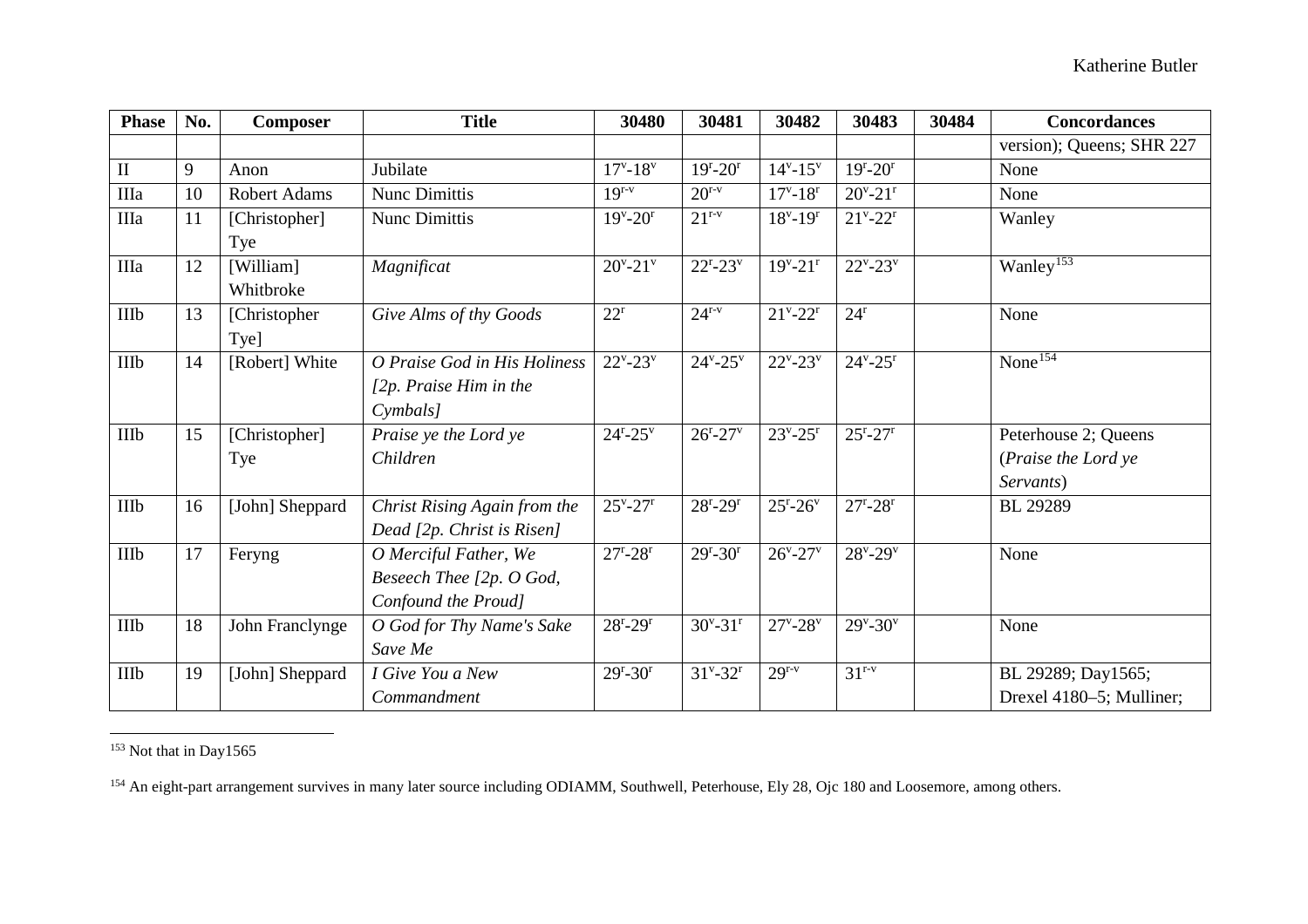<span id="page-92-1"></span><span id="page-92-0"></span>

| <b>Phase</b>    | No. | <b>Composer</b>       | <b>Title</b>                 | 30480                     | 30481                         | 30482                     | 30483                     | 30484           | <b>Concordances</b>      |
|-----------------|-----|-----------------------|------------------------------|---------------------------|-------------------------------|---------------------------|---------------------------|-----------------|--------------------------|
|                 |     |                       |                              |                           |                               |                           |                           |                 | Peterhouse 2; Wanley     |
| <b>IIIb</b>     | 20  | Anon                  | In Judgment Lord Do Thou     | $30^{r-v}$                | $32^{\nu} - 33^{\nu}$         | $30^{r-v}$                | $32r^v$                   |                 | Southwell; Wanley        |
|                 |     |                       | Not Proceed                  |                           |                               |                           |                           |                 |                          |
| <b>IIIb</b>     | 21  | Anon                  | Our Father [inc.]            |                           |                               |                           | $32^{\nu} - 33^{\nu}$     |                 | None                     |
| IV              | 22  | <b>Thomas Causton</b> | Service for Children: Venite | $31^{r}-32^{v}$           | $33^{\rm v} - 35^{\rm r}$     | $31^{\rm r} - 32^{\rm v}$ | $33^{\nu} - 35^{\nu}$     |                 | Day1565; Queens          |
| IV              | 23  | <b>Thomas Causton</b> | Service for Children: Te     | $33^{r}-35^{r}$           | $35^{\rm v} - 37^{\rm v}$     | $33^{r}-35^{r}$           | $35^{\rm v} - 38^{\rm r}$ |                 | Day1565; Queens          |
|                 |     |                       | Deum                         |                           |                               |                           |                           |                 |                          |
| IV              | 24  | <b>Thomas Causton</b> | Service for Children:        | $35^{\rm r} - 36^{\rm v}$ | $37^{\rm v}$ -39 <sup>r</sup> | $35^{\rm r}-37^{\rm r}$   | $38^{\rm r} - 39^{\rm v}$ |                 | Day1565; Queens          |
|                 |     |                       | <b>Benedictus</b>            |                           |                               |                           |                           |                 |                          |
| $\overline{IV}$ | 25  | [Thomas]              | Service for Children: Gloria | $36^{\rm v} - 37^{\rm v}$ | $39^{\circ} - 40^{\circ}$     | $37^{v} - 38^{v}$         | $40^{r-v}$                |                 | Day1565; Queens          |
|                 |     | Causton]              | [Contrafact of Rogier]       |                           |                               |                           |                           |                 |                          |
|                 |     |                       | Pathie's D'amours me         |                           |                               |                           |                           |                 |                          |
|                 |     |                       | $plains]$ <sup>155</sup>     |                           |                               |                           |                           |                 |                          |
| $>$ IV,         | 26  | Anon                  | O Death Rock Me Asleep       | $37^v$                    | $40^{\circ} - 41^{\circ}$     | 38 <sup>v</sup>           | $41^r$                    | 19 <sup>v</sup> | BL 18936-9; Tenbury      |
| $<$ VI          |     |                       |                              |                           |                               |                           |                           |                 | $1464^{156}$             |
| $>$ IV,         | 27  | [Robert] Johnson      | Come Pale-Faced Death        | $38r-v$                   | 41 <sup>v</sup>               | 39 <sup>r</sup>           | 41 <sup>v</sup>           |                 | None                     |
| $<$ VI          |     |                       |                              |                           |                               |                           |                           |                 |                          |
|                 |     |                       | [Blank staves]               |                           |                               |                           | 42 <sup>r</sup>           |                 |                          |
| <b>VI</b>       | 28  | [William]             | Prepare You Time Weareth     | $38^{\rm v} - 40^{\rm r}$ | $42^{\nu} - 44^{\nu}$         | $39^{\rm v} - 40^{\rm v}$ | $42^{\nu} - 45^{\nu}$     |                 | Harley 7578              |
|                 |     | Mundy]                | Away                         |                           |                               |                           |                           |                 |                          |
| VI              | 29  | [Thomas] Tallis       | When Jesus Went [inc.]       | $40^{r-v}$                | $42^r$                        | 41 <sup>r</sup>           | $45^{r-v}$                | [lost]          | <b>SHR 227</b>           |
|                 |     |                       | [Contrafact of Salvator      |                           |                               |                           |                           |                 |                          |
|                 |     |                       | mundi (ii)                   |                           |                               |                           |                           |                 |                          |
| <b>VI</b>       | 30  | [Christopher          | Save Me O God                | $57^{\rm v} - 58^{\rm v}$ | $45^{\rm r} - 46^{\rm r}$     | $41^{\rm v} - 42^{\rm r}$ | $52^{r-v}$                |                 | BL 29289; Chirk; ChCh 6; |

155 John Milsom, 'Caustun's Contrafacta', *Journal of the Royal Musical Association* 132 (2007), 1-32 (at 11-15).

<sup>156</sup> These are completely different to the versions that are extant in ChCh371 and BL 15177.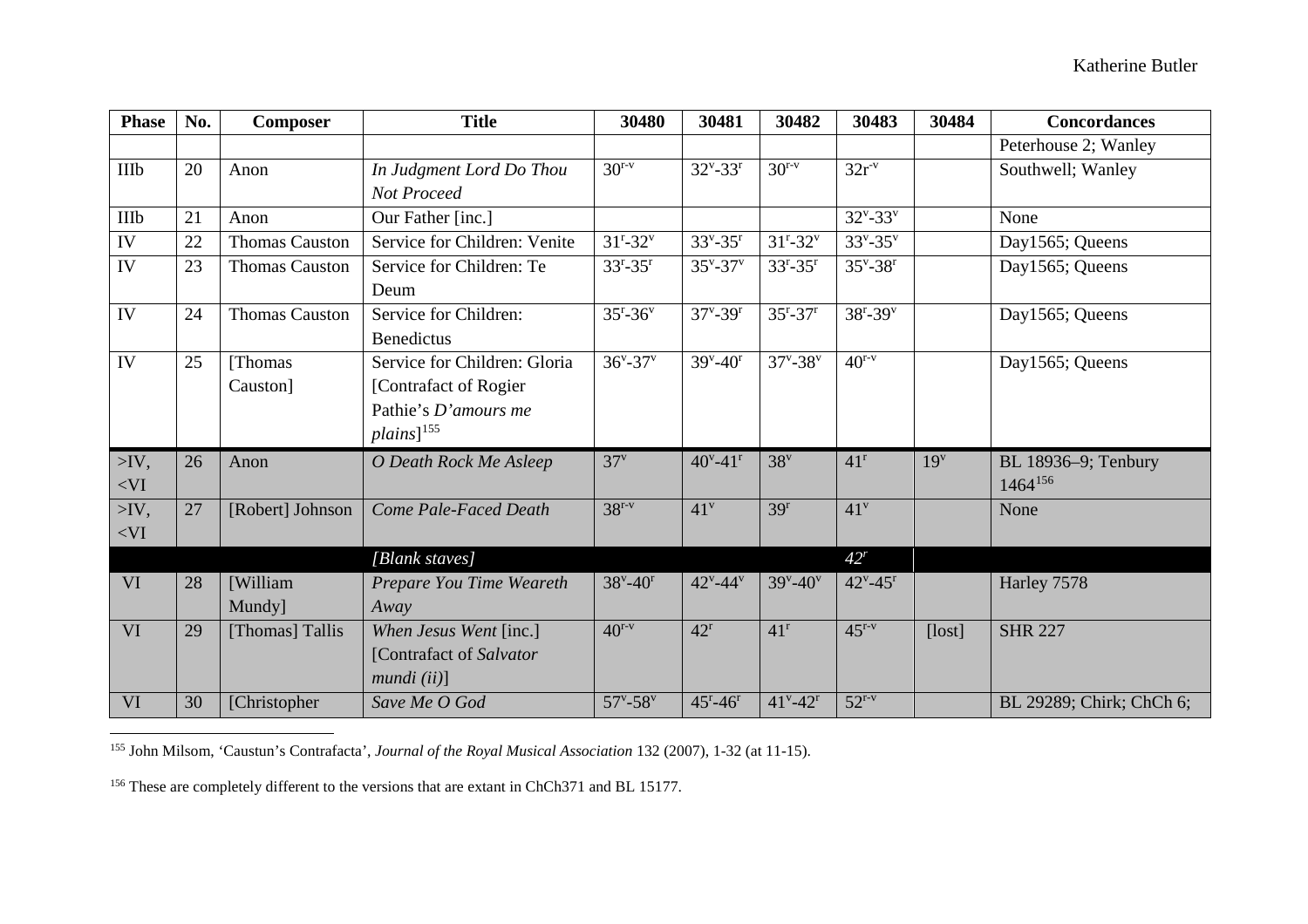| <b>Phase</b> | No. | Composer        | <b>Title</b>                         | 30480                     | 30481                     | 30482                     | 30483                     | 30484                         | <b>Concordances</b>        |
|--------------|-----|-----------------|--------------------------------------|---------------------------|---------------------------|---------------------------|---------------------------|-------------------------------|----------------------------|
|              |     | Tye]            |                                      |                           |                           |                           |                           |                               | Queens; SHR 225; SHR       |
|              |     |                 |                                      |                           |                           |                           |                           |                               | 227 (variant ending unique |
|              |     |                 |                                      |                           |                           |                           |                           |                               | to $30480-4$ )             |
|              |     |                 | [Blank staves]                       |                           | $46^{\circ}$              | $42^v$                    |                           |                               |                            |
| $I-II$       | 31  | [Christopher]   | From the Depth I Call                | $41^{\rm r} - 42^{\rm v}$ | $47^{\rm r} - 48^{\rm v}$ | $43^{\rm r} - 44^{\rm v}$ | $46^{\rm r} - 47^{\rm v}$ |                               | None                       |
|              |     | Tye             |                                      |                           |                           |                           |                           |                               |                            |
| IIIa         | 32  | [Thomas Tallis] | Wipe Away My Sins                    | $42^{\rm v} - 44^{\rm r}$ | $49^{\rm r} - 50^{\rm r}$ | $45^{\rm r} - 46^{\rm r}$ | $48^{\rm r} - 49^{\rm v}$ | $2^r - 3^r$                   | Barnard1641; BL 17792-6;   |
|              |     |                 | [Contrafact of Absterge              |                           |                           |                           |                           |                               | Drexel 4180-84;            |
|              |     |                 | Domine]                              |                           |                           |                           |                           |                               | Loosemore; Lcm 1045-9;     |
|              |     |                 |                                      |                           |                           |                           |                           |                               | ODiamm; Rowe 316; York     |
|              |     |                 |                                      |                           |                           |                           |                           |                               | 29                         |
| IIIa         | 33  | Philip van      | <b>Blessed Art Thou that Fearest</b> | $44^{r}-44^{v}$           | $50^{\circ} - 51^{\circ}$ | $46^{\rm v} - 47^{\rm r}$ | $49^{\circ} - 50^{\circ}$ | $3^{\nu}$ -4 <sup>r</sup>     | BL 22597; BL 29427;        |
|              |     | Wilder          | God                                  |                           |                           |                           |                           |                               | Glouc 101; Myriell         |
|              |     |                 |                                      |                           |                           |                           |                           |                               | Tristitiae; Odiamm; Ojc    |
|              |     |                 |                                      |                           |                           |                           |                           |                               | 180; Tenbury 389 and       |
|              |     |                 |                                      |                           |                           |                           |                           |                               | McGhie                     |
|              |     |                 | [Blank staves]                       | [44a]                     |                           |                           |                           |                               |                            |
| IIIb         | 34  | [Christopher]   | My Trust O Lord in Thee is           | $45^{\rm r} - 46^{\rm r}$ | $51^{\circ} - 52^{\circ}$ | $47 - 48$ <sup>r</sup>    | $50^{\circ} - 51^{\circ}$ | $4^r - 5^r$                   | None                       |
|              |     | Tye             | Grounded                             |                           |                           |                           |                           |                               |                            |
| IIIb         | 35  | [Thomas Tallis] | With All Our Hearts and              | $46^{r} - v$              | $52^{\rm v} - 53^{\rm r}$ | $48^{\rm v} - 49^{\rm r}$ | $51^{\rm v} - 52^{\rm r}$ | $5^{\mathrm{r} - \mathrm{v}}$ | Barnard1641; BL 17792-6;   |
|              |     |                 | Mouth                                |                           |                           |                           |                           |                               | BL 29289; Chirk;           |
|              |     |                 | [Contrafact of Salvator              |                           |                           |                           |                           |                               | Loosemore; Gloucs 101;     |
|              |     |                 | mundi(i)                             |                           |                           |                           |                           |                               | Lcm 1045-7, 9; Myriell     |
|              |     |                 |                                      |                           |                           |                           |                           |                               | Tristitiae; Ojc 180;       |
|              |     |                 |                                      |                           |                           |                           |                           |                               | Southwell; Tenbury 1162    |
|              |     |                 | [Blank staves]                       |                           | $53^v$                    |                           |                           |                               |                            |
| $\mathbf{I}$ | 36  | [Thomas] Tallis | When Shall My Sorrowful              | $48^{\rm r} - 49^{\rm r}$ | $54^{\rm r} - 55^{\rm r}$ | $50^{\rm r} - 51^{\rm r}$ | $53^{\rm r} - 54^{\rm r}$ |                               | BL4911; Lumley; Mulliner;  |
|              |     |                 | <b>Sighing Slake</b>                 |                           |                           |                           |                           |                               | Wode; York 91              |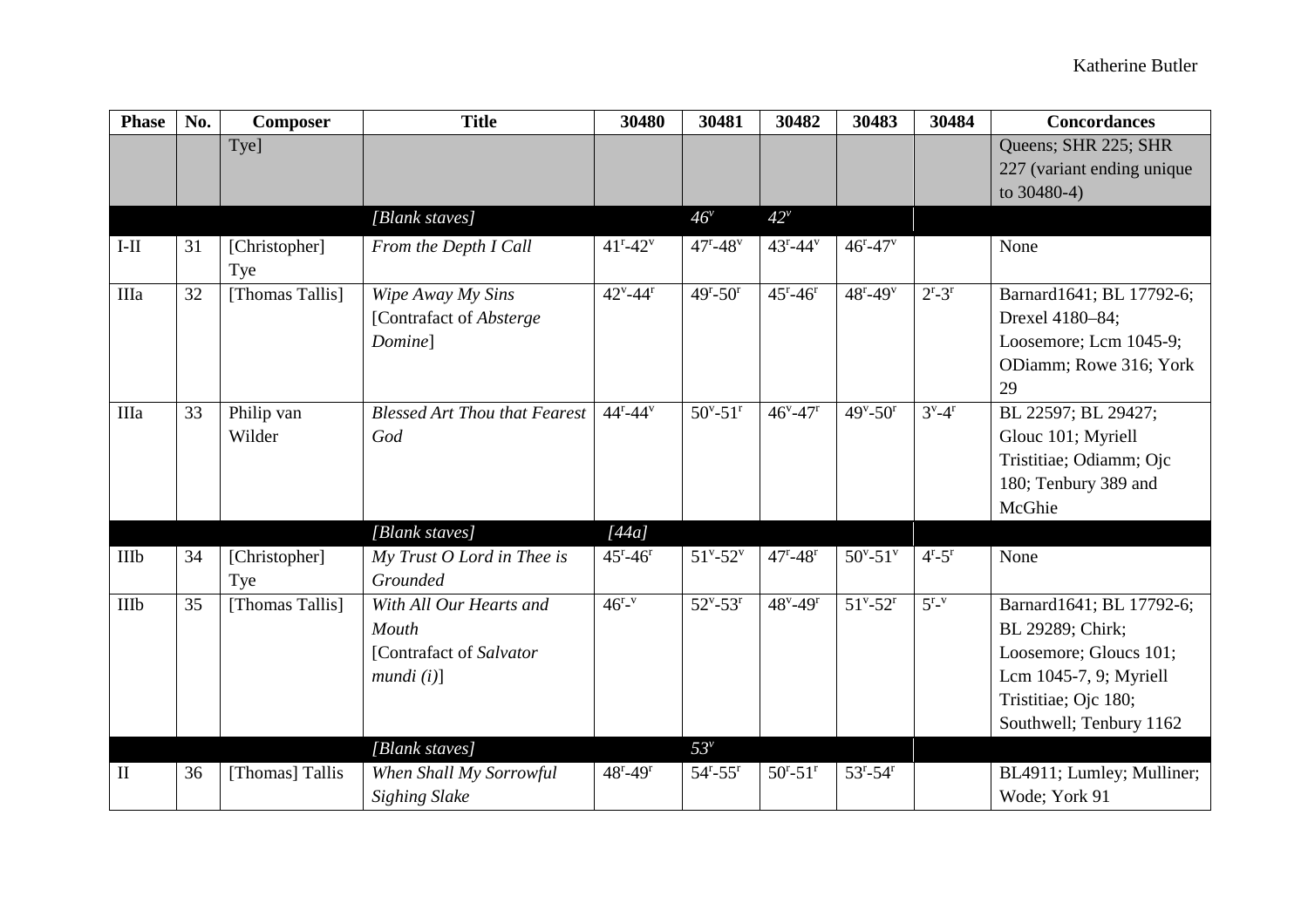| <b>Phase</b>        | No. | <b>Composer</b>         | <b>Title</b>                                                                                     | 30480                     | 30481                     | 30482                         | 30483                       | 30484 | <b>Concordances</b> |
|---------------------|-----|-------------------------|--------------------------------------------------------------------------------------------------|---------------------------|---------------------------|-------------------------------|-----------------------------|-------|---------------------|
| $\mathbf{I}$        | 37  | [Thomas] Tallis         | Purge Me O Lord from All<br>My Sin<br>[Contrafact of Fond Youth is                               | 49 <sup>r</sup>           | $55^{\rm r}$              | $51^{\rm r}$                  | $54^r$                      |       | None                |
|                     |     |                         | a Bubble]                                                                                        |                           |                           |                               |                             |       |                     |
| $\mathbf{I}$        | 38  | Anon                    | [Deliver us Lord] Both Night<br>and Day<br>[Translation of Libera nos,<br>salva nos]             | 49 <sup>v</sup>           | $55^{\rm v}$              | $51^v$                        | $54^v$                      |       | None                |
| $\overline{\rm II}$ | 39  | [John Sheppard]         | I Will Give Thanks unto the<br>Lord<br>[Contrafact of O Happy<br>Dames]                          | $47r - v$                 | $56^{r} - v$              | $52^{r_v}$                    | $55^{r_v}$                  |       | None                |
| $\mathbf{I}$        | 40  | [Robert] Johnson        | Defiled is My Name                                                                               | $49^{\rm v} - 50^{\rm v}$ | $56^{\circ} - 57^{\circ}$ | $52^{\nu} - 53^{\nu}$         | $55^{\rm v} - 56^{\rm r}$   |       | Mulliner            |
| $\mathbf{I}$        | 41  | [Christopher]<br>Tye    | Deliver us good Lord                                                                             | $51^{r_v}$                | $57^{\circ} - 58^{\circ}$ | $49r - v$                     | $56^{\rm r} - 57^{\rm r}$   |       | None                |
| $\overline{\rm II}$ | 42  | Baruch/Barick<br>Bulman | <b>Lord Thou Hast Commanded</b>                                                                  | $52^{r_v}$                | $58^{\rm v} - 59^{\rm v}$ | $54^{r}$                      | $57^{\circ} - 58^{\circ}$   |       | None                |
| IIIa                | 43  | [John] Taverner         | O Give Thanks unto the Lord<br>[Contrafact of 'In nomine'<br>from Missa Gloria Tibi<br>Trinitas] | $53^r$                    | $59^v$                    | $55^{r_v}$                    | $58^v$                      |       | None                |
| IIIa                | 44  | [Christopher]<br>Tye    | I Have Loved                                                                                     | $53^{\rm v} - 55^{\rm v}$ | $60^{\circ} - 61^{\circ}$ | $55^{\rm v} - 57^{\rm r}$     | $59^{\rm r}-61^{\rm r}$     |       | <b>BL</b> 29289     |
|                     |     |                         | [Blank staves]                                                                                   |                           |                           |                               | $6I^v$                      |       |                     |
| IIIa                | 45  | [Christopher            | O Lord Rebuke Me Not in                                                                          | $56^{\rm r} - 57^{\rm r}$ | $62^{\rm r}-63^{\rm v}$   | $57^{\rm v}$ -59 <sup>r</sup> | $62^{\rm r}$ -63 $^{\rm v}$ |       | Queens              |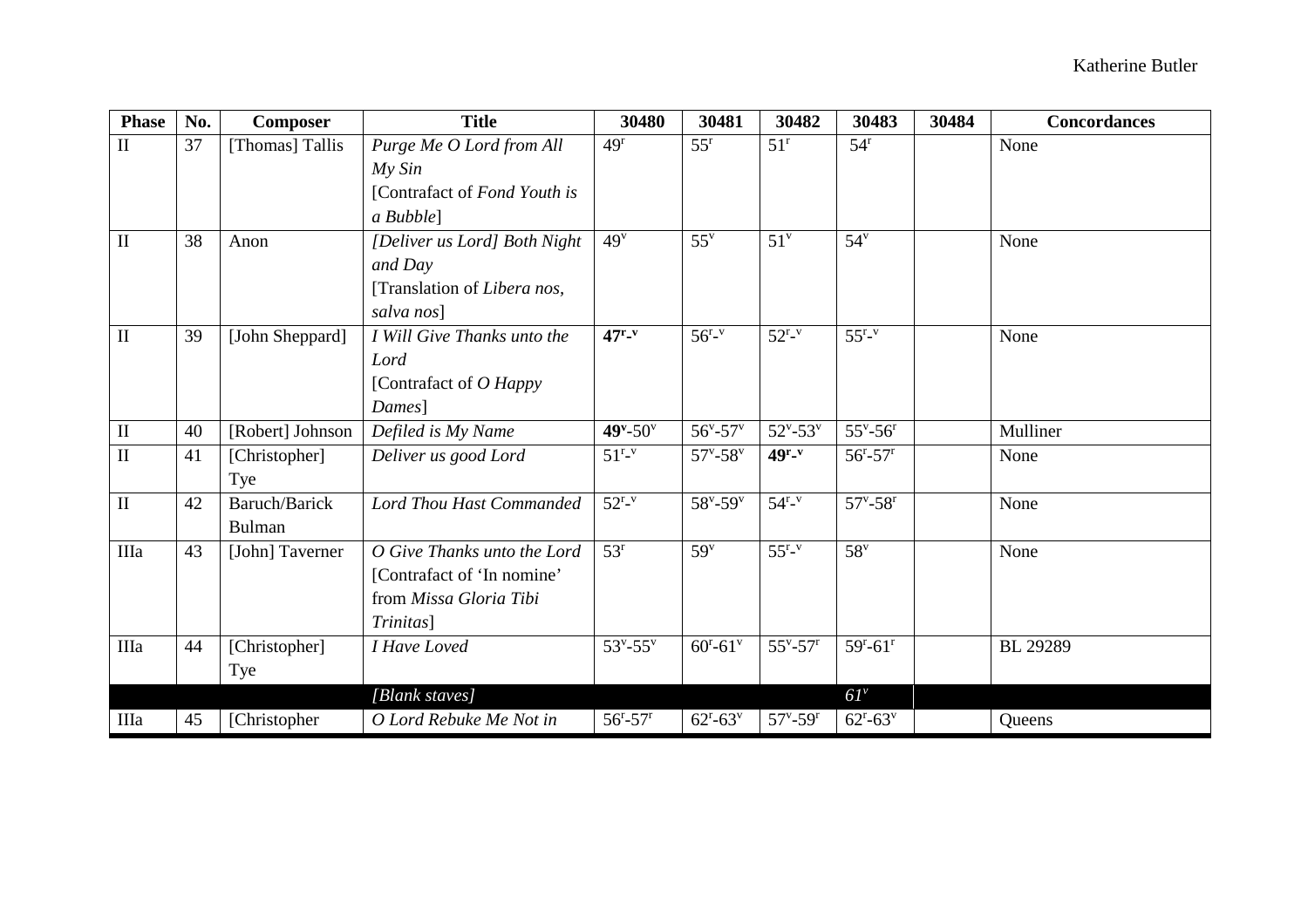<span id="page-95-1"></span><span id="page-95-0"></span>

| <b>Phase</b>            | No. | <b>Composer</b>                           | <b>Title</b>                                      | 30480                         | 30481                         | 30482                         | 30483                         | 30484                        | <b>Concordances</b> |
|-------------------------|-----|-------------------------------------------|---------------------------------------------------|-------------------------------|-------------------------------|-------------------------------|-------------------------------|------------------------------|---------------------|
|                         |     | $Tye]^{157}$                              | Thy Indignation [inc.]                            | [inc.]                        | [inc.]                        |                               |                               |                              |                     |
| VI                      | 46  | [Robert] Parsons                          | Ut re mi fa                                       | $57^v$                        | $63^{\rm v} - 65^{\rm r}$     | $59^{\rm v}$ -60 $^{\rm v}$   | $66^{\rm r}-67^{\rm r}$       |                              | <b>BL</b> 32377     |
| VI                      | 47  | [William Byrd]                            | Jesum Nazarenum                                   | $58^{\rm v} - 59^{\rm r}$     | $65^{\rm r} - 66^{\rm r}$     | $61^{\rm r}-61^{\rm v}$       |                               |                              | <b>Byrd1605</b>     |
|                         |     |                                           | [Blank staves]                                    | $59^v$                        | $66^{\circ}$                  |                               |                               |                              |                     |
| V                       | 48  | [William] Byrd                            | Triumph with Pleasant<br>Melody                   | $60^{\circ} - 61^{\circ}$     | $67^{r} - v$                  | $62^{r_{v}}$                  | $64^{r}$ - $\rm{v}$           | $9^{\rm v}$ -10 <sup>r</sup> | Bod f20-4; Dow      |
|                         |     |                                           | [Blank staves]                                    |                               | $[67a]^{158}$                 |                               |                               |                              |                     |
| V                       | 49  | [Alfonso<br>Ferrabosco (I)]               | Susanna Fair Sometime of<br>Love Requested [inc.] | $62^r$ [inc.]                 |                               |                               |                               |                              | MT1588              |
| $\overline{\mathsf{V}}$ | 50  | Anon                                      | As One in Care I Do Lament<br>[inc.]              |                               |                               |                               |                               | $10^r$                       | None                |
| VI                      | 51  | [Thomas]<br>Weelkes                       | Lachrimae                                         | $62^v$                        | 68 <sup>r</sup>               | 63 <sup>r</sup>               | 65 <sup>r</sup>               | $10^{v} - 11^{r}$            | None                |
| $\overline{\mathbf{V}}$ | 52  | E[dward]<br>Johnson                       | Elisa is the Fairest Queen                        | 63 <sup>r</sup>               | 68 <sup>v</sup>               | 63 <sup>v</sup>               | $65^{\rm v}$                  | $10^v$                       | None                |
| V                       | 53  | [Edward]<br>Johnson (Philips<br>in 30482) | Come Again Sweet Nature's<br><b>Treasure</b>      | $63^{r-v}$                    | 68 <sup>v</sup>               | 63 <sup>v</sup>               | $65^{\rm v}$                  | $10^v$                       | None                |
| VI                      | 54  | [Thomas Tallis]                           | Facti sunt Nazarei eius<br>candidi                | $63^{\rm v}$ -64 <sup>r</sup> | $68^{\rm v}$ -69 <sup>r</sup> | $63^{\rm v}$ -64 <sup>r</sup> | $65^{\rm v}$ -66 <sup>r</sup> | $11^r$                       | <b>CS1575; Dow</b>  |
|                         |     |                                           | [Blank staves]                                    | $64^{\nu} - 65^{\nu}$         | $69^{\circ}$ -70 $^{\circ}$   | $[64a]$ -<br>65 <sup>r</sup>  |                               |                              |                     |

<sup>&</sup>lt;sup>157</sup> Recently identified by Andrew Johnstone

<sup>&</sup>lt;sup>158</sup> Watermarks suggests this unfoliated page of blank staves may original have been positioned between fols. 66 and 67.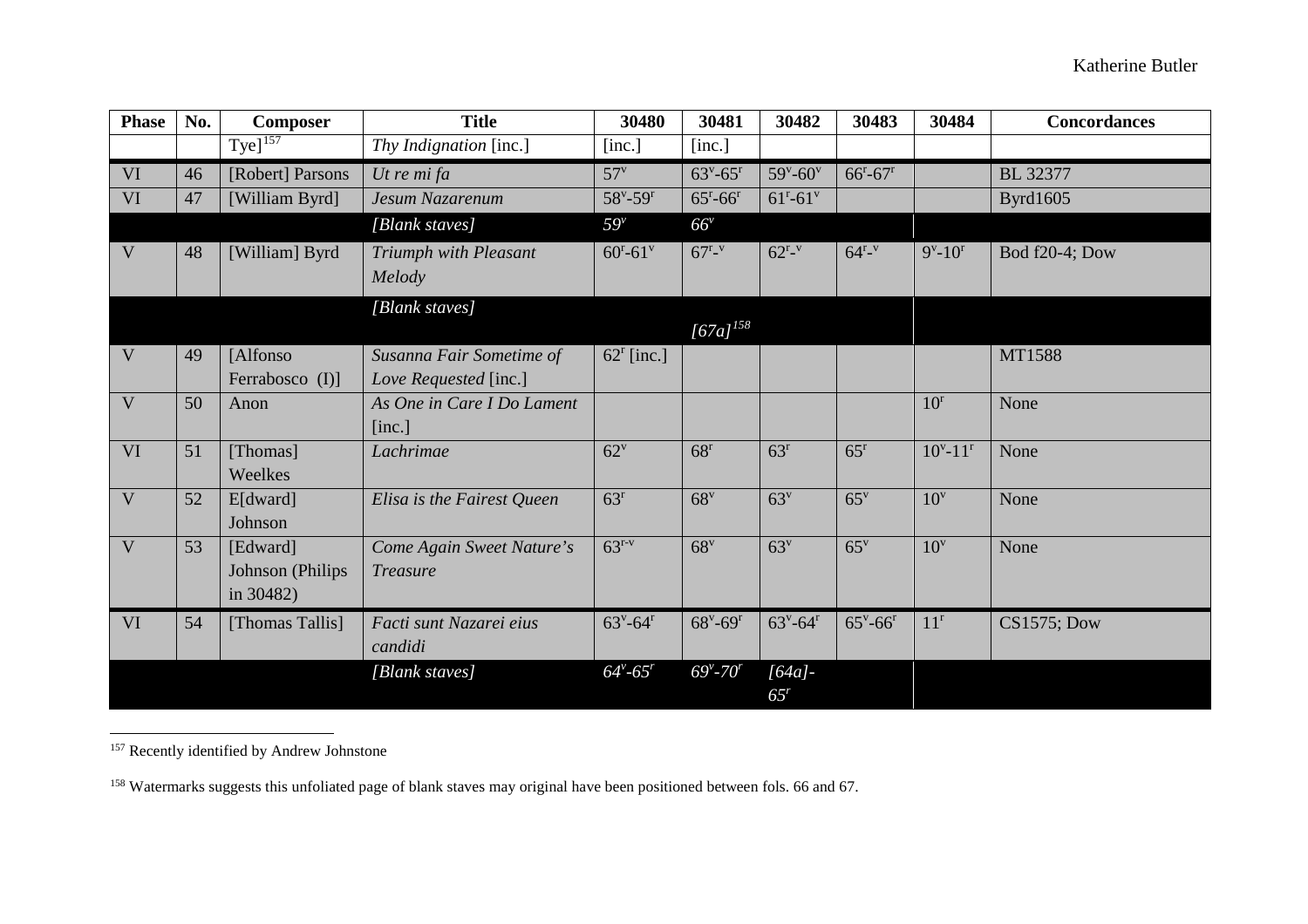| <b>Phase</b>            | No. | Composer         | <b>Title</b>                                                             | 30480                         | 30481                         | 30482                         | 30483                         | 30484                       | <b>Concordances</b>                                                                                                                                |
|-------------------------|-----|------------------|--------------------------------------------------------------------------|-------------------------------|-------------------------------|-------------------------------|-------------------------------|-----------------------------|----------------------------------------------------------------------------------------------------------------------------------------------------|
| <b>JSS</b>              | 54a | Anon             | [A few bars of score in the<br>hand of John Stafford Smith]              |                               |                               |                               |                               | $11^r$                      |                                                                                                                                                    |
| V                       | 55  | [Thomas Tallis]  | (Sermone blando) Illae dum<br>pergunt                                    | 66 <sup>v</sup>               | $70^{\rm v}$                  | $65^{\rm v}$                  | $67^v$                        | $5^{\rm v}$ -6 <sup>r</sup> | CS1575; Tenbury 341-4                                                                                                                              |
| $\overline{\mathbf{V}}$ | 56  | [Thomas Tallis]  | In manus tuas Domine                                                     | $66^{\rm v} - 67^{\rm r}$     | $70^{\circ} - 71^{\circ}$     | $65^{\circ} - 66^{\circ}$     | $67^{\circ} - 68^{\circ}$     | 6 <sup>r</sup>              | CS1575; Mad Soc A6-11;<br>HM461; Myriell 4109;<br>York 5                                                                                           |
| V                       | 57  | [Thomas Tallis]  | O sacrum convivium<br>[Later hand in 30483: 'I Call<br>and Cry to Thee'] | $67^{r_v}$                    | $71^{r_v}$                    | 66 <sup>r</sup>               | $68^{r_v}$                    | $6^{v} - 7^{r}$             | BL 15117; BL 29247; BL<br>31390; CS1575; Dow;<br>Drexel 4180-4; Harley<br>7578; Myriell 4109; Paris;<br>Rowe 316; Sadler; SHR<br>226; Tenbury 1464 |
| $\mathbf{V}$            | 58  | [William Byrd]   | Emendemus in melius<br>[ $2p.$ Adjuva nos]                               | $67^{\rm v}$ -68 <sup>r</sup> | $71^{\rm v}$ -72 $^{\rm r}$   | 66 <sup>v</sup>               | $68^{\rm v}$ -69 <sup>r</sup> | 7 <sup>r</sup>              | BL 18936-9; CS1575;<br>Myriell 4109; Tenbury 341-<br>4; Tenbury 369-73                                                                             |
| V                       | 59  | [Robert White]   | (Christe qui lux es et dies)<br>Precamur sancte Domine (II)              | 68 <sup>r</sup>               | $72^r$                        | 67 <sup>r</sup>               | $69^{r_v}$                    | $7^{\rm v}$                 | Baldwin PtB; BL 47844;<br>Dow                                                                                                                      |
| $\mathbf{V}$            | 60  | [John] Sheppard  | Kyrie (Paschali)                                                         | $68^{\rm v} + 69^{\rm r}$     | $72^{r_v}$                    | $67r - v$                     | 69 <sup>v</sup>               | 8 <sup>r</sup>              | BL 32377; BL 47844                                                                                                                                 |
| $\overline{\mathbf{V}}$ | 61  | [John Sheppard]  | $J(Haec)$ dies quam fecit<br>Dominus]                                    | $68^{\rm v}$ + $69^{\rm r}$   | $72^v$                        | 67 <sup>v</sup>               | $69^{\rm v}$ -70 <sup>r</sup> | 8 <sup>r</sup>              | Baldwin PtB; Baldwin Sc;<br>BL 32377; BL 47844;<br>Tenbury 341-4; Tenbury<br>389 and McGhie                                                        |
| V                       | 62  | [Robert] Parsons | De la court                                                              | $69^{\rm v}$ -70 <sup>r</sup> | $72^{\rm v}$ -73 <sup>r</sup> | $67^{\rm v}$ -68 <sup>r</sup> | $70^{r_{v}}$                  | $8^{\rm v}$                 | BL 17786-91; BL 22597;<br>BL 31390; BL 32377; BL<br>37402-6; Bod e423; Dow;<br>Drexel 4180-4; Holmes;<br>Lcm 2049; TCD; Tenbury                    |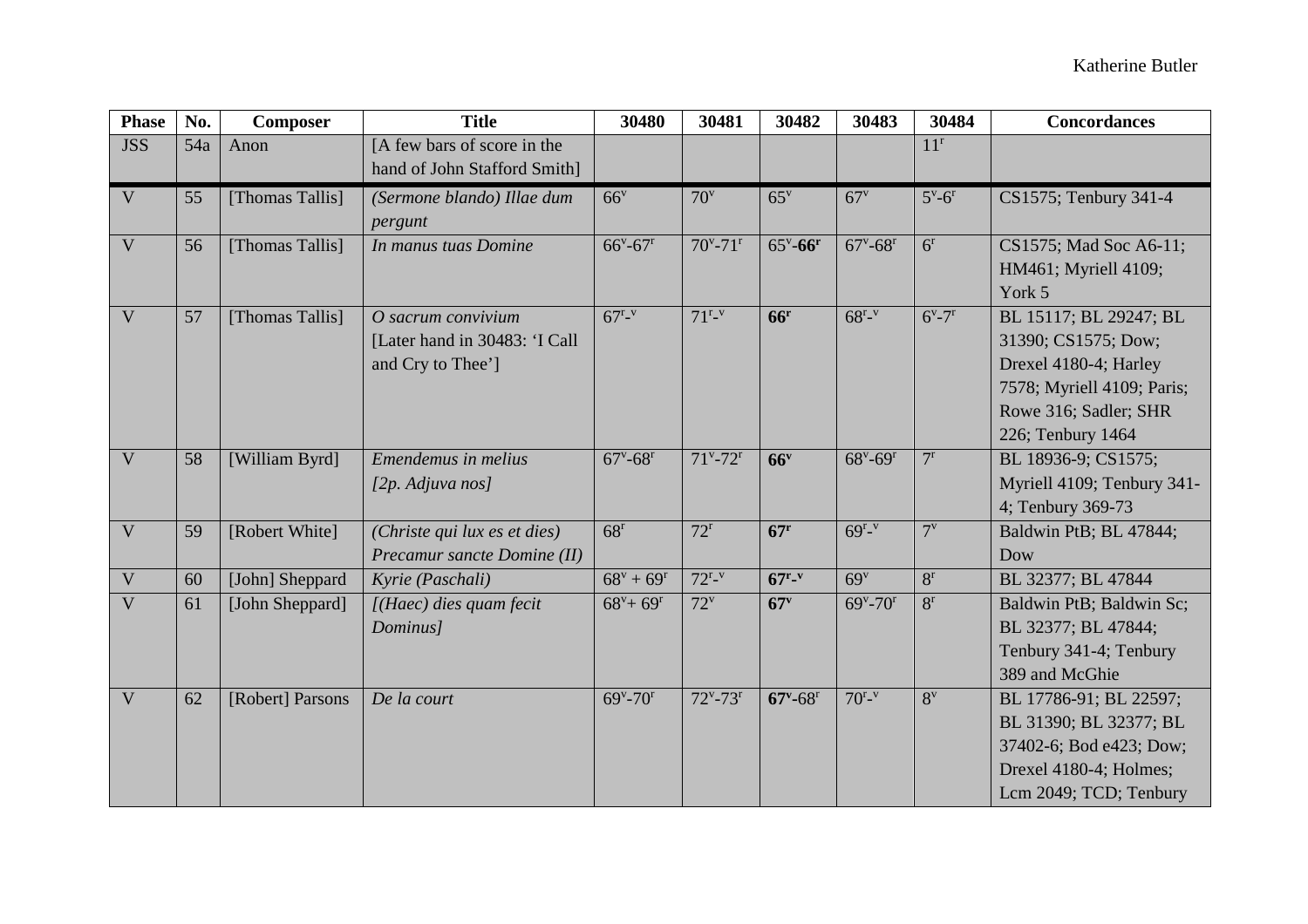| <b>Phase</b>            | No.      | Composer         | <b>Title</b>                                                                                                 | 30480                         | 30481                                   | 30482                                   | 30483                                     | 30484                                                  | <b>Concordances</b>                                                                                                                                                                                                                                        |
|-------------------------|----------|------------------|--------------------------------------------------------------------------------------------------------------|-------------------------------|-----------------------------------------|-----------------------------------------|-------------------------------------------|--------------------------------------------------------|------------------------------------------------------------------------------------------------------------------------------------------------------------------------------------------------------------------------------------------------------------|
|                         |          |                  |                                                                                                              |                               |                                         |                                         |                                           |                                                        | 389 and McGhie                                                                                                                                                                                                                                             |
| $\overline{\mathsf{V}}$ | 63       | [William] Byrd   | Ne irascaris Domine<br>[2p. Civitas sancti tui]<br>[Later hand in 30483: 'O<br>Lord Turn Thy Wrath<br>Away'] | $65^{\rm v}$ -66 <sup>r</sup> | $73^{\rm v}$ -74 $^{\rm r}$             | $68^{\rm v}$ -69 <sup>r</sup>           | $70^{\circ} - 71^{\circ}$                 | $9r_v$                                                 | Baldwin PtB; Baldwin Sc;<br>BL 29247; BL 32377; BL<br>47844; Bod e423; CS1589;<br>Dow; Lcm 2089, Myriell<br>Tristitae; Myriell 4109;<br>Petre 1; Sadler; TCD;<br>Tenbury 341-4, Tenbury<br>369-73; Tenbury 389 and<br>McGhie; Tenbury 1486 and<br>Willmott |
| IIIb                    | 64       | [William] Byrd   | [Christe qui lux es et dies]<br>Precamur sancte Domine (II)                                                  | 70 <sup>r</sup>               | $74^{\rm v} - 75^{\rm r}$               | $69^{\rm v}$ -70 <sup>r</sup>           | $71^{\rm v}$ -72 $^{\rm r}$               |                                                        | Tenbury 354-8 (a fourth<br>lower)                                                                                                                                                                                                                          |
| V                       | 65       | Anon             | Galliard                                                                                                     | 70 <sup>r</sup>               | $74^v$                                  | $70^{\rm v}$                            | $72^r$                                    | $11^v$                                                 | None                                                                                                                                                                                                                                                       |
| IIIb                    | 66       | [Osbert] Parsley | Parsley's Clock                                                                                              | $70^{\rm v}$                  | $75^{\rm v}$                            | $70^{\rm v}$                            | $72^v$                                    | $11^v$                                                 | McGhie (only in the index<br>of Tenbury 389); Tenbury<br>1464                                                                                                                                                                                              |
| $\mathbf{I}$            | 67       | Robert Johnson   | Deus misereatur nostri<br>[2p. Laetentur et exsultent]                                                       | $71^{r_v}$                    | $76^{\rm r}$ -77 $^{\rm r}$             | $71^{r_v}$                              | $73^{\rm r} - 74^{\rm r}$                 |                                                        | $\overline{BL}$ 4911; Melvill; Wode<br>[Q, A, T, B1]                                                                                                                                                                                                       |
| $\rm II$                | 68       | William More     | 'Levavy Occilose' [Levavi<br><i>oculos]</i>                                                                  | $72^{r_v}$                    | $77r_v$                                 | $64r_v$                                 | $74^{\mathrm{r}}$ - $v$                   |                                                        | None                                                                                                                                                                                                                                                       |
| $\mathbf{I}$            | 69       | Anon             | In nomine                                                                                                    | $73^r$                        | 78 <sup>r</sup>                         | $72^r$                                  | $75^{\rm r}$                              |                                                        | None                                                                                                                                                                                                                                                       |
| IIIa<br>IIIa            | 70<br>71 | Anon<br>Anon     | [Untitled]<br>'Non neamo' [Non ne amo?]                                                                      | $73^r$<br>$73^v$              | $78^v$<br>$78^{\rm v}$ -79 <sup>r</sup> | $72^v$<br>$72^{\rm v}$ -73 <sup>r</sup> | $75^{\rm v}$<br>$75^{\circ} - 76^{\circ}$ | $12^r$ and<br>$20^{\rm v}$<br>(top,<br>inc.)<br>$12^r$ | None<br>None                                                                                                                                                                                                                                               |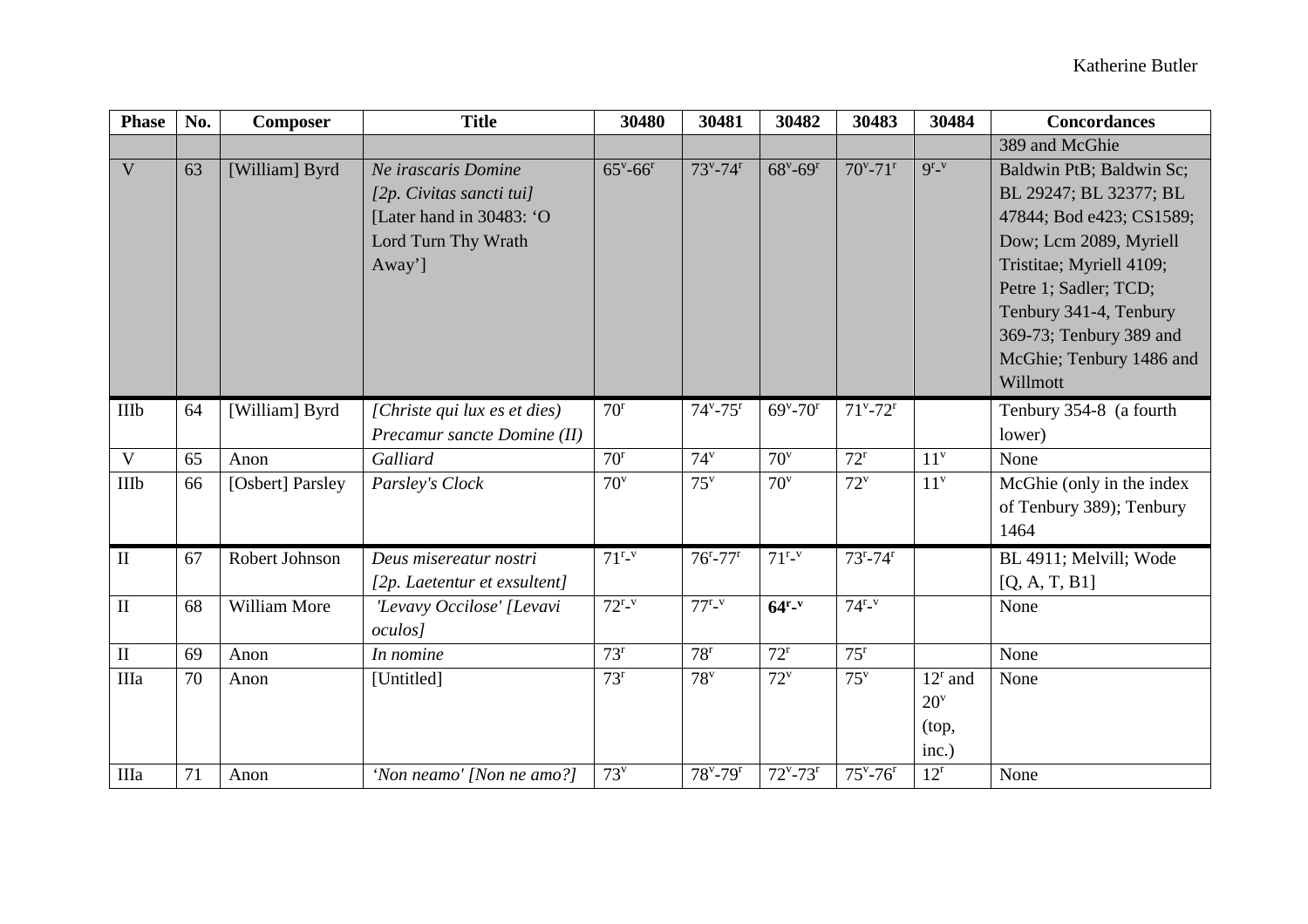<span id="page-98-0"></span>

| <b>Phase</b> | No. | <b>Composer</b>  | <b>Title</b>                  | 30480                     | 30481                     | 30482                             | 30483                     | 30484             | <b>Concordances</b>           |
|--------------|-----|------------------|-------------------------------|---------------------------|---------------------------|-----------------------------------|---------------------------|-------------------|-------------------------------|
| IIIa         | 72  | [Thomas] Tallis  | O salutaris hostia            | $74^r$                    | $79^{r_{v}}$              | $73^{r_{v}}$                      | $76^{\rm r}$              | $12^v$            | BL 22597; BL 29247;           |
|              |     |                  |                               |                           |                           |                                   |                           |                   | BL 31390; BL 34049; Dow;      |
|              |     |                  |                               |                           |                           |                                   |                           |                   | Lcm 2089; Petre 1; Rowe       |
|              |     |                  |                               |                           |                           |                                   |                           |                   | 316; Tenbury 389 and          |
|              |     |                  |                               |                           |                           |                                   |                           |                   | McGhie; Tenbury 341-4;        |
|              |     |                  |                               |                           |                           |                                   |                           |                   | Tenbury 1464; Tenbury         |
|              |     |                  |                               |                           |                           |                                   |                           |                   | $1469 - 71^{159}$             |
| IIIa         | 73  | Anon             | Without Redress I Waste My    | $74^v$                    | 79 <sup>v</sup>           | $73^v$                            | 76 <sup>v</sup>           |                   | None                          |
|              |     |                  | Mind                          |                           |                           |                                   |                           |                   |                               |
| IIIa         | 74  | [Thomas          | Cor mundum crea               | $75^{r_v}$                | $80^{r_v}$                | $74^{r_{v}}$                      | $76^{\circ} - 77^{\circ}$ |                   | 1547/6; 1554/11; 1554/13;     |
|              |     | Crecquillon]     | [2p. Averte faciem tuam]      |                           |                           |                                   |                           |                   | 1554/14; 1559/5               |
| IIIa         | 75  | Anon             | Deus in nomine tuo            | $76^{r_v}$                | $81^{r_v}$                | $75^{\mathrm{r}}$ .               | $77^{\circ} - 78^{\circ}$ | $12^{v} - 13^{r}$ | None                          |
|              |     |                  | [2p.Averte mala inimicos]     |                           |                           |                                   |                           |                   |                               |
| IIIa         | 76  | [Robert] Johnson | Domine in virtute tua         | $76^{\circ} - 77^{\circ}$ | $81^{\rm v} - 82^{\rm v}$ | $75^{\rm v}$ -76 $^{\rm v}$       | $78^{\rm v} - 79^{\rm v}$ | $13^{r_v}$        | Petre 1; Sadler; Tenbury      |
|              |     |                  | [2p. Magna gloria ejus] $(B)$ |                           |                           |                                   |                           |                   | 341-4; Tenbury 1464;          |
|              |     |                  |                               |                           |                           |                                   |                           |                   | Wode $[C1,T, B1, A; Q]$       |
| IIIa         | 77  | Anon             | Ami tu te plains              | 78 <sup>r</sup>           | 83 <sup>r</sup>           | $77^r$                            | 80 <sup>r</sup>           | $14^r$            | None                          |
| IIIa         | 78  | W. P.            | Vostre jamais par heritage    | $78^v$                    | $83^{r_{v}}$              | $77^{\rm r}_{\rm -}$ <sup>v</sup> | $80^{r_{v}}$              | $14^{r_v}$        | None                          |
| IIIa         | 79  | Anon             | D'ung nouveau dart je suis    | $78^v$                    | $83^{\rm v} - 84^{\rm r}$ | $77^{\circ} - 78^{\circ}$         | $80^{\circ} - 81^{\circ}$ | $14^v$            | None                          |
|              |     |                  | frappé                        |                           |                           |                                   |                           |                   |                               |
| IIIa         | 80  | [Philip van      | $D'$ ung nouveau dart je suis | 79 <sup>r</sup>           | $84^{r} - v$              | 78 <sup>r</sup>                   | $81^{r_v}$                | $14^{v} - 15^{r}$ | BL 31390                      |
|              |     | Wilder]          | frappé                        |                           |                           |                                   |                           |                   |                               |
| IIIa         | 81  | [Jacobus]        | Venit vox de caelo            | $79^{\rm v} - 80^{\rm r}$ | $84^{\rm v} - 85^{\rm r}$ | $78^{\rm v}$ -79 <sup>r</sup>     | $82^{r_v}$                | $15^{r_v}$        | $1554/1=1555/2$ ; $1554/16$ ; |
|              |     | Clemens non      | [2p. Respondit miles]         |                           |                           |                                   |                           |                   | 1559/1; 1559/5; Stonyhurst    |

<sup>&</sup>lt;sup>159</sup> Various versions: see the hypothetical stemma in John Milsom, 'English Polyphonic Style in Transition: A Study of the Sacred Music of Thomas Tallis' (DPhil

dissertation, University of Oxford, 1983), Appendix 2.17 in ii, 57. 30480-4 is not directly related to any other extant source.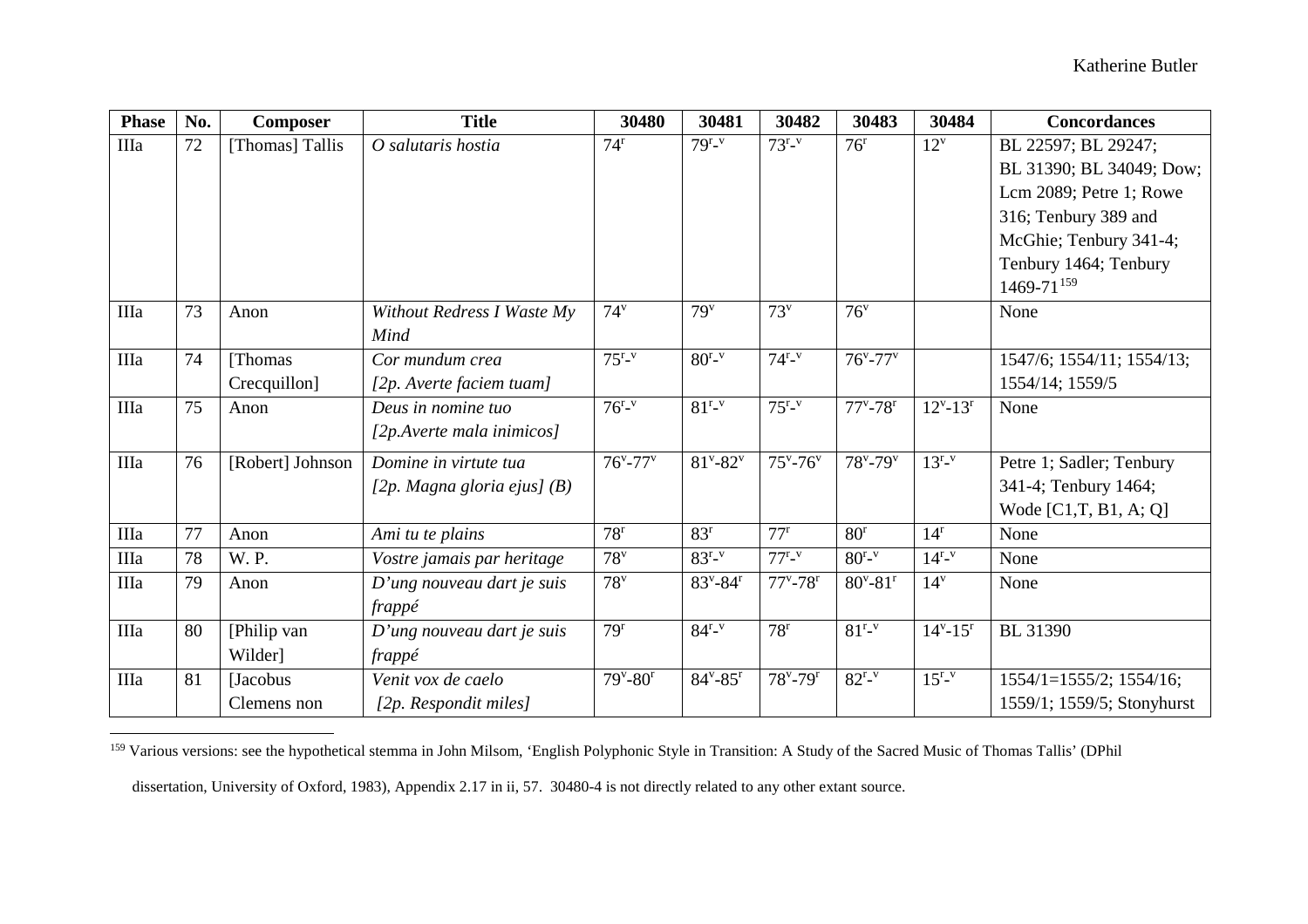<span id="page-99-1"></span><span id="page-99-0"></span>

| <b>Phase</b> | No. | Composer          | <b>Title</b>                    | 30480                     | 30481                     | 30482                     | 30483                   | 30484                     | <b>Concordances</b>        |
|--------------|-----|-------------------|---------------------------------|---------------------------|---------------------------|---------------------------|-------------------------|---------------------------|----------------------------|
|              |     | Papa]             |                                 |                           |                           |                           |                         |                           |                            |
| IIIa         | 82  | [Christian/Sebast | Dum transisset sabbatum         | $80^{\circ} - 81^{\circ}$ | $85^{\rm v} - 86^{\rm r}$ | $79^{\rm r}-80^{\rm r}$   | $83^{r_v}$              | $15^{\rm v} - 16^{\rm v}$ | 1554/10; 1554/1=1555/2;    |
|              |     | ian Hollander]    | [2p. Et valde mane]             |                           |                           |                           |                         |                           | 1555/8; Baldwin PtB; BL    |
|              |     |                   |                                 |                           |                           |                           |                         |                           | 31390; Petre 2; Stonyhurst |
| IIIa         | 83  | <b>Jacobus</b>    | Caecilia virgo                  | $81^{\rm v} - 82^{\rm v}$ | $86^{\rm v} - 87^{\rm v}$ | $80^{\circ} - 81^{\circ}$ | $84^{r}-85^{r}$         |                           | 1547/6, 1559/2; C2698-     |
|              |     | Clemens non       | [2p. Biduanis ac triduanis]     |                           |                           |                           |                         |                           | 2701                       |
|              |     | Papa]             |                                 |                           |                           |                           |                         |                           |                            |
| IIIa         | 84  | [Robert] Johnson  | Domine in virtute tua           | $82^{\nu} - 84^{\nu}$     | $88^{\rm r}-90^{\rm r}$   | $81^{\rm v} - 83^{\rm v}$ | $85^{\rm r}-87^{\rm r}$ | $16^{v} - 17^{v}$         | Baldwin PtB; Tenbury389    |
|              |     |                   | [2p. Magna gloria ejus] (A)     |                           |                           |                           |                         |                           | and McGhie                 |
| IIIa         | 85  | [Cipriano de      | Quel foco che tanti anni        | 85 <sup>r</sup>           | 90 <sup>r</sup>           | 83 <sup>v</sup>           | 87 <sup>r</sup>         |                           | 1547/14; 1548/7; R2501-12, |
|              |     | Rore]             |                                 |                           |                           |                           |                         |                           | R2513                      |
| <b>IIIb</b>  | 86  | [Jacobus]         | Or il ne m'est possible         | $85^v$                    | $90^{\rm v} - 91^{\rm r}$ | 84 <sup>r</sup>           | $87^v$                  | 18 <sup>r</sup>           | 1553/24=1556/13;           |
|              |     | Clemens non       |                                 |                           |                           |                           |                         |                           | Stonyhurst                 |
|              |     | Papa]             |                                 |                           |                           |                           |                         |                           |                            |
| IIIb         | 87  | Anon              | 'Cy je me playns' [Si je me     | $86^{r_{-}v}$             | $91^{r_v}$                | $84^{\rm v} - 85^{\rm r}$ | 88 <sup>r</sup>         | $18^v$                    | BL 29247; BL 31390; Cfm    |
|              |     |                   | plains]                         |                           |                           |                           |                         |                           | 279; Egerton 2010; Lcm     |
|              |     |                   |                                 |                           |                           |                           |                         |                           | 2089; Tenbury 364-8;       |
| <b>IIIb</b>  | 88  | Anon $160$        | A che cerchar                   | $86^{\rm v} - 87^{\rm r}$ | $91^{\rm v} - 92^{\rm r}$ | $85^{r_{v}}$              | $88^v$                  | 19 <sup>r</sup>           | None                       |
|              |     |                   |                                 |                           |                           |                           |                         |                           |                            |
| IV           | 89  | Anon              | O Lord Turn Not Away Your       | 87 <sup>r</sup>           | $92^r$                    | 85 <sup>v</sup>           | 89 <sup>r</sup>         |                           | None                       |
|              |     |                   | Face                            |                           |                           |                           |                         |                           |                            |
| $>$ IV?      | 90  | Anon              | <b>Mistrust Oft Times Amiss</b> | $87^v$                    | $92^v$                    | 86 <sup>r</sup>           | 89 <sup>r</sup>         | $20^{\rm v}$              | Brogyntyn; TCD             |
|              |     |                   | [inc.]                          |                           |                           |                           |                         | [inc.] $^{161}$           |                            |
| $>$ IV?      | 91a | Anon              | 'Cum Sancto' [Extract of        | 88 <sup>r</sup>           | $92^v$                    | $86^{r_{v}}$              | 89 <sup>r</sup>         |                           | None                       |

<sup>160</sup> Not Vincenzo Ruffo's setting

<sup>161</sup> Fol.20 has become reversed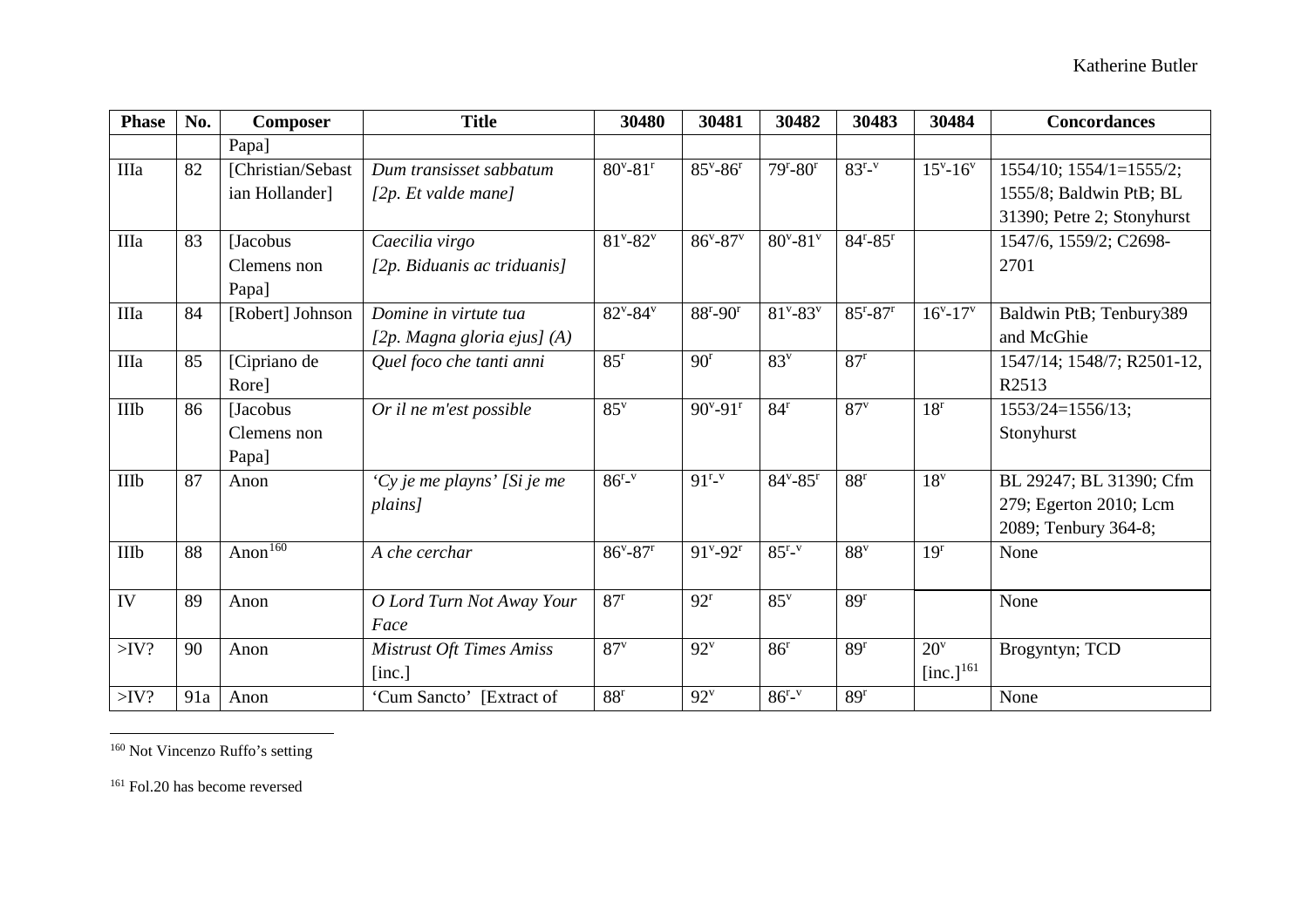| <b>Phase</b> | No.             | <b>Composer</b> | <b>Title</b>                  | 30480           | 30481           | 30482           | 30483           | 30484 | <b>Concordances</b> |
|--------------|-----------------|-----------------|-------------------------------|-----------------|-----------------|-----------------|-----------------|-------|---------------------|
|              |                 |                 | Gloria]                       |                 |                 |                 |                 |       |                     |
| $>$ IV?      | 91 <sub>b</sub> | Anon            | 'Et expecto resurrectionem'   | 88 <sup>r</sup> | $92^v$          |                 | 89 <sup>v</sup> |       | None                |
|              |                 |                 | [Extract of Credo, inc.]      |                 | [rests]         |                 |                 |       |                     |
| $>$ IV?      | 91c             | Anon            | 'Et vitam' [Extract of Credo, |                 | $92^v$          | 86 <sup>r</sup> |                 |       | None                |
|              |                 |                 | inc.]                         |                 |                 |                 |                 |       |                     |
| $>$ IV?      | 92              | Anon            | [Untitled]                    |                 |                 |                 | 89 <sup>v</sup> |       | None                |
| $>$ IV?      | 93              | Anon            | [Untitled]                    |                 | $92^v$          |                 |                 |       | None                |
| $>$ IV?      | 94              | Anon            | [Erased/struck out fragments] |                 | 93 <sup>r</sup> |                 |                 |       | None                |
|              |                 |                 | of notation and text]         |                 |                 |                 |                 |       |                     |
|              |                 |                 | [Blank staves]                | $88^v$          | $93^v$          |                 |                 |       |                     |

Concordances are described using the following abbreviations. Sources dating from after c.1650 and foreign manuscripts have been excluded. Abbreviations have been designed to be easily memorable, alluding to the owner or shelfmark for manuscripts and the title, publicist and year of publication for English prints. RISM numbers have been used for the often generically titled continental prints. For contrafacta, only concordances using the same text have been given, unless otherwise stated.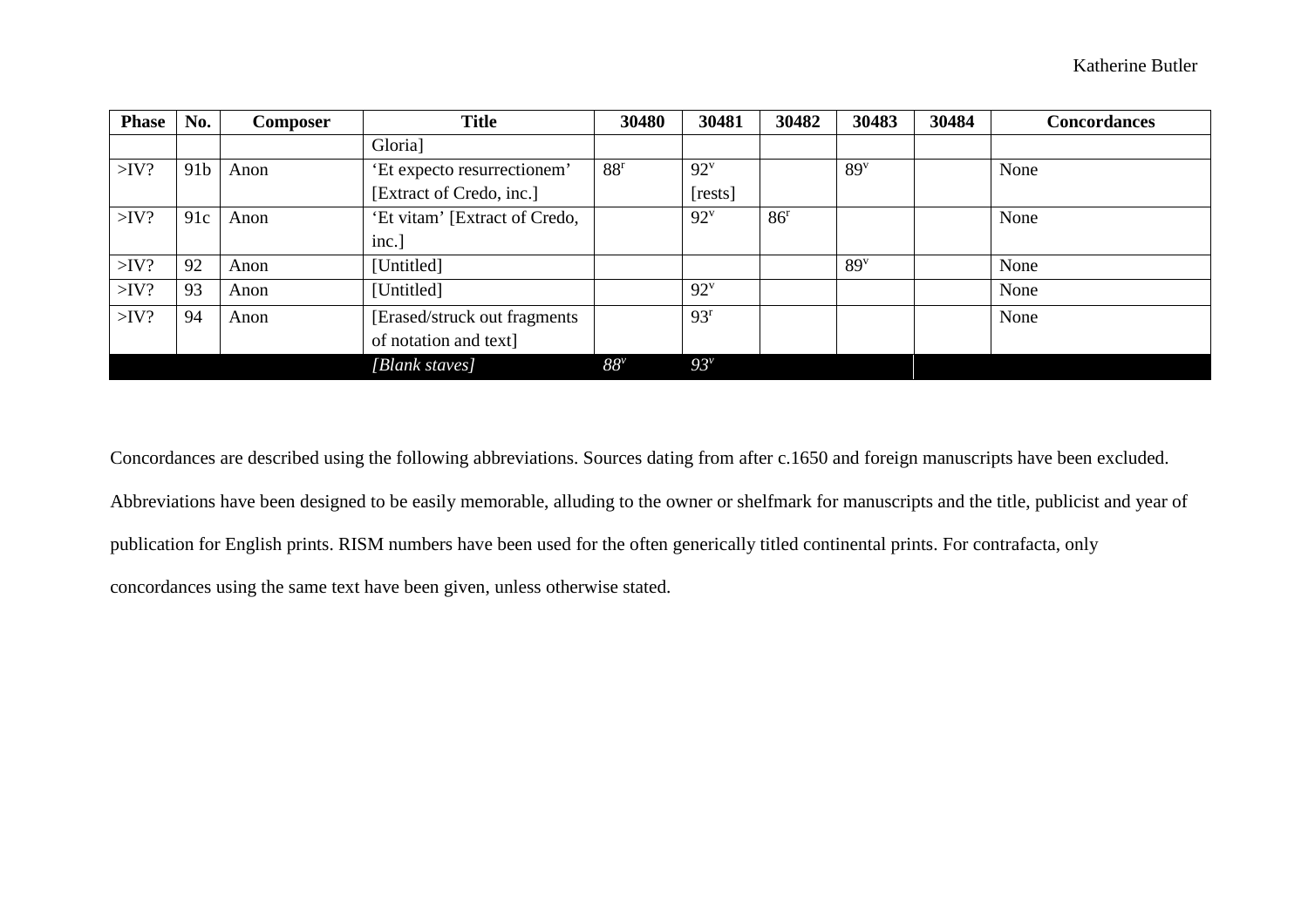# *Printed Editions*

#### **English**

| Barnard1641 | John Barnard, The First Book of Selected Church Music (London, |
|-------------|----------------------------------------------------------------|
|             | 1641)                                                          |

- Byrd1605 William Byrd, *Gradualia: ac cantiones sacrae, quinis, quaternis, trinisque vocibus concinnatae* (London, 1605)
- CS1575 William Byrd and Thomas Tallis, *Cantiones, quae ab argumento sacrae vocantur, quinque et sex partium* (London, 1575)
- CS1589 William Byrd, *Liber primus sacrarum cantionum quinque vocum* (London, 1589)
- Day1565 John Day, *Certain Notes Set Forth in Four and Three Parts / Morning and Evening Prayer and Communion* (London, 1560/1565)
- MT1588 Nicholas Yonge, ed., *Musica Transalpina: Madrigals Translated of Four, Five and Six Parts* (London, 1588)

# **Continental**

| 1547/6  | Liber quartus sacrarum cantionum, quatuor vocum vulgo moteta          |
|---------|-----------------------------------------------------------------------|
|         | <i>vocant</i> (Antwerp, 1547)                                         |
| 1547/14 | Primo libro di madrigali a quatro voci di Perissone Cambrio con       |
|         | alcuni di Cipriano Rore (Venice, 1547)                                |
| 1548/7  | Madrigali de la fama a quatro voci composti da l'infrascritta autori, |
|         | Cypriano De Rore Francesco Da la Viola Francesco Manara (Venice,      |
|         | 1548)                                                                 |
|         |                                                                       |

1553/24 = (1556/13) *Premier livre des chansons a cincq et six parties nouvellement composez & mises en musicque* (Leuven, 1553)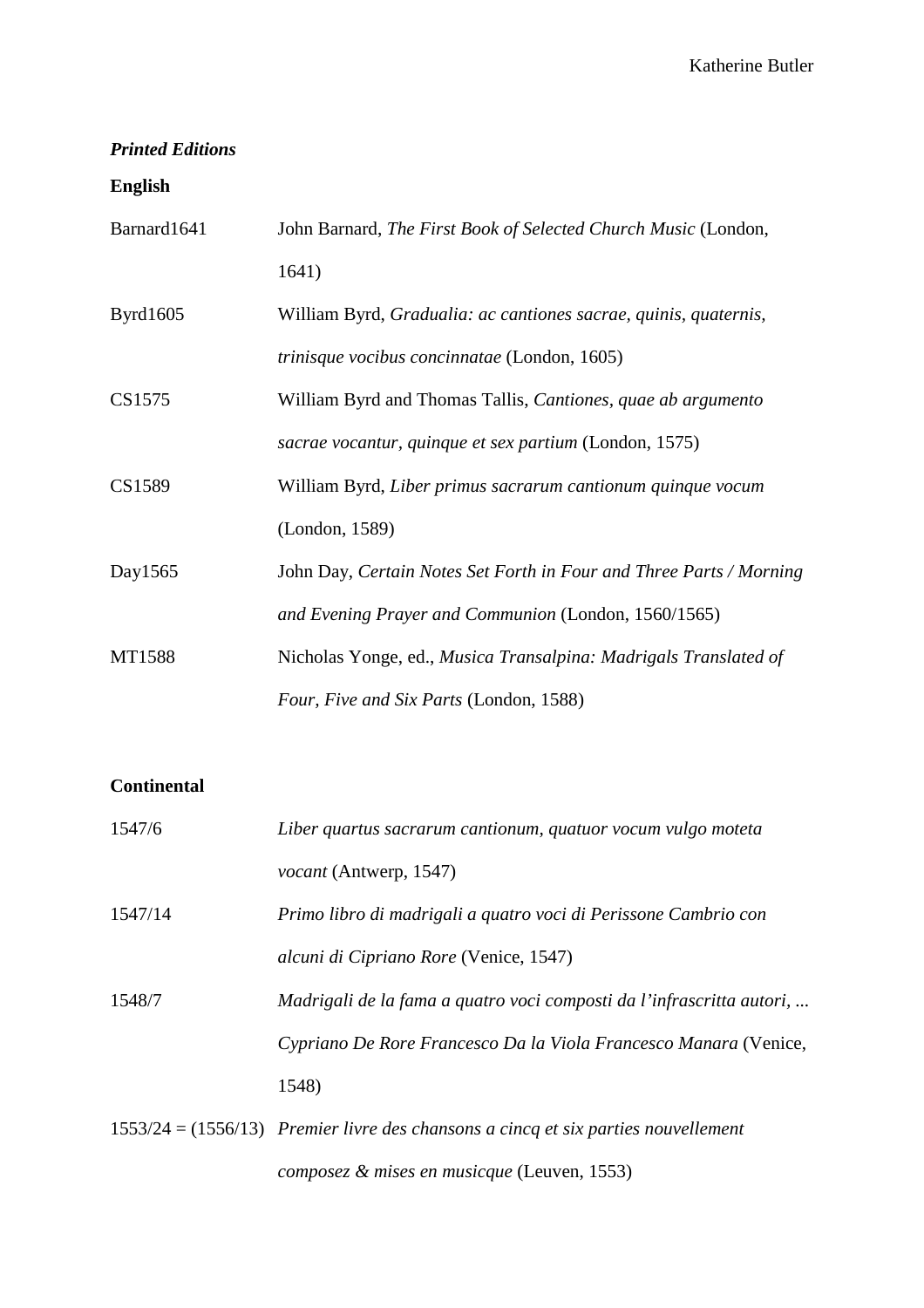- 1554/1=1555/2 *Liber primus cantionum sacrarum, (vulgo moteta vocant) quinque vocum* (Leuven, 1554)
- 1555/2 (=1554/1) *Liber primus cantionum sacrarum, (vulgo moteta vocant) quinque vocum* (Leuven, 1555)
- 1554/10 *Evangelia dominicorum et festorum dierum musicis numeris*

*pulcherrime comprehensa & ornata. Toni primi* (Nuremberg, 1554)

- 1554/11 *Tomus quartus psalmos selectarum, quatuor et plurimum vocum*  (Nuremberg, 1554)
- 1554/13 *Secundus liber modulorum quatuor, quinque et sex vocum, (quos vulgus motteta vocat) à quibusvis celeberrimus authoribus excerptus*  (Geneva, 1554)
- 1554/14 *Motetti del Laberinto, a quatro voci libro secundo. Sacrarum cantionem sive mottetorum,* (Venice, 1554)
- 1554/16 *Motetti del Laberinto, a cinque voci libro quarto. Sacrarum cantionum sive motettorum* (Venice, 1554)
- 1555/8 *Liber decimus ecclesiasticarum cantionum quinque vocum vulgo moteta vocant, tam ex Veteri quam ex Novo Testamento, ab optimis quibusque huius aetatis musicis compositarum* (Antwerp, 1555)
- 1556/13= 1553/24 *Premier livre des chansons a cincq et six parties nouvellement composez & mises en musicque* (Leuven, 1556)
- 1559/1 *Secunda pars magni operis musici, continens clarissimorum symphonistarum tam veterum quàm recentiorum* (Nuremberg, 1559)
- 1559/2 *Tertia pars magni operis musici continens clarissimorum symphonistarum tam veterum quam recentiorum* (Nuremberg, 1559)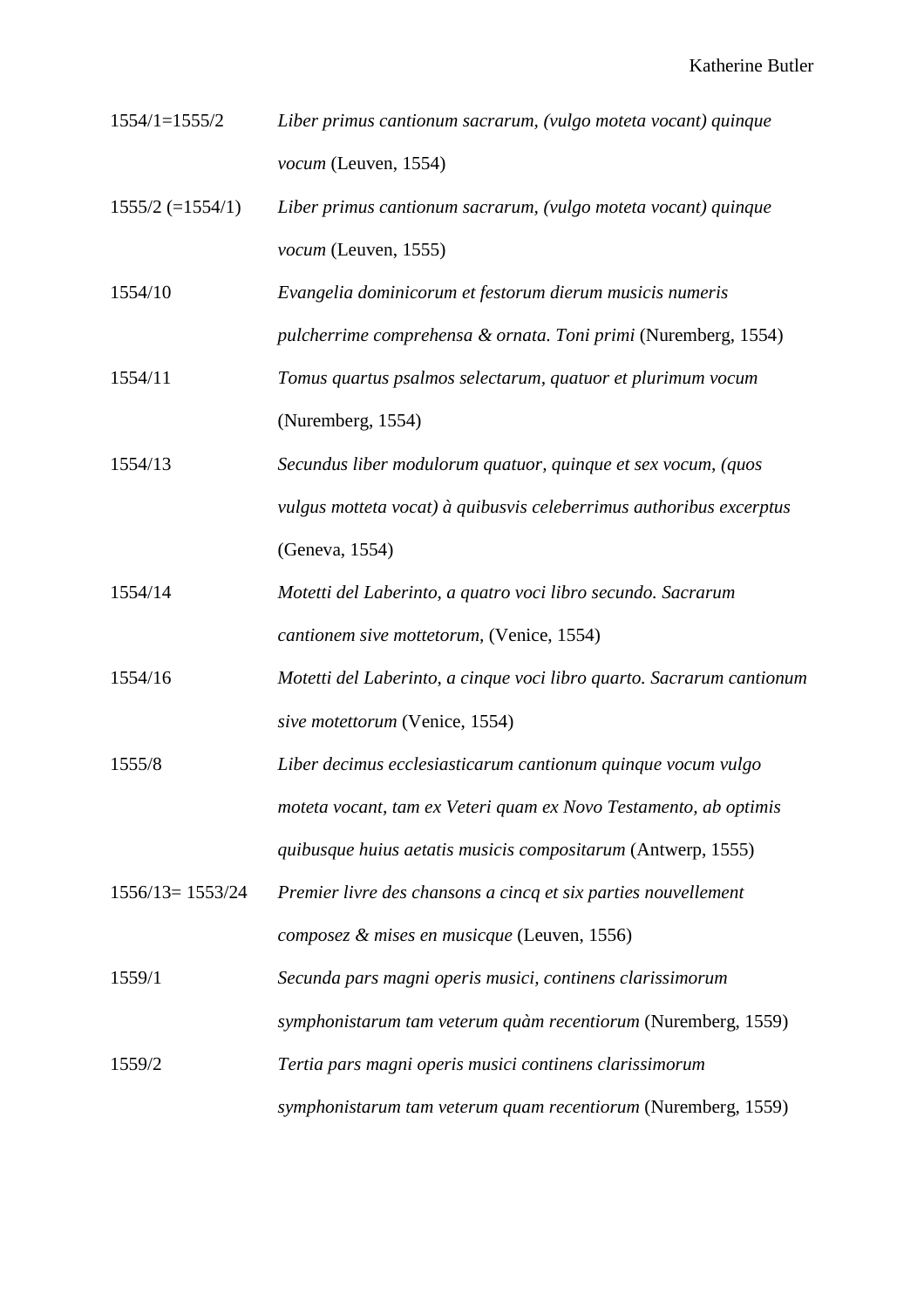| 1559/5 | Quartus liber modulorum, quatuor et quinque vocum, (quos vulgus       |
|--------|-----------------------------------------------------------------------|
|        | Motteta vocat) à quibusvis celeberrimis authoribus excerptus (Geneva, |
|        | 1559)                                                                 |

| C2698-2701        | Clemens non Papa, Liber quartus cantionum sacrarum vulgo moteta        |
|-------------------|------------------------------------------------------------------------|
|                   | <i>vocant, quatuor vocum</i> (Leuven, Phalese, 1559, 1562, 1567, 1569) |
| R2501-12          | Cipriano de Rore, Il primo libro de madrigali a quatro voci (Venice,   |
|                   | 1551, 1552, 1554, 1557, 1563, 1564, 1565, 1569, 1573, 1575, 1582,      |
|                   | 1590)                                                                  |
| R <sub>2513</sub> | Cipriano de Rore, Tutti i madrigali di Cipriano di Rore a quattro voci |
|                   | (Venice, 1577)                                                         |

*Manuscripts*

| <b>Baldwin PtB</b> | Partbooks of John Baldwin, c.1575-81; GB-Och: Mus 979-83            |
|--------------------|---------------------------------------------------------------------|
| <b>Baldwin Sc</b>  | Scorebook of John Baldwin, c.1580-1606, GB-Lbl: RM 24 d. 2          |
| <b>BL</b> 15166    | Medius partbook, c.1567-88; GB-Lbl: Add. MS 15166,                  |
| <b>BL</b> 15117    | Music for lute and voice, early 17th century: GB-Lbl: Add. MS 15177 |
| BL 17786-91        | Partbooks, c.1615; GB-Lbl Add. MSS 17786-91                         |
| BL 17792-6         | John Merro's partbooks, early-17th century; GB-Lbl Add. MSS         |
|                    | 17792-6                                                             |
| BL 18936-9         | Partbooks probably from Paston collection, c.1615; GB-Lbl Add. MSS  |
|                    | 18936-9                                                             |
| BL 22597           | Tenor partbook, c.1565-86; GB-Lbl: Add. MS 22597                    |
| BL 29247           | Lutebook from the Paston collection, c.1610-20; GB-Lbl: Add. MS     |
|                    | 29247                                                               |
| BL 29289           | Single partbook, c.1625-30; GB-Lbl: Add. MS 29289                   |
| <b>BL</b> 31390    | Tablebook, c.1578; GB-Lbl: Add. MS 31390                            |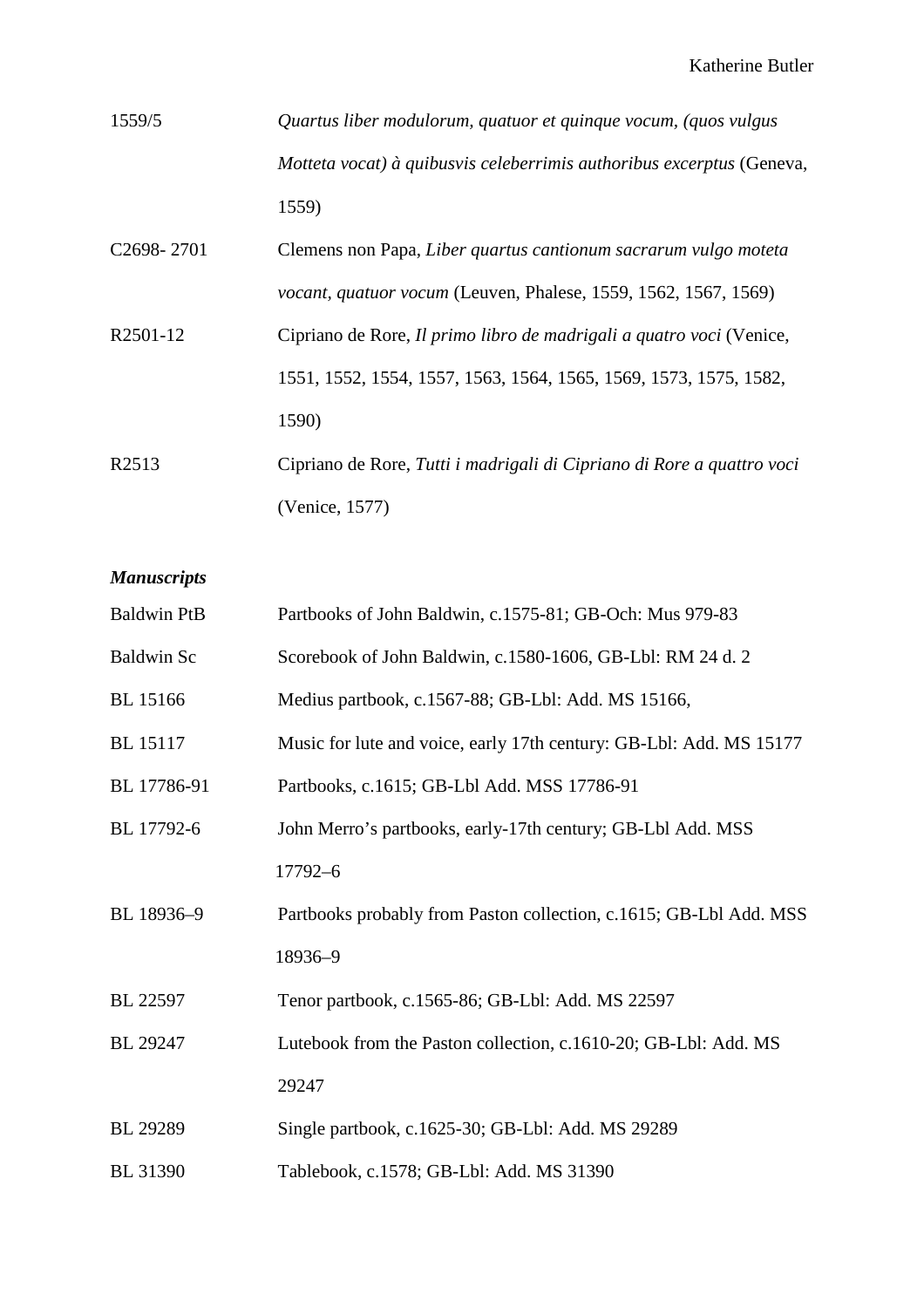- BL 32377 Cantus partbooks, c.1585-90; GB-Lbl: Add. MS 32377
- BL 34049 Cantus partbook from Paston collection, early 17th century; GB-Lbl: Add. MS 34049
- BL 37402-6 Partbooks, c.1596-1600, originally owned by James Pearson; GB-Lbl: Add. MSS 37402-6

BL 47844 Contratenor partbook, c.1581; GB-Lbl: Add. MS 47844

- BL 4911 Anonymous treatise with musical examples. 'The Art of Music Collected out of All Ancient Doctors of Music', c.1580; GB-Lbl: Add. MS 4911
- Bod e423 Contratenor partbook, possibly owned by John Petre, c.1575-86; GB-Ob: Mus. Sch. e. 423
- Bod f20-4 Partbooks belonging to Thomas Hamond (d.1662), c.1630-50; GB-Ob: MSS Mus. f. 20-24
- Brogyntyn Lute book, c.1600; GB-AB: Brogyntyn MS 27
- Cfm 279 Partbook from the Paston collection, c.1587-85; GB-Cfm: Mu MS 279
- ChCh 6 Organ book, c.1630; GB-Och: MS Mus. 6
- ChCh 371 Keyboard book from the 1560s; GB-Och: Mus 371
- Chirk Chirk Castle Partbooks, c.1618-33; US-Nyp: MSS Mus. Res. \*MNZ (Chirk) [1-4]
- Dow Robert Dow's partbooks, c.1581-8; GB-Och: MSS Mus. 984–8
- Drexel 4180–5 John Merro's partbooks, c.1620; US-Nyp: MSS Drexel 4180–85

Durham Organ book, c.1635-1665; GB-DRc: MS A 3

- Egerton 2010 Partbook from the Paston collection, early 17th century; GB-Lbl: Egerton MS 2010
- Ely 28 Tenor partbook, mid-17th century; GB-Cu: MS Ely 28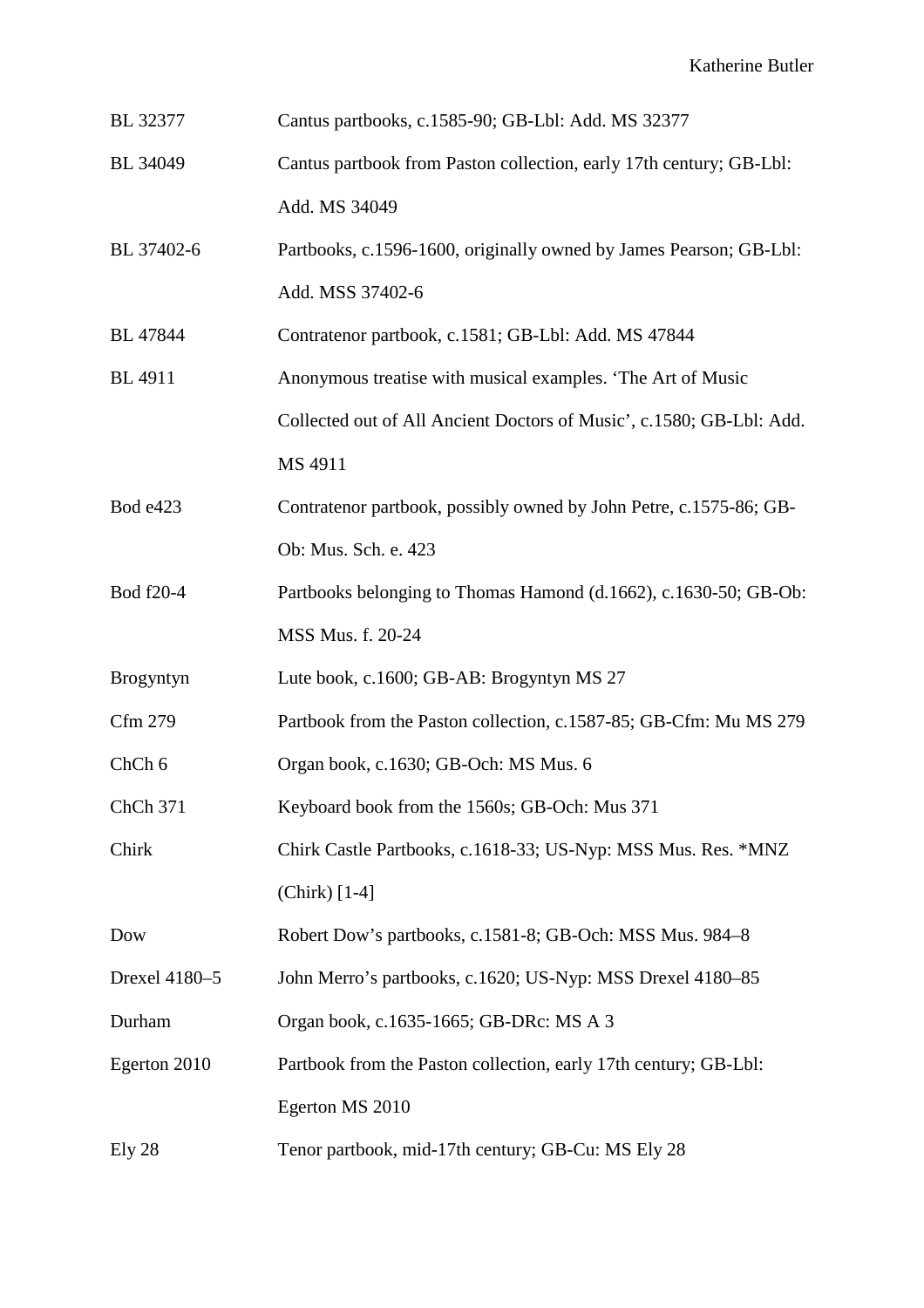| Glouc 101<br>Bassus partbook, c.1640-41; GB-GL: MS 101 |
|--------------------------------------------------------|
|--------------------------------------------------------|

Harley 7578 Superius partbooks from second half of 16th century; GB-Lbl: MS Harley 7578

Holmes Lute book for Matthew Holmes, c.1585-1600, GB-Cu:Dd.3.18

HM 461 Bassus partbook, copied c.1650; US-SM: MS HM 461

- Lcm 1045-9 Seven partbooks owned by John Barnard, c.1625-38; GB-Lcm: MS 1045-49
- Lcm 2049 Four partbooks, early 17th century; GB-Lcm: MS 2049\_I-IV

Lcm 2089 Music for lute and voice from the Paston collection, late 16th or early 17th century; GB-Lcm: MS 2089

Loosemore Henry Loosemore's organ book, c.1630; US-Nyp: MS Drexel 5469

Lpro Single partbook, c.1540-50; GB-Lpro SP 1/246

- Lumley Three partbooks, perhaps acquired by Henry Fitzalan Earl of Arundel from confiscated library of Archbishop Cranmer, copied c.1547-48; GB-Lbl: Royal Appendix 74-6 (Lumley)
- Mad Soc A6-11 Partbooks from the Paston collection, late 16th or early 17th century; GB-Lbl: Madrigal Society MS A6-11

McGhie Superius partbook, c. 1595-1613, GB: McGhie (private collection), companion to Tenbury 389

Melvill Bassus partbook copied by David Melvill/Melvine, c.1604; GB-Lbl: Add. MS 36484

Mulliner Keyboard book of Thomas Mulliner, 1545-70; GB-Lbl: Add. MS 30513

Myriell Tristitiae Thomas Myriell's 'Tristitiae remedium', six partbooks, 1616-18; GB-Lbl: Add. MSS 29372-7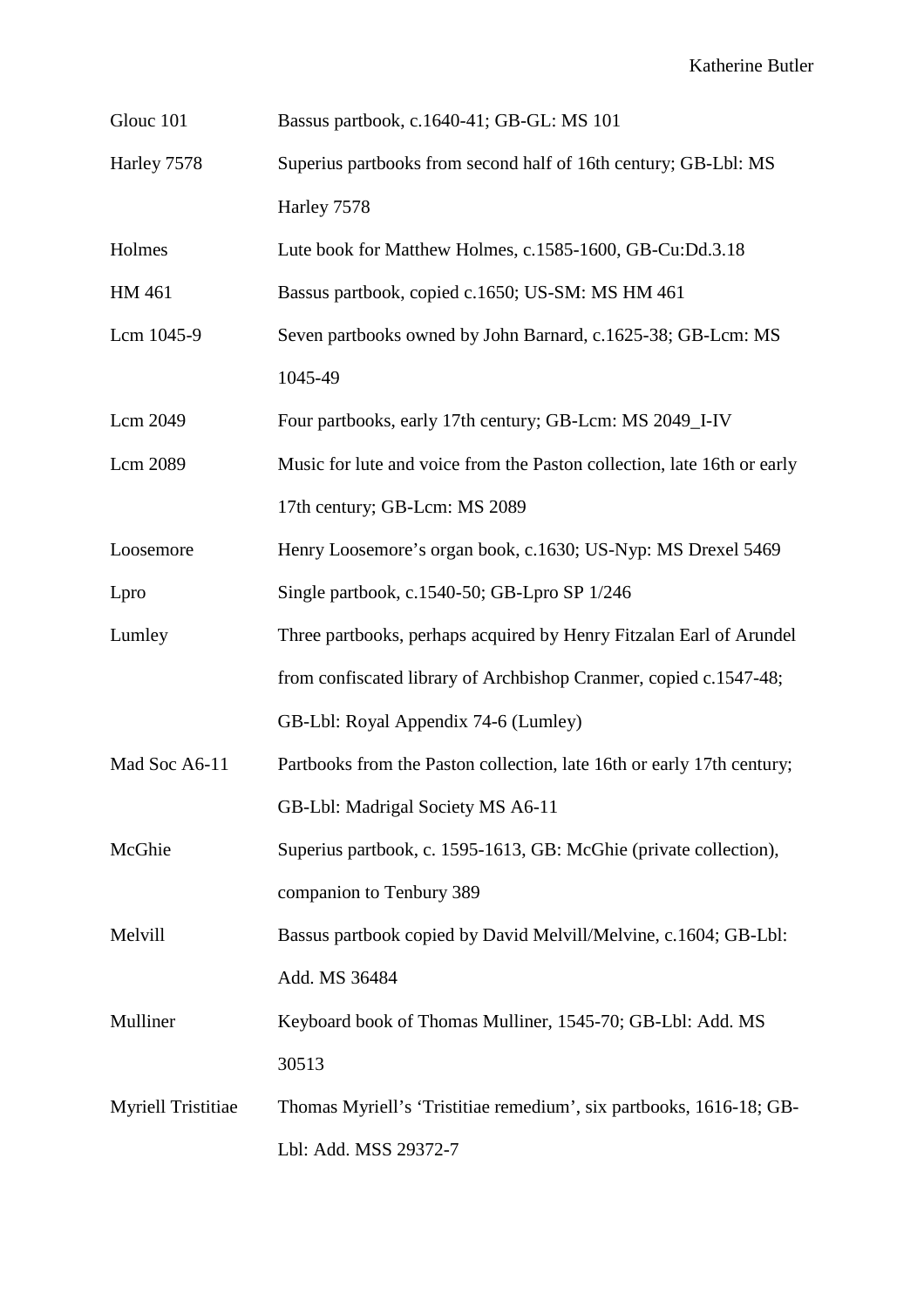| Myriell 4109   | Tablebook of Thomas Myriell, c.1612-16; B-Br: MS II.4109                  |  |  |  |  |
|----------------|---------------------------------------------------------------------------|--|--|--|--|
| Odiamm         | Contratenor partbook in private collection, c.1591. Images available on   |  |  |  |  |
|                | DIAMM website <www.diamm.ac.uk #="" 4077="" sources=""></www.diamm.ac.uk> |  |  |  |  |
| <b>Ojc</b> 180 | Bassus partbook, c.1630; GB-Ojc: MS 180                                   |  |  |  |  |
| Paris          | Manuscript additions to an English printed processional of 1545; F-Pn:    |  |  |  |  |
|                | Rés. B-1852                                                               |  |  |  |  |
| Peterhouse     | Caroline set of partbooks, c.1625-40; GB-Cp: MSS 35, 36, 37, 42, 43       |  |  |  |  |
| Petre 1        | Partbook owned by John Petre, possibly a gift from Edward Paston,         |  |  |  |  |
|                | c.1590; GB-CF: MS D/DP Z6/1                                               |  |  |  |  |
| Petre 2        | Partbook owned by John Petre, c.1596; GB-CF: MS D/DP Z6/2                 |  |  |  |  |
| Rowe 316       | Medius partbook, c.1565; GB-Ckc: Rowe MS 316                              |  |  |  |  |
| Queens         | Tenor parts interleaved with a 1636 edition of The Book of Common         |  |  |  |  |
|                | Prayer, c.1636; GB-Cq: G.4.17                                             |  |  |  |  |
| Sadler         | Partbooks of John Sadler, c.1565-85; GB-Ob: Mus. e. 1-5                   |  |  |  |  |
| <b>SHR 225</b> | Bassus partbook copied for use in Church of St Lawrence, Ludlow,          |  |  |  |  |
|                | c.1570; GB-SHR: LB/15/1/225                                               |  |  |  |  |
| <b>SHR 226</b> | Triplex partbook copied for use in Church of St Lawrence, Ludlow,         |  |  |  |  |
|                | c.1570; GB-SHR: LB/15/1/226                                               |  |  |  |  |
| <b>SHR 227</b> | Tenor partbook copied for use in Church of St Lawrence, Ludlow,           |  |  |  |  |
|                | c.1597; GB-SHR: LB/15/1/227                                               |  |  |  |  |
| Southwell      | 'Southwell Tenor Book', c.1617; GB-Ob: MS Tenbury 1382                    |  |  |  |  |
| Stonyhurst     | GB-WA: MS B. VI. 23. Quinta and septima partbooks from a once             |  |  |  |  |
|                | eight-part set. Originating in the vicinity of the imperial court of      |  |  |  |  |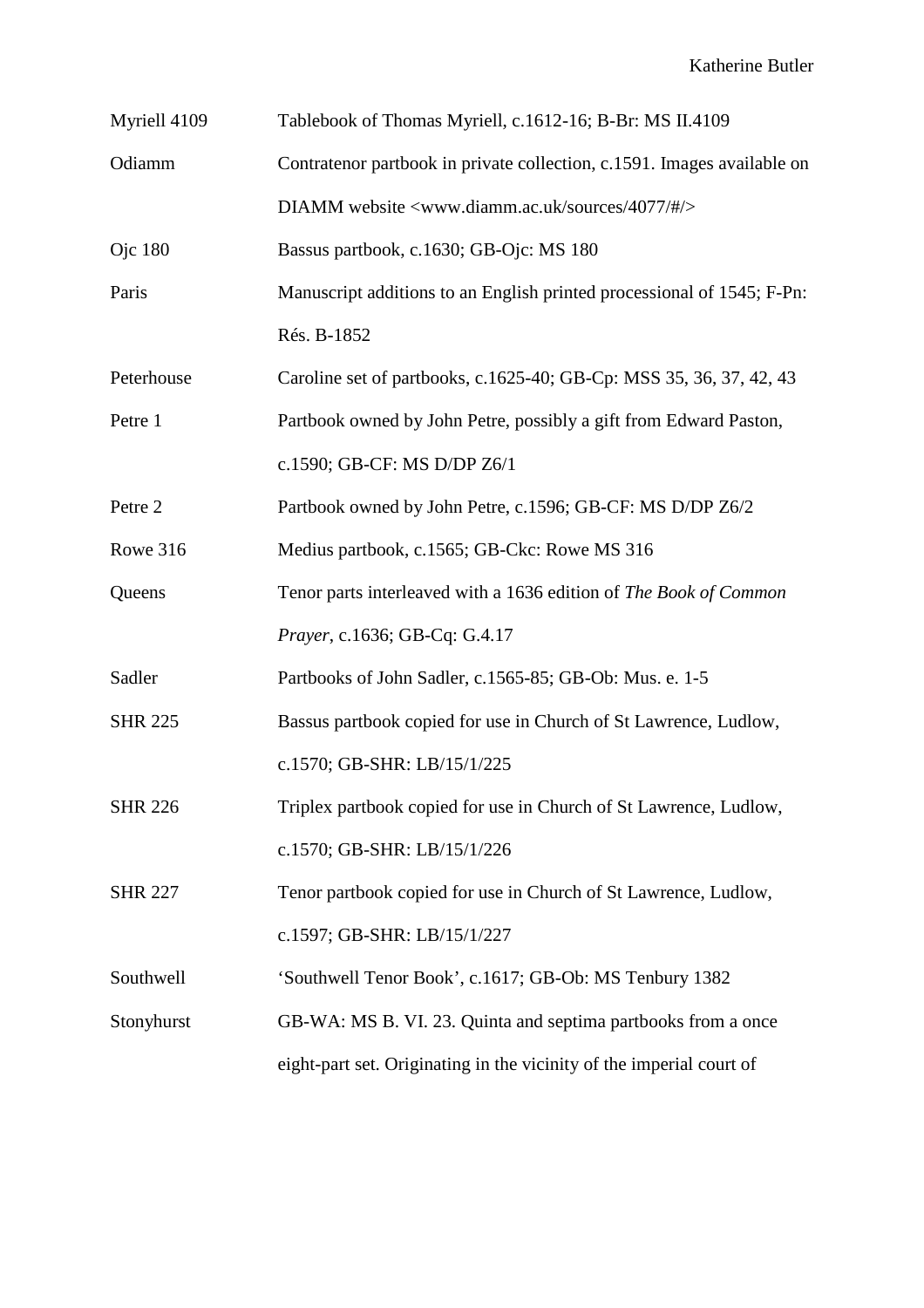Charles V, but now believed to have come to England in the mid-sixteenth century.<sup>[162](#page-107-0)</sup>

| TCD | MS additions to copy of CS1575; IRL-Dtc: OLS 192.n.40 |  |  |  |
|-----|-------------------------------------------------------|--|--|--|
|-----|-------------------------------------------------------|--|--|--|

Tenbury 1162 Cantus from a set of six partbooks, early 17th century; GB-Ob: MS Tenbury 1162-7

Tenbury 1464 Bassus partbook, c.1575; GB-Ob: MS Tenbury 1464

- Tenbury 1469-71 Partbooks from the Paston collection; early 17th century; GB-Ob: MS Tenbury 1469-71
- Tenbury 1486 Tenor partbook, c.1591; GB-Ob: MS Tenbury 1486 [Braikenridge] (companion to Willmott)
- Tenbury 341-4 Partbooks from the Paston collection, early 17th century; GB-Ob: MS Tenbury 341-4
- Tenbury 354-8 Set of four partbooks from c.1610; GB-Ob: MS Tenbury 354-8.
- Tenbury 364-8 Partbooks from the Paston collection, c.1596; GB-Ob: MS Tenbury 364-8
- Tenbury 369-73 Partbooks from the Paston collection, early 17th century; GB-Ob: MS Tenbury 369-73
- Tenbury 389 Discantus partbook, c. 1595-1613; GB-Ob: MS Tenbury 389 (companion to McGhie)

Tregian Scorebook of Francis Tregian, c.1613-19; GB-Lbl: Egerton MS 3665

- Wanley Three partbooks, c. 1549-52, GB-Ob: MS Mus. Sch. e. 420-22
- Willmott Tenor partbook, c.1591; GB-SP: Berkeley [Willmott] (companion to Tenbury 1486)

<span id="page-107-0"></span><sup>&</sup>lt;sup>162</sup> Martin Ham, 'The Stonyhurst College Partbooks, The Madrigal Society, and a Diplomatic Gift to Edward VI', *Tijdschrift van de Koninklijke Vereniging voor Nederlandse Muziekgeschiedenis* 63 (2013), 3-64.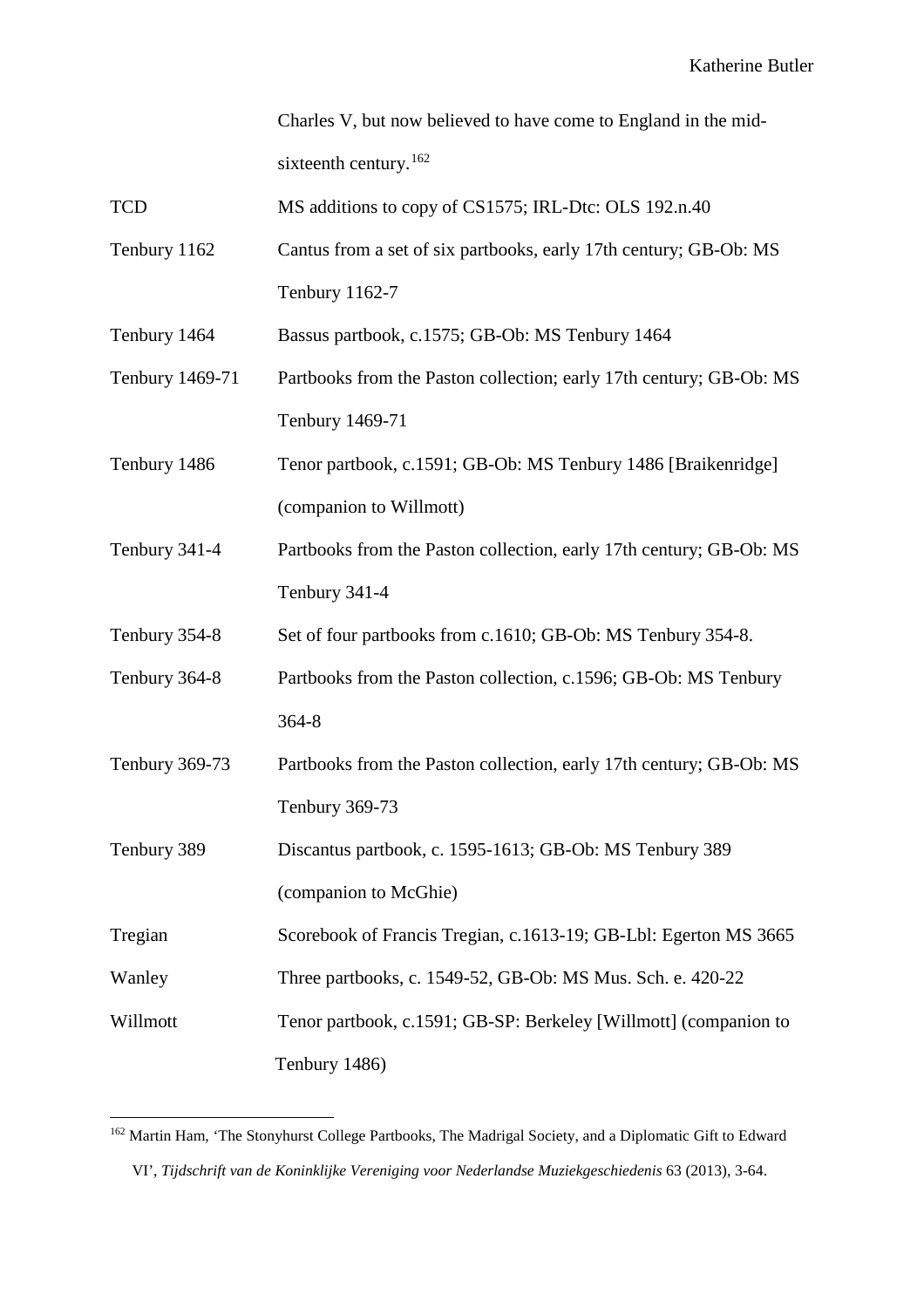| Wode    | Thomas Wode's Partbooks, c.1560-90: GB-Eu: La III. 483(a)-(c) [C1, |
|---------|--------------------------------------------------------------------|
|         | T, B1]; GB-Lbl: Add. MS 33933 [A]; IRL-Dtc MS 412 [Q]              |
| York 5  | Set of partbooks, mid-17th century; GB-Ym: MS M.5/2 (S)            |
| York 29 | 'Dunnington-Jefferson MS', partbook copied in Durham c.1632, GB-   |
|         | Ym: MS $29(S)$                                                     |
| York 91 | Score book, c.1550-75; GB-Ym: M 91 S                               |